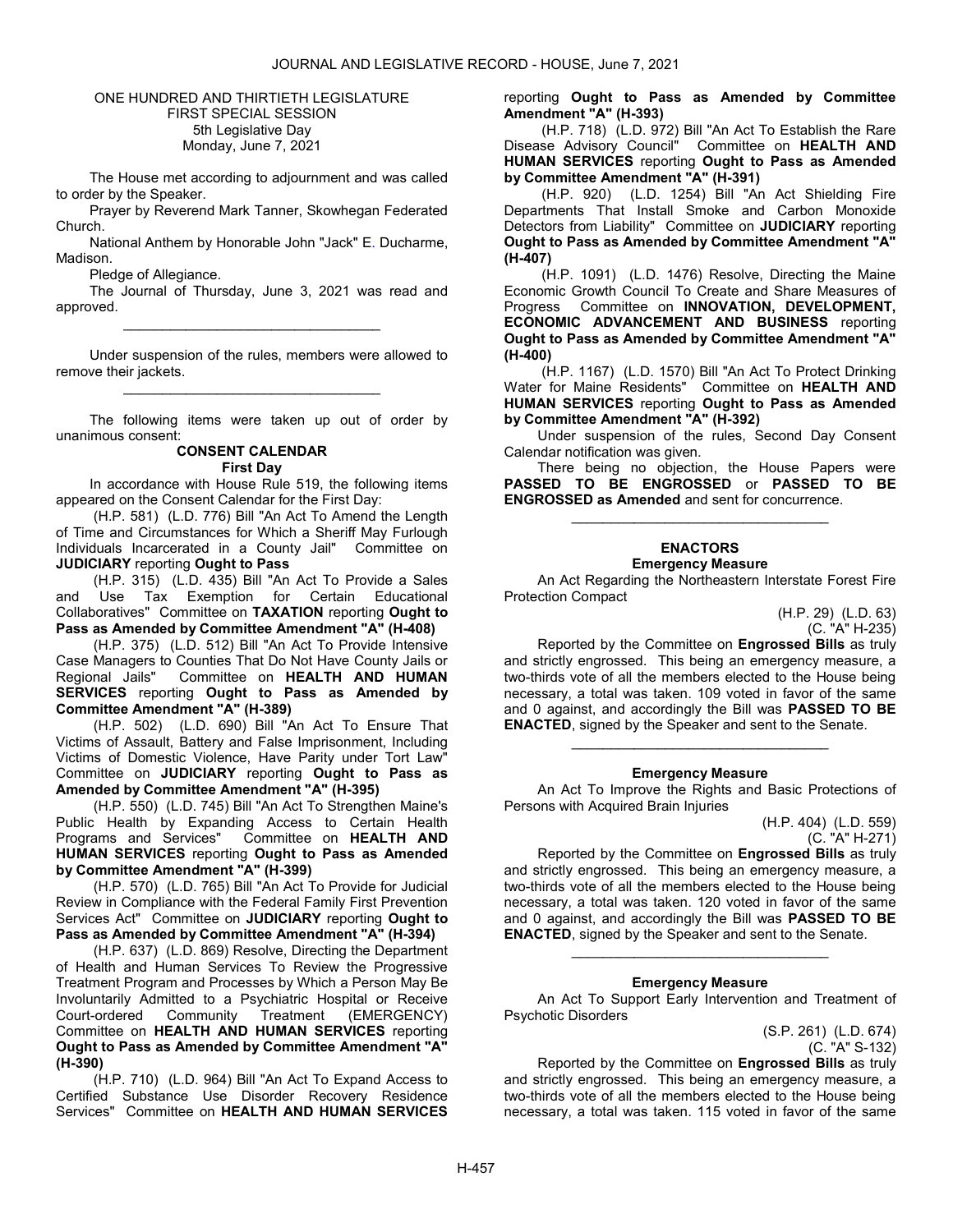and 1 against, and accordingly the Bill was PASSED TO BE ENACTED, signed by the Speaker and sent to the Senate.

#### \_\_\_\_\_\_\_\_\_\_\_\_\_\_\_\_\_\_\_\_\_\_\_\_\_\_\_\_\_\_\_\_\_ Emergency Measure

 An Act To Provide Funding for the Maine Outdoor Heritage Fund Program

(H.P. 750) (L.D. 1012)

(C. "A" H-195)

Was reported by the Committee on Engrossed Bills as truly and strictly engrossed.

 On motion of Representative DUNPHY of Old Town, TABLED pending PASSAGE TO BE ENACTED and later today assigned.

\_\_\_\_\_\_\_\_\_\_\_\_\_\_\_\_\_\_\_\_\_\_\_\_\_\_\_\_\_\_\_\_\_

#### Emergency Measure

 An Act To Address the Shortage of Direct Care Workers for Children with Disabilities in Maine

> (S.P. 389) (L.D. 1204) (C. "A" S-156)

 Reported by the Committee on Engrossed Bills as truly and strictly engrossed. This being an emergency measure, a two-thirds vote of all the members elected to the House being necessary, a total was taken. 112 voted in favor of the same and 0 against, and accordingly the Bill was PASSED TO BE ENACTED, signed by the Speaker and sent to the Senate.

\_\_\_\_\_\_\_\_\_\_\_\_\_\_\_\_\_\_\_\_\_\_\_\_\_\_\_\_\_\_\_\_\_

**Emergency Measure**<br>ncerning the Controlled An Act Concerning the Controlled Substances Prescription Monitoring Program and the Dispensing of Naloxone Hydrochloride by Emergency Medical Services Providers

> (H.P. 984) (L.D. 1333) (C. "A" H-203)

 Reported by the Committee on Engrossed Bills as truly and strictly engrossed. This being an emergency measure, a two-thirds vote of all the members elected to the House being necessary, a total was taken. 113 voted in favor of the same and 0 against, and accordingly the Bill was PASSED TO BE ENACTED, signed by the Speaker and sent to the Senate. \_\_\_\_\_\_\_\_\_\_\_\_\_\_\_\_\_\_\_\_\_\_\_\_\_\_\_\_\_\_\_\_\_

#### Emergency Measure

 An Act To Provide Services to Maine's Most Vulnerable Citizens by Eliminating the Waiting Lists for Certain MaineCare Services

> (S.P. 447) (L.D. 1360) (C. "A" S-158)

 Reported by the Committee on Engrossed Bills as truly and strictly engrossed. This being an emergency measure, a two-thirds vote of all the members elected to the House being necessary, a total was taken. 118 voted in favor of the same and 0 against, and accordingly the Bill was PASSED TO BE ENACTED, signed by the Speaker and sent to the Senate.

#### Emergency Measure

\_\_\_\_\_\_\_\_\_\_\_\_\_\_\_\_\_\_\_\_\_\_\_\_\_\_\_\_\_\_\_\_\_

 An Act To Promote Outdoor Recreational Opportunities for Maine Students

> (H.P. 1089) (L.D. 1474) (C. "A" H-222)

 Reported by the Committee on Engrossed Bills as truly and strictly engrossed. This being an emergency measure, a two-thirds vote of all the members elected to the House being necessary, a total was taken. 115 voted in favor of the same and 0 against, and accordingly the Bill was PASSED TO BE ENACTED, signed by the Speaker and sent to the Senate.

\_\_\_\_\_\_\_\_\_\_\_\_\_\_\_\_\_\_\_\_\_\_\_\_\_\_\_\_\_\_\_\_\_

# Emergency Measure

 An Act To Modify Dental Licensure Requirements To Consider Credentialed Individuals from Other Jurisdictions

(H.P. 1231) (L.D. 1660) Reported by the Committee on Engrossed Bills as truly and strictly engrossed. This being an emergency measure, a two-thirds vote of all the members elected to the House being necessary, a total was taken. 112 voted in favor of the same and 0 against, and accordingly the Bill was PASSED TO BE ENACTED, signed by the Speaker and sent to the Senate.

#### Emergency Measure

\_\_\_\_\_\_\_\_\_\_\_\_\_\_\_\_\_\_\_\_\_\_\_\_\_\_\_\_\_\_\_\_\_

 Resolve, Directing the Department of Health and Human Services To Increase MaineCare Reimbursement Rates for Targeted Case Management Services and To Expand Eligibility for Targeted Case Management Services for Adults with Substance Use Disorder

(H.P. 299) (L.D. 415) (C. "A" H-251)

 Reported by the Committee on Engrossed Bills as truly and strictly engrossed. This being an emergency measure, a two-thirds vote of all the members elected to the House being necessary, a total was taken. 108 voted in favor of the same and 0 against, and accordingly the Resolve was FINALLY PASSED, signed by the Speaker and sent to the Senate.

#### Emergency Measure

\_\_\_\_\_\_\_\_\_\_\_\_\_\_\_\_\_\_\_\_\_\_\_\_\_\_\_\_\_\_\_\_\_

 Resolve, To Expand Recovery Community Organizations throughout Maine

> (S.P. 195) (L.D. 488) (C. "A" S-157)

 Reported by the Committee on Engrossed Bills as truly and strictly engrossed. This being an emergency measure, a two-thirds vote of all the members elected to the House being necessary, a total was taken. 107 voted in favor of the same and 0 against, and accordingly the Resolve was FINALLY PASSED, signed by the Speaker and sent to the Senate.

# \_\_\_\_\_\_\_\_\_\_\_\_\_\_\_\_\_\_\_\_\_\_\_\_\_\_\_\_\_\_\_\_\_ Emergency Measure

 Resolve, To Amend MaineCare Reimbursement Provisions Governing Supplemental Payments to Nursing Facilities with High MaineCare Use

> (S.P. 272) (L.D. 684) (C. "A" S-133)

 Reported by the Committee on Engrossed Bills as truly and strictly engrossed. This being an emergency measure, a two-thirds vote of all the members elected to the House being necessary, a total was taken. 111 voted in favor of the same and 0 against, and accordingly the Resolve was FINALLY PASSED, signed by the Speaker and sent to the Senate.

# Emergency Measure

\_\_\_\_\_\_\_\_\_\_\_\_\_\_\_\_\_\_\_\_\_\_\_\_\_\_\_\_\_\_\_\_\_

 Resolve, To Enhance Access to Medication Management for Individuals with Serious and Persistent Mental Illness (H.P. 825) (L.D. 1147)

(C. "A" H-278)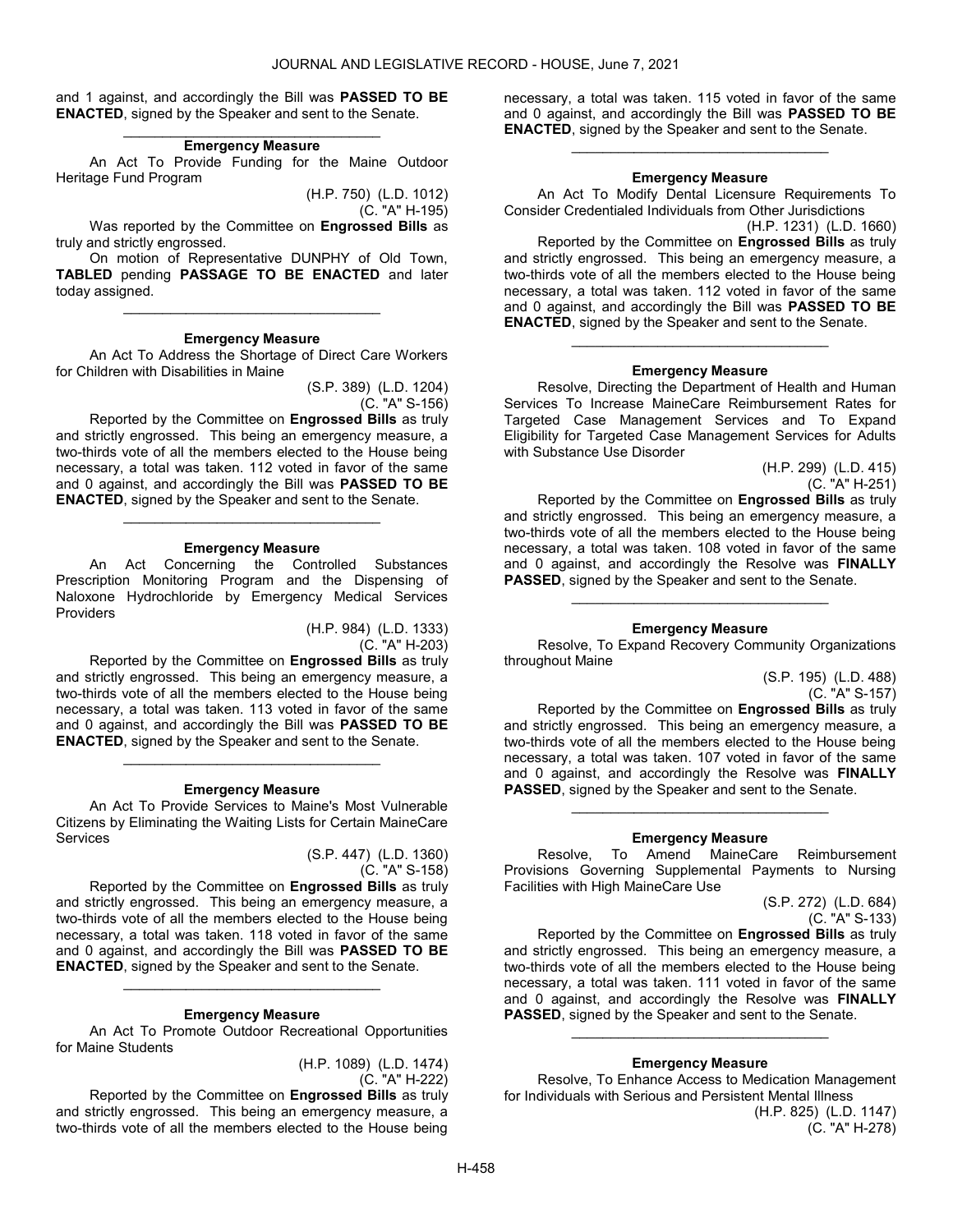Reported by the Committee on Engrossed Bills as truly and strictly engrossed. This being an emergency measure, a two-thirds vote of all the members elected to the House being necessary, a total was taken. 106 voted in favor of the same and 1 against, and accordingly the Resolve was FINALLY PASSED, signed by the Speaker and sent to the Senate.

#### Emergency Measure

\_\_\_\_\_\_\_\_\_\_\_\_\_\_\_\_\_\_\_\_\_\_\_\_\_\_\_\_\_\_\_\_\_

Resolve, To Improve Access to Bariatric Care

(H.P. 1020) (L.D. 1386) (C. "A" H-276)

 Reported by the Committee on Engrossed Bills as truly and strictly engrossed. This being an emergency measure, a two-thirds vote of all the members elected to the House being necessary, a total was taken. 111 voted in favor of the same and 0 against, and accordingly the Resolve was FINALLY PASSED, signed by the Speaker and sent to the Senate.

#### Emergency Measure

\_\_\_\_\_\_\_\_\_\_\_\_\_\_\_\_\_\_\_\_\_\_\_\_\_\_\_\_\_\_\_\_\_

 Resolve, To Create a Stakeholder Group To Identify the Needs of Long-term Care Family Caregivers

> (H.P. 1208) (L.D. 1624) (C. "A" H-250)

 Reported by the Committee on Engrossed Bills as truly and strictly engrossed. This being an emergency measure, a two-thirds vote of all the members elected to the House being necessary, a total was taken. 113 voted in favor of the same and 0 against, and accordingly the Resolve was FINALLY PASSED, signed by the Speaker and sent to the Senate.

#### Emergency Measure

\_\_\_\_\_\_\_\_\_\_\_\_\_\_\_\_\_\_\_\_\_\_\_\_\_\_\_\_\_\_\_\_\_

 Resolve, Regarding Legislative Review of Chapter 124: Emergency Medical Services Personnel Reporting Rule, a Late-filed Major Substantive Rule of the Department of Health and Human Services, Maine Center for Disease Control and Prevention

(H.P. 1224) (L.D. 1653) Reported by the Committee on Engrossed Bills as truly and strictly engrossed. This being an emergency measure, a two-thirds vote of all the members elected to the House being necessary, a total was taken. 104 voted in favor of the same and 2 against, and accordingly the Resolve was FINALLY PASSED, signed by the Speaker and sent to the Senate. \_\_\_\_\_\_\_\_\_\_\_\_\_\_\_\_\_\_\_\_\_\_\_\_\_\_\_\_\_\_\_\_\_

# Acts

 An Act To Clarify the Timing of an Appeal of a Finding Regarding Involuntary Mental Health Treatment at a Designated Nonstate Mental Health Institution

(S.P. 46) (L.D. 38) (C. "A" S-149) An Act To Address Airboat Operation in the State (H.P. 80) (L.D. 114) (C. "A" H-238) An Act To Facilitate Licensure for Credentialed Individuals from Other Jurisdictions (H.P. 105) (L.D. 149) (C. "A" H-214) An Act To Increase Investment Caps in the Maine Seed Capital Tax Credit Program

(S.P. 97) (L.D. 229) (C. "A" S-138)

 An Act To Make Technical Changes to Maine's Marine Resources Laws (H.P. 184) (L.D. 263) (C. "A" H-239) An Act To Preserve Deer Habitat (H.P. 288) (L.D. 404) (C. "A" H-254) An Act Regarding Voluntary Participation in Work Projects by Inmates Who Are Pretrial, Presentence and **Sentenced** (H.P. 303) (L.D. 419) (C. "A" H-230) An Act To Give Special Weight to Discriminatory Motive in Sentencing for False Public Alarm or Report (S.P. 198) (L.D. 491) (C. "A" S-143) An Act To Modify the Rule-making Process for Establishing County and Municipal Jail Standards (S.P. 204) (L.D. 521) (C. "A" S-135) An Act To Increase Property Tax Relief for Veterans (S.P. 229) (L.D. 576) (C. "A" S-139) An Act Regarding Agency Liquor Store Licensing (H.P. 434) (L.D. 591) An Act To Create a 24-hour Shelter Capital Project Funding Program (H.P. 481) (L.D. 654) (C. "A" H-202) An Act To Increase the Amount to Which a State Employee or Teacher Retiree's Cost-of-living Adjustment Is Applied from \$20,000 to the Retiree's Actual Retirement Benefit (H.P. 515) (L.D. 703) (C. "A" H-200) An Act To Amend the Laws Governing Wastewater Treatment Plant Operator Certification (H.P. 576) (L.D. 771) (C. "A" H-220) An Act To Include within the Definitions of "Public Employee" and "Judicial Employee" Those Who Have Been Employed for Less Than 6 Months (H.P. 580) (L.D. 775) (C. "A" H-191) An Act To Implement the Recommendations of the Department of Corrections for Certified Batterer Intervention Programming (H.P. 587) (L.D. 782) (C. "A" H-281) An Act To Affirm That Food Seeds Are a Necessity in Maine (S.P. 225) (L.D. 822) (C. "A" S-151) An Act To Restructure the Taxation of Adult Use Marijuana (H.P. 598) (L.D. 830) (C. "A" H-267) An Act To Amend the Child and Family Services and Child Protection Act (H.P. 605) (L.D. 837) (C. "A" H-270) An Act To Promote Bulk Retail Purchasing (H.P. 641) (L.D. 885) (C. "A" H-227)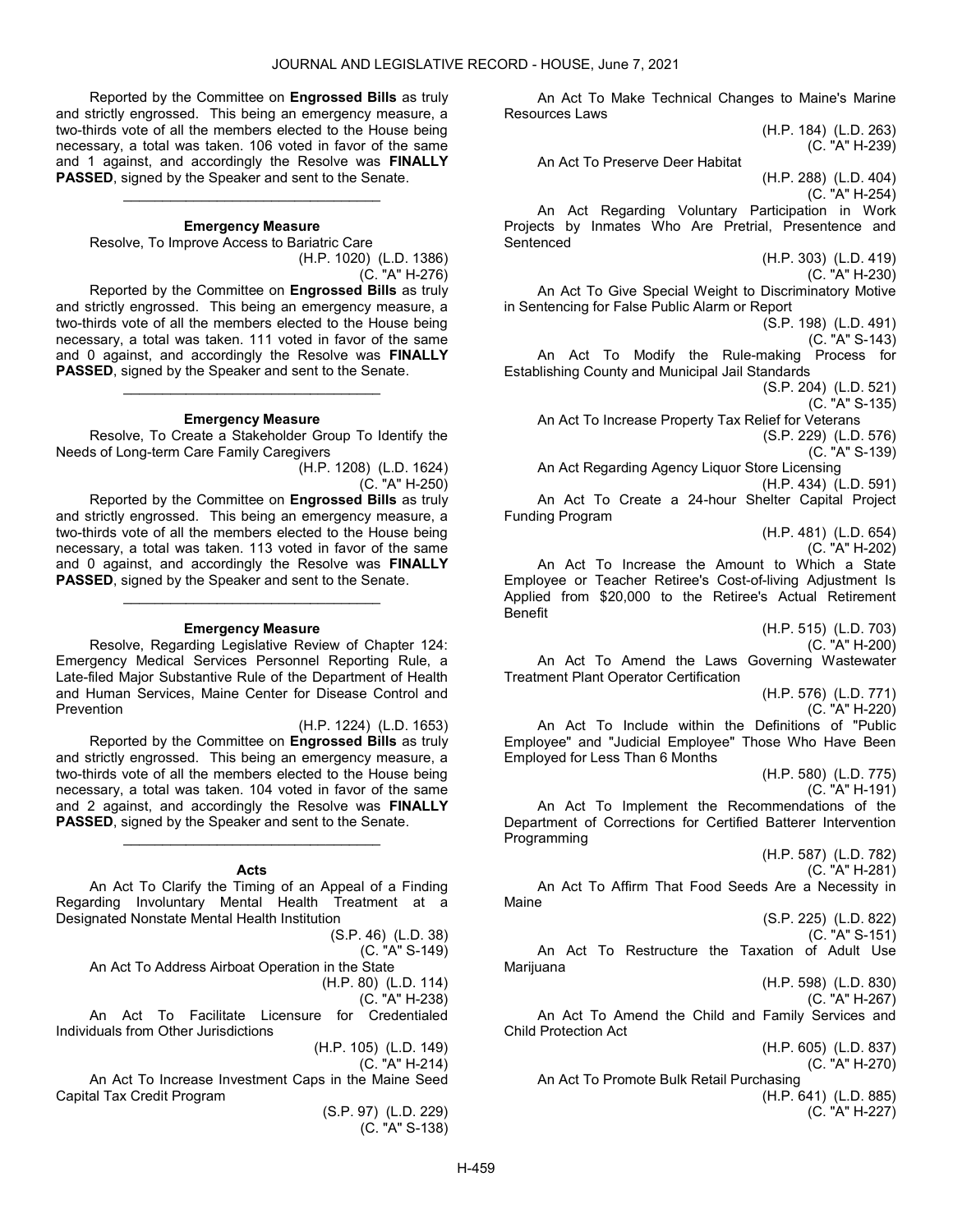Employees

 An Act To Amend the General Assistance Laws Governing Reimbursement (H.P. 666) (L.D. 910) (C. "A" H-223) An Act To Limit Liability Regarding Donations of Menstrual Products (S.P. 304) (L.D. 952) An Act To Improve Dental Health Access for Maine Children and Adults with Low Incomes (H.P. 734) (L.D. 996) (C. "A" H-219) An Act To Create an Income Tax Return Checkoff for Hunger Prevention (H.P. 774) (L.D. 1046) (C. "A" H-253) An Act To Establish a Sales Tax Exemption for the Purchase of Firearm Safety Devices (H.P. 818) (L.D. 1140) (C. "A" H-236) An Act To Amend the Membership Requirements of the Board of Pesticides Control (H.P. 837) (L.D. 1159) (C. "A" H-211) An Act To Delay State-mandated Teacher and Principal Evaluation (H.P. 850) (L.D. 1172) (C. "A" H-241) An Act To Amend the State Tax Laws (H.P. 891) (L.D. 1216) (C. "A" H-269) An Act To Implement the Recommendations of the Right To Know Advisory Committee Concerning Public Records **Exceptions** (H.P. 896) (L.D. 1221) An Act To Allow Unlicensed Persons To Sell Caskets To Bury Human Remains (H.P. 948) (L.D. 1287) (C. "A" H-260) An Act To Permit Emergency Funding for Food Banks When a State of Emergency is Declared (H.P. 955) (L.D. 1299) (C. "A" H-252) An Act To Provide Funding for the Maine Length of Service Award Program (H.P. 972) (L.D. 1316) (C. "A" H-224) An Act To Prohibit Employers from Retaliating against the Use of Earned Paid Leave (H.P. 989) (L.D. 1338) (C. "A" H-193) An Act To Clarify and Enhance Maine's Fish and Wildlife Laws (H.P. 1010) (L.D. 1376) (C. "A" H-225) An Act To Create a James Weldon Johnson Annual Observance Day and an Observance Task Force (H.P. 1057) (L.D. 1441) (C. "A" H-199) An Act To Improve Access to Property Tax Exemptions for New Homeowners (H.P. 1097) (L.D. 1482) (C. "A" H-249)

(H.P. 1103) (L.D. 1489) (C. "A" H-194) An Act Regarding Municipal Public Hearings on Citizeninitiated Municipal Referenda (H.P. 1141) (L.D. 1536) (C. "A" H-272) An Act To Make Minor Changes and Corrections to Statutes Administered by the Department of Environmental Protection (H.P. 1219) (L.D. 1635) An Act To Make the Shared Living Program Accessible for Persons with Intellectual Disabilities or Autism (S.P. 536) (L.D. 1649) (C. "A" S-152) Was reported by the Committee on **Engrossed Bills** as truly and strictly engrossed, PASSED TO BE ENACTED, signed by the Speaker and sent to the Senate. \_\_\_\_\_\_\_\_\_\_\_\_\_\_\_\_\_\_\_\_\_\_\_\_\_\_\_\_\_\_\_\_\_ Resolves Resolve, To Ensure That Community Mental Health Service Providers Can Access Pandemic Stimulus Funds (S.P. 85) (L.D. 197) (C. "A" S-131) Resolve, Regarding Legislative Review of Chapter 234: Lead Testing in School Drinking Water Rule, a Major Substantive Rule of the Department of Health and Human Services, Maine Center for Disease Control and Prevention

An Act To Update the Classification of Service

(H.P. 141) (L.D. 206)

(C. "A" H-207) Resolve, Directing an Examination of Issues Related to Operation of Watercraft on Waters of the State

(H.P. 247) (L.D. 349)

(C. "A" H-234) Resolve, To Improve the Individualized Education Program Process

(H.P. 397) (L.D. 552)

(C. "A" H-247)

 Resolve, To Establish a Task Force To Study Safe and Stable Housing in Lodging Facilities

> (S.P. 268) (L.D. 681) (C. "A" S-155)

 Resolve, Directing the Department of Economic and Community Development and a Representative from the Office of the Governor To Study the Softwood Pulp Industry

(H.P. 573) (L.D. 768)

(C. "A" H-261)

 Resolve, To Direct the Department of Inland Fisheries and Wildlife To Examine Issues Related to Hunting Dogs and Civil Trespass

> (H.P. 575) (L.D. 770) (C. "A" H-226)

 Resolve, Directing the Department of the Secretary of State To Develop Website Information Related to Promoting Benefit Corporations

> (H.P. 614) (L.D. 846) (C. "A" H-237)

 Resolve, To Create the Working Group To Design Jail Resource Navigator Services for Maine County Jails

> (H.P. 747) (L.D. 1009) (C. "A" H-218)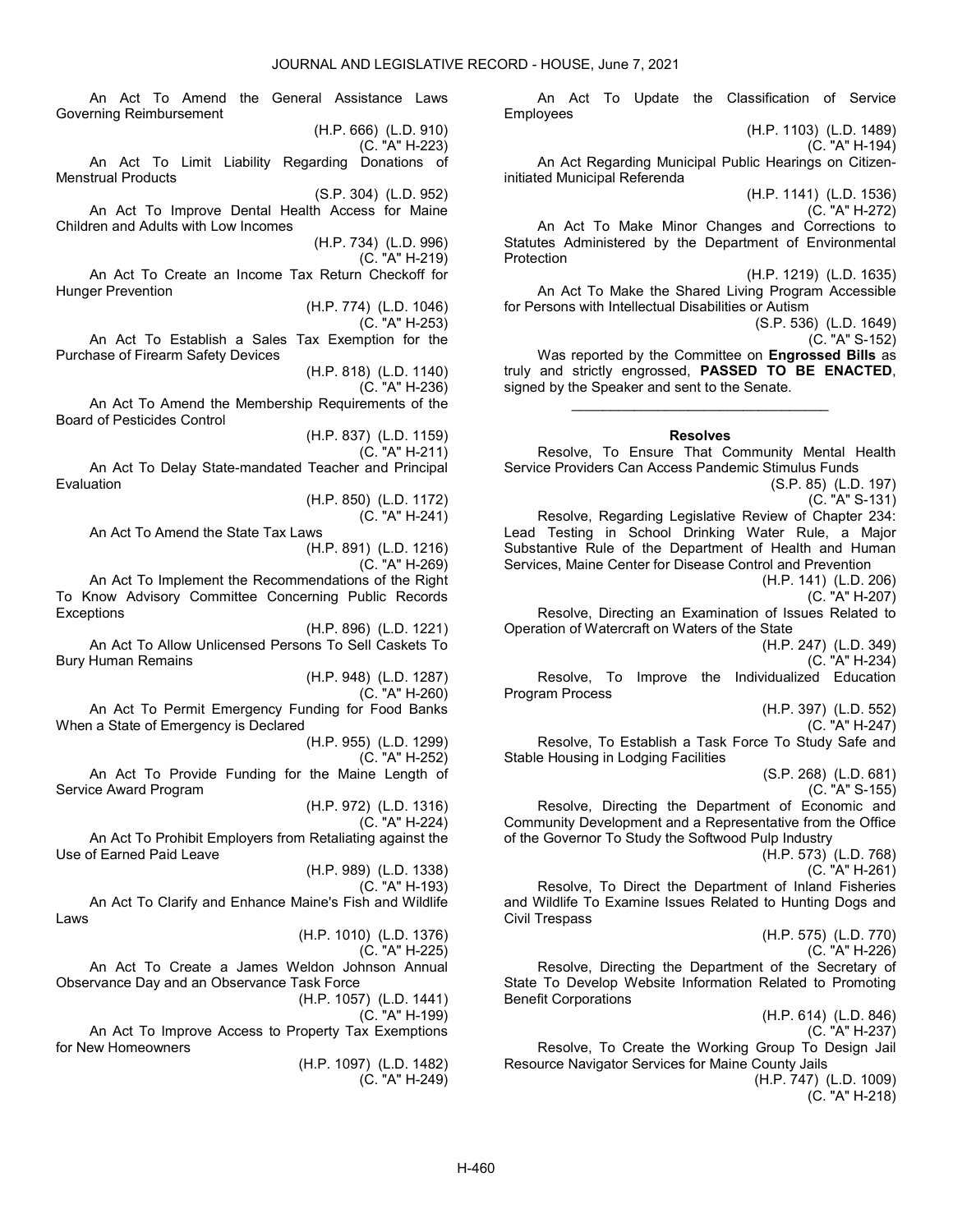Resolve, Directing the Family Law Advisory Commission To Review Preliminary Injunctions in Judicial Separation and Divorce Actions

(S.P. 363) (L.D. 1102) (C. "A" S-154)

 Resolve, To Require Maine Postsecondary Educational Institutions To Review the Level of Student Debt and Develop Plans To Limit Student Debt

> (H.P. 830) (L.D. 1152) (C. "A" H-221)

 Resolve, Regarding Electronic Tagging of Big Game Animals

> (H.P. 888) (L.D. 1213) (C. "A" H-257)

 Resolve, Directing the Department of Health and Human Services To Develop a Comprehensive Statewide Strategic Plan To Serve Maine People with Behavioral Health Needs throughout Their Lifespans

> (S.P. 412) (L.D. 1262) (C. "A" S-150)

 Resolve, Directing the Department of Health and Human Services To Conduct an Assessment of Human Trafficking in the State

> (H.P. 976) (L.D. 1324) (C. "A" H-277)

 Resolve, Directing the Department of Economic and Community Development To Create and Administer a Fund To Provide Seasonal and Tourism Industry Recovery Grants

(S.P. 480) (L.D. 1493)

(S.P. 19) (L.D. 12)

 $(C. "A" S-144)$ 

 Reported by the Committee on Engrossed Bills as truly and strictly engrossed, FINALLY PASSED, signed by the Speaker and sent to the Senate.

\_\_\_\_\_\_\_\_\_\_\_\_\_\_\_\_\_\_\_\_\_\_\_\_\_\_\_\_\_\_\_\_\_

 By unanimous consent, all matters having been acted upon were ORDERED SENT FORTHWITH. \_\_\_\_\_\_\_\_\_\_\_\_\_\_\_\_\_\_\_\_\_\_\_\_\_\_\_\_\_\_\_\_\_

#### REPORTS OF COMMITTEE Divided Reports

 Majority Report of the Committee on CRIMINAL JUSTICE AND PUBLIC SAFETY reporting Ought to Pass on Bill "An Act To Require Annual Information Reporting by the Maine Information and Analysis Center"

 Signed: Senators:

 DESCHAMBAULT of York CYRWAY of Kennebec LAWRENCE of York

Representatives:

 COSTAIN of Plymouth NEWMAN of Belgrade PICKETT of Dixfield RECKITT of South Portland RUDNICKI of Fairfield SHARPE of Durham

 Minority Report of the same Committee reporting Ought to Pass as Amended by Committee Amendment "A" (S-134) on same Bill.

Sianed:

 Representatives: WARREN of Hallowell LOOKNER of Portland MORALES of South Portland PLUECKER of Warren

 Came from the Senate with the Majority OUGHT TO PASS Report READ and ACCEPTED and the Bill PASSED TO BE ENGROSSED.

READ.

 On motion of Representative WARREN of Hallowell, the Majority Ought to Pass Report was ACCEPTED.

The Bill was READ ONCE.

 Under suspension of the rules the Bill was given its SECOND READING WITHOUT REFERENCE to the Committee on Bills in the Second Reading.

 Under further suspension of the rules the Bill was PASSED TO BE ENGROSSED in concurrence. \_\_\_\_\_\_\_\_\_\_\_\_\_\_\_\_\_\_\_\_\_\_\_\_\_\_\_\_\_\_\_\_\_

 Majority Report of the Committee on ENVIRONMENT AND NATURAL RESOURCES reporting Ought Not to Pass on Bill "An Act To Prevent Pollution from Single-use Plastic Straws, Splash Sticks and Beverage Lid Plugs"

(S.P. 241) (L.D. 602)

 Signed: Senators:

 BRENNER of Cumberland BENNETT of Oxford CARNEY of Cumberland

Representatives:

 TUCKER of Brunswick BELL of Yarmouth BLUME of York HANLEY of Pittston JOHANSEN of Monticello O'CONNOR of Berwick TUELL of East Machias ZEIGLER of Montville

 Minority Report of the same Committee reporting Ought to Pass as Amended by Committee Amendment "A" (S-140) on same Bill.

 Signed: Representatives: DOUDERA of Camden GRAMLICH of Old Orchard Beach

 Came from the Senate with the Majority OUGHT NOT TO PASS Report READ and ACCEPTED.

READ.

 On motion of Representative TUCKER of Brunswick, the Majority Ought Not to Pass Report was ACCEPTED in concurrence.

\_\_\_\_\_\_\_\_\_\_\_\_\_\_\_\_\_\_\_\_\_\_\_\_\_\_\_\_\_\_\_\_\_

 Majority Report of the Committee on HEALTH AND HUMAN SERVICES reporting Ought to Pass as Amended by Committee Amendment "A" (S-148) on Resolve, To Provide Rural Nonmedical Transportation Services to the Elderly and Adults with Disabilities Receiving Home and Community Benefits under the MaineCare Program

(S.P. 24) (L.D. 17)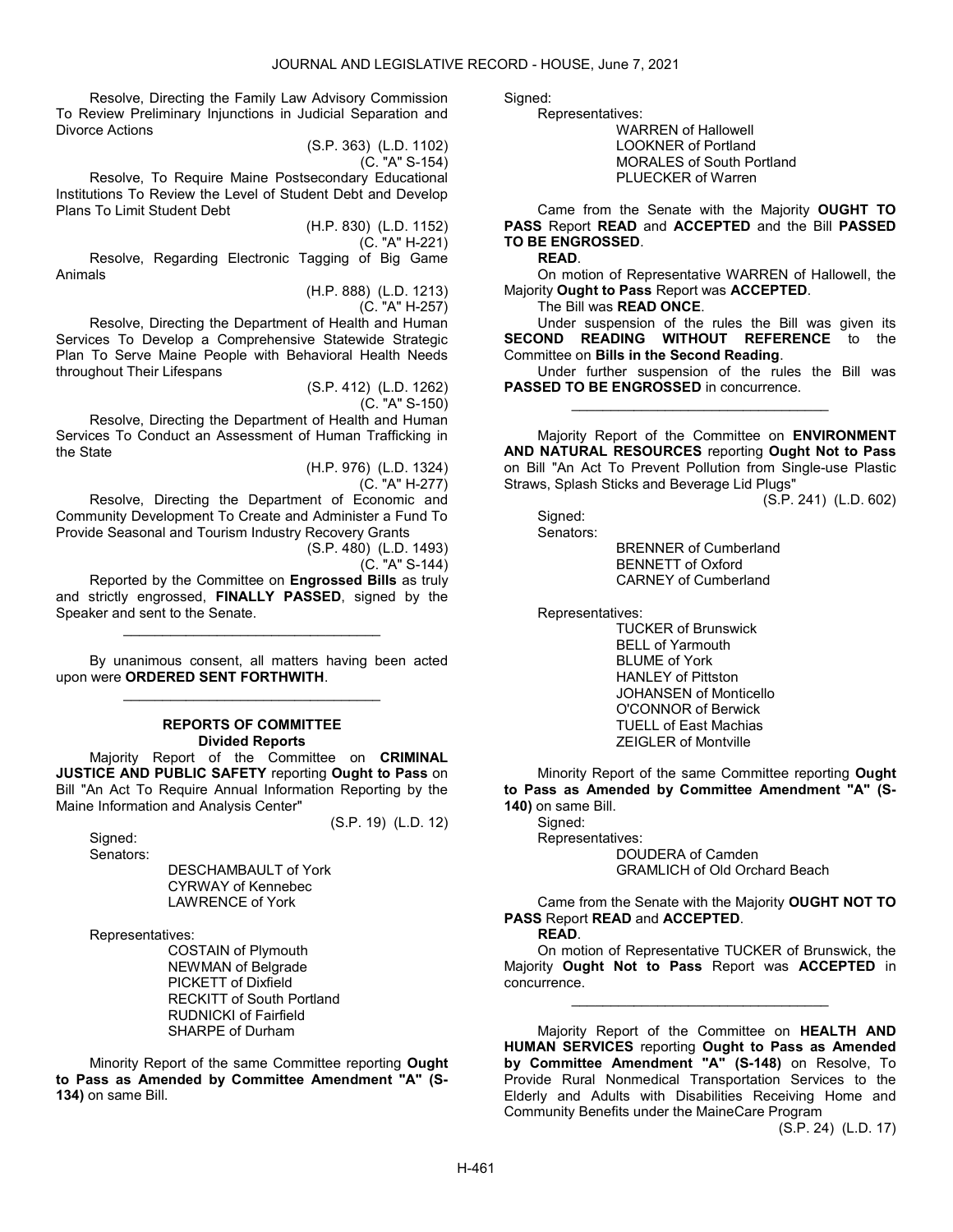Signed: Senators:

 CLAXTON of Androscoggin BALDACCI of Penobscot MOORE of Washington

Representatives:

 MEYER of Eliot CRAVEN of Lewiston GRIFFIN of Levant LEMELIN of Chelsea MADIGAN of Waterville PERRY of Calais STOVER of Boothbay ZAGER of Portland

 Minority Report of the same Committee reporting Ought Not to Pass on same Resolve.

Signed:

 Representatives: CONNOR of Lewiston JAVNER of Chester

 Came from the Senate with the Majority OUGHT TO PASS AS AMENDED Report READ and ACCEPTED and the Resolve PASSED TO BE ENGROSSED AS AMENDED BY COMMITTEE AMENDMENT "A" (S-148).

READ.

 Representative MEYER of Eliot moved that the House ACCEPT the Majority Ought to Pass as Amended Report.

 The same Representative REQUESTED a roll call on the motion to ACCEPT the Majority Ought to Pass as Amended Report.

 More than one-fifth of the members present expressed a desire for a roll call which was ordered.

 The SPEAKER: A roll call has been ordered. The pending question before the House is Acceptance of the Majority Ought to Pass as Amended Report. All those in favor will vote yes, those opposed will vote no.

#### ROLL CALL NO. 140

 YEA - Alley, Arford, Austin, Babbidge, Bailey, Bell, Bernard, Blume, Brennan, Brooks, Bryant, Caiazzo, Cardone, Carlow, Cloutier, Collamore, Collings, Copeland, Corey, Costain, Crafts, Craven, Crockett, Cuddy, Dillingham, Dodge, Dolloff, Doore, Doudera, Downes, Dunphy, Evangelos, Evans, Fay, Gere, Gramlich, Grohoski, Hall, Harnett, Harrington, Hasenfus, Hepler, Hymanson, Kessler, Kinney, Kryzak, Landry, Lookner, Lyman, Madigan, Martin J, Martin R, Mathieson, Matlack, McCrea, McCreight, McDonald, Melaragno, Meyer, Millett H, Millett R, Morales, Moriarty, Morris, Nadeau, Newman, O'Connell, O'Neil, Osher, Parry, Paulhus, Pebworth, Perry, Pickett, Pierce, Pluecker, Poirier, Prescott, Quint, Reckitt, Rielly, Riseman, Roberts, Roche, Roeder, Sachs, Salisbury, Sheehan, Stover, Supica, Sylvester, Talbot Ross, Tepler, Terry, Theriault, Tucker, Tuell, Tuttle, Wadsworth, Warren C, Warren S, White, Williams, Wood, Zager, Zeigler, Mr. Speaker.

 NAY - Andrews, Bickford, Blier, Carmichael, Cebra, Connor, Drinkwater, Ducharme, Faulkingham, Fecteau, Foster, Greenwood, Griffin, Haggan, Hanley, Head, Javner, Johansen, Lemelin, Libby, Lyford, Martin, O'Connor, Ordway, Perkins, Rudnicki, Sampson, Skolfield, Stanley, Stearns, Stetkis, Thorne, Underwood, White.

 ABSENT - Arata, Berry, Bradstreet, Geiger, Gifford, Grignon, Hutchins, Mason, Perry, Sharpe.

Yes, 107; No, 34; Absent, 10; Excused, 0.

 107 having voted in the affirmative and 34 voted in the negative, with 10 being absent, and accordingly the Majority Ought to Pass as Amended Report was ACCEPTED.

 The Resolve was READ ONCE. Committee Amendment "A" (S-148) was READ by the Clerk and ADOPTED.

 Under suspension of the rules the Resolve was given its SECOND READING WITHOUT REFERENCE to the Committee on Bills in the Second Reading.

 Under further suspension of the rules the Resolve was PASSED TO BE ENGROSSED as Amended by Committee Amendment "A" (S-148) in concurrence.

\_\_\_\_\_\_\_\_\_\_\_\_\_\_\_\_\_\_\_\_\_\_\_\_\_\_\_\_\_\_\_\_\_

 Majority Report of the Committee on HEALTH AND HUMAN SERVICES reporting Ought Not to Pass on Bill "An Act To Create a Separate Department of Child and Family Services"

(S.P. 414) (L.D. 1263)

Sianed:

Senators:

 CLAXTON of Androscoggin MOORE of Washington

Representatives:

 MEYER of Eliot CONNOR of Lewiston CRAVEN of Lewiston GRIFFIN of Levant JAVNER of Chester LEMELIN of Chelsea MADIGAN of Waterville PERRY of Calais STOVER of Boothbay ZAGER of Portland

 Minority Report of the same Committee reporting Ought to Pass as Amended by Committee Amendment "A" (S-146) on same Bill.

 Signed: Senator:

BALDACCI of Penobscot

 Came from the Senate with the Minority OUGHT TO PASS AS AMENDED Report READ and ACCEPTED and the Bill PASSED TO BE ENGROSSED AS AMENDED BY COMMITTEE AMENDMENT "A" (S-146).

# READ.

 Representative MEYER of Eliot, moved that the House ACCEPT the Majority Ought Not to Pass Report.

 The SPEAKER: The Chair recognizes the Representative from Boothbay, Representative Stover.

 Representative STOVER: Thank you, Speaker. I wish to speak to LD 1263. The Office of Child and Family Services within the Department of Health and Human Services exists for several functions. The one that we're thinking about right now is child welfare and it was the reason for the bill to be brought forward, to separate that from the larger department.

 I would like to express my concerns about that because it is much more than child welfare that's at hand. We also, within the Office of Child and Family Services includes children's mental health, developmental disabilities, child care, and the ability to work in an interagency function with Office of Family Independence and also with child support. So, all of those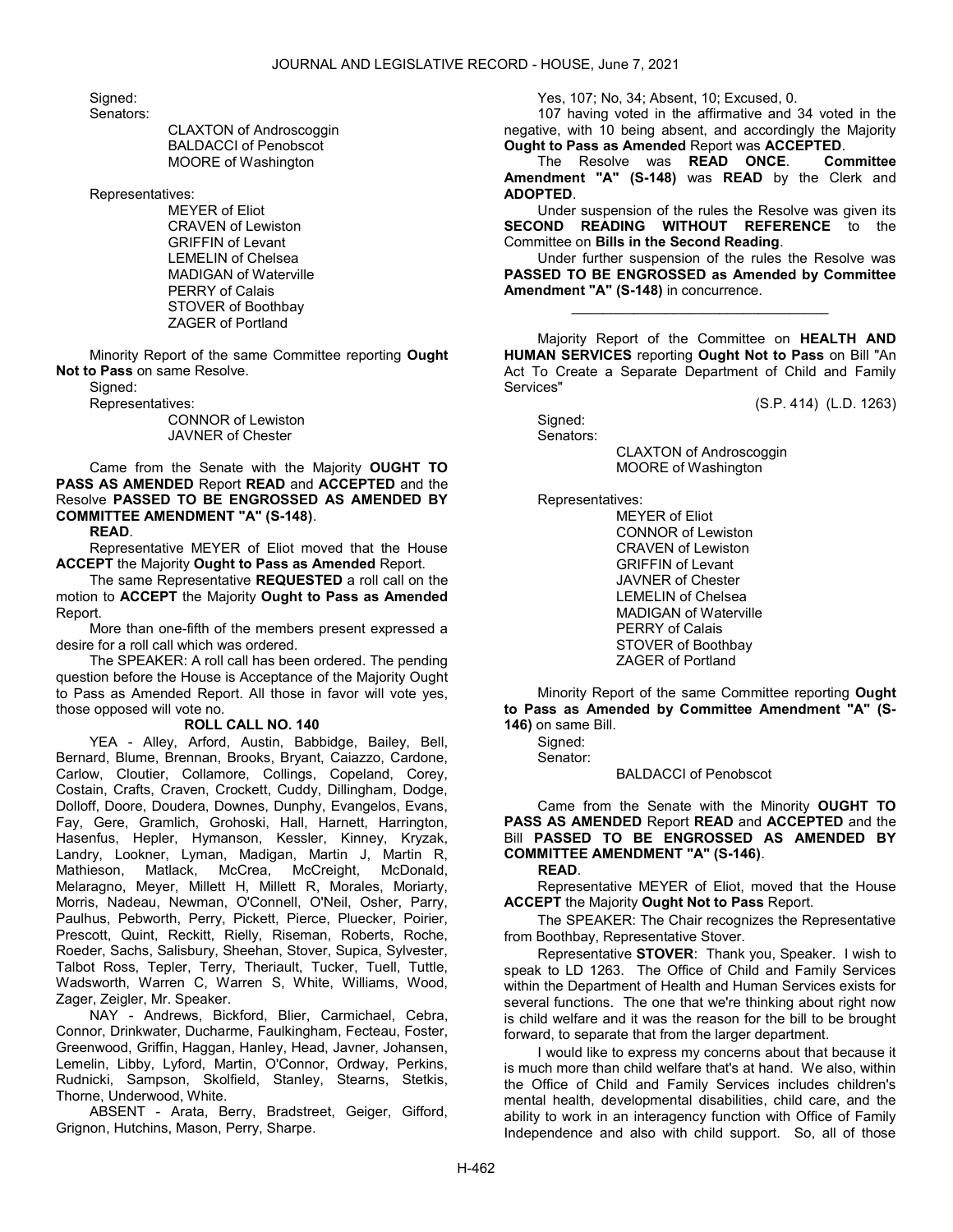things would be lost if it were to be moved out and also it would not achieve savings; it would actually, in my opinion, be more expensive, enormous and daunting. And it really wouldn't address the concerns that were put forth, which I think we all share, which is to at all costs ensure that children have safety and that we reduce violence against children and child death. Therefore, I ask you to vote with me Ought Not to Pass. Thank you.

 Subsequently, the Majority Ought Not to Pass Report was ACCEPTED in NON-CONCURRENCE and sent for concurrence.

\_\_\_\_\_\_\_\_\_\_\_\_\_\_\_\_\_\_\_\_\_\_\_\_\_\_\_\_\_\_\_\_\_

 Majority Report of the Committee on INNOVATION, DEVELOPMENT, ECONOMIC ADVANCEMENT AND BUSINESS reporting Ought to Pass as Amended by Committee Amendment "A" (S-137) on Resolve, Directing the Department of Professional and Financial Regulation To Study a Voluntary Licensing System for General Contractors for Home Improvement and Construction

(S.P. 83) (L.D. 195)

 Signed: Senators:

 CURRY of Waldo LUCHINI of Hancock

Representatives:

 ROBERTS of South Berwick BAILEY of Gorham GEIGER of Rockland HASENFUS of Readfield PEBWORTH of Blue Hill

 Minority Report of the same Committee reporting Ought Not to Pass on same Resolve.

Signed: Senator:

CYRWAY of Kennebec

Representatives:

 ANDREWS of Paris AUSTIN of Gray BERNARD of Caribou COLLAMORE of Pittsfield DUCHARME of Madison

 Came from the Senate with the Majority OUGHT TO PASS AS AMENDED Report READ and ACCEPTED and the Resolve PASSED TO BE ENGROSSED AS AMENDED BY COMMITTEE AMENDMENT "A" (S-137).

READ.

 Representative ROBERTS of South Berwick moved that the House ACCEPT the Majority Ought to Pass as Amended Report.

 Representative BERNARD of Caribou REQUESTED a roll call on the motion to ACCEPT the the Majority Ought to Pass as Amended Report.

 More than one-fifth of the members present expressed a desire for a roll call which was ordered.

 The SPEAKER: The Chair recognizes the Representative from Madison, Representative Ducharme.

 Representative DUCHARME: Thank you, Mr. Speaker. I rise today in opposition to this Ought to Pass motion. When this bill came before our committee, it was originally a study to talk about voluntary contractor licensing. And after testimony determined that voluntary licensing was actually no licensing, according to the commissioner, the bill was changed after public hearing to a resolve to direct the department to develop draft registration program, which is a completely different bill than a bill to study voluntary licensing. So, I would urge that we not pass this because this bill has not had a proper public hearing. Thank you.

 The SPEAKER: The Chair recognizes the Representative from South Berwick, Representative Roberts.

 Representative ROBERTS: Thank you, Mr. Speaker. Mr. Speaker, Members of the House, I rise in support of the pending motion. The bill and amendment before us directs the Department of Professional and Financial Regulation to submit a draft registration program for general contractors guided by parameters set by the committee. The department shall report back to the committee and the committee may report out a bill based on that report should it see fit to do so.

 So, to be clear, this bill is not licensing or creating a registry for general contractors. We are simply taking a deeper and more deliberate dive into the issue, as previous Legislatures have. This is not the first or probably the last time you will hear this from me. When it comes to professional or occupational regulation, there are three important factors; public safety, consumer protection and workplace safety. If any of these three present an issue then I feel we have then hit a point where action needs to be taken.

 I admittedly didn't even know that we did not license or register general contractors in Maine until testimony came before the committee. This testimony was from many people who have been wronged by people they entrusted with their property and had no reasonable recourse unless they wanted to spend months or years and countless dollars in litigation, assuming the contractor did not leave town or file bankruptcy. To this day, Maine regulates a multitude of construction fields or building trades; plumbing, electrical, engineering, code enforcement, and more, but not contractors. Consumers are left with no objective criteria on which to judge some of our most expensive decisions. A general contractor employs architects, engineers, lawyers, landscaper architects, electricians, plumbers, interior designers, well pump repair people and more, who require some type of license, but our contractors remain unregulated. Something that could provide them with an impressive marketing credential. Because registrations are not mandatory, like licensure is, it would give them an option. This is a path we are starting on and I hope you will follow my light and support it. Thank you, Mr. Speaker.

 The SPEAKER: The Chair recognizes the Representative from Canaan, Representative Stetkis.

 Representative STETKIS: Thank you, Mr. Speaker, Men and Women of the House. When you look over, you know, you look over this past year's session, there's better than two dozen bills that have gone through this Body here dealing with occupational licensing and the barriers that occupational licensing are putting up to, you know, folks from away, whether it's new Mainers or folks from other states trying to come here and go to work and provide for their families.

 You know, we've heard from engineers and electricians and veterans and accountants and, you know, the list goes on and on and on. And these bills are not Republican bills, they're also Democrat bills, they're also our Independent friends' bills. It's recognized statewide that finding people to work in these career fields is becoming more and more difficult, to the point that we're looking to promote these things with grant programs, with loans you don't have to pay back, with all these sorts of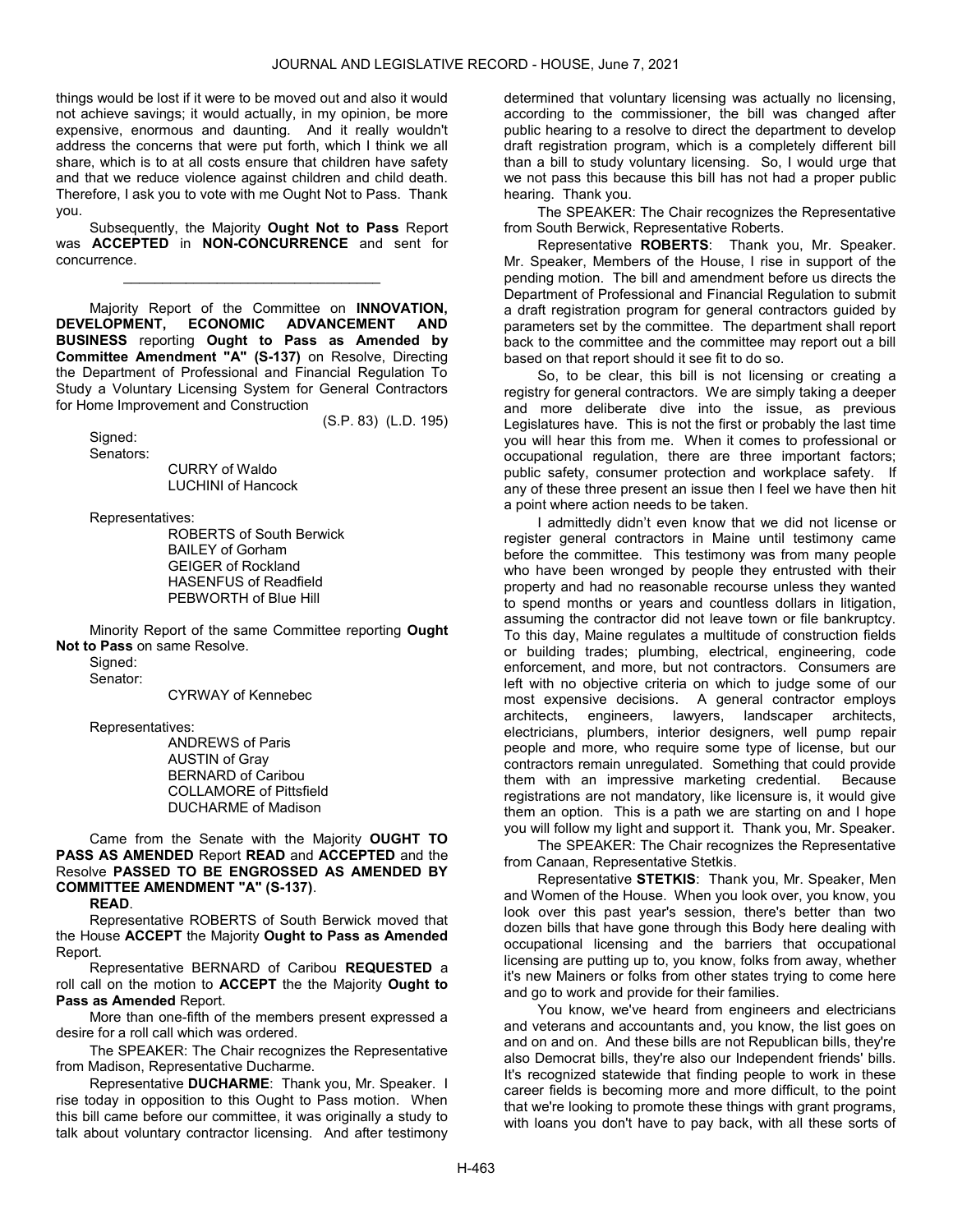things and it just makes no sense to me that we're going to create even more barriers for more people to get into the workplace.

 On top of that, I would like to correct a little misconception of the Speaker before me that, you know, this particular career field is unregulated. You can't be further from the truth. There's codes and code enforcement officers that have to be followed regardless of whether a person is licensed. All these jobs have to be done to a specific specification either way. So, I would hope that all of us that have submitted legislation to try to reduce the barriers for new Mainers, whether they're from outside the country or outside the State, we don't put up additional barriers before we figure out how to, you know, reduce the barriers and get more and more people back to work. Thank you.

 The SPEAKER: A roll call has been ordered. The pending question before the House is Acceptance of the Majority Ought to Pass as Amended Report. All those in favor will vote yes, those opposed will vote no.

# ROLL CALL NO. 141

 YEA - Alley, Arford, Babbidge, Bailey, Bell, Blume, Brennan, Brooks, Bryant, Caiazzo, Cardone, Cloutier, Collings, Copeland, Crafts, Craven, Crockett, Cuddy, Dodge, Doore, Doudera, Dunphy, Evangelos, Evans, Fay, Gere, Gramlich, Grohoski, Harnett, Hasenfus, Hepler, Hymanson, Kessler, Landry, Lookner, Madigan, Martin J, Martin R, Mathieson, Matlack, McCrea, McCreight, McDonald, Melaragno, Meyer, Millett, Morales, Moriarty, O'Connell, O'Neil, Osher, Paulhus, Pebworth, Perry A, Perry J, Pierce, Pluecker, Reckitt, Rielly, Riseman, Roberts, Roeder, Sachs, Salisbury, Sheehan, Stover, Supica, Sylvester, Talbot Ross, Tepler, Terry, Tucker, Tuttle, Warren C, Warren S, White, Williams, Wood, Zager, Zeigler, Mr. Speaker.

 NAY - Andrews, Austin, Bernard, Bickford, Blier, Carlow, Carmichael, Cebra, Collamore, Connor, Corey, Costain, Dillingham, Dolloff, Downes, Drinkwater, Ducharme, Faulkingham, Fecteau, Foster, Greenwood, Griffin, Haggan, Hall, Hanley, Harrington, Head, Javner, Johansen, Kinney, Kryzak, Lemelin, Libby, Lyford, Lyman, Martin, Millett, Morris, Nadeau, Newman, O'Connor, Ordway, Parry, Perkins, Pickett, Poirier, Prescott, Quint, Roche, Rudnicki, Sampson, Skolfield, Stanley, Stearns, Stetkis, Thorne, Tuell, Underwood, Wadsworth, White.

 ABSENT - Arata, Berry, Bradstreet, Geiger, Gifford, Grignon, Hutchins, Mason, Sharpe, Theriault.

Yes, 81; No, 60; Absent, 10; Excused, 0.

 81 having voted in the affirmative and 60 voted in the negative, with 10 being absent, and accordingly the Majority Ought to Pass as Amended Report was ACCEPTED.

The Resolve was READ ONCE. Committee Amendment "A" (S-137) was READ by the Clerk and ADOPTED.

 Under suspension of the rules the Resolve was given its SECOND READING WITHOUT REFERENCE to the Committee on Bills in the Second Reading.

 Under further suspension of the rules the Resolve was PASSED TO BE ENGROSSED as Amended by Committee Amendment "A" (S-137) in concurrence.

\_\_\_\_\_\_\_\_\_\_\_\_\_\_\_\_\_\_\_\_\_\_\_\_\_\_\_\_\_\_\_\_\_

 Majority Report of the Committee on INNOVATION, DEVELOPMENT, ECONOMIC ADVANCEMENT AND BUSINESS reporting Ought to Pass as Amended by Committee Amendment "A" (S-153) on Bill "An Act To Ensure Continued Access to Film and Stage Theaters and Music Venues"

(S.P. 526) (L.D. 1641)

 Signed: Senators:

 CURRY of Waldo CYRWAY of Kennebec

Representatives:

 ROBERTS of South Berwick AUSTIN of Gray BAILEY of Gorham BERNARD of Caribou COLLAMORE of Pittsfield GEIGER of Rockland HASENFUS of Readfield PEBWORTH of Blue Hill

 Minority Report of the same Committee reporting Ought Not to Pass on same Bill.

Signed: Representative:

ANDREWS of Paris

 Came from the Senate with the Majority OUGHT TO PASS AS AMENDED Report READ and ACCEPTED and the Bill PASSED TO BE ENGROSSED AS AMENDED BY COMMITTEE AMENDMENT "A" (S-153).

READ.

 On motion of Representative ROBERTS of South Berwick, the Majority Ought to Pass as Amended Report was ACCEPTED.

 The Bill was READ ONCE. Committee Amendment "A" (S-153) was READ by the Clerk and ADOPTED.

 Under suspension of the rules the Bill was given its SECOND READING WITHOUT REFERENCE to the Committee on Bills in the Second Reading.

 Under further suspension of the rules the Bill was PASSED TO BE ENGROSSED as Amended by Committee Amendment "A" (S-153) in concurrence.

\_\_\_\_\_\_\_\_\_\_\_\_\_\_\_\_\_\_\_\_\_\_\_\_\_\_\_\_\_\_\_\_\_

 Majority Report of the Committee on JUDICIARY reporting Ought to Pass as Amended by Committee Amendment "A" (S-136) on Bill "An Act To Provide for the Well-being of Companion Animals upon the Dissolution of Marriages"

(S.P. 222) (L.D. 535)

 Signed: Senators:

 CARNEY of Cumberland SANBORN of Cumberland

Representatives:

 HARNETT of Gardiner BABBIDGE of Kennebunk EVANGELOS of Friendship MORIARTY of Cumberland RECKITT of South Portland SHEEHAN of Biddeford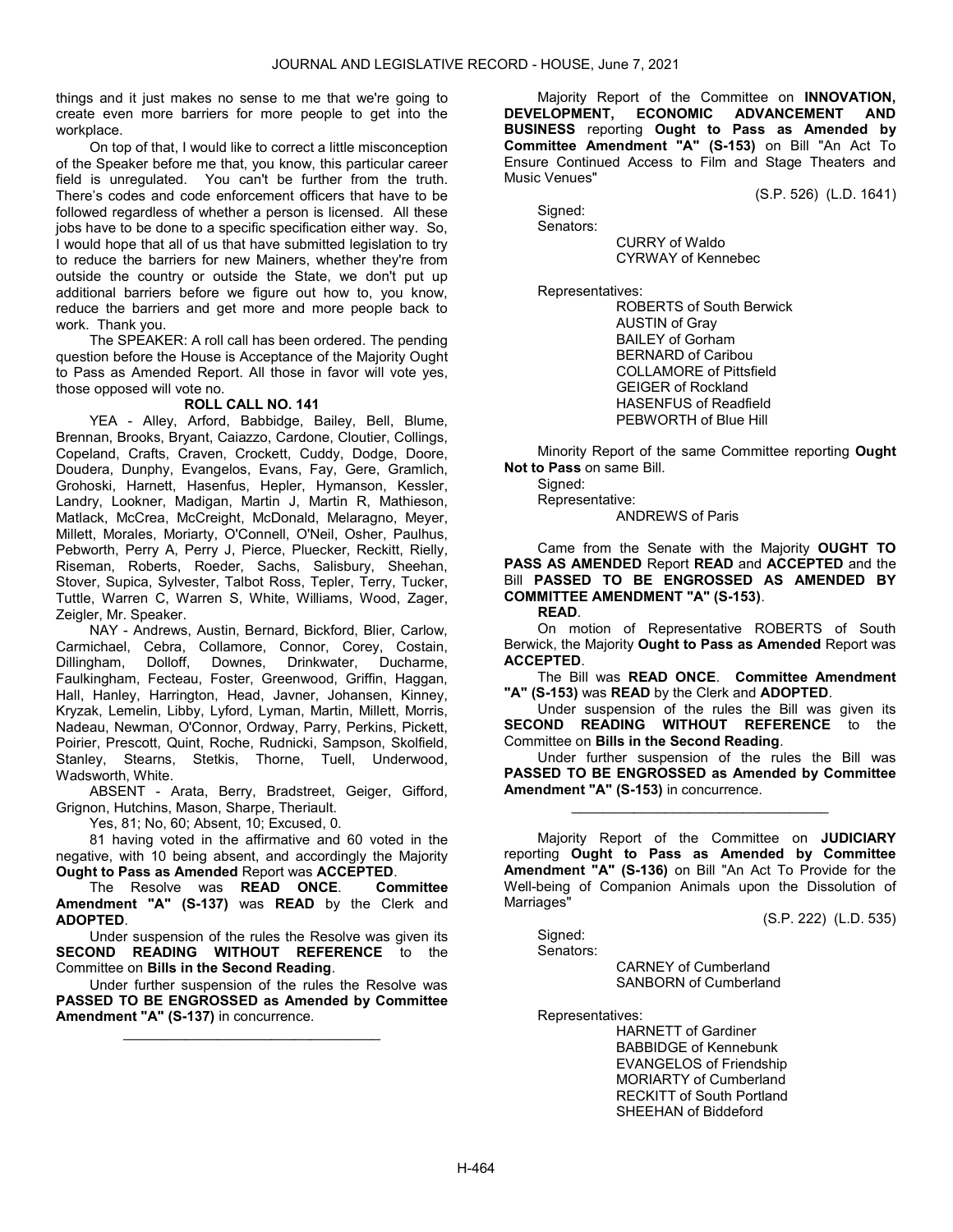Minority Report of the same Committee reporting Ought Not to Pass on same Bill.

 Signed: Senator:

KEIM of Oxford

Representatives:

 HAGGAN of Hampden LIBBY of Auburn POIRIER of Skowhegan THORNE of Carmel

 Representative NEWELL of the Passamaquoddy Tribe of the House - supports the Majority Ought to Pass as Amended by Committee Amendment "A" (S-136) Report.

 Came from the Senate with the Majority OUGHT TO PASS AS AMENDED Report READ and ACCEPTED and the Bill PASSED TO BE ENGROSSED AS AMENDED BY COMMITTEE AMENDMENT "A" (S-136).

READ.

 On motion of Representative HARNETT of Gardiner, the Majority Ought to Pass as Amended Report was ACCEPTED.

The Bill was READ ONCE. Committee Amendment "A" (S-136) was READ by the Clerk and ADOPTED.

 Under suspension of the rules the Bill was given its SECOND READING WITHOUT REFERENCE to the Committee on Bills in the Second Reading.

 Under further suspension of the rules the Bill was PASSED TO BE ENGROSSED as Amended by Committee Amendment "A" (S-136) in concurrence.

\_\_\_\_\_\_\_\_\_\_\_\_\_\_\_\_\_\_\_\_\_\_\_\_\_\_\_\_\_\_\_\_\_

 Majority Report of the Committee on LABOR AND HOUSING reporting Ought to Pass as Amended by Committee Amendment "A" (S-145) on Bill "An Act To Allow a 5-year Open Enrollment in the Participating Local District Retirement Program for Certain Law Enforcement Officers, Firefighters and Other Municipal Employees"

(S.P. 364) (L.D. 1103)

 Signed: Senators:

 HICKMAN of Kennebec MIRAMANT of Knox

Representatives:

 SYLVESTER of Portland CUDDY of Winterport GERE of Kennebunkport PEBWORTH of Blue Hill ROEDER of Bangor WARREN of Scarborough

 Minority Report of the same Committee reporting Ought Not to Pass on same Bill.

Signed: Senator:

GUERIN of Penobscot

Representatives:

 BRADSTREET of Vassalboro DRINKWATER of Milford MORRIS of Turner

#### PRESCOTT of Waterboro

 Came from the Senate with the Majority OUGHT TO PASS AS AMENDED Report READ and ACCEPTED and the Bill PASSED TO BE ENGROSSED AS AMENDED BY COMMITTEE AMENDMENT "A" (S-145).

READ.

 On motion of Representative SYLVESTER of Portland, the Majority Ought to Pass as Amended Report was ACCEPTED.

 The Bill was READ ONCE. Committee Amendment "A" (S-145) was READ by the Clerk and ADOPTED.

Under suspension of the rules the Bill was given its<br>**DND READING WITHOUT REFERENCE** to the SECOND READING WITHOUT Committee on Bills in the Second Reading.

 Under further suspension of the rules the Bill was PASSED TO BE ENGROSSED as Amended by Committee Amendment "A" (S-145) in concurrence.

\_\_\_\_\_\_\_\_\_\_\_\_\_\_\_\_\_\_\_\_\_\_\_\_\_\_\_\_\_\_\_\_\_

 Majority Report of the Committee on LABOR AND HOUSING reporting Ought to Pass as Amended by Committee Amendment "A" (S-142) on Resolve, To Create the Commission To Develop a Paid Family and Medical Leave Benefits Program (EMERGENCY)

(S.P. 501) (L.D. 1559)

 Signed: Senators:

 HICKMAN of Kennebec MIRAMANT of Knox

Representatives:

 SYLVESTER of Portland CUDDY of Winterport DRINKWATER of Milford GERE of Kennebunkport PEBWORTH of Blue Hill ROEDER of Bangor WARREN of Scarborough

 Minority Report of the same Committee reporting Ought Not to Pass on same Resolve.

 Signed: Senator:

GUERIN of Penobscot

Representatives:

 BRADSTREET of Vassalboro PRESCOTT of Waterboro

 Came from the Senate with the Majority OUGHT TO PASS AS AMENDED Report READ and ACCEPTED and the Resolve PASSED TO BE ENGROSSED AS AMENDED BY COMMITTEE AMENDMENT "A" (S-142).

# READ.

 Representative SYLVESTER of Portland moved that the House ACCEPT the Majority Ought to Pass as Amended Report.

 The same Representative REQUESTED a roll call on the motion to ACCEPT the Majority Ought to Pass as Amended Report.

 More than one-fifth of the members present expressed a desire for a roll call which was ordered.

 The SPEAKER: The Chair recognizes the Representative from North Turner, Representative Morris.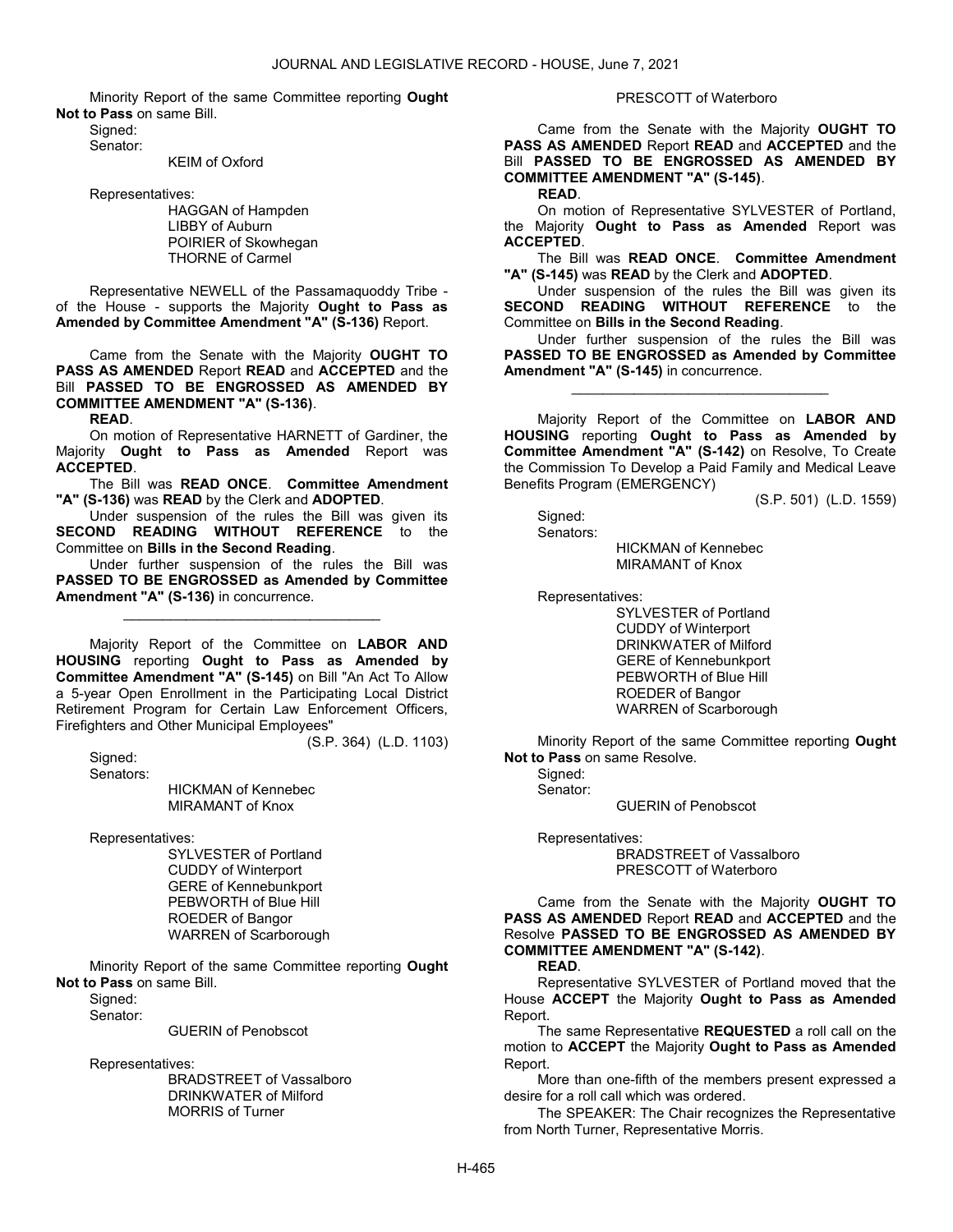Representative MORRIS: Thank you, Mr. Speaker. Mr. Speaker, I rise in opposition to the pending motion. The feeling of those of us that were opposed to this in committee is two-fold. Number one, I think the feeling is there's concern about how this report goes about it, that it seems to create the program before we go forward with creating a program before we get the final study back. I think that's always a dangerous precedent to set. If we want to study the program to see if it's feasible, that would be one thing. I think there's a lot of concern around it being a fait accompli that we're going to just create the program.

 The second piece is there is action at the federal level and the federal government has more resources to create such a program and to create a different type of program and I don't know that it would make sense to create a program at the State level while there is work going on at the federal level on these issues. For these reasons, I will be opposing the pending motion. Thank you.

 The SPEAKER: The Chair recognizes the Representative from Portland, Representative Sylvester.

 Representative SYLVESTER: Thank you, Mr. Speaker. I just wanted to quickly say that while, yes, there is movement at the federal, there is movement on many issues at the federal. And what the federal committee has said is that they would like the states to be the pioneers on this and several states have been a pioneer on this. And what this program does, essentially, is it's a wage replacement program that had we had it in place when COVID was upon us, we would not have had our citizens waiting weeks and weeks for unemployment compensation when they came down with COVID or when family members came down with COVID. They would've had the insurance of this program. It is a kind of program that allows small business people, that allows farmers, that allows everyone who is a Maine citizen to go to bed at night knowing that if they come down ill, they will be able to pay their bills tomorrow. Thank you, Mr. Speaker.

 The SPEAKER: A roll call has been ordered. The pending question before the House is Acceptance of the Majority Ought to Pass as Amended Report. All those in favor will vote yes, those opposed will vote no.

#### ROLL CALL NO. 142

 YEA - Alley, Arford, Babbidge, Bailey, Bell, Berry, Blume, Brennan, Brooks, Bryant, Caiazzo, Cardone, Cloutier, Collings, Copeland, Crafts, Craven, Crockett, Cuddy, Dodge, Doore, Doudera, Dunphy, Evangelos, Evans, Fay, Gere, Gramlich, Grohoski, Harnett, Hasenfus, Hepler, Hymanson, Kessler, Landry, Lookner, Madigan, Martin J, Martin R, Mathieson, Matlack, McCrea, McCreight, McDonald, Melaragno, Meyer, Millett, Morales, Moriarty, Newman, O'Connell, O'Neil, Osher, Paulhus, Pebworth, Perry A, Perry J, Pierce, Pluecker, Reckitt, Rielly, Riseman, Roberts, Roeder, Sachs, Salisbury, Sheehan, Stover, Supica, Sylvester, Talbot Ross, Tepler, Terry, Tuttle, Warren C, Warren S, White, Williams, Wood, Zager, Zeigler, Mr. Speaker.

 NAY - Andrews, Austin, Bernard, Bickford, Blier, Bradstreet, Carlow, Carmichael, Cebra, Collamore, Connor, Corey, Costain, Dillingham, Dolloff, Downes, Drinkwater, Ducharme, Faulkingham, Fecteau, Foster, Greenwood, Griffin, Haggan, Hall, Hanley, Harrington, Head, Javner, Johansen, Kinney, Kryzak, Lemelin, Libby, Lyford, Lyman, Martin, Millett, Morris, Nadeau, O'Connor, Ordway, Parry, Perkins, Pickett, Poirier, Prescott, Quint, Roche, Rudnicki, Sampson, Skolfield, Stanley, Stearns, Stetkis, Thorne, Tuell, Underwood, Wadsworth, White.

 ABSENT - Arata, Geiger, Gifford, Grignon, Hutchins, Mason, Sharpe, Theriault, Tucker.

Yes, 82; No, 60; Absent, 9; Excused, 0.

 82 having voted in the affirmative and 60 voted in the negative, with 9 being absent, and accordingly the Majority Ought to Pass as Amended Report was ACCEPTED.

 The Resolve was READ ONCE. Committee Amendment "A" (S-142) was READ by the Clerk and ADOPTED.

 Under suspension of the rules the Resolve was given its SECOND READING WITHOUT REFERENCE to the Committee on Bills in the Second Reading.

 Under further suspension of the rules the Resolve was PASSED TO BE ENGROSSED as Amended by Committee Amendment "A" (S-142) in concurrence.

\_\_\_\_\_\_\_\_\_\_\_\_\_\_\_\_\_\_\_\_\_\_\_\_\_\_\_\_\_\_\_\_\_

 Majority Report of the Committee on STATE AND LOCAL GOVERNMENT reporting Ought Not to Pass on Bill "An Act To Safeguard the People's Voice in a State of Emergency"

(S.P. 329) (L.D. 1039)

 Signed: Senators:

 BALDACCI of Penobscot CLAXTON of Androscoggin

Representatives:

 MATLACK of St. George BRYANT of Windham COPELAND of Saco DOORE of Augusta PAULHUS of Bath RISEMAN of Harrison

 Minority Report of the same Committee reporting Ought to Pass as Amended by Committee Amendment "A" (S-141) on same Bill.

Signed:

Senator:

ROSEN of Hancock

Representatives:

 DOWNES of Bucksport GREENWOOD of Wales HEAD of Bethel TUELL of East Machias

 Came from the Senate with the Majority OUGHT NOT TO PASS Report READ and ACCEPTED.

# READ.

 Representative MATLACK of St. George moved that the House ACCEPT the Majority Ought Not to Pass Report.

 Representative TUELL of East Machias REQUESTED a roll call on the motion to ACCEPT the Majority Ought Not to Pass Report.

 More than one-fifth of the members present expressed a desire for a roll call which was ordered.

 The SPEAKER: A roll call has been ordered. The pending question before the House is Acceptance of the Majority Ought Not to Pass Report. All those in favor will vote yes, those opposed will vote no.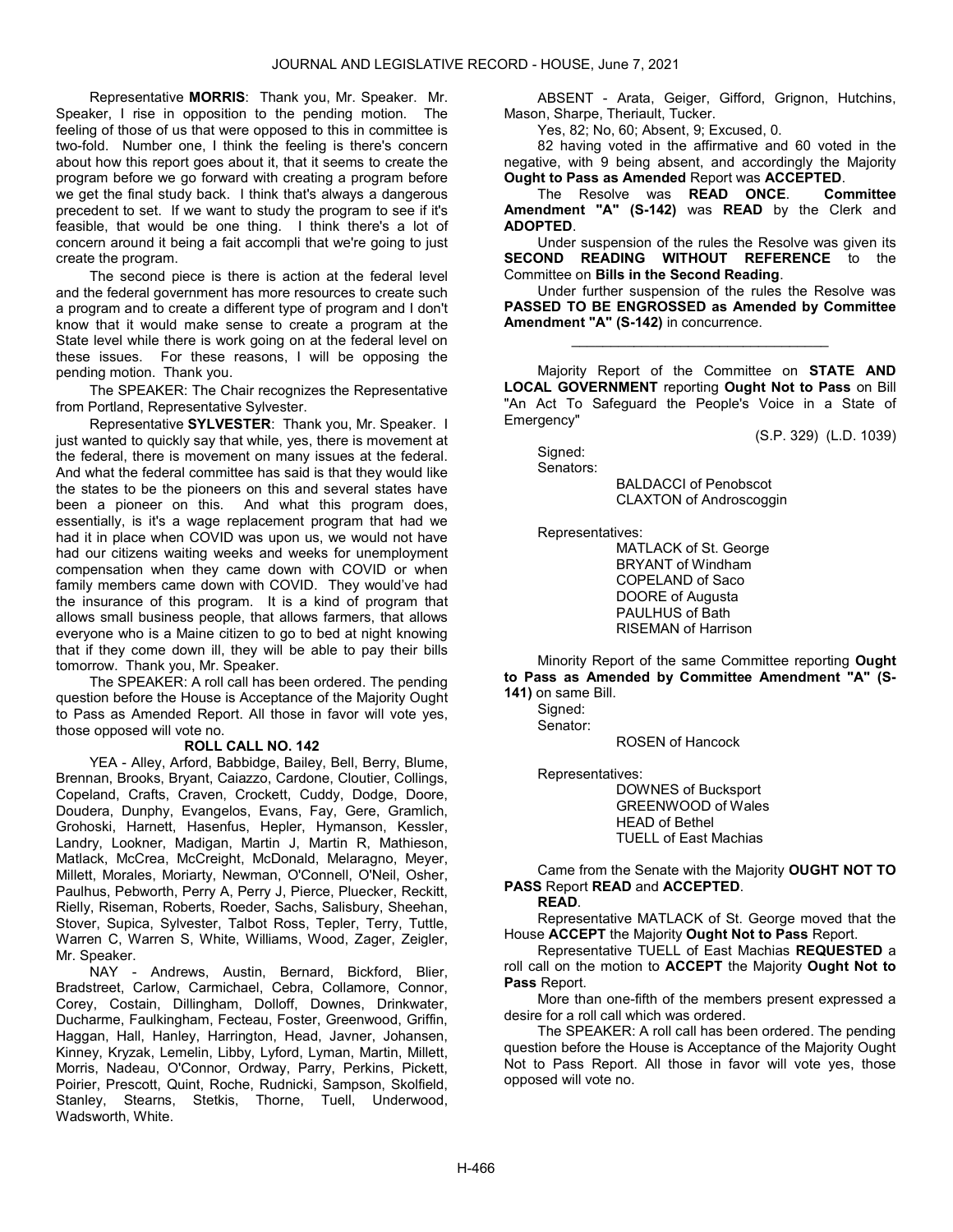#### ROLL CALL NO. 143

 YEA - Alley, Arford, Babbidge, Bailey, Bell, Berry, Blume, Brennan, Brooks, Bryant, Caiazzo, Cardone, Cloutier, Collings, Copeland, Crafts, Craven, Crockett, Cuddy, Dodge, Doore, Doudera, Dunphy, Evangelos, Evans, Fay, Gere, Gramlich, Grohoski, Harnett, Hasenfus, Hepler, Hymanson, Kessler, Landry, Lookner, Madigan, Martin J, Martin R, Mathieson, Matlack, McCrea, McCreight, McDonald, Melaragno, Meyer, Millett, Morales, Moriarty, O'Connell, O'Neil, Osher, Paulhus, Pebworth, Perry A, Perry J, Pierce, Reckitt, Rielly, Riseman, Roberts, Roeder, Sachs, Salisbury, Sheehan, Stover, Supica, Sylvester, Talbot Ross, Tepler, Terry, Tuttle, Warren C, Warren S, White, Williams, Wood, Zager, Zeigler, Mr. Speaker.

 NAY - Andrews, Austin, Bernard, Bickford, Blier, Bradstreet, Carlow, Carmichael, Cebra, Collamore, Connor, Corey, Costain, Dillingham, Dolloff, Downes, Drinkwater, Ducharme, Faulkingham, Fecteau, Foster, Greenwood, Griffin, Haggan, Hall, Hanley, Harrington, Head, Javner, Johansen, Kinney, Kryzak, Lemelin, Libby, Lyford, Lyman, Martin, Millett, Morris, Nadeau, Newman, O'Connor, Ordway, Parry, Perkins, Pickett, Pluecker, Poirier, Prescott, Quint, Roche, Rudnicki, Sampson, Skolfield, Stanley, Stearns, Stetkis, Thorne, Tuell, Underwood, Wadsworth, White.

 ABSENT - Arata, Geiger, Gifford, Grignon, Hutchins, Mason, Sharpe, Theriault, Tucker.

Yes, 80; No, 62; Absent, 9; Excused, 0.

 80 having voted in the affirmative and 62 voted in the negative, with 9 being absent, and accordingly the Majority Ought Not to Pass Report was ACCEPTED in concurrence.

\_\_\_\_\_\_\_\_\_\_\_\_\_\_\_\_\_\_\_\_\_\_\_\_\_\_\_\_\_\_\_\_\_

 Majority Report of the Committee on TAXATION reporting Ought Not to Pass on Bill "An Act To Provide Equity in the State Income Tax Deduction for Certain Public Employees Retirement System Pensions"

(S.P. 463) (L.D. 1413)

Signed:

Representatives:

 TERRY of Gorham CARMICHAEL of Greenbush COLLINGS of Portland HANLEY of Pittston MATLACK of St. George PERRY of Bangor SACHS of Freeport

 Minority Report of the same Committee reporting Ought to Pass as Amended by Committee Amendment "A" (S-147) on same Bill.

Signed:

Senators:

 CHIPMAN of Cumberland LIBBY of Androscoggin

Representative:

GRAMLICH of Old Orchard Beach

 Came from the Senate with the Minority OUGHT TO PASS AS AMENDED Report READ and ACCEPTED and the Bill PASSED TO BE ENGROSSED AS AMENDED BY COMMITTEE AMENDMENT "A" (S-147).

READ.

 On motion of Representative TERRY of Gorham, TABLED pending ACCEPTANCE of Either Report and later today assigned.

 Majority Report of the Committee on AGRICULTURE, CONSERVATION AND FORESTRY reporting Ought Not to Pass on Bill "An Act To Clarify the Maine Food Sovereignty Act"

\_\_\_\_\_\_\_\_\_\_\_\_\_\_\_\_\_\_\_\_\_\_\_\_\_\_\_\_\_\_\_\_\_

(H.P. 419) (L.D. 574)

Signed:

 Senators: DILL of Penobscot

BLACK of Franklin

Representatives:

 BERNARD of Caribou GIFFORD of Lincoln HALL of Wilton LANDRY of Farmington SKOLFIELD of Weld UNDERWOOD of Presque Isle

 Minority Report of the same Committee reporting Ought to Pass as Amended by Committee Amendment "A" (H-402) on same Bill.

 Signed: Senator:

MAXMIN of Lincoln

Representatives:

 O'NEIL of Saco McCREA of Fort Fairfield OSHER of Orono PLUECKER of Warren

# READ.

 Representative O'NEIL of Saco moved that the House **ACCEPT** the Minority Ought to Pass as Amended Report.

 Representative HALL of Wilton REQUESTED a roll call on the motion to ACCEPT the Minority Ought to Pass as Amended Report.

 More than one-fifth of the members present expressed a desire for a roll call which was ordered.

 The SPEAKER: The Chair recognizes the Representative from Wilton, Representative Hall.

 Representative HALL: Ladies and Gentlemen of the House, I oppose this bill because it deregulates the guidelines set forth by the Department of Agriculture governing food preparation and the sale of food items. The department spoke strongly against this bill and believes the public safety of this bill should be left alone. The bill removes the requirement to label ingredients in food substances and here is where the issues lie. Mr. Speaker, you and I both know it is fine to purchase and consume Aunt Millie's homemade cookies and probably the lady's cookies that lives next door to Aunt Millie. But we both know that we wouldn't purchase anything from the person that lives at the end of the road in that old run-down house. The problem is, Mr. Speaker, you and I know this, but the new family that just moved in into town or the family that is here on vacation doesn't know that and if they have a family member with allergies, how are they to know, for instance, that peanuts or any other allergens may be in that recipe.

 This bill will allow anyone to sell at farmer's markets or at a convenience store on the corner without a license or an inspection of their premises. I'm certain that you'll hear testimony that will say the municipalities and farmer's markets will self-govern themselves and only allow certain people to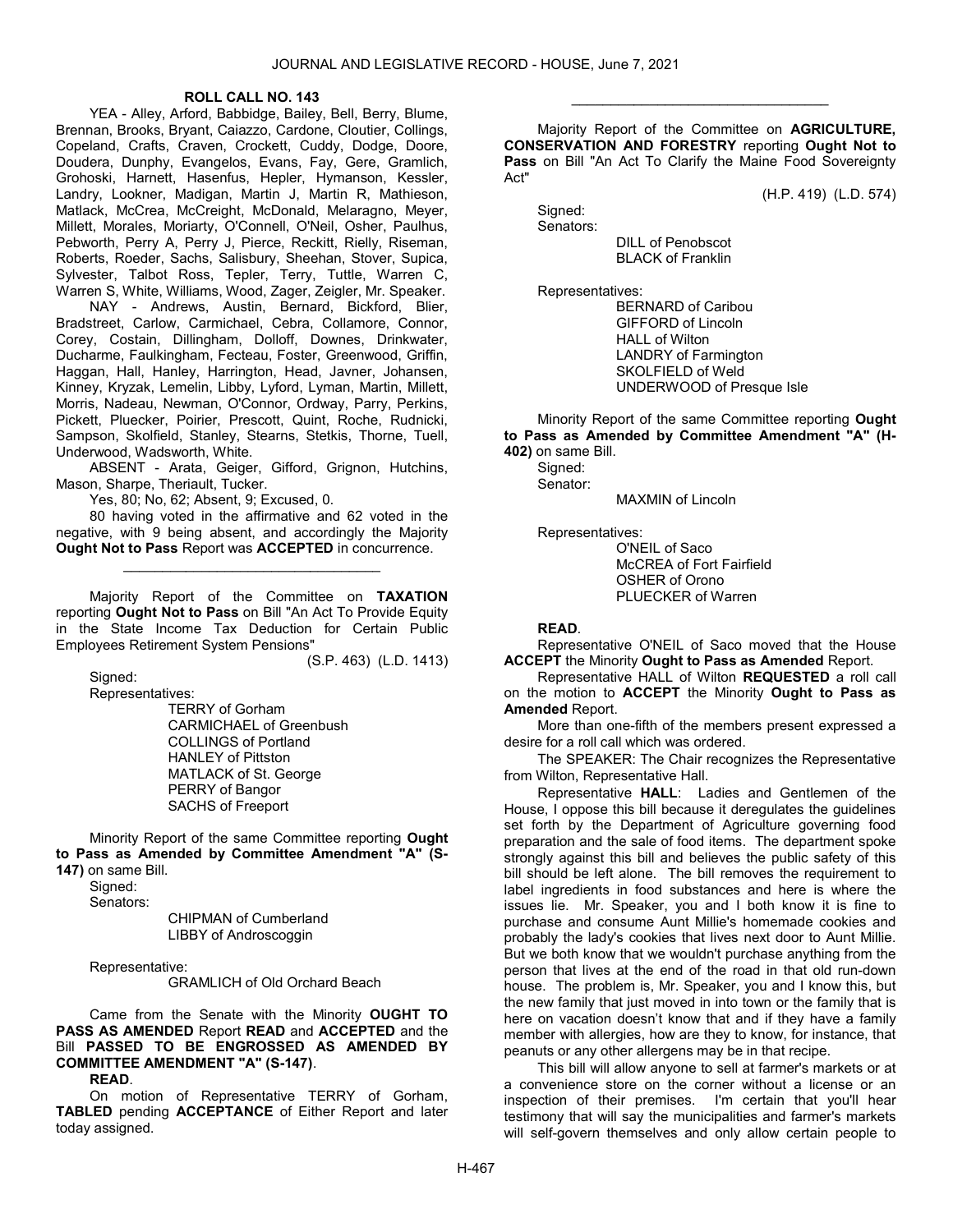sell that are reputable. This is true, but testimony from the person in charge of the Orono farmer's market told of a farmer selling alfalfa sprouts that he was growing in his bathtub in his house. Personally, I wonder just where that person was bathing.

 For these reasons, I would ask for you to think about who is producing your food and vote this motion down and save our food safety rules. Thank you.

 The SPEAKER: The Chair recognizes the Representative from Warren, Representative Pluecker.

Representative PLUECKER: Thank you, Mr. Speaker. Just wanted to address one thing, that labeling is not spoken to in the bill. This bill is about home rule, it's about giving our towns and our municipal governance the opportunity to regulate the food sovereignty in their towns exactly as they see fit. Currently within law, under the Food Sovereignty Act, there is a piece where it defines what a producer to consumer transaction is. It removes that definition because we believe that our towns should be able to make that definition and set that definition for themselves. So, what it means is that a town has the ability to say you can only sell food sovereign items from your farm, you can only sell food sovereign items from a parking lot or a church stand, or you may also sell food sovereign items from a farmer's market. And that's where some of the opposition has come into this bill is that worry about what will be sold at farmer's markets.

 So, we also want to make clear, so, that's the first part is removing that definition. The second aspect of the bill is making it clear that farmer's markets may regulate themselves in any way they see fit. They don't need to accept unlicensed food, that food produced under a food sovereign market at their market if they don't wish to, they can do that work. If they're worried about alfalfa sprouts, they may restrict alfalfa sprouts. And to be clear that the Food Sovereignty Act is currently the law of the land. We currently authorize our towns to decide how they're going to regulate and how they're going to keep their citizens safe. And when it comes to making sure that we have access to food production in times of pandemic, when we're looking at how do we feed ourselves from our own food produced in our own State, the Food Sovereignty Act is key to doing that and this bill does one small tweak in the law, allowing our towns to continue doing that work to the best of their ability. Thank you.

 The SPEAKER: The Chair recognizes the Representative from Presque Isle, Representative Underwood.

 Representative UNDERWOOD: Vote against this pending motion because if we all experienced a farmer's market and this motion before us will weaken the farmer's market. The integrity of the farmer's market is at stake here and vote Ought Not to Pass. Thank you.

 The SPEAKER: The Chair recognizes the Representative from Knox, Representative Kinney.

 Representative KINNEY: Thank you, Mr. Speaker. May I pose a question through the Chair?

The SPEAKER: The Member may proceed.

 Representative KINNEY: Thank you, Mr. Speaker. My question is there's a lot of talk about this applying to farmer's markets but I'm curious if this allows people to sell to like corner convenience stores and such in town if a town adopts a Food Sovereignty Act provision so that that stuff wouldn't be labeled in the corner grocery store.

 The SPEAKER: The Representative from Knox, Representative Kinney, has posed a question through the Chair to any Member who may wish to answer. Chair recognizes the Representative from Warren, Representative Pluecker.

 Representative PLUECKER: Thank you, Mr. Speaker. So, this leaves that decision up to the town. So, if the town does not want the local food that's produced in town being sold at the corner store, they could put that in their ordinance to make that clear that they do not wish to have that. Thank you.

 The SPEAKER: The Chair recognizes the Representative from Knox, Representative Kinney.

 Representative KINNEY: Thank you, Mr. Speaker. May I ask a follow-up question?

The SPEAKER: The Member may proceed.

 Representative KINNEY: Thank you, Mr. Speaker. So, it's possible that the neighbor down the street can place their food for resale in the corner convenience store with no labeling whatsoever and possibly contain something like peanuts and the unsuspecting person that doesn't know that there's peanuts in it could have a terrible allergic reaction?

 The SPEAKER: The Representative from Knox, Representative Kinney, has posed a question through the Chair to any Member who may wish to answer. Chair recognizes the Representative from Warren, Representative Pluecker.

 Representative PLUECKER: Once again, it is up to our town to create labeling that they want to be on those products. So, if they wish allergens to be on the labeling, then they would have that power to do so, but it leaves this decision to the towns when they create the food sovereignty ordinances. Right now, there are approximately 87 towns in the State of Maine with these ordinances and according to the Department of Agriculture, we have not seen any adverse allergic reactions coming from that food being sold, it's been done this way for multiple years. We've also not seen any documented cases of people being sickened by food being produced under food sovereign ordinances. And if our towns are worried about it, they should definitely take action.

 The SPEAKER: The Chair recognizes the Representative from Oxford, Representative Dillingham.

 Representative DILLINGHAM: Thank you, Mr. Speaker, Ladies and Gentlemen of the House. I appreciate what the Good Representative just pointed out because it speaks to what we had in place seems to be working to ensure health and safety of the products being sold to our public. But I would like to pose a question through the Speaker?

The SPEAKER: The Member may proceed.

 Representative DILLINGHAM: It doesn't seem to speak here who's going to assume liability should there be a case of someone getting sick from something either that hasn't gone through the requirements that we require for the foods to be sold at markets or the labeling and I'm just wondering does that then mean that where it's the municipality that has set this forth, they're going to assume that liability?

 The SPEAKER: The Representative from Oxford, Representative Dillingham, has posed a question through the Chair to any Member who may wish to answer. Chair recognizes the Representative from Warren, Representative Pluecker.

Representative PLUECKER: Thank you, Mr. Speaker. The town assumes no more liability for the laws that they pass than we would assume liability for the laws that we pass here at the Legislature. It would be up to the person who is harmed to take a suit against the person who did the harm, and that would be up to the courts.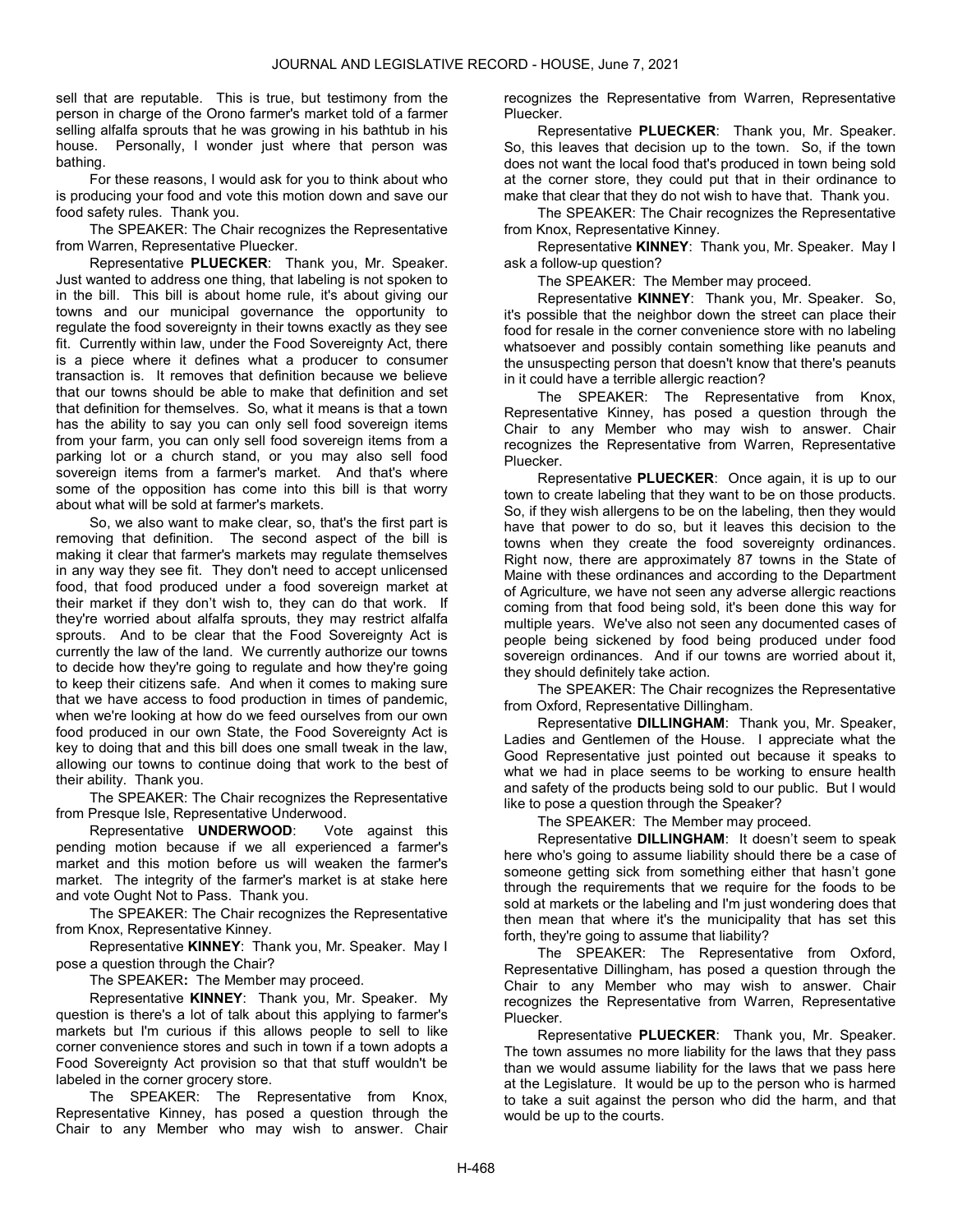The SPEAKER: The Chair recognizes the Representative from Auburn, Representative Bickford.

 Representative BICKFORD: Thank you, Mr. Speaker. Mr. Speaker, may I pose a question through the Chair?

The SPEAKER: The Member may proceed.

 Representative BICKFORD: My question is regarding the unorganized townships that we have in Maine. Who regulates them? Who decides their food sovereignty? And, if it is the counties, if that's the answer, then who has the say when it comes to unorganized territory in that same county? Does the county overrule the local municipality or does the municipality have an exemption from the county?

 The SPEAKER: The Representative from Auburn, Representative Bickford, has posed a question through the Chair to any Member who may wish to answer. Chair recognizes the Representative from Warren, Representative Pluecker.

Representative PLUECKER: Thank you, Mr. Speaker. This bill does not address that issue. In the original version of it, we did have a section addressing those issues, those were stripped by the committee in the amendment and there is another bill from the other Body which we'll be seeing later which will address those issues in their completeness.

 The SPEAKER: There are eight Members in queue. The Chair recognizes the Representative from Canaan, Representative Stetkis.

 Representative STETKIS: Wow, I feel bad now. May I pose a question through the Chair, please?

The SPEAKER: The Member may proceed.

 Representative STETKIS: Thank you, Mr. Speaker. Would this possibly allow for folks to sell in this environment who currently or are unable to based on the current state regulations?

 The SPEAKER: The Representative from Canaan, Representative Stetkis, has posed a question through the Chair to any Member who may wish to answer. Chair recognizes the Representative from Warren, Representative Pluecker.

 Representative PLUECKER: So, the question was would this allow people to sell who are not currently selling, I believe, if I heard you correctly. He's shaking his head, so, perhaps I'm not answering correctly. But so the idea of food sovereignty is that this and this bill does not explicitly address the issues, the underlying principles of food sovereignty, but it is that we are able to grow our own food, sell our own food to our own people and regulate how our food is grown and sold to our own people ourselves. And so, when you do that, you do necessarily lower barriers to the entry to the market for people and communities that do not necessarily have access to the capital, like the community that I come from, rural communities where access to capital is a little bit less, you are able to lower barriers to entry into an agricultural industry and that's why it can be important and significant.

 The SPEAKER: The Chair recognizes the Representative from Pittsfield, Representative Collamore.

 Representative COLLAMORE: Thank you, Mr. Speaker. I had not intended to speak on this but as somebody with very severe allergies, and I still don't know the entire list of my allergies because I was going through the process of having my allergies tested when COVID hit and my inability to wear a face covering; the mask, has concluded that I cannot still know everything that I am allergic to. And the thing that concerns me with municipalities being able to decide whether or not they choose to label, especially our most known allergies, but as somebody allergic to cinnamon, for example, I avoid anything that just says spices because it's not something that is typically listed or required to be listed. But I do worry that if I'm traveling and trying to support other communities in my State and I want to go to a local store, that I may not be able to support the local stores and local communities that I'm visiting throughout the State because I wouldn't know what is in those ingredients. So, I would think that's is a concern.

 The SPEAKER: The Member will defer. The Chair would advise the House that the visual feed has crashed. It will just be a few moments.The Chair recognizes the Representative from Pittsfield, Representative Collamore.

 Representative COLLAMORE: Thank you, Mr. Speaker. Sorry I caused the video to crash. While I support increasing the abilities for smaller farmers to continue to sell product in our communities, agriculture is very important to my community and the towns surrounding me, I am concerned with the lack of requirement for labeling and allowing that to be a municipal decision. So, with that in mind, I ask you to please follow my light and not support the pending motion.

 The SPEAKER: The Chair recognizes the Representative from Oxford, Representative Dillingham.

 Representative DILLINGHAM: Thank you, Mr. Speaker, Ladies and Gentlemen of the House. I'd just like to point out a reference the Member from Warren referred to liability on this Body and I think everyone understands that any suits against the State actually have to be approved by this Body, specifically the Joint Standing Committee on Veterans and Legal Affairs, and that Members of this Body are provided immunity from liability on any pieces of legislation that we pass. Thank you.

 The SPEAKER: The Chair recognizes the Representative from Saco, Representative O'Neil.

 Representative O'NEIL: Thank you, Mr. Speaker. I love a food fight. This is an update to the food sovereignty law that already exists. Right now, we're re-litigating a law that is already on the books and it's been working well for Maine.

 This bill is about local control. It's about letting communities decide what works for them for traditional direct producer-consumer exchanges. It's also about consumer choice, as referenced. Consumers can choose what food they buy and who they buy it from.

 If your town opts in, this will allow your town to define how a producer-consumer exchange can take place. It will create more flexibility for that definition.

 Food sovereignty is a traditional exchange between a consumer and a producer. It's something that all of us have likely engaged in already. You talk to a person in your community who produces food and you decide whether to engage in that exchange. Examples include going to a church fair or community event and buying pie or pickles at a church fair or buying eggs from a neighbor. These are traditional exchanges among neighbors and community members. With someone you know, it might go something like hi, Mr. Smith. How's your daughter, Katy, I haven't seen her in a while, and you chat as you buy something. And with someone you haven't met before, you might say hi, I haven't met you before, how long have you had your business, what's your story about it, and you ask them questions as you talk, what's your process, what ingredients do you use, and you have the opportunity to make that connection and learn about the food that you're buying directly from the person who made it.

 The beauty of these local transactions is that customers have the opportunity to speak directly with the person who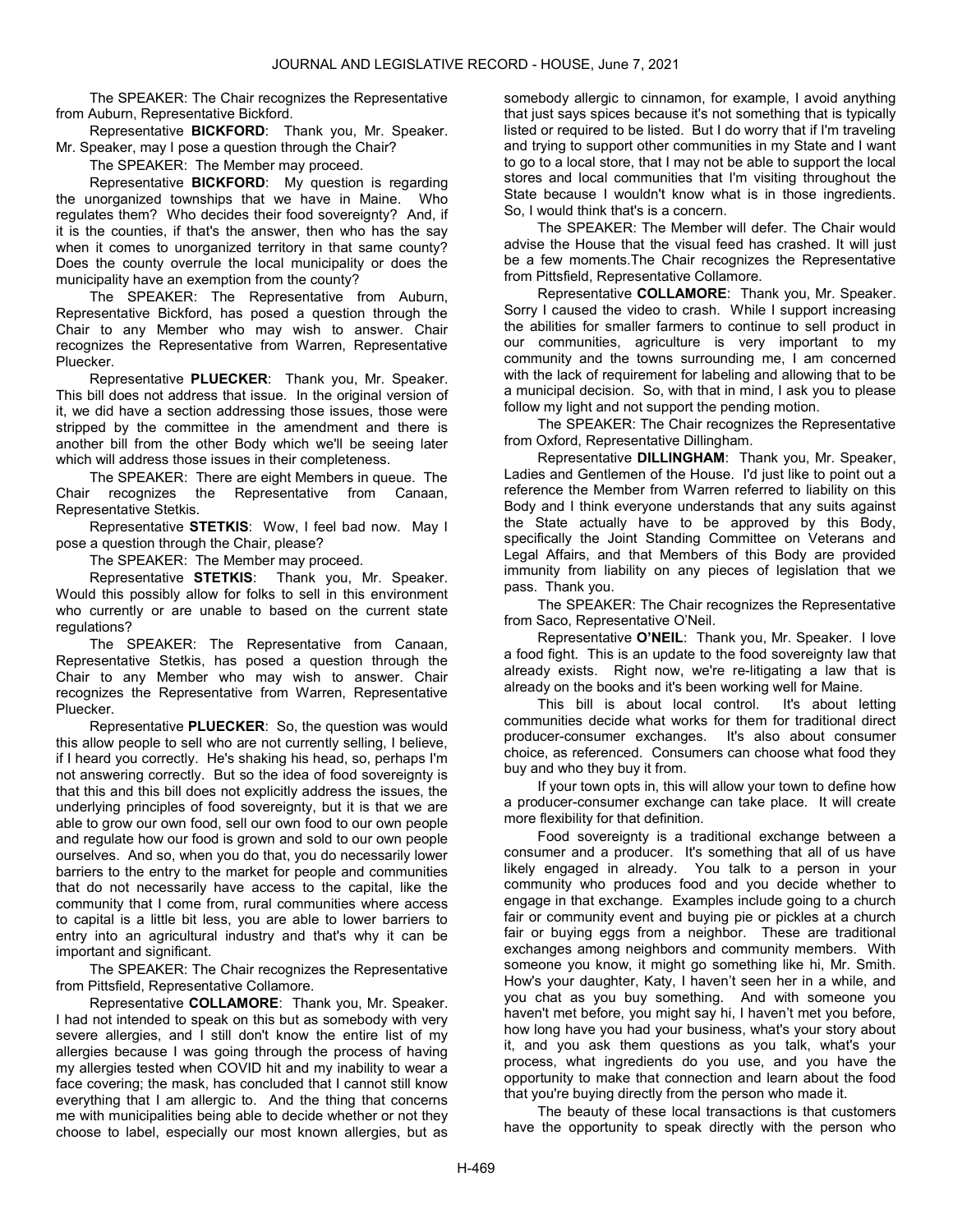made their food and decide whether they want to engage in that transaction. If your town is food sovereign or your neighbors are interested in the idea, we can take these great local conversations to those local forums. And I think that's really what I'm hearing along the way in the debate is a lot of local kind of particular objections, and that's really where these conversations belong, and that's the intent of the law is, to have local control. Thank you, Mr. Speaker.

 The SPEAKER: The Chair recognizes the Representative from Knox, Representative Kinney.

 Representative KINNEY: Thank you, Mr. Speaker, Ladies and Gentlemen of the House. Based on the answers to my questions, I rise in very strong opposition to the pending motion.

 Without labeling and no follow-up liability, there's no good reason to change the current food sovereignty law that has been sort of working. Unfortunately, there have been cases that have come to the Department of Agriculture, Conservation and Forestry that are not able to be investigated because of local food ordinances, local food sovereignty laws and there is no liability.

 As a food producer myself, these rules are in place to protect consumers and this bill directly changes the direct producer to consumer part of food sovereignty to be defined by the municipality in such a way that the producer may no longer be directly interacting with the consumer. When the producer is directly interacting with the consumer and you don't have a label, you can explain where it's coming from, what the ingredients are. When someone says do you have any allergens in this, I sell my maple cotton candy at agricultural fairs, I'm licensed to be able to produce it, I don't have an actually label on the cotton candy because it's made fresh and I send it right out and the first thing that people come up to me and ask me is whether or not there are any dyes in it, they want to know if there's any gluten in it, they want to know, so, people that have allergies know to ask these questions. If they don't have the producer there to be able to ask those questions, they aren't going to get the answers they need and they could potentially end up with a serious reaction and this is something that is extremely important to the health and safety of consumers and so, I ask you to please follow my light and vote this down.

 We currently have food sovereignty, the Food Sovereignty Act in Statute and it needs to just be followed. This shouldn't be done so that we can just let people that can't pass simple inspections to be able to just be able to sell their products with no oversight. Thank you.

 The SPEAKER: The Chair recognizes the Representative from Auburn, Representative Bickford.

Representative **BICKFORD:** Thank you, Mr. Speaker. Mr. Speaker, Ladies and Gentlemen of the House, because of the fact that there are no rules yet for the unorganized territories which make up a great part of Maine on who controls their food sovereignty and also because of the fact that there's a significant cost to the municipalities to make food sovereignty regulations, they're going to have to use an attorney, they're going to have to make sure it's spelled out properly, in the towns that have town meetings, they're going to incur costs to hold a town meeting for a vote, and when are they going to vote, what's going to happen between the time this law passes and is enacted until the town may hold their town meeting? What happens in that gap? I'm really concerned about that. I'm also concerned that you may have folks in the unorganized territories that have counters with cracks that would never pass

inspection right now, that would all of a sudden be allowed to sell contaminated food. Mr. Speaker, please, I urge you to vote Ought Not to Pass against this legislation.

 The SPEAKER: A roll call has been ordered. The pending question before the House is Acceptance of the Minority Ought to Pass as Amended Report. All those in favor will vote yes, those opposed will vote no.

# ROLL CALL NO. 144

 YEA - Alley, Andrews, Arford, Austin, Babbidge, Bailey, Bell, Berry, Blume, Brennan, Brooks, Bryant, Caiazzo, Cardone, Cebra, Cloutier, Collings, Connor, Copeland, Crafts, Craven, Crockett, Cuddy, Dodge, Doore, Doudera, Dunphy, Evangelos, Evans, Faulkingham, Fay, Fecteau, Gere, Gramlich, Greenwood, Grohoski, Harnett, Hasenfus, Hepler, Hymanson, Kessler, Libby, Lookner, Lyford, Madigan, Martin J, Martin R, Mathieson, Matlack, McCrea, McCreight, McDonald, Melaragno, Meyer, Millett, Morales, Moriarty, O'Connell, O'Neil, Osher, Paulhus, Pebworth, Perry A, Perry J, Pierce, Pluecker, Quint, Reckitt, Rielly, Riseman, Roberts, Roeder, Sachs, Salisbury, Sampson, Sheehan, Stanley, Stover, Supica, Sylvester, Talbot Ross, Tepler, Tucker, Tuttle, Warren C, Warren S, White, Williams, Wood, Zager, Zeigler, Mr. Speaker.

 NAY - Bernard, Bickford, Blier, Bradstreet, Carlow, Carmichael, Collamore, Corey, Costain, Dillingham, Dolloff, Downes, Drinkwater, Ducharme, Foster, Griffin, Haggan, Hall, Hanley, Harrington, Head, Javner, Johansen, Kinney, Kryzak, Landry, Lemelin, Lyman, Martin, Millett, Morris, Nadeau, Newman, O'Connor, Ordway, Parry, Perkins, Pickett, Poirier, Prescott, Roche, Rudnicki, Skolfield, Stearns, Stetkis, Terry, Theriault, Thorne, Tuell, Underwood, Wadsworth, White.

 ABSENT - Arata, Geiger, Gifford, Grignon, Hutchins, Mason, Sharpe.

Yes, 92; No, 52; Absent, 7; Excused, 0.

 92 having voted in the affirmative and 52 voted in the negative, with 7 being absent, and accordingly the Minority Ought to Pass as Amended Report was ACCEPTED.

 The Bill was READ ONCE. Committee Amendment "A" (H-402) was READ by the Clerk and ADOPTED.

 Under suspension of the rules the Bill was given its SECOND READING WITHOUT REFERENCE to the Committee on Bills in the Second Reading.

 Under further suspension of the rules the Bill was PASSED TO BE ENGROSSED as Amended by Committee Amendment "A" (H-402) and sent for concurrence.

\_\_\_\_\_\_\_\_\_\_\_\_\_\_\_\_\_\_\_\_\_\_\_\_\_\_\_\_\_\_\_\_\_

 By unanimous consent, all matters having been acted upon were ORDERED SENT FORTHWITH. \_\_\_\_\_\_\_\_\_\_\_\_\_\_\_\_\_\_\_\_\_\_\_\_\_\_\_\_\_\_\_\_\_

 Majority Report of the Committee on AGRICULTURE, CONSERVATION AND FORESTRY reporting Ought to Pass as Amended by Committee Amendment "A" (H-403) on Bill "An Act To Amend Maine's Harness Racing Laws Regarding Race Dates and Pari-mutuel Pools" (EMERGENCY)

(H.P. 1200) (L.D. 1611)

Sianed: Senators:

 DILL of Penobscot BLACK of Franklin MAXMIN of Lincoln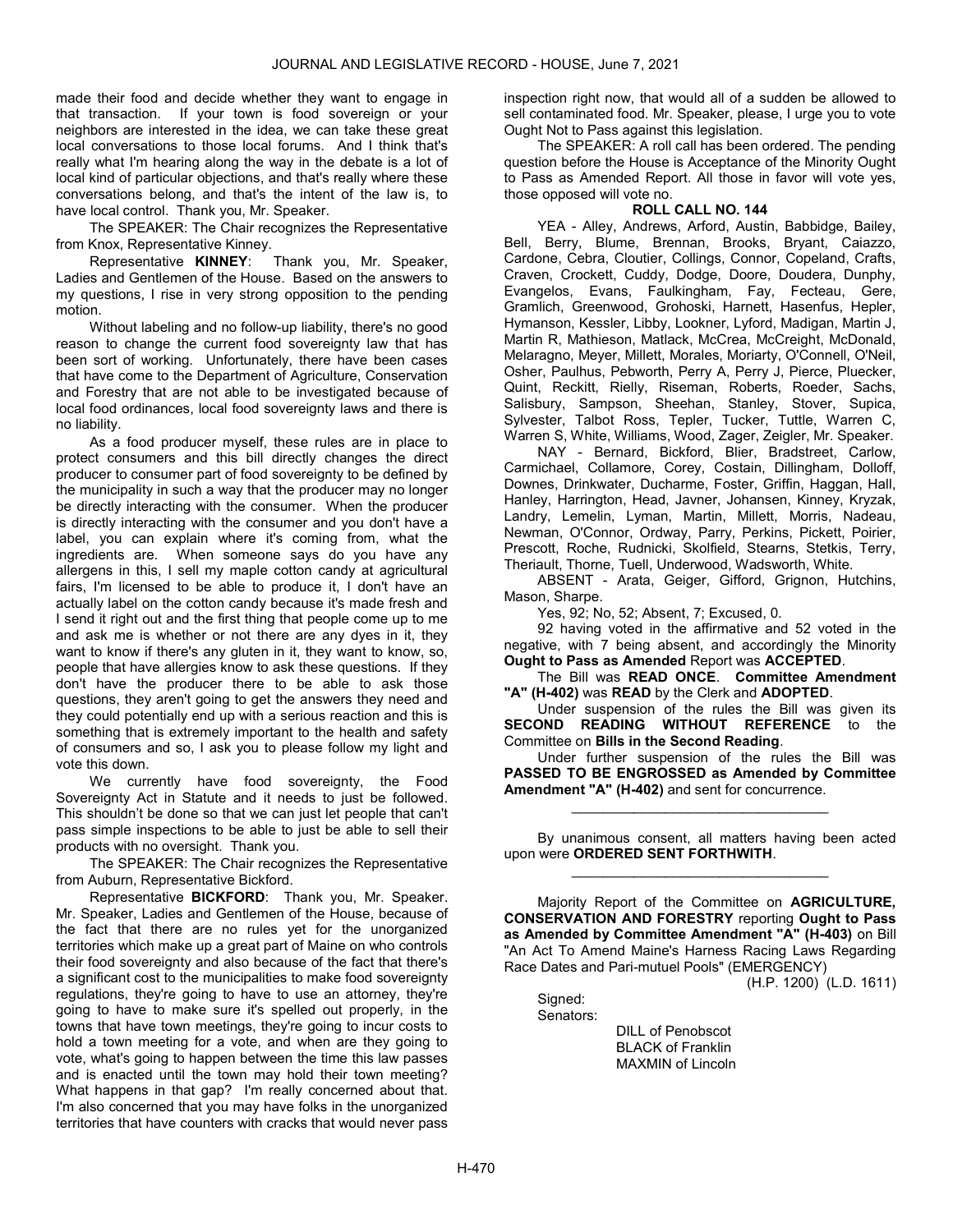Representatives:

 BERNARD of Caribou GIFFORD of Lincoln HALL of Wilton LANDRY of Farmington McCREA of Fort Fairfield PLUECKER of Warren SKOLFIELD of Weld UNDERWOOD of Presque Isle

 Minority Report of the same Committee reporting Ought Not to Pass on same Bill.

Signed:

Representatives:

 O'NEIL of Saco OSHER of Orono

# READ.

 On motion of Representative O'NEIL of Saco, TABLED pending **ACCEPTANCE** of Either Report and later today assigned.

\_\_\_\_\_\_\_\_\_\_\_\_\_\_\_\_\_\_\_\_\_\_\_\_\_\_\_\_\_\_\_\_\_

 Majority Report of the Committee on CRIMINAL JUSTICE AND PUBLIC SAFETY reporting Ought Not to Pass on Bill "An Act To Promote Highway Safety by Restricting the Use of Marijuana and Possession of an Open Marijuana Container in a Motor Vehicle"

(H.P. 597) (L.D. 829)

 Signed: Senators:

DESCHAMBAULT of York LAWRENCE of York

Representatives:

 WARREN of Hallowell LOOKNER of Portland MORALES of South Portland PLUECKER of Warren RECKITT of South Portland SHARPE of Durham

 Minority Report of the same Committee reporting Ought to Pass as Amended by Committee Amendment "A" (H-375) on same Bill.

Signed:

Senator:

CYRWAY of Kennebec

Representatives:

 COSTAIN of Plymouth NEWMAN of Belgrade PICKETT of Dixfield RUDNICKI of Fairfield

# READ.

 Representative WARREN of Hallowell moved that the House ACCEPT the Majority Ought Not to Pass Report.

 Representative PICKETT of Dixfield REQUESTED a roll call on the motion to ACCEPT the Majority Ought Not to Pass Report.

 More than one-fifth of the members present expressed a desire for a roll call which was ordered.

 The SPEAKER: The Chair recognizes the Representative from Dixfield, Representative Pickett.

 Representative PICKETT: Thank you, Mr. Speaker. Mr. Speaker, Ladies and Gentlemen of the House, I rise in opposition to the pending motion.

 LD 829 as amended establishes a traffic infraction for consuming marijuana or a marijuana product or possessing an open marijuana container or marijuana product container in the passenger area of a motor vehicle on a public way. The penalty for the traffic infraction is a \$100 fine. One of the things in committee, Mr. Speaker, that was talked over quite some bit was the definitions. So, I have three definitions I'd like to just quote from the Adult Marijuana, Chapter 1, Title 28- B, Chapter 1, Marijuana Legalization Act. As it pertains to container in this bill, the container has the same meaning as in Title 28-B, Section 102, Subsection 10. A container means a sealed package in which adult use marijuana or an adult use marijuana product is placed by a marijuana store prior to sale to a consumer and that meets all applicable packaging, labeling, and health and safety requirements of this chapter and the rules adopted pursuant to this chapter.

 The definition of marijuana, it has the same meaning as in Title 28-B, Section 102, Subsection 27, which says marijuana means the leaves, stems, flowers, and seeds of a marijuana plant, whether growing or not. Marijuana includes marijuana concentrate but does not include hemp. And marijuana product has the same meaning as in Title 28-B, Section 102, Subsection 33, which states that marijuana product means a product composed of marijuana or marijuana concentrate and other ingredients that is intended for use or consumption. Marijuana product includes, but is not limited to an edible marijuana product, a marijuana ointment and a marijuana tincture. Marijuana product does not include marijuana concentrate or a product containing hemp.

 And passenger area of a motor vehicle was also a definition and it has the same meaning as in Title 29-A, Section 2112-A, Subsection 1, Paragraph C, which says the passenger area means the area designed to seat the operator and passengers while the motor vehicle is in operation and any area readily accessible to the operator or a passenger, including the glove compartment, while in their seating positions. And in LD 829, there is an exception that the passenger area as amended does not include a glove compartment that is locked.

 The bill takes the provisions making consuming alcohol or having an open container of alcohol in the passenger area of a motor vehicle a traffic infraction and mirrors those Statutes for marijuana. In January of 2017, Mr. Speaker, the Highway Safety subcommittee on the Marijuana Legalization Act recommended that an open container law be enacted that would ensure that all forms of marijuana transported should be in a sealed container with identifying information on the container. The same subcommittee also recommended implementation of a traffic infraction against the consumption of marijuana in any form while operating a motor vehicle. Current law addresses open container laws for alcohol and LD 829, as amended, will address the open container law for marijuana.

 I think we can all agree that driving is a complex task that requires attention, awareness, good judgement, coordination, and experience. A substance that can impair a driver's abilities in any of these areas creates unacceptable and potentially deadly risks. LD 829, as amended, as mentioned before, excludes from that definition of passenger area a locked glove compartment, but it also allows a passenger who is a registered patient for the medical use of marijuana under the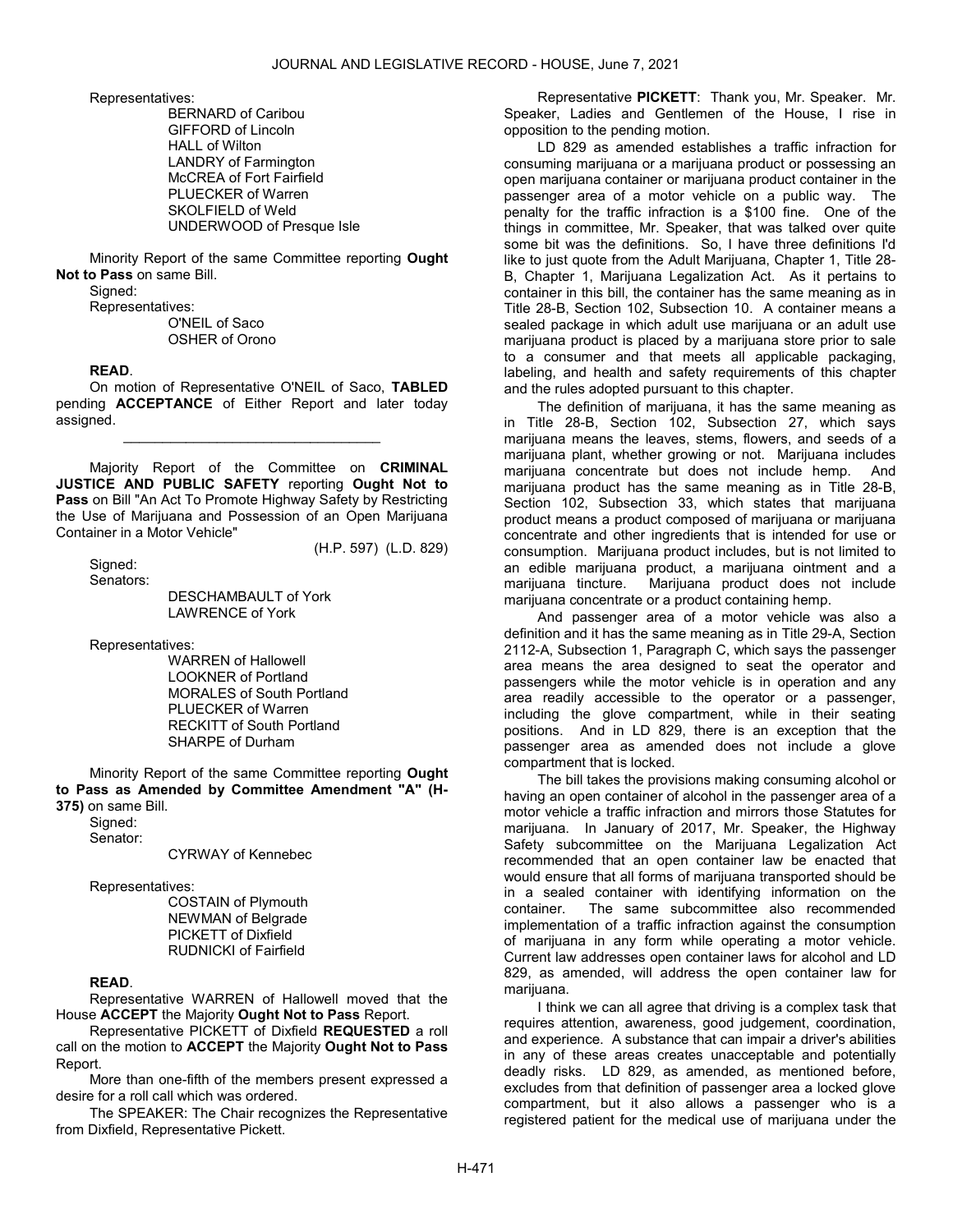Marijuana Legalization Act, Title 22 MRSA, Chapter 558-C, to consume marijuana or a marijuana product as authorized by law.

 Please follow my light, Mr. Speaker, and defeat this motion so that LD 829, as amended, can fulfill the recommendation of the Highway Safety subcommittee on the Marijuana Legalization Act in January of 2017, so that can finally be codified in law. Thank you, Mr. Speaker.

 The SPEAKER: The Chair recognizes the Representative from Hallowell, Representative Warren.

 Representative WARREN: Thank you, Mr. Speaker. Mr. Speaker, Women and Men of the House, I agree with my good friend from Dixfield that we all want our roads to be safe and, luckily, we already have laws to ensure that. It is already illegal to consume an intoxicant and drive and if you are deemed to have consumed an intoxicant and driven, not only are you breaking the law but the Secretary of State has the obligation to suspend your license immediately. So, we already have protection against anyone using these substances and driving and that's not what this bill is about. This bill is just about where you put it in your car. Thank you.

 The SPEAKER: A roll call has been ordered. The pending question before the House is Acceptance of the Majority Ought Not to Pass Report. All those in favor will vote yes, those opposed will vote no.

# ROLL CALL NO. 145

 YEA - Alley, Andrews, Arford, Babbidge, Bailey, Bell, Berry, Blume, Brennan, Brooks, Bryant, Caiazzo, Cardone, Cloutier, Collings, Copeland, Crafts, Craven, Crockett, Cuddy, Dodge, Doore, Doudera, Dunphy, Evangelos, Evans, Faulkingham, Fay, Fecteau, Gere, Gramlich, Grohoski, Harnett, Hasenfus, Hepler, Hymanson, Johansen, Kessler, Landry, Libby, Lookner, Madigan, Martin J, Martin R, Martin T, Mathieson, Matlack, McCrea, McCreight, McDonald, Melaragno, Meyer, Millett, Morales, Moriarty, Nadeau, O'Connell, O'Connor, O'Neil, Osher, Paulhus, Pebworth, Perry A, Perry J, Pierce, Pluecker, Prescott, Reckitt, Rielly, Riseman, Roberts, Roeder, Sachs, Salisbury, Sampson, Sheehan, Stover, Supica, Sylvester, Talbot Ross, Tepler, Terry, Tucker, Tuttle, Warren C, Warren S, White, Williams, Wood, Zager, Zeigler, Mr. Speaker.

 NAY - Austin, Bernard, Bickford, Blier, Bradstreet, Carlow, Carmichael, Cebra, Collamore, Connor, Corey, Costain, Dillingham, Dolloff, Downes, Drinkwater, Ducharme, Foster, Greenwood, Griffin, Haggan, Hall, Hanley, Harrington, Head, Javner, Kinney, Kryzak, Lemelin, Lyford, Lyman, Millett, Morris, Newman, Ordway, Parry, Perkins, Pickett, Poirier, Quint, Roche, Rudnicki, Skolfield, Stanley, Stearns, Stetkis, Theriault, Thorne, Tuell, Underwood, Wadsworth, White.

 ABSENT - Arata, Geiger, Gifford, Grignon, Hutchins, Mason, Sharpe.

Yes, 92; No, 52; Absent, 7; Excused, 0.

 92 having voted in the affirmative and 52 voted in the negative, with 7 being absent, and accordingly the Majority Ought Not to Pass Report was ACCEPTED and sent for concurrence.

\_\_\_\_\_\_\_\_\_\_\_\_\_\_\_\_\_\_\_\_\_\_\_\_\_\_\_\_\_\_\_\_\_

 Majority Report of the Committee on EDUCATION AND CULTURAL AFFAIRS reporting Ought to Pass as Amended by Committee Amendment "A" (H-366) on Bill "An Act To Protect the Health of Students and Educators by Requiring the Establishment of Health and Safety Committees in School Administrative Units" (EMERGENCY)

(H.P. 309) (L.D. 429)

Signed:

Senators:

 RAFFERTY of York DAUGHTRY of Cumberland

Representatives:

 BRENNAN of Portland CROCKETT of Portland DODGE of Belfast McCREA of Fort Fairfield MILLETT of Cape Elizabeth SALISBURY of Westbrook

 Minority Report of the same Committee reporting Ought Not to Pass on same Bill.

Signed:

Representatives:

 LYMAN of Livermore Falls ROCHE of Wells SAMPSON of Alfred STEARNS of Guilford

# READ.

 Representative BRENNAN of Portland, moved that the House ACCEPT the Majority Ought to Pass as Amended Report.

 The SPEAKER: The Chair recognizes the Representative from Gilford, Representative Stearns.

 Representative STEARNS: Thank you, Mr. Speaker, Ladies and Gentlemen of the House. I'd like to point out a couple of pieces regarding Committee Amendment A. Number one, every school system is required to have a safety committee already by law as part of their comprehensive plan for the school system. And, secondly, I would like folks to take care of the fiscal memo attached to that which it's going to represent a high cost to local school systems. So, I would encourage folks to take a good look at that. Thank you.

 The SPEAKER: The Chair recognizes the Representative from Fort Fairfield, Representative McCrea.

 Representative McCREA: Thank you, Mr. Speaker, Ladies and Gentlemen of the House. When I put this bill in last fall, the school reopening discussions were happening around the State and I was deeply concerned about the health and safety of students, educators, their families and all support staff in our schools.

 The fact is, if we want educators to do their best work, they too must feel safe and supported where they work in the schools. I believe that information and collaboration are the best antidotes to fear and concern and that is why I put this bill in to require all school districts to have health and safety committees. I fully recognize by the time this bill becomes law, and I hope that it will become law, this pandemic will hopefully be waning, and I guess it is. But the fact remains this pandemic has stirred up concerns, rightfully so, about the health and safety of everyone working in schools and the best way to make sure everyone is working together to support students is to work together to make sure everyone does feel safe. This extends beyond this pandemic that we have suffered through. The bill itself, the amendment, first of all. strikes out any emergency preamble, okay? That's important. The amendment is the Majority Committee Report and it strikes and replaces the bill. It expands the scope of the school board emergency management plan to include health and safety. It requires the engagement of school nurses,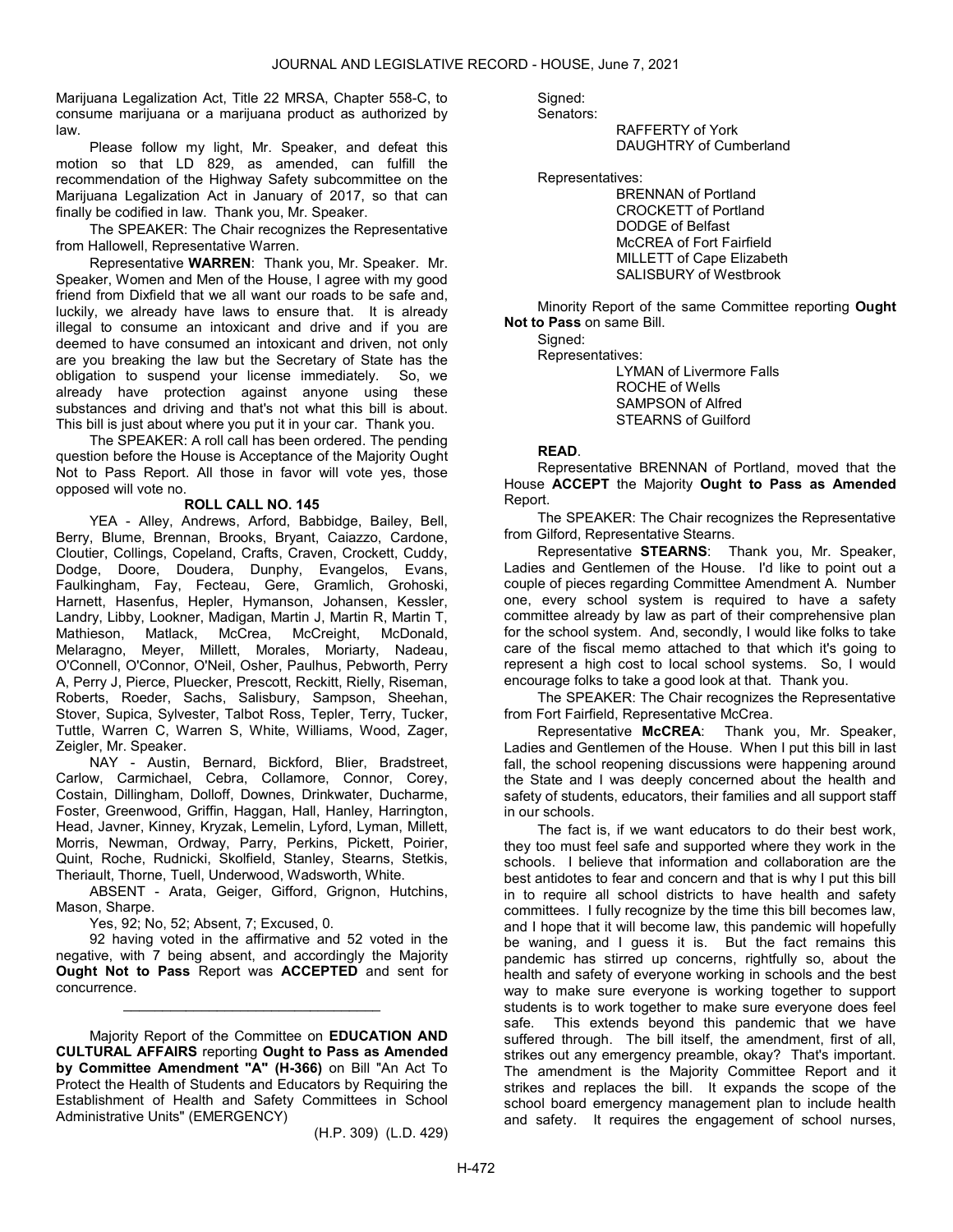physicians, public health staff in developing the plan. The way that this skirts the fiscal issue is the fact that these emergency plans are in place and are reviewed already every year annually. The committee reviewed the fiscal note and the majority of the committee determined that the requirements of the bill do not amount to the mandate. This bill merely adds a health and safety component to the already-existing emergency plan requirements. I urge the House to support LD 429 and I thank you, Mr. Speaker.

 Subsequently, the Majority Ought to Pass as Amended was ACCEPTED.

 The Bill was READ ONCE. Committee Amendment "A" (H-366) was READ by the Clerk and ADOPTED.

 Under suspension of the rules the Bill was given its SECOND READING WITHOUT REFERENCE to the Committee on Bills in the Second Reading.

 Under further suspension of the rules the Bill was PASSED TO BE ENGROSSED as Amended by Committee Amendment "A" (H-366) and sent for concurrence.

\_\_\_\_\_\_\_\_\_\_\_\_\_\_\_\_\_\_\_\_\_\_\_\_\_\_\_\_\_\_\_\_\_

 Majority Report of the Committee on EDUCATION AND CULTURAL AFFAIRS reporting Ought to Pass as Amended by Committee Amendment "A" (H-358) on Resolve, Directing the Department of Education To Review and Assess Existing Educational Mandates

(H.P. 381) (L.D. 518)

Sianed: Senators:

 RAFFERTY of York DAUGHTRY of Cumberland WOODSOME of York

Representatives:

 BRENNAN of Portland CROCKETT of Portland DODGE of Belfast LYMAN of Livermore Falls McCREA of Fort Fairfield MILLETT of Cape Elizabeth ROCHE of Wells SALISBURY of Westbrook STEARNS of Guilford

 Minority Report of the same Committee reporting Ought Not to Pass on same Resolve.

Signed:

 Representative: SAMPSON of Alfred

READ.

 On motion of Representative BRENNAN of Portland, the Majority Ought to Pass as Amended Report was ACCEPTED.

 The Resolve was READ ONCE. Committee Amendment "A" (H-358) was READ by the Clerk and ADOPTED.

 Under suspension of the rules the Resolve was given its SECOND READING WITHOUT REFERENCE to the Committee on Bills in the Second Reading.

 Under further suspension of the rules the Resolve was PASSED TO BE ENGROSSED as Amended by Committee Amendment "A" (H-358) and sent for concurrence.

\_\_\_\_\_\_\_\_\_\_\_\_\_\_\_\_\_\_\_\_\_\_\_\_\_\_\_\_\_\_\_\_\_

 Majority Report of the Committee on EDUCATION AND CULTURAL AFFAIRS reporting Ought Not to Pass on Resolve, Directing the State Board of Education To Adopt Rules Prohibiting Teachers in Public Schools from Engaging in Political, Ideological or Religious Advocacy in the Classroom

(H.P. 395) (L.D. 550)

 Signed: Senators:

 RAFFERTY of York DAUGHTRY of Cumberland

Representatives:

 BRENNAN of Portland CROCKETT of Portland DODGE of Belfast McCREA of Fort Fairfield MILLETT of Cape Elizabeth SALISBURY of Westbrook

 Minority Report of the same Committee reporting Ought to Pass as Amended by Committee Amendment "A" (H-359) on same Resolve.

Signed:

Senator:

WOODSOME of York

Representatives:

 LYMAN of Livermore Falls ROCHE of Wells SAMPSON of Alfred STEARNS of Guilford

# READ.

 Representative BRENNAN of Portland moved that the House ACCEPT the Majority Ought Not to Pass Report.

 Representative STEARNS of Guilford REQUESTED a roll call on the motion to ACCEPT the Majority Ought Not to Pass Report.

 More than one-fifth of the members present expressed a desire for a roll call which was ordered.

 The SPEAKER: The Chair recognizes the Representative from Gilford, Representative Stearns.

 Representative STEARNS: Thank you, Mr. Speaker and Ladies and Gentlemen of the House. We all know that for a few years now and certainly at the present time, we are in extremely, extremely divisive times. Whether it be social media, news media, talking at the local restaurant, and our schools are a reflection of society in general. Those various topics are brought up in our schools.

 LD 550 presented an opportunity to give teachers, administrators, and parents guidelines and tools that are necessary now more than ever. We have always, particularly at the elementary level of our schools, the Legislature and local school boards have really, really embraced the sanctity of those classrooms as being a place where a student can attend safely, without being subjected to ideas that might cross that line between instruction and advocacy, if you will. It's much, much different in grade two than it is in grade seven than it is to a sophomore in political science at the university.

 Our faculty need the latitude to discuss and present topics that are controversial but guidelines are a necessary and particularly, but not exclusively, to the elementary level. Again, LD 550 presented a chance for us to work that bill and perhaps give better, more clear guidance so that our faculty are better prepared to be able to present those controversial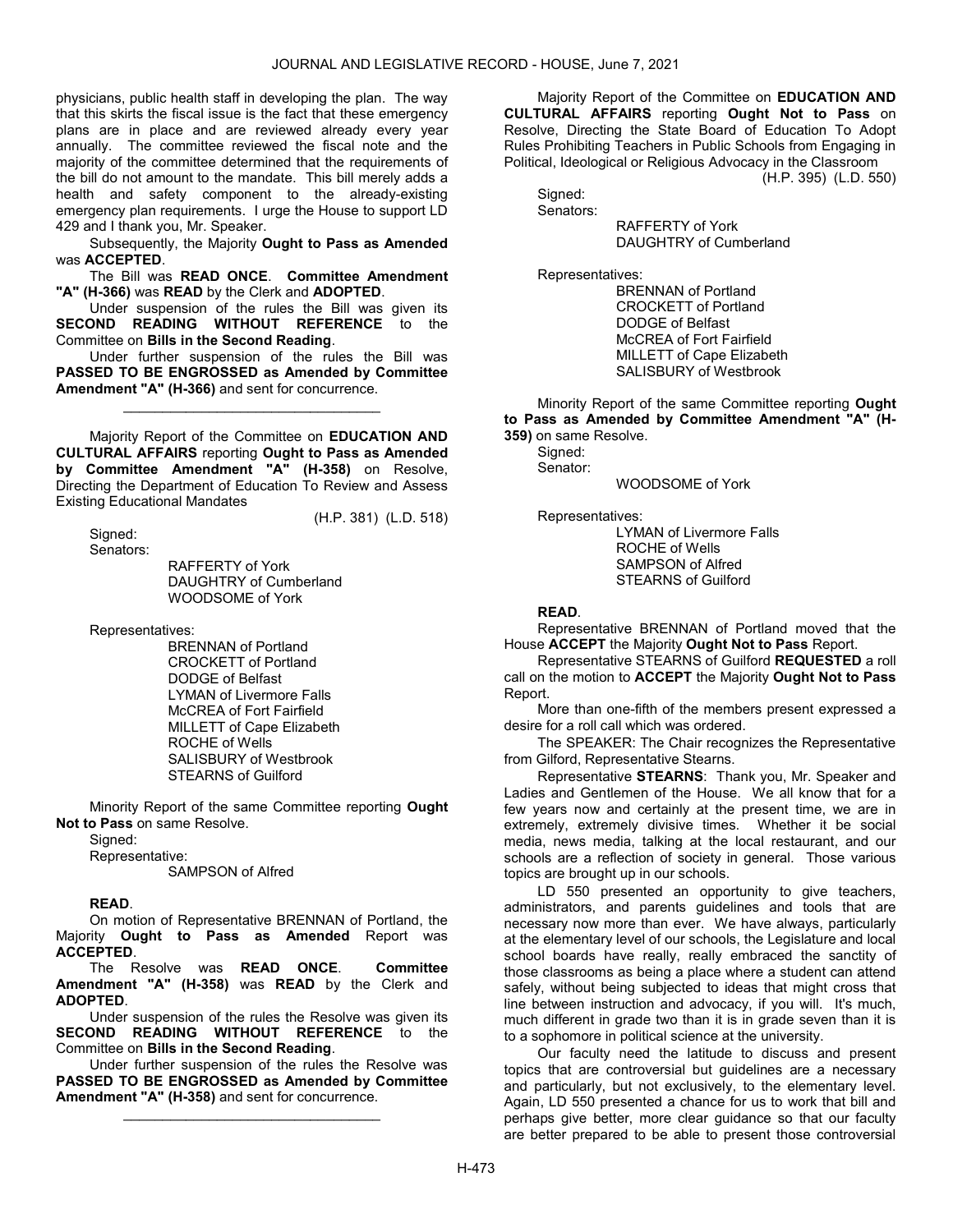topics and do it in a manner that's not going to be injurious to students and offensive, perhaps, to parents. So, I would urge you to vote Ought Not to Pass on this measure. Thank you.

 The SPEAKER: The Chair recognizes the Representative from Kennebunk, Representative Babbidge.

 Representative BABBIDGE: Thank you, Mr. Speaker. I spent four decades in a Social Studies classroom. And Social Studies teachers have a unique responsibility to help young people understand the world that they live in. It's not just history and geography and government and economics and culture. It's answering the moment when those students need information to understand their world. My fear is that this bill will interfere with that process. Social Studies teachers are professionals. They understand that it is not the place for advocacy by a teacher in the classroom. But students deserve respect and to have controversial issues dealt with. When a controversy arises, already there's too much reluctance to embrace a teachable moment. It's our duty to help students understand an issue. Our children deserve to learn through classroom discussion directed by a professional educator through civil discourse and respect. I fear this bill would put a chill on that obligation and therefore, I ask you to vote yea on the Ought Not to Pass report. Thank you, Mr. Speaker.

 The SPEAKER: The Chair recognizes the Representative from Oakland, Representative Perkins.

 Representative PERKINS: Thank you, Mr. Speaker, Ladies and Gentlemen of the House. I rise in opposition to this purely because I spend a lot of time with kids. I've been doing it for about 21 years, teaching kids driver's ed. In the last five years, I have never had so many kids trying to talk them off the shelf of diving and quitting school because they're tired of teachers pushing their political agendas on them. I think this would be a good thing, to hold them in to school, and many of these children I've had to go and take to the superintendent and talk them out of not quitting school. I think our schools need help. Thank you, Mr. Speaker.

 The SPEAKER: The Chair recognizes the Representative from Greenbush, Representative Carmichael.

 Representative CARMICHAEL: Thank you, Mr. Speaker. Mr. Speaker, Honorable Members of the House, I rise in opposition to this motion. Out of the 80 or so pieces of testimony, the overwhelming majority of them were parents and grandparents concerned about what is taught in our classroom. This first became right to me when my 14-year-old grandson made a statement in support of a particular presidential candidate and was belittled because of it. In our current political climate, I believe it is vital that the State provide guidance to our teachers and support staff. I also believe that a large majority of the classrooms are conducted in a proper manner, but there are those, like my grandson's, that need guidance. Please join me in supporting LD 550 and protecting our young people. Thank you.

 The SPEAKER: The Chair recognizes the Representative from Cape Elizabeth, Representative Millett.

 Representative MILLETT: Thank you, Mr. Speaker, Ladies and Gentlemen of the House. I rise in support of the pending motion. The committee received testimony in opposition to this legislation from the Maine Principal's Association and from the Maine School Management Association. Both pointed to the fact that there is existing policy. It is entitled Teaching About Controversial Sensitive Issues, and those would include political, religious, and ideological advocacy, and there are three sections. The first talks about the responsibility of the school board to make

provisions for the study of controversial issues. The second talks about student rights and the third talks about how teachers employ the same methods in teaching controversial issues as they do when teaching at any time.

 The third category focuses on teachers including such things as selection of materials appropriate to the maturity of students, making sure the materials selected ties to the curriculum and is meaningful, presenting material in a balanced way, emphasizing the importance of keeping an open mind and pointing out the method forming an opinion is as important as the opinion itself. The end of Maine School Management's Association, I'm going to quote. I would like to close by saying one of the most important roles of education is to help students discern between fact and fiction and come to their own informed decisions and opinions, and this has become even more critical in the age of Facebook and other social media where what is true or false or something in between is not obvious. Our ultimate goal is when students leave our schools they will be well-prepared to think for themselves. Thank you, Mr. Speaker.

 The SPEAKER: The Chair recognizes the Representative from Chelsea, Representative Lemelin.

 Representative LEMELIN: Thank you, Mr. Speaker. Everything I've heard so far, I feel, should be taught by the parents. Controversial issues, religious issues, ideological, political; this is in the hands of the parents, not the teachers. These are kids. Now, if this was a college, I'd be full agreement with people. But this is not college, these are kids, and the parents should be making those decisions and otherwise it's just brainwashing from the teachers their own point of view and, as a parent, I'd be pretty upset over that. So, I absolutely oppose this. Thank you, sir.

 The SPEAKER: The Chair recognizes the Representative from Rumford, Representative Dolloff.

 Representative DOLLOFF: Thank you, Mr. Speaker, Ladies and Gentlemen of the House. I actually have from a Social Studies 10th grade, Mountain Valley, certain questions. If I could share this test with just one segment of their test, and it's about government interference. So, number seven, was police. Now, you have (A) the U.S. has a lot of crime so police are justified in using as much force as they need to use. George Floyd, etcetera, etcetera, and other criminals killed by police deserve what they get. I'm sick of hearing Black Lives Matter. (B) Cops make mistakes but I trust them a whole lot more and I feel sorry for some criminals who get killed by cops doing his job. Cops should have immunity from prosecution if they kill someone while on duty. (C) Police kill citizens at alarming rate. Their job is to serve and protect, not to gun down civilians in the streets. Many cops are good, but more need more training. And (D) a lot of cops are racist, who treat people of color like they are criminals. Police officers who do not follow the rules should be fired.

 In my opinion, this isn't giving a two-sided draft. There's one answer in there. But this is what the teachers or some of the teachers are how they're teaching our children. I don't like any of that, for them to say black lives don't matter or killing cops is okay or, so, it scares me with this bill because if we don't start restricting some things that are political, that's what this bill wants to do, I find that we could be in big trouble if we don't steer our children in the right path. Thank you, Mr. Speaker.

 The SPEAKER: The Chair recognizes the Representative from Vassalboro, Representative Bradstreet.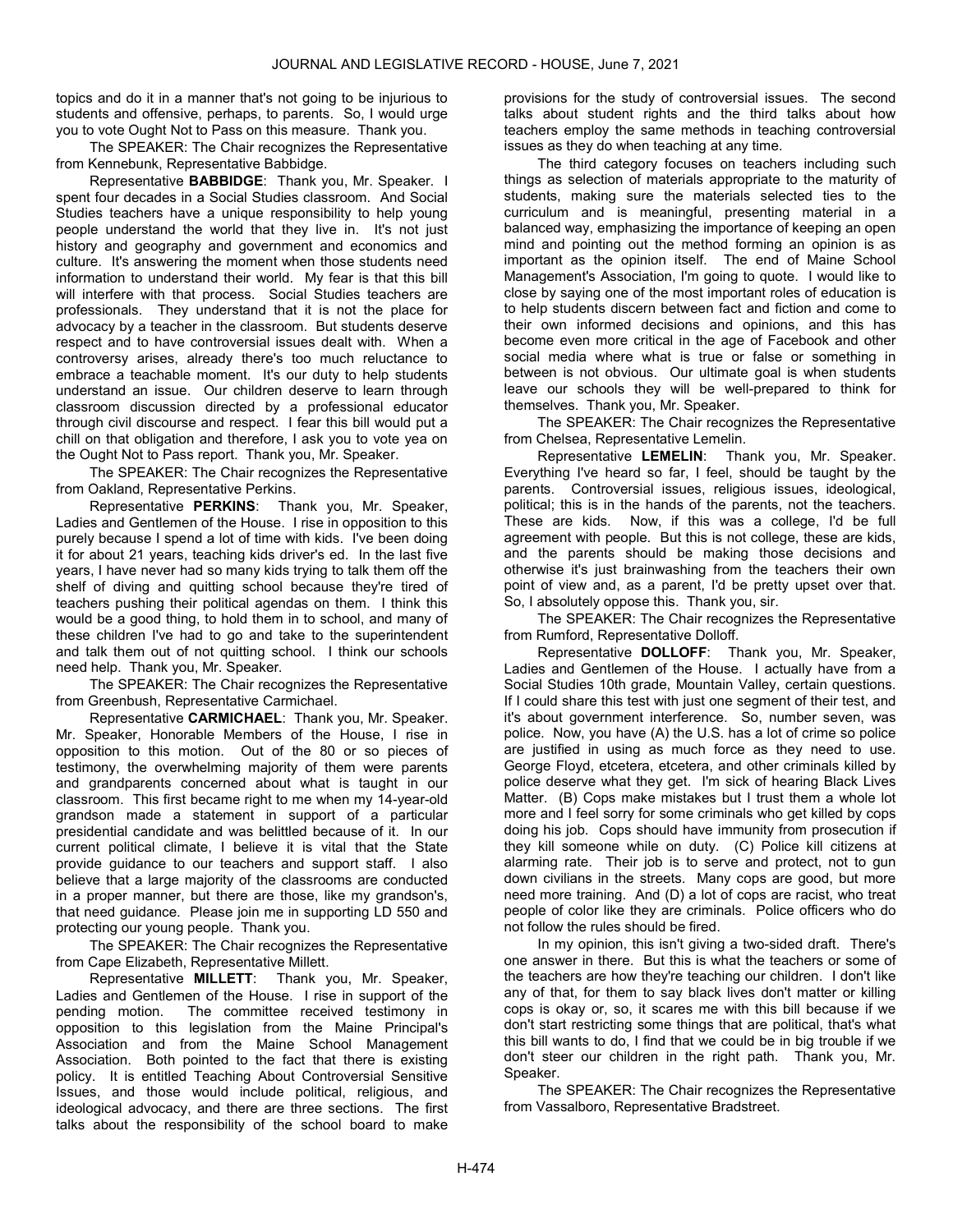Representative BRADSTREET: Thank you, Mr. Speaker, Ladies and Gentlemen of the House. I also rise in opposition to the pending motion.

 If you recall earlier in this session, we were all required to take harassment and sensitivity training regarding a number of issues and it was pointed out to us that many of us might have implicit biases that we didn't even realize. And I think this bill, as amended, recognizes that and would offer the opportunity for teachers to discover whether or not they have implicit biases in the classroom. I think this is a good amendment, it's a good place to start, it's a low level, and I hope that you would join me in opposing the pending motion so that the bill as it could be adopted. Thank you, Mr. Speaker.

 The SPEAKER: The Chair recognizes the Representative from Westbrook, Representative Salisbury.

 Representative SALISBURY: Thank you, Mr. Speaker and Men and Women of the House. I rise today in support of this amendment. And I just have to say that as a freshman in the Legislature, the first time that we heard some of the testimony on this bill was the first time that I had recently experienced or heard racism spoken so loudly by some of the people outside of the Legislature, not inside.

 And I think that it's important as the stepmother of biracial children, this is really important that we have the opportunity for our teachers and staff to be able to speak and give both sides of the story. I think that it's engaging, we've talked about engaging in our youth and having them be engaged and being part of this process and if we don't offer them both sides of the conversation, they're going to get their information from Tik-Tok and Facebook and Twitter and Instagram, and I think that we can sort of have this opportunity to be able to offer both sides, have an engaged conversation, and really help them kind of navigate the rest of the world that's pounding on their door.

 The SPEAKER: The Chair recognizes the Representative from Portland, Representative Brennan.

 Representative BRENNAN: Thank you, Mr. Speaker, Men and Women of the House. Every session, we have a bill that is presented to us that is identifying a problem that doesn't exist. This is this bill this session. A similar proposal was presented to the Legislature two years ago and it was soundly defeated. Nobody has demonstrated to us during public hearings that teachers are engaged in inappropriate activities or behaviors. In fact, the overwhelming majority of school districts already have policies in place to address this issue. So, I hope the majority of people in the House will recognize this bill for what it is; it's in search of a problem that doesn't exist and I urge you to vote for the Majority Ought Not to Pass Report.

 The SPEAKER: The Chair recognizes the Representative from Standish, Representative Ordway.

 Representative ORDWAY: Thank you, Mr. Speaker, my Colleagues in the House. This does exist, and I'll give you two examples that happened to me personally. Two weeks ago in my town, the Boy Scouts had a bottle drive. Believe it or not, I didn't have a lot of bottles. So, when I brought the bottles I had, I gave the kids \$100 for their camp, they were collecting to go to camp. And a fourth-grader said to me, by seeing my plate, you must be a Democrat. And I said what would make you think that? And the father stood back and said you've gotta hear this. The teacher says in Civics, fourth-grade Civics, that only Democrats give away money, Republicans are too stingy. At the transfer station, father approaches me. I voted for you and I want you to know why. His second-grader

came home from school with a message from the teacher; don't vote for Lester Ordway, he's evil. This is happening in our schools and it's wrong.

 The SPEAKER: The Chair recognizes the Representative from Knox, Representative Kinney.

 Representative KINNEY: Thank you, Mr. Speaker, Ladies and Gentlemen of the House. I stand in opposition to the pending motion.

 When I was a sophomore in high school, my American History teacher, Ms. Peters, was very influential in my studies. I still remember to this day her standing on the desks talking about William Jennings Bryan. I will never forget his name. She also was absolutely smitten by Andrew Jackson and his red hair; or is it Thomas Jefferson? Maybe it's Thomas Jefferson, I don't know, I just remember the red hair part of it, it was one of our founding fathers. She also gave us a list of the current parties and what the beliefs were at the time, which is still the two major parties of the Republican party and the Democrat party, and what the platform was from those two parties. And I come from a family that was all registered Democrats and I remember walking out of that classroom thinking but I'm not a Republican, but I'm not a Republican; I walked through the hallways that day and my friends were like you were in quite a daze walking through the halls, what was going on? I said I don't know. According to Ms. Peters, I'm a Republican. And I couldn't understand that. But, she didn't specifically say that, she just told us what the two parties believed. She didn't say you need to believe one way or the other, that was a decision I made later on. In fact, when I first registered to vote, I registered unenrolled because I really still didn't believe I was a Republican. But I have followed the platform and I realize that today I am a Republican and I've never pushed that on anyone, not my children; and my children are lucky. Our school district is very good, our teachers are very good, and my son has been quite vocal in school and he will speak up when a teacher does try to go against him. In fact, when he was in fifth grade, his teacher told him he had to read a historical nonfiction book and he brought in one of Rush Limbaugh's books about Liberty the horse, the time-traveling horse, historical, nonfiction. The teacher's immediate reaction was you can't read that book. And he looked at her, with no prompting from my husband and I because this happened at school and all we did was say this was a historical fiction book. And he said to her why don't you look it over while I'm at recess, and so, she did. And she came back and she decided that he could read that book for this assignment because it was a historically accurate, with the exception of a time-traveling horse, which put the fiction part. This is what our teachers should be doing and it shouldn't take the student going back and saying; this particular teacher didn't want my son to read the book because it was written by Rush Limbaugh, but by the time she realized that it was actually a very good, well-written book, she allowed him to do it and he got a good grade on that report.

We need to be proactive in making sure that our teachers are pushing a political agenda in school. They're supposed to be giving both sides, and that's the way it should be. In eighth grade, the presidential election, 2016, for my son, he walked into that classroom every day with a great big cutout of Donald Trump and a great big cutout of Hillary Clinton because the teacher was very good at presenting both sides. That's not the case in every school, as we're hearing. I'm fortunate in the district I'm in, but I still stand in opposition to the pending motion because there are school districts that are having issues and we should be protecting our children, to give them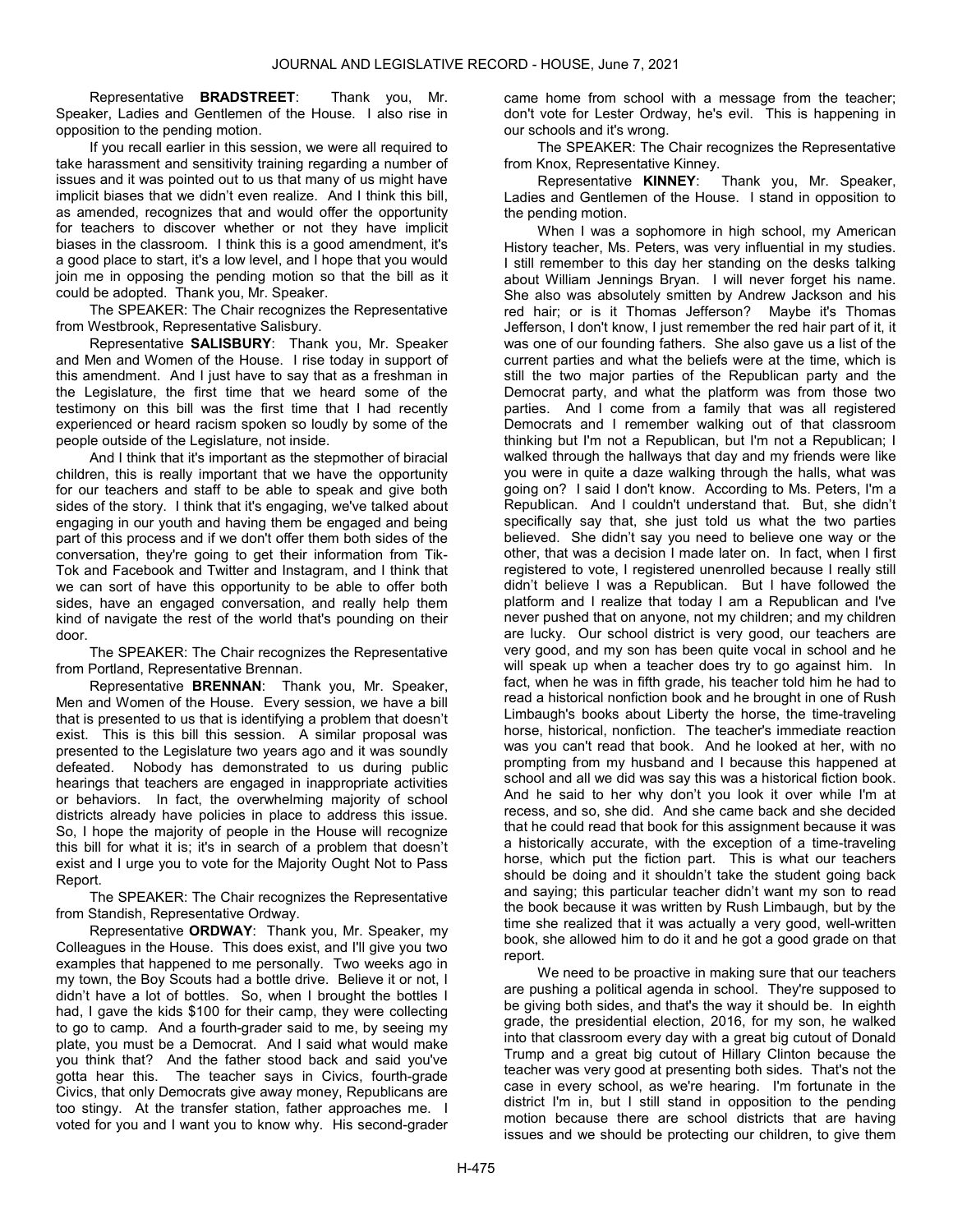the opportunity to make the decisions on their own and not be pushed by a political agenda in a public school. Thank you.

 The SPEAKER: A roll call has been ordered. The pending question before the House is Acceptance of the Majority Ought Not to Pass Report. All those in favor will vote yes, those opposed will vote no.

# ROLL CALL NO. 146

 YEA - Alley, Arford, Babbidge, Bailey, Bell, Berry, Blume, Brennan, Brooks, Bryant, Caiazzo, Cardone, Cloutier, Collings, Copeland, Crafts, Craven, Crockett, Cuddy, Dodge, Doore, Doudera, Dunphy, Evangelos, Evans, Fay, Gere, Gramlich, Grohoski, Harnett, Hasenfus, Hepler, Hymanson, Kessler, Landry, Lookner, Madigan, Martin J, Martin R, Mathieson, Matlack, McCrea, McCreight, McDonald, Melaragno, Meyer, Millett, Morales, Moriarty, O'Connell, O'Neil, Osher, Paulhus, Pebworth, Perry A, Perry J, Pierce, Pluecker, Reckitt, Rielly, Riseman, Roberts, Roeder, Sachs, Salisbury, Sheehan, Stover, Supica, Sylvester, Talbot Ross, Tepler, Terry, Tucker, Tuttle, Warren C, Warren S, White, Williams, Wood, Zager, Zeigler, Mr. Speaker.

 NAY - Andrews, Austin, Bernard, Bickford, Blier, Bradstreet, Carlow, Carmichael, Cebra, Collamore, Connor, Corey, Costain, Dillingham, Dolloff, Downes, Drinkwater, Ducharme, Faulkingham, Fecteau, Foster, Greenwood, Griffin, Haggan, Hall, Hanley, Harrington, Head, Javner, Johansen, Kinney, Kryzak, Lemelin, Libby, Lyford, Lyman, Martin, Mason, Millett, Morris, Nadeau, Newman, O'Connor, Ordway, Parry, Perkins, Pickett, Poirier, Prescott, Quint, Roche, Rudnicki, Sampson, Skolfield, Stanley, Stearns, Stetkis, Theriault, Thorne, Tuell, Underwood, Wadsworth, White.

 ABSENT - Arata, Geiger, Gifford, Grignon, Hutchins, Sharpe.

Yes, 82; No, 63; Absent, 6; Excused, 0.

 82 having voted in the affirmative and 63 voted in the negative, with 6 being absent, and accordingly the Majority Ought Not to Pass Report was ACCEPTED and sent for concurrence.

\_\_\_\_\_\_\_\_\_\_\_\_\_\_\_\_\_\_\_\_\_\_\_\_\_\_\_\_\_\_\_\_\_

 Majority Report of the Committee on EDUCATION AND CULTURAL AFFAIRS reporting Ought to Pass as Amended by Committee Amendment "A" (H-365) on Bill "An Act To Improve Professional Training for School Counselors" (H.P. 470) (L.D. 639)

Signed: Senators:

 RAFFERTY of York DAUGHTRY of Cumberland WOODSOME of York

Representatives:

 BRENNAN of Portland CROCKETT of Portland DODGE of Belfast LYMAN of Livermore Falls McCREA of Fort Fairfield MILLETT of Cape Elizabeth ROCHE of Wells SALISBURY of Westbrook STEARNS of Guilford

 Minority Report of the same Committee reporting Ought Not to Pass on same Bill.

Signed:

 Representative: SAMPSON of Alfred

READ.

 On motion of Representative BRENNAN of Portland, the Majority Ought to Pass as Amended Report was ACCEPTED.

 The Bill was READ ONCE. Committee Amendment "A" (H-365) was READ by the Clerk and ADOPTED.

 Under suspension of the rules the Bill was given its SECOND READING WITHOUT REFERENCE to the Committee on Bills in the Second Reading.

 Under further suspension of the rules the Bill was PASSED TO BE ENGROSSED as Amended by Committee Amendment "A" (H-365) and sent for concurrence.

\_\_\_\_\_\_\_\_\_\_\_\_\_\_\_\_\_\_\_\_\_\_\_\_\_\_\_\_\_\_\_\_\_

 Majority Report of the Committee on EDUCATION AND CULTURAL AFFAIRS reporting Ought to Pass as Amended by Committee Amendment "A" (H-357) on Bill "An Act To Stabilize Student Count in Maine's School Funding Formula" (EMERGENCY)

(H.P. 478) (L.D. 651)

 Signed: Senators:

 RAFFERTY of York DAUGHTRY of Cumberland WOODSOME of York

Representatives:

 BRENNAN of Portland CROCKETT of Portland DODGE of Belfast LYMAN of Livermore Falls McCREA of Fort Fairfield MILLETT of Cape Elizabeth ROCHE of Wells SALISBURY of Westbrook STEARNS of Guilford

 Minority Report of the same Committee reporting Ought Not to Pass on same Bill.

Signed: Representative: SAMPSON of Alfred

# READ.

 On motion of Representative BRENNAN of Portland, the Majority Ought to Pass as Amended Report was ACCEPTED.

 The Bill was READ ONCE. Committee Amendment "A" (H-357) was READ by the Clerk and ADOPTED.

 Under suspension of the rules the Bill was given its SECOND READING WITHOUT REFERENCE to the Committee on Bills in the Second Reading.

 Under further suspension of the rules the Bill was PASSED TO BE ENGROSSED as Amended by Committee Amendment "A" (H-357) and sent for concurrence.

\_\_\_\_\_\_\_\_\_\_\_\_\_\_\_\_\_\_\_\_\_\_\_\_\_\_\_\_\_\_\_\_\_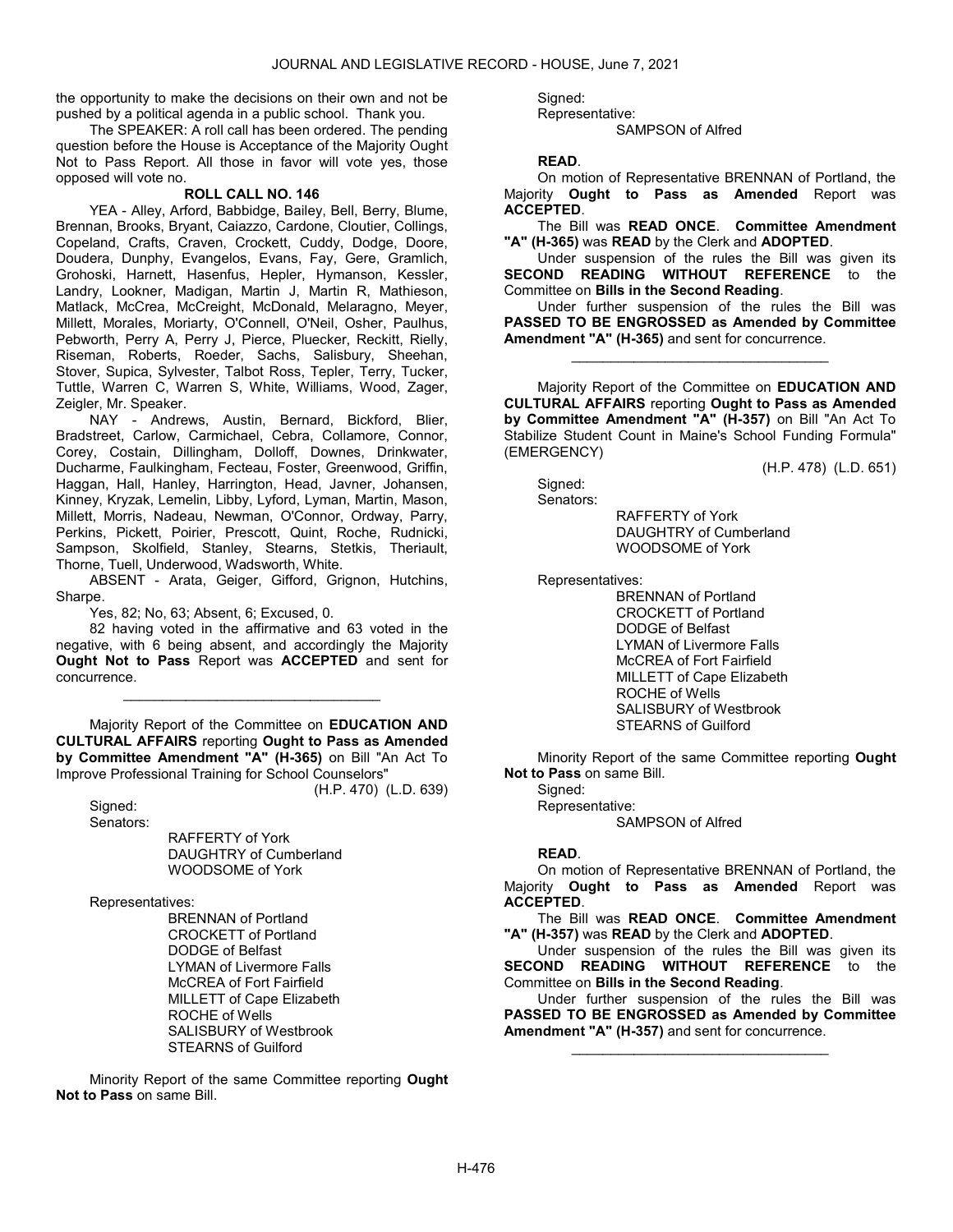Majority Report of the Committee on EDUCATION AND CULTURAL AFFAIRS reporting Ought to Pass as Amended by Committee Amendment "A" (H-360) on Bill "An Act To Provide Equity in Access to Applications for the National School Lunch Program and School Breakfast Program"

(H.P. 707) (L.D. 961)

 Signed: Senators:

 RAFFERTY of York DAUGHTRY of Cumberland WOODSOME of York

Representatives:

 BRENNAN of Portland CROCKETT of Portland DODGE of Belfast LYMAN of Livermore Falls McCREA of Fort Fairfield MILLETT of Cape Elizabeth ROCHE of Wells SALISBURY of Westbrook STEARNS of Guilford

 Minority Report of the same Committee reporting Ought Not to Pass on same Bill.

Signed:

Representative:

SAMPSON of Alfred

#### READ.

 On motion of Representative BRENNAN of Portland, the Majority Ought to Pass as Amended Report was ACCEPTED.

 The Bill was READ ONCE. Committee Amendment "A" (H-360) was READ by the Clerk and ADOPTED.

 Under suspension of the rules the Bill was given its SECOND READING WITHOUT REFERENCE to the Committee on Bills in the Second Reading.

 Under further suspension of the rules the Bill was PASSED TO BE ENGROSSED as Amended by Committee Amendment "A" (H-360) and sent for concurrence.

\_\_\_\_\_\_\_\_\_\_\_\_\_\_\_\_\_\_\_\_\_\_\_\_\_\_\_\_\_\_\_\_\_

 Majority Report of the Committee on EDUCATION AND CULTURAL AFFAIRS reporting Ought to Pass as Amended by Committee Amendment "A" (H-354) on Bill "An Act To Include Librarians and Career and Technical Education Teachers in the Minimum \$40,000 Salary Initiative" (EMERGENCY)

(H.P. 866) (L.D. 1188)

 Signed: Senators:

 RAFFERTY of York DAUGHTRY of Cumberland WOODSOME of York

Representatives:

 BRENNAN of Portland CROCKETT of Portland DODGE of Belfast LYMAN of Livermore Falls McCREA of Fort Fairfield MILLETT of Cape Elizabeth ROCHE of Wells SALISBURY of Westbrook

#### STEARNS of Guilford

 Minority Report of the same Committee reporting Ought Not to Pass on same Bill.

Signed:

Representative:

SAMPSON of Alfred

READ.

 Representative BRENNAN of Portland moved that the House ACCEPT the Majority Ought to Pass as Amended Report.

 The SPEAKER: The Chair recognizes the Representative from Milford, Representative Drinkwater.

 Representative DRINKWATER: Thank you, Mr. Speaker. I rise in opposition to this, Mr. Speaker, for four simple reasons. My district is a very rural district with a lot of senior citizens and they are struggling even now to pay their property taxes. Also, Mr. Speaker, this looks like it's an unfunded mandate. I know it says for three years, but, you know, three years go by very, very fast.

 Also, Mr. Speaker, salaries are negotiated at the local level and we are injecting ourselves into local decisions, Mr. Speaker. And, lastly, Mr. Speaker, it's going to upset the pay scale because, you know, as somebody that's been there for 20 years is only making \$40,000 and now you're going to introduce a librarian at \$40,000, you know, that's going to upset the pay scale for a lot of people. So, therefore, Mr. Speaker, I rise in opposition to this motion and I would ask for a roll call, sir.

The same Representative REQUESTED a roll call on the motion to ACCEPT the Majority Ought to Pass as Amended Report.

 More than one-fifth of the members present expressed a desire for a roll call which was ordered.

 The SPEAKER: The Chair recognizes the Representative from Oxford, Representative Dillingham.

 Representative DILLINGHAM: Thank you, Mr. Speaker, Ladies and Gentlemen of the House. I believe that this Body has previously passed the 40,000-salary minimum and I understand what the previous Speaker was saying. But I think it is wrong to leave out those folks that are serving as the career and technical education teachers or our librarians. I believe it's important that we treat them all the same and that their work is just as important than the teachers that we've already said are going to be receiving \$40,000. So, I ask you to follow my light in support of this motion. Thank you.

 The SPEAKER: A roll call has been ordered. The pending question before the House is Acceptance of the Majority Ought to Pass as Amended Report. All those in favor will vote yes, those opposed will vote no.

# ROLL CALL NO. 147

 YEA - Alley, Arford, Babbidge, Bailey, Bell, Berry, Bickford, Blier, Blume, Brennan, Brooks, Bryant, Caiazzo, Cardone, Carlow, Cebra, Cloutier, Collamore, Collings, Connor, Copeland, Corey, Costain, Crafts, Craven, Crockett, Cuddy, Dillingham, Dodge, Dolloff, Doore, Doudera, Downes, Dunphy, Evangelos, Evans, Fay, Gere, Grohoski, Hall, Harnett, Harrington, Hasenfus, Head, Hepler, Hymanson, Javner, Kessler, Kinney, Kryzak, Lookner, Lyman, Madigan, Martin J, Martin R. Martin T. Mathieson, Matlack, McCrea, McCreight, McDonald, Melaragno, Meyer, Millett H, Millett R, Morales, Moriarty, Morris, Nadeau, Newman, O'Connell, O'Neil, Ordway, Osher, Parry, Paulhus, Pebworth, Perkins, Perry A, Perry J, Pickett, Pierce, Pluecker, Poirier, Reckitt, Rielly, Riseman,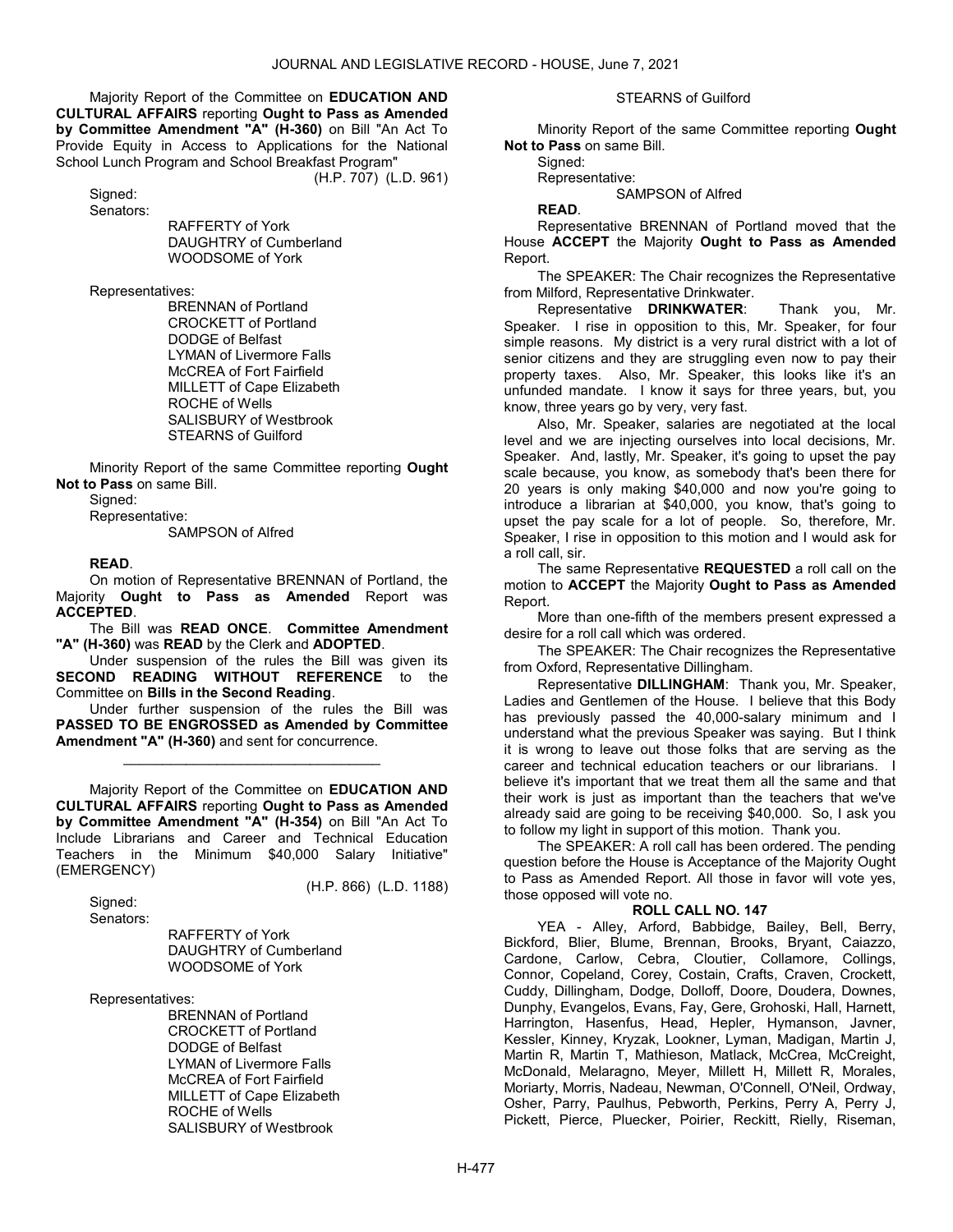Roberts, Roche, Roeder, Sachs, Salisbury, Sheehan, Skolfield, Stanley, Stearns, Stover, Supica, Sylvester, Talbot Ross, Tepler, Terry, Theriault, Thorne, Tucker, Tuell, Tuttle, Wadsworth, Warren C, Warren S, White B, White D, Williams, Wood, Zager, Zeigler, Mr. Speaker.

 NAY - Andrews, Austin, Bernard, Bradstreet, Carmichael, Drinkwater, Ducharme, Faulkingham, Fecteau, Foster, Greenwood, Griffin, Haggan, Hanley, Johansen, Lemelin, Libby, Lyford, Mason, O'Connor, Prescott, Quint, Rudnicki, Sampson, Stetkis, Underwood.

 ABSENT - Arata, Geiger, Gifford, Gramlich, Grignon, Hutchins, Landry, Sharpe.

Yes, 117; No, 26; Absent, 8; Excused, 0.

 117 having voted in the affirmative and 26 voted in the negative, with  $\bar{8}$  being absent, and accordingly the Majority Ought to Pass as Amended Report was ACCEPTED.

 The Bill was READ ONCE. Committee Amendment "A" (H-354) was READ by the Clerk and ADOPTED.

 Under suspension of the rules the Bill was given its SECOND READING WITHOUT REFERENCE to the Committee on Bills in the Second Reading.

 Under further suspension of the rules the Bill was PASSED TO BE ENGROSSED as Amended by Committee Amendment "A" (H-354) and sent for concurrence.

\_\_\_\_\_\_\_\_\_\_\_\_\_\_\_\_\_\_\_\_\_\_\_\_\_\_\_\_\_\_\_\_\_

 Majority Report of the Committee on EDUCATION AND CULTURAL AFFAIRS reporting Ought to Pass as Amended by Committee Amendment "A" (H-361) on Bill "An Act Authorizing an Increase to the Maximum Annual Fund Balance for Public School Districts"

 Signed: Senators: (H.P. 876) (L.D. 1198)

 RAFFERTY of York DAUGHTRY of Cumberland WOODSOME of York

Representatives:

 BRENNAN of Portland CROCKETT of Portland DODGE of Belfast LYMAN of Livermore Falls McCREA of Fort Fairfield MILLETT of Cape Elizabeth ROCHE of Wells SALISBURY of Westbrook STEARNS of Guilford

 Minority Report of the same Committee reporting Ought Not to Pass on same Bill.

Signed:

 Representative: SAMPSON of Alfred

# READ.

 On motion of Representative BRENNAN of Portland, the Majority Ought to Pass as Amended Report was ACCEPTED.

 The Bill was READ ONCE. Committee Amendment "A" (H-361) was READ by the Clerk and ADOPTED.

 Under suspension of the rules the Bill was given its SECOND READING WITHOUT REFERENCE to the Committee on Bills in the Second Reading.

 Under further suspension of the rules the Bill was PASSED TO BE ENGROSSED as Amended by Committee Amendment "A" (H-361) and sent for concurrence.

\_\_\_\_\_\_\_\_\_\_\_\_\_\_\_\_\_\_\_\_\_\_\_\_\_\_\_\_\_\_\_\_\_

 Majority Report of the Committee on EDUCATION AND CULTURAL AFFAIRS reporting Ought Not to Pass on Bill "An Act To Restore a School District's Ability To Authorize New Types of Schools and Programs"

(H.P. 926) (L.D. 1259)

 Signed: Senators:

> RAFFERTY of York DAUGHTRY of Cumberland

Representatives:

 BRENNAN of Portland CROCKETT of Portland DODGE of Belfast McCREA of Fort Fairfield MILLETT of Cape Elizabeth SALISBURY of Westbrook

 Minority Report of the same Committee reporting Ought to Pass as Amended by Committee Amendment "A" (H-362) on same Bill.

 Signed: Senator:

WOODSOME of York

Representatives:

 LYMAN of Livermore Falls ROCHE of Wells SAMPSON of Alfred STEARNS of Guilford

# READ.

 Representative BRENNAN of Portland moved that the House ACCEPT the Majority Ought Not to Pass Report.

 Representative STEARNS of Guilford REQUESTED a roll call on the motion to ACCEPT the Majority Ought Not to Pass Report.

 More than one-fifth of the members present expressed a desire for a roll call which was ordered.

 The SPEAKER: The Chair recognizes the Representative from Gilford, Representative Stearns.

 Representative STEARNS: Thank you, Mr. Speaker, Ladies and Gentlemen of the House. When charter schools were adopted in Maine, there was a limit to 10 charter schools. In the language, in the Statute, allowed for a public school system or public school unit to be the sponsor, if you will, of a charter school. So, in other words, if you wanted to have a separate line of course work for certain students, you could have a charter school within your school unit. This bill would allow public school units that would like to do that the; ability to have a charter school and it would exceed the cap of 10.

 Now, in all practical matters, they can still do that, they just can't call it a charter school. If school system A and school B, school system B would like to get together and have a special program really focusing on arts and music for their students that really excel in those areas to get a focused education, there's nothing to prevent them from doing that or an alternative program of any kind. So, it's a poke at the name charter and also would keep the new school from being able to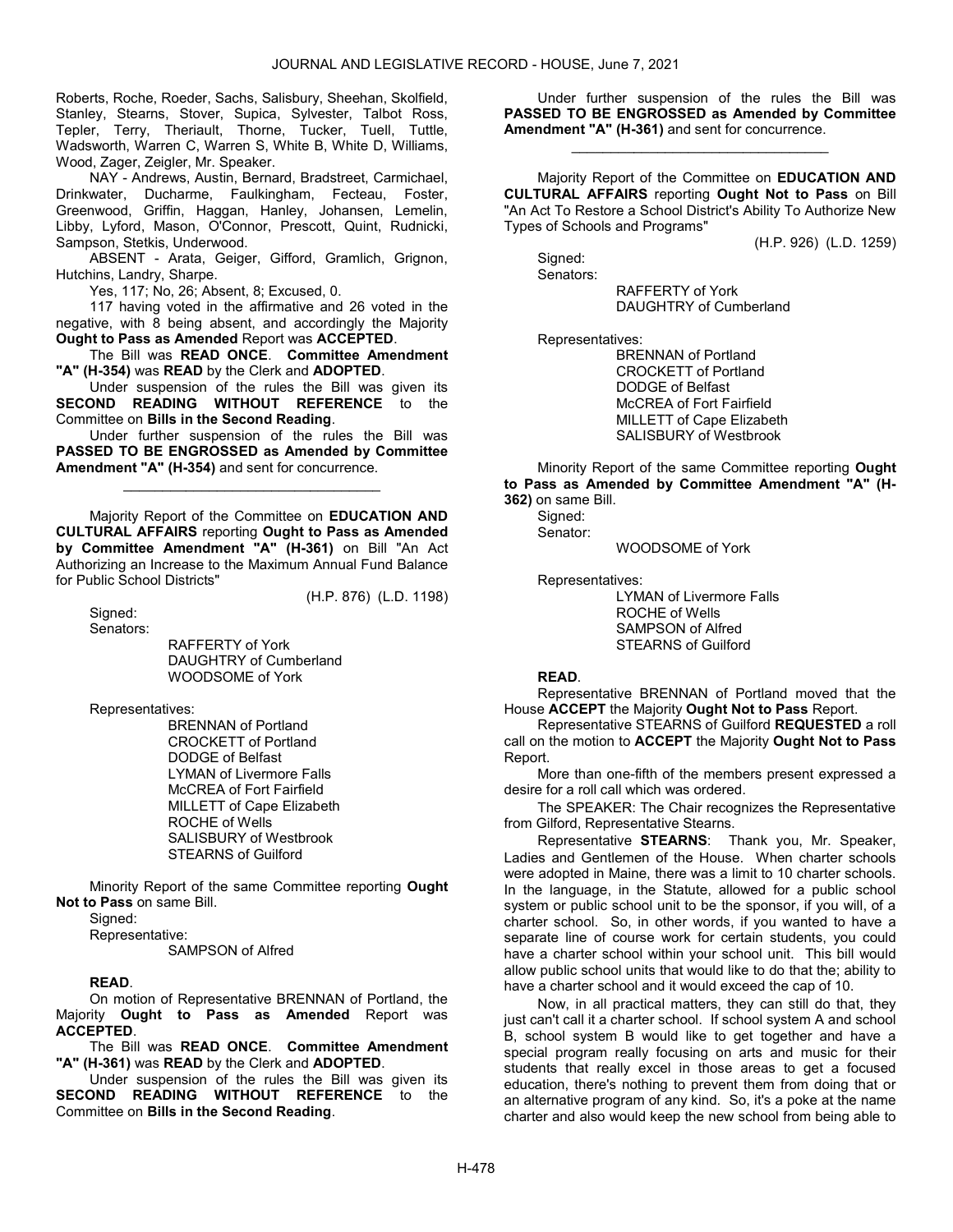have the benefit of the extra support from the charter school commission, which could provide more guidance. Thank you.

 The SPEAKER: A roll call has been ordered. The pending question before the House is Acceptance of the Majority Ought Not to Pass Report. All those in favor will vote yes, those opposed will vote no.

# ROLL CALL NO. 148

 YEA - Alley, Arford, Babbidge, Bailey, Bell, Berry, Blume, Brennan, Brooks, Bryant, Cardone, Cloutier, Collings, Copeland, Crafts, Craven, Crockett, Cuddy, Dodge, Doore, Doudera, Dunphy, Evangelos, Evans, Fay, Gere, Gramlich, Grohoski, Harnett, Hasenfus, Hepler, Hymanson, Kessler, Lookner, Madigan, Martin, Mathieson, Matlack, McCrea, McCreight, McDonald, Melaragno, Meyer, Millett, Morales, Moriarty, O'Connell, O'Neil, Osher, Paulhus, Pebworth, Perry A, Perry J, Pierce, Pluecker, Reckitt, Rielly, Riseman, Roberts, Roeder, Sachs, Salisbury, Sheehan, Stover, Supica, Sylvester, Talbot Ross, Tepler, Terry, Tucker, Tuttle, Warren C, Warren S, White, Williams, Wood, Zager, Zeigler, Mr. Speaker.

 NAY - Andrews, Austin, Bernard, Bickford, Blier, Bradstreet, Carlow, Carmichael, Cebra, Collamore, Connor, Corey, Costain, Dillingham, Dolloff, Downes, Drinkwater, Ducharme, Faulkingham, Fecteau, Foster, Greenwood, Griffin, Haggan, Hall, Hanley, Harrington, Head, Javner, Johansen, Kinney, Kryzak, Landry, Lemelin, Libby, Lyford, Lyman, Martin, Mason, Millett, Morris, Nadeau, Newman, O'Connor, Ordway, Parry, Perkins, Pickett, Poirier, Prescott, Quint, Roche, Rudnicki, Sampson, Skolfield, Stanley, Stearns, Stetkis, Theriault, Thorne, Tuell, Underwood, Wadsworth, White.

 ABSENT - Arata, Caiazzo, Geiger, Gifford, Grignon, Hutchins, Martin, Sharpe.

Yes, 79; No, 64; Absent, 8; Excused, 0.

 79 having voted in the affirmative and 64 voted in the negative, with 8 being absent, and accordingly the Majority Ought Not to Pass Report was ACCEPTED and sent for concurrence.

\_\_\_\_\_\_\_\_\_\_\_\_\_\_\_\_\_\_\_\_\_\_\_\_\_\_\_\_\_\_\_\_\_

 Majority Report of the Committee on EDUCATION AND CULTURAL AFFAIRS reporting Ought Not to Pass on Bill "An Act To Create Education Choices by Creating Education Savings Accounts for Maine Students"

(H.P. 994) (L.D. 1343)

 Signed: Senators:

 RAFFERTY of York DAUGHTRY of Cumberland WOODSOME of York

Representatives:

 BRENNAN of Portland CROCKETT of Portland DODGE of Belfast McCREA of Fort Fairfield MILLETT of Cape Elizabeth ROCHE of Wells SALISBURY of Westbrook STEARNS of Guilford

 Minority Report of the same Committee reporting Ought to Pass as Amended by Committee Amendment "A" (H-356) on same Bill.

Signed:

 Representatives: LYMAN of Livermore Falls SAMPSON of Alfred

# READ.

 Representative BRENNAN of Portland moved that the House ACCEPT the Majority Ought Not to Pass Report.

 Representative HANLEY of Pittston REQUESTED a roll call on the motion to **ACCEPT** the Majority **Ought Not to Pass** Report.

 More than one-fifth of the members present expressed a desire for a roll call which was ordered.

 The SPEAKER: The Chair recognizes the Representative from Pittston, Representative Hanley.

 Representative HANLEY: Thank you, Mr. Speaker. Mr. Speaker, Ladies and Gentlemen of the House, this bill is about freedom. The freedom to choose. It's an unusual bill, especially in the State House. It has very little cost, it's voluntary, no one is required to be a part of this, and again, it allows the freedom to choose.

 The idea for this bill, this is a school choice bill, actually, it came out of Sweden. The Swedish education system says that any child in that nation can move their child to any school and they take the money with them. The bill that I've introduced would allow 90% of all the money to follow the child to any school, 10% would remain in their home district. Imagine, in this last year, where so many children have been so affected by school closures, if the parents had had the freedom to choose to take their child to a different school? That could have been done. Many of the schools in the State, private schools, remained open five days a week, in-person education. But that choice has been removed.

 We as a society allowed the federal, state, and local government to collect taxes on behalf of our children to education them. Yet, once that money is collected, we are forbidden to decide exactly where the child can take that money and use it. So, the whole idea of this bill was to give the citizens of Maine and their children the freedom to choose where to go to school. Knowing it's strictly voluntary, and I don't understand the opposition to this idea but I'm hoping that we'll eventually catch up to the Swedish model and do this. There can be no down side to this at all. It won't hurt the districts that are there, they lose a student, they lose the money with the student, it's very simple math. So, I ask you to follow my vote, defeat the pending motion, and let's give our children the freedom to choose their education.

 By the way, there's one other component to this bill, the money goes into an education savings account and that account, if you don't spend all the money each year, it keeps accumulating. So, at the end of 12th year, the child can take that money for any higher education within the State of Maine. If you're frugal and careful, because some of the private schools, naturally, are cheaper than the public schools. So, you could actually build an account that would help a child get a college education within the State of Maine later on. Thank you, Mr. Speaker, and I ask you to follow my vote.

 The SPEAKER: A roll call has been ordered. The pending question before the House is Acceptance of the Majority Ought Not to Pass Report. All those in favor will vote yes, those opposed will vote no.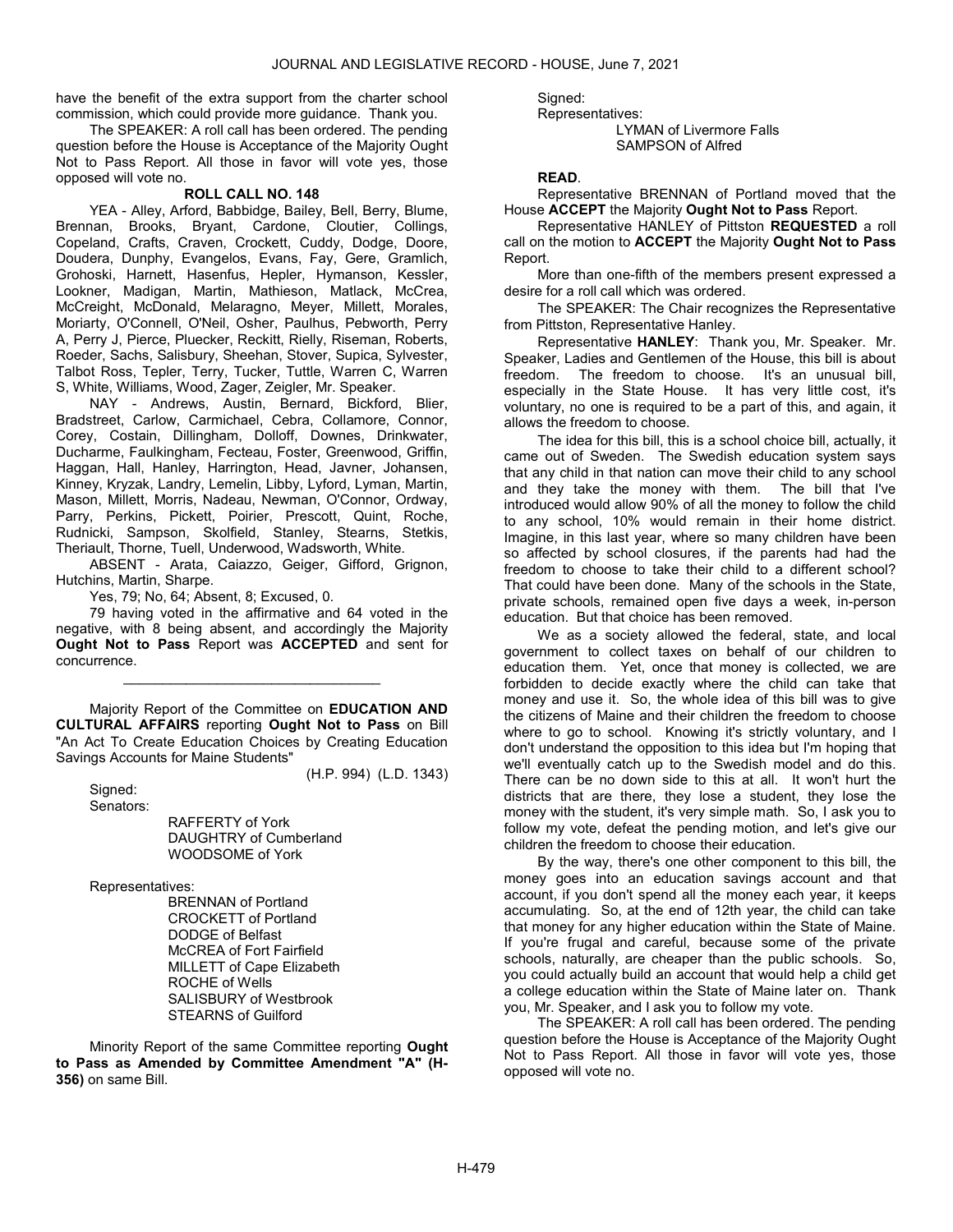# ROLL CALL NO. 149

 YEA - Alley, Arford, Babbidge, Bailey, Bell, Berry, Blume, Brennan, Brooks, Bryant, Caiazzo, Cardone, Carlow, Cloutier, Collings, Copeland, Crafts, Craven, Crockett, Cuddy, Dodge, Doore, Doudera, Dunphy, Evangelos, Evans, Fay, Gere, Gramlich, Grohoski, Harnett, Hasenfus, Hepler, Hymanson, Kessler, Landry, Lookner, Madigan, Martin J, Martin R, Mathieson, Matlack, McCrea, McCreight, McDonald, Melaragno, Meyer, Millett, Morales, Moriarty, O'Neil, Osher, Paulhus, Pebworth, Perry A, Perry J, Pierce, Pluecker, Reckitt, Rielly, Riseman, Roberts, Roche, Roeder, Sachs, Salisbury, Sheehan, Stearns, Stover, Supica, Sylvester, Talbot Ross, Tepler, Terry, Tucker, Tuell, Tuttle, Warren C, Warren S, White, Williams, Wood, Zager, Zeigler, Mr. Speaker.

 NAY - Andrews, Austin, Bernard, Bickford, Blier, Bradstreet, Carmichael, Cebra, Collamore, Connor, Corey, Costain, Dillingham, Dolloff, Downes, Drinkwater, Ducharme, Faulkingham, Fecteau, Foster, Greenwood, Griffin, Haggan, Hall, Hanley, Harrington, Head, Javner, Johansen, Kinney, Kryzak, Lemelin, Libby, Lyford, Lyman, Martin, Mason, Millett, Morris, Nadeau, Newman, O'Connor, Ordway, Parry, Perkins, Pickett, Poirier, Prescott, Quint, Rudnicki, Sampson, Skolfield, Stanley, Stetkis, Theriault, Thorne, Underwood, Wadsworth, White.

 ABSENT - Arata, Geiger, Gifford, Grignon, Hutchins, O'Connell, Sharpe.

Yes, 85; No, 59; Absent, 7; Excused, 0.

 85 having voted in the affirmative and 59 voted in the negative, with 7 being absent, and accordingly the Majority Ought Not to Pass Report was ACCEPTED and sent for concurrence.

\_\_\_\_\_\_\_\_\_\_\_\_\_\_\_\_\_\_\_\_\_\_\_\_\_\_\_\_\_\_\_\_\_

 Majority Report of the Committee on EDUCATION AND CULTURAL AFFAIRS reporting Ought to Pass as Amended by Committee Amendment "A" (H-404) on Bill "An Act To Clarify Safety Issues in Schools with Respect to Health-related States of Emergency" (EMERGENCY)

(H.P. 1112) (L.D. 1502)

 Signed: Senators:

 RAFFERTY of York DAUGHTRY of Cumberland

Representatives:

 BRENNAN of Portland CROCKETT of Portland DODGE of Belfast McCREA of Fort Fairfield MILLETT of Cape Elizabeth SALISBURY of Westbrook

 Minority Report of the same Committee reporting Ought Not to Pass on same Bill.

Signed:

Senator:

WOODSOME of York

Representatives:

 LYMAN of Livermore Falls ROCHE of Wells SAMPSON of Alfred STEARNS of Guilford

 Representative BRENNAN of Portland moved that the House ACCEPT the Majority Ought to Pass as Amended Report.

 The SPEAKER: The Chair recognizes the Representative from Gilford, Representative Stearns.

 Representative STEARNS: Thank you, Mr. Speaker, Ladies and Gentlemen of the House. I would encourage you to take a good look at the language of this bill. Certainly, when the Chief Executive issues an order or an emergency proclamation, we're all bound in the State of Maine to follow that order. This goes beyond that. This goes into guidance that an agency might put out, subtle guidance. And that guidance might be produced by folks that are living in an urban area and they may have very little to do with how you want to operate your schools in Calais or Jackman or Fort Kent or Guilford, Maine.

 Local schools have their own governmental structure. We need to stop thinking that all the brain power in this State is in this room, because I assure you there are brilliant people all across our landscape who can make the decisions about how to best run and operate their schools. That guidance is a blessing. Having guidance from professionals is a blessing to those local folks, but it is their responsibility to make those types of decisions. I would encourage you to follow my light.

 Representative STEARNS of Guilford REQUESTED a roll call on the motion to ACCEPT the Majority Ought to Pass as Amended Report.

 More than one-fifth of the members present expressed a desire for a roll call which was ordered.

 The SPEAKER: A roll call has been ordered. The pending question before the House is Acceptance of the Majority Ought to Pass as Amended Report. All those in favor will vote yes, those opposed will vote no.

#### ROLL CALL NO. 150

 YEA - Alley, Arford, Babbidge, Bailey, Bell, Berry, Blume, Brennan, Brooks, Bryant, Caiazzo, Cardone, Cloutier, Collings, Copeland, Crafts, Craven, Crockett, Dodge, Doore, Doudera, Dunphy, Evangelos, Evans, Fay, Gere, Gramlich, Grohoski, Harnett, Hasenfus, Hepler, Hymanson, Kessler, Landry, Lookner, Madigan, Martin J, Martin R, Mathieson, Matlack, McCrea, McCreight, McDonald, Melaragno, Meyer, Millett, Morales, Moriarty, O'Connell, O'Neil, Osher, Paulhus, Pebworth, Perry, Pierce, Pluecker, Reckitt, Rielly, Riseman, Roberts, Sachs, Salisbury, Sheehan, Stover, Supica, Sylvester, Talbot Ross, Tepler, Terry, Tucker, Tuttle, Warren C, Warren S, White, Williams, Wood, Zager, Zeigler, Mr. Speaker.

NAY - Andrews, Austin, Bernard, Bickford, Blier, Bradstreet, Carlow, Carmichael, Cebra, Collamore, Connor, Corey, Costain, Dillingham, Dolloff, Downes, Drinkwater, Ducharme, Faulkingham, Fecteau, Foster, Greenwood, Griffin, Haggan, Hall, Hanley, Harrington, Head, Javner, Johansen, Kinney, Kryzak, Lemelin, Libby, Lyford, Lyman, Martin, Mason, Millett, Morris, Nadeau, Newman, O'Connor, Ordway, Parry, Perkins, Pickett, Poirier, Prescott, Quint, Roche, Rudnicki, Sampson, Skolfield, Stanley, Stearns, Stetkis, Theriault, Thorne, Tuell, Underwood, Wadsworth, White.

 ABSENT - Arata, Cuddy, Geiger, Gifford, Grignon, Hutchins, Perry, Roeder, Sharpe.

Yes, 79; No, 63; Absent, 9; Excused, 0.

 79 having voted in the affirmative and 63 voted in the negative, with 9 being absent, and accordingly the Majority Ought to Pass as Amended Report was ACCEPTED.

 The Bill was READ ONCE. Committee Amendment "A" (H-404) was READ by the Clerk and ADOPTED.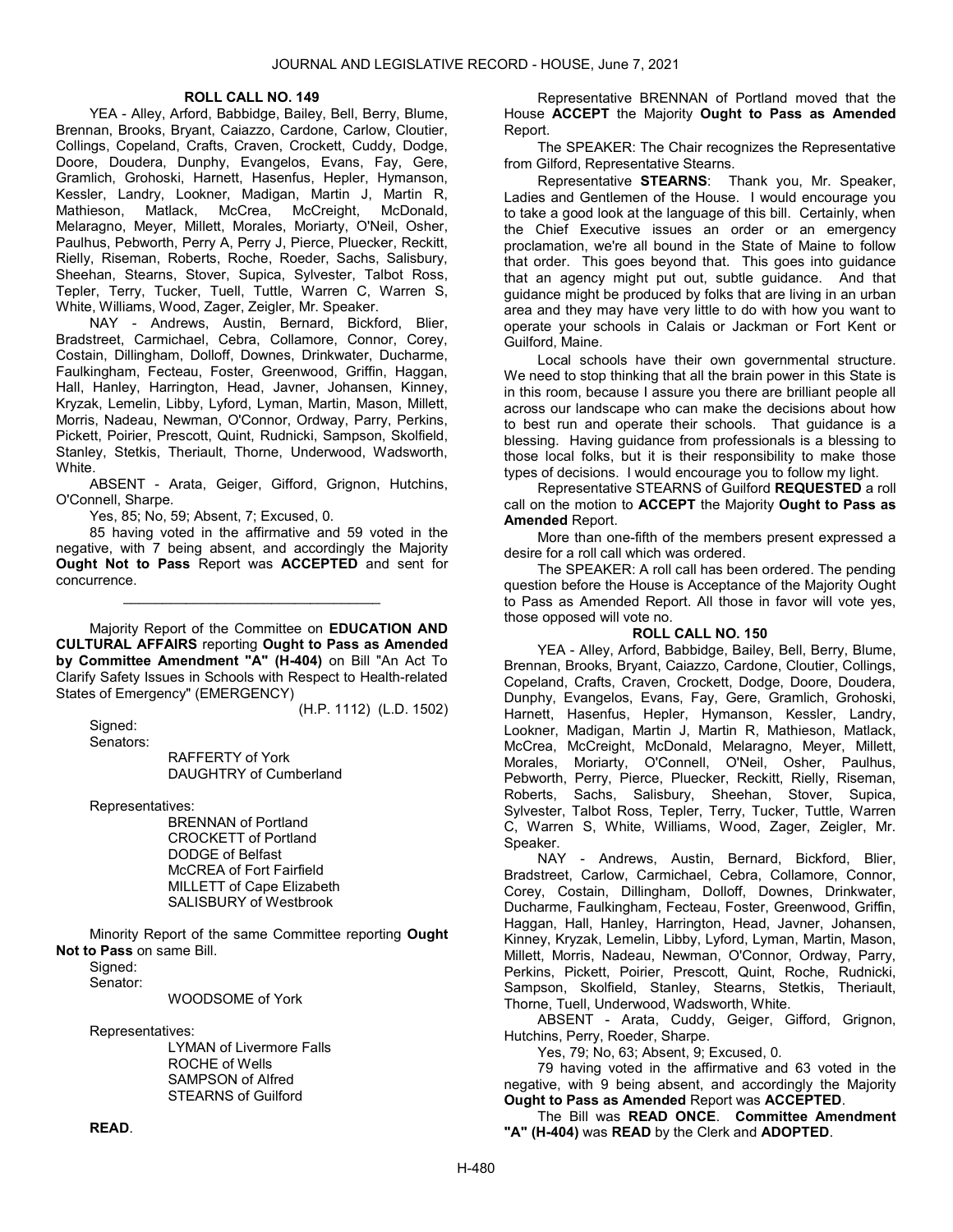Under suspension of the rules the Bill was given its SECOND READING WITHOUT REFERENCE to the Committee on Bills in the Second Reading.

 Under further suspension of the rules the Bill was PASSED TO BE ENGROSSED as Amended by Committee Amendment "A" (H-404) and sent for concurrence.

\_\_\_\_\_\_\_\_\_\_\_\_\_\_\_\_\_\_\_\_\_\_\_\_\_\_\_\_\_\_\_\_\_

 Majority Report of the Committee on EDUCATION AND CULTURAL AFFAIRS reporting Ought to Pass as Amended by Committee Amendment "A" (H-355) on Bill "An Act To Create the Office of the Education Ombudsman and To Establish a Commission To Study the Creation of a Reporting and Response System To Assist Public Schools in Addressing Incidents of Bias, Discrimination and Harassment"

 Signed: Senators: (H.P. 1120) (L.D. 1512)

RAFFERTY of York

DAUGHTRY of Cumberland

Representatives:

 BRENNAN of Portland CROCKETT of Portland DODGE of Belfast McCREA of Fort Fairfield MILLETT of Cape Elizabeth SALISBURY of Westbrook

 Minority Report of the same Committee reporting Ought Not to Pass on same Bill.

Signed:

Senator:

WOODSOME of York

Representatives:

 LYMAN of Livermore Falls ROCHE of Wells SAMPSON of Alfred STEARNS of Guilford

# READ.

 Representative BRENNAN of Portland moved that the House ACCEPT the Majority Ought to Pass as Amended Report.

 Representative STEARNS of Guilford REQUESTED a roll call on the motion to ACCEPT the Majority Ought to Pass as Amended Report.

 More than one-fifth of the members present expressed a desire for a roll call which was ordered.

 The SPEAKER: The Chair recognizes the Representative from Gilford, Representative Stearns.

 Representative STEARNS: Mr. Speaker, once again, we do not need another level of government, another government agency to replicate systems that are already in place to assure that workers, teachers, any employees are not subjected to bias and discrimination and harassment. Those laws are on our books and the system is in place for anyone who feels that they've been discriminated against or harassed. Maine Labor Relations Board takes care of those type things, local school policies take care of those type things. This would simply add more government burden and would usurp those systems that are already in place to deal with these matters. So, once again, I would encourage you to follow my light.

 The SPEAKER: The Chair recognizes the Representative from Kennebunkport, Representative Gere.

 Representative GERE: Thank you, Mr. Speaker. Mr. Speaker, I rise today in support of LD 1512, which will study how to create the office of the education ombudsman.

 Similar to the public advocate for utilities that helps consumers navigate challenges that they face with regard to utilities, the education ombudsman will help students and families navigate the sometimes-difficult challenges that they face with regards to bias and harassment.

 We know that challenges exist in districts across the State. Whether that's from news reports that are widely seen or whether that's from our constituents, our family members, our friends, our neighbors. And, indeed, our economic development and sustaining the population of our State requires that we support all students in being safe and included and part of our culture of belonging here in Maine. The study will include the key stakeholders; the Department of Education, the Maine Human Rights Commission, school administrators and the voices of students. And the study will produce a report that will help state agencies and this Legislature to design a helpful tool in the office of the education ombudsman to help students, families, and schools in resolving these issues of bias and harassment so that we can all move forward together. Thank you, Mr. Speaker.

 The SPEAKER: A roll call has been ordered. The pending question before the House is Acceptance of the Majority Ought to Pass as Amended Report. All those in favor will vote yes, those opposed will vote no.

# ROLL CALL NO. 151

 YEA - Alley, Arford, Babbidge, Bailey, Bell, Berry, Blume, Brennan, Brooks, Bryant, Caiazzo, Cardone, Cloutier, Collings, Copeland, Crafts, Craven, Crockett, Cuddy, Dodge, Doore, Doudera, Dunphy, Evangelos, Evans, Fay, Gere, Gramlich, Grohoski, Harnett, Hasenfus, Hepler, Hymanson, Landry, Lookner, Madigan, Martin J, Martin R, Mathieson, Matlack, McCrea, McCreight, McDonald, Melaragno, Meyer, Millett, Morales, Moriarty, O'Connell, O'Neil, Osher, Paulhus, Pebworth, Perry A, Perry J, Pierce, Pluecker, Reckitt, Rielly, Riseman, Roberts, Roeder, Sachs, Salisbury, Sheehan, Stover, Supica, Sylvester, Talbot Ross, Tepler, Terry, Tucker, Tuttle, Warren C, Warren S, White, Williams, Wood, Zager, Zeigler, Mr. Speaker.

 NAY - Andrews, Austin, Bernard, Blier, Bradstreet, Carlow, Carmichael, Cebra, Collamore, Connor, Corey, Costain, Dillingham, Dolloff, Downes, Drinkwater, Ducharme, Faulkingham, Fecteau, Foster, Greenwood, Griffin, Haggan, Hall, Hanley, Harrington, Head, Javner, Johansen, Kinney, Kryzak, Lemelin, Libby, Lyford, Lyman, Martin, Mason, Millett, Morris, Nadeau, Newman, O'Connor, Ordway, Parry, Perkins, Pickett, Poirier, Prescott, Quint, Roche, Rudnicki, Sampson, Skolfield, Stanley, Stearns, Stetkis, Theriault, Thorne, Tuell, Underwood, Wadsworth, White.

 ABSENT - Arata, Bickford, Geiger, Gifford, Grignon, Hutchins, Kessler, Sharpe.

Yes, 81; No, 62; Absent, 8; Excused, 0.

 81 having voted in the affirmative and 62 voted in the negative, with 8 being absent, and accordingly the Majority Ought to Pass as Amended Report was ACCEPTED.

 The Bill was READ ONCE. Committee Amendment "A" (H-355) was READ by the Clerk and ADOPTED.

 Under suspension of the rules the Bill was given its SECOND READING WITHOUT REFERENCE to the Committee on Bills in the Second Reading.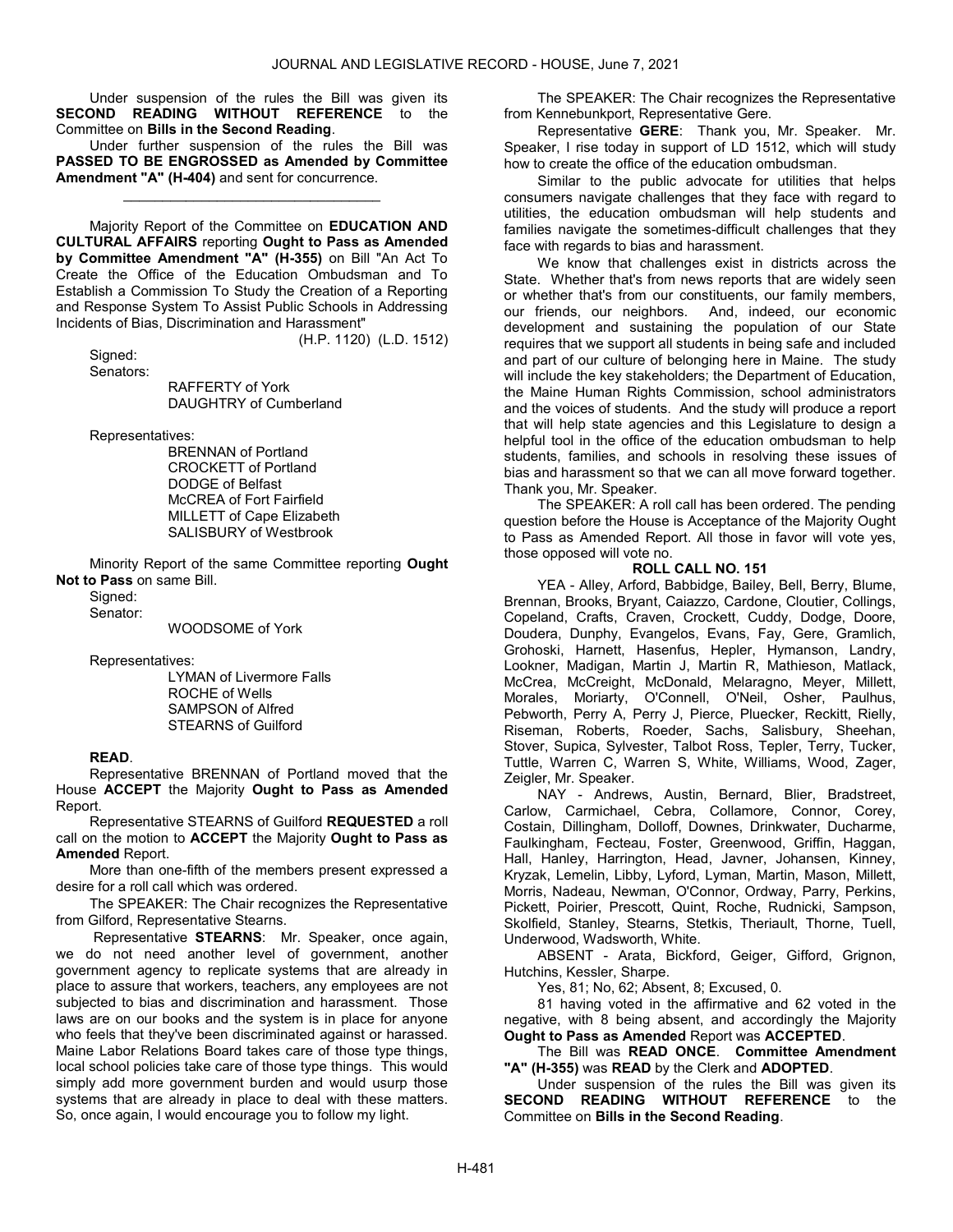Under further suspension of the rules the Bill was PASSED TO BE ENGROSSED as Amended by Committee Amendment "A" (H-355) and sent for concurrence.

\_\_\_\_\_\_\_\_\_\_\_\_\_\_\_\_\_\_\_\_\_\_\_\_\_\_\_\_\_\_\_\_\_

 Majority Report of the Committee on EDUCATION AND CULTURAL AFFAIRS reporting Ought to Pass as Amended by Committee Amendment "A" (H-401) on Bill "An Act To Ensure Full Payment of the State's Salary Supplement Obligation to Teachers with National Board Certification"

(H.P. 1271) (L.D. 1716)

 Signed: Senators:

 RAFFERTY of York DAUGHTRY of Cumberland WOODSOME of York

Representatives:

 BRENNAN of Portland CROCKETT of Portland DODGE of Belfast LYMAN of Livermore Falls McCREA of Fort Fairfield MILLETT of Cape Elizabeth ROCHE of Wells SALISBURY of Westbrook STEARNS of Guilford

 Minority Report of the same Committee reporting Ought Not to Pass on same Bill.

Sianed:

Representative:

SAMPSON of Alfred

# READ.

 On motion of Representative BRENNAN of Portland, the Majority Ought to Pass as Amended Report was ACCEPTED.

 The Bill was READ ONCE. Committee Amendment "A" (H-401) was READ by the Clerk and ADOPTED.

 Under suspension of the rules the Bill was given its SECOND READING WITHOUT REFERENCE to the Committee on Bills in the Second Reading.

 Under further suspension of the rules the Bill was PASSED TO BE ENGROSSED as Amended by Committee Amendment "A" (H-401) and sent for concurrence.

\_\_\_\_\_\_\_\_\_\_\_\_\_\_\_\_\_\_\_\_\_\_\_\_\_\_\_\_\_\_\_\_\_

 Majority Report of the Committee on ENERGY, UTILITIES AND TECHNOLOGY reporting Ought to Pass as Amended by Committee Amendment "A" (H-371) on Bill "An Act To Amend Conflicts in the Laws Governing the Efficiency Maine Trust"

(H.P. 269) (L.D. 385)

Signed:

Senators:

 LAWRENCE of York VITELLI of Sagadahoc

Representatives:

 BERRY of Bowdoinham CUDDY of Winterport GROHOSKI of Ellsworth KESSLER of South Portland WOOD of Portland

ZEIGLER of Montville

 Minority Report of the same Committee reporting Ought Not to Pass on same Bill.

Signed:

Senator:

STEWART of Aroostook

Representatives:

 CARLOW of Buxton FOSTER of Dexter WADSWORTH of Hiram

# READ.

 On motion of Representative BERRY of Bowdoinham, the Majority Ought to Pass as Amended Report was ACCEPTED.

The Bill was READ ONCE. Committee Amendment "A" (H-371) was READ by the Clerk and ADOPTED.

 Under suspension of the rules the Bill was given its SECOND READING WITHOUT REFERENCE to the Committee on Bills in the Second Reading.

 Under further suspension of the rules the Bill was PASSED TO BE ENGROSSED as Amended by Committee Amendment "A" (H-371) and sent for concurrence.

\_\_\_\_\_\_\_\_\_\_\_\_\_\_\_\_\_\_\_\_\_\_\_\_\_\_\_\_\_\_\_\_\_

 Majority Report of the Committee on ENERGY, UTILITIES AND TECHNOLOGY reporting Ought to Pass as Amended by Committee Amendment "A" (H-376) on Bill "An Act To Accelerate Weatherization Efforts in the State"

(H.P. 396) (L.D. 551)

 Signed: Senator:

VITELLI of Sagadahoc

Representatives:

 BERRY of Bowdoinham CARLOW of Buxton CUDDY of Winterport FOSTER of Dexter GROHOSKI of Ellsworth KESSLER of South Portland WADSWORTH of Hiram WOOD of Portland ZEIGLER of Montville

 Minority Report of the same Committee reporting Ought Not to Pass on same Bill.

 Signed: Senator:

STEWART of Aroostook

# READ.

 On motion of Representative BERRY of Bowdoinham, the Majority Ought to Pass as Amended Report was ACCEPTED.

 The Bill was READ ONCE. Committee Amendment "A" (H-376) was READ by the Clerk and ADOPTED.

 Under suspension of the rules the Bill was given its SECOND READING WITHOUT REFERENCE to the Committee on Bills in the Second Reading.

 Under further suspension of the rules the Bill was PASSED TO BE ENGROSSED as Amended by Committee Amendment "A" (H-376) and sent for concurrence.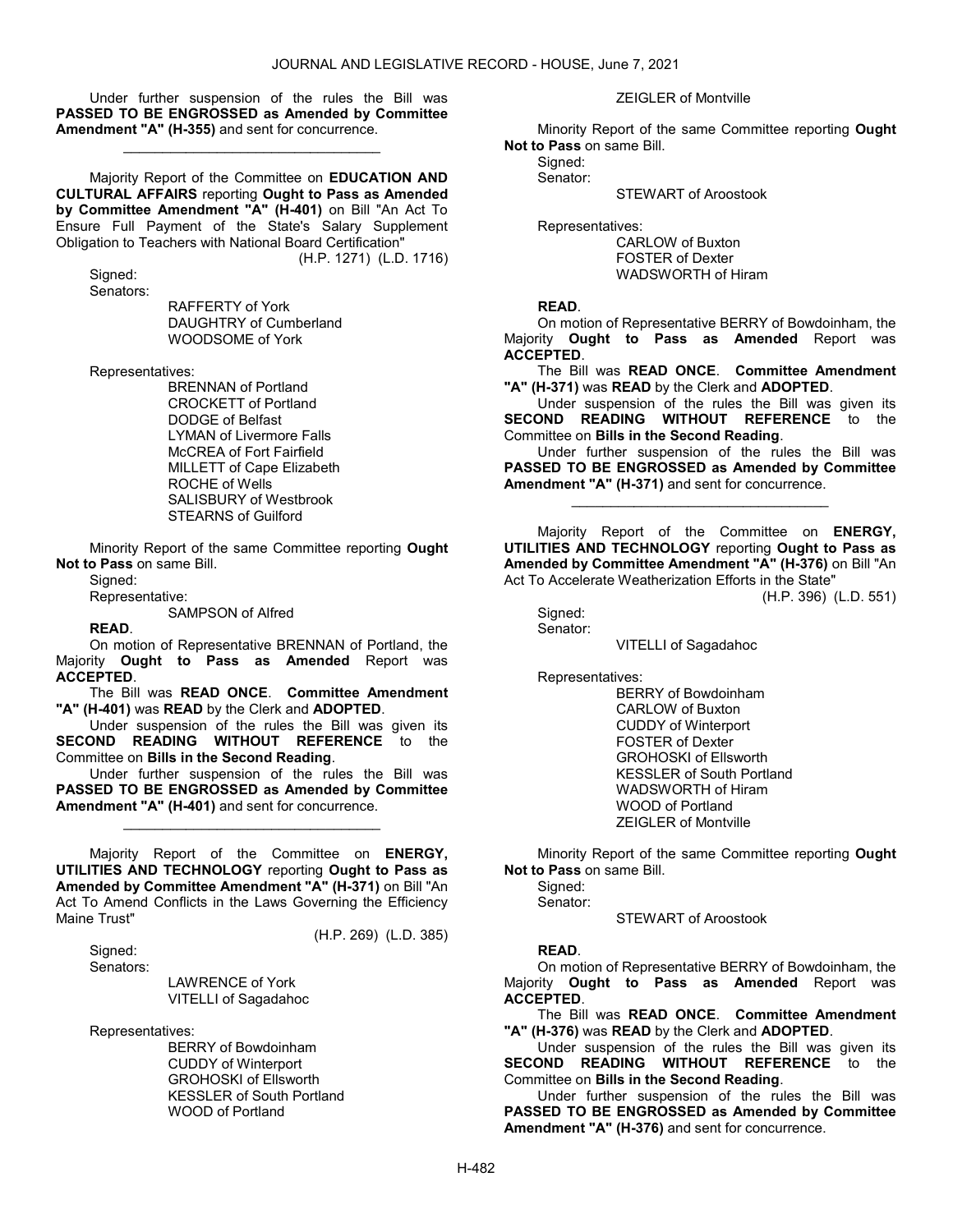Majority Report of the Committee on ENERGY, UTILITIES AND TECHNOLOGY reporting Ought to Pass as Amended by Committee Amendment "A" (H-377) on Bill "An Act To Fund Broadband Internet Infrastructure for Marginalized Groups in the State"

(H.P. 1160) (L.D. 1555)

\_\_\_\_\_\_\_\_\_\_\_\_\_\_\_\_\_\_\_\_\_\_\_\_\_\_\_\_\_\_\_\_\_

Signed:

Senators:

 LAWRENCE of York VITELLI of Sagadahoc

Representatives:

 BERRY of Bowdoinham CUDDY of Winterport GROHOSKI of Ellsworth KESSLER of South Portland WOOD of Portland ZEIGLER of Montville

 Minority Report of the same Committee reporting Ought Not to Pass on same Bill.

Signed:

Senator:

STEWART of Aroostook

Representatives:

 CARLOW of Buxton FOSTER of Dexter WADSWORTH of Hiram

#### READ.

 Representative BERRY of Bowdoinham moved that the House ACCEPT the Majority Ought to Pass as Amended Report.

 The same Representative REQUESTED a roll call on the motion to ACCEPT the Majority Ought to Pass as Amended Report.

 More than one-fifth of the members present expressed a desire for a roll call which was ordered.

 The SPEAKER: The Chair recognizes the Representative from Hiram, Representative Wadsworth.

 Representative WADSWORTH: Thank you, Mr. Speaker. Mr. Speaker, I rise to oppose the pending motion. In my poor, rural, Oxford County district, I have many constituents that are underserved that could use these funds from ConnectMaine. In most of my district there is only one internet provider. Mr. Speaker, we shouldn't be picking winners and losers by groups but focusing on helping the most underserved and unserved of our constituents, regardless of the group. Thank you.

 The SPEAKER: The Chair recognizes the Representative from Bowdoinham, Representative Berry.

 Representative BERRY: Thank you, Mr. Speaker. Mr. Speaker, the digital divide faced by Maine and many states is fundamentally about equity. The digital divide is not only a matter of having the fastest connection available. It is also about having the money to afford that connection. It is about having the device, it is about having the help learning to use that device effectively.

 Mr. Speaker, for the first decade of my teaching career, my students were all children of color. They were extremely poor, 95% received free or reduced lunch, many spoke English as their second language. Their parents could not afford the connectivity or the devices other parents could afford, and this was 20, 24 or 28 years ago. Sadly, it is as true today as it was then. It is as true for the children of my former students as it was for my students themselves.

 Mr. Speaker, from its very inception, the internet was sold to us as a powerful equalizer. Sadly, America has never yet helped it live up to that promise or that potential. The bill, as amended, that is before us would provide funds to the ConnectMaine authority to help close the digital divide among Maine's most marginalized groups. This would include historically disadvantaged racial, indigenous, and tribal communities, individuals who were formerly incarcerated or are unhoused, individuals in substance use disorder recovery and low-income individuals. While it is true that other measures will come before us to help address these issues, none of those are as explicit in this mission as the measure before us. I thank the Representative from Portland, Assistant Leader Talbot-Ross, for submitting it and for contributing her voice and leadership on this important issue.

 Mr. Speaker, I encourage you and all my colleagues to vote in favor of the pending motion and to send this bill on for additional work in the hands of our excellent colleagues on the Appropriations Committee. Thank you.

 The SPEAKER: The Chair recognizes the Representative from Rumford, Representative Dolloff.

 Representative DOLLOFF: Thank you, Mr. Speaker, Ladies and Gentlemen of the House. I don't have broadband and in my district people don't have broadband. Now, if you want to start singling out certain areas in Maine where broadband will go, I'm all for that. But just to single out a group to get it, I'm very sorry; when I can get it, everybody else can get it. Thank you.

 The SPEAKER: A roll call has been ordered. The pending question before the House is Acceptance of the Majority Ought to Pass as Amended Report. All those in favor will vote yes, those opposed will vote no.

# ROLL CALL NO. 152

 YEA - Alley, Arford, Babbidge, Bailey, Bell, Berry, Blume, Brennan, Brooks, Bryant, Caiazzo, Cardone, Cloutier, Collings, Copeland, Crafts, Craven, Crockett, Cuddy, Dodge, Doore, Doudera, Dunphy, Evangelos, Evans, Fay, Gere, Gramlich, Grohoski, Harnett, Hasenfus, Hepler, Hymanson, Kessler, Landry, Lookner, Madigan, Martin J, Martin R, Mathieson, Matlack, McCrea, McCreight, McDonald, Melaragno, Meyer, Millett, Morales, Moriarty, Newman, O'Connell, O'Neil, Osher, Paulhus, Pebworth, Perry A, Perry J, Pierce, Pluecker, Reckitt, Rielly, Riseman, Roberts, Roeder, Sachs, Salisbury, Sheehan, Skolfield, Stover, Supica, Sylvester, Talbot Ross, Tepler, Terry, Tucker, Tuttle, Warren C, Warren S, White, Williams, Wood, Zager, Zeigler, Mr. Speaker.

 NAY - Andrews, Austin, Bernard, Bickford, Blier, Bradstreet, Carlow, Carmichael, Cebra, Collamore, Connor, Corey, Costain, Dillingham, Dolloff, Downes, Drinkwater, Ducharme, Faulkingham, Fecteau, Foster, Greenwood, Griffin, Haggan, Hall, Hanley, Harrington, Head, Javner, Johansen, Kinney, Kryzak, Lemelin, Libby, Lyford, Lyman, Martin, Mason, Millett, Morris, Nadeau, O'Connor, Ordway, Parry, Perkins, Pickett, Poirier, Prescott, Quint, Roche, Rudnicki, Sampson, Stanley, Stearns, Stetkis, Theriault, Thorne, Tuell, Underwood, Wadsworth, White.

 ABSENT - Arata, Geiger, Gifford, Grignon, Hutchins, Sharpe.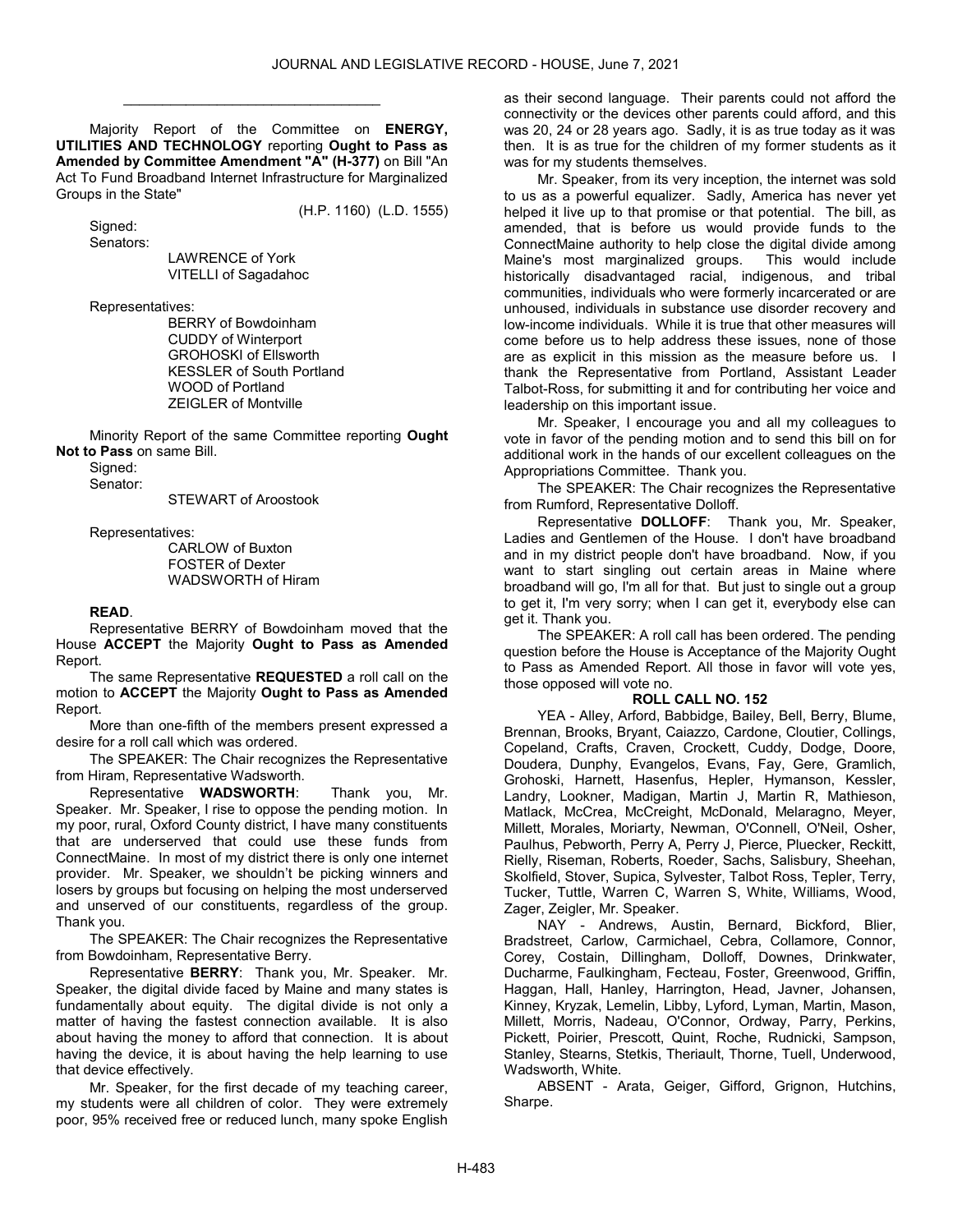Yes, 84; No, 61; Absent, 6; Excused, 0.

 84 having voted in the affirmative and 61 voted in the negative, with 6 being absent, and accordingly the Majority Ought to Pass as Amended Report was ACCEPTED.

 The Bill was READ ONCE. Committee Amendment "A" (H-377) was READ by the Clerk and ADOPTED.

 Under suspension of the rules the Bill was given its SECOND READING WITHOUT REFERENCE to the Committee on Bills in the Second Reading.

 Under further suspension of the rules the Bill was PASSED TO BE ENGROSSED as Amended by Committee Amendment "A" (H-377) and sent for concurrence.

\_\_\_\_\_\_\_\_\_\_\_\_\_\_\_\_\_\_\_\_\_\_\_\_\_\_\_\_\_\_\_\_\_

 Majority Report of the Committee on ENVIRONMENT AND NATURAL RESOURCES reporting Ought to Pass as Amended by Committee Amendment "A" (H-382) on Bill "An Act Concerning Marina-based Restaurants in the Shoreland Zone"

(H.P. 839) (L.D. 1161)

 Signed: Senators:

 BRENNER of Cumberland BENNETT of Oxford CARNEY of Cumberland

Representatives:

 BELL of Yarmouth DOUDERA of Camden GRAMLICH of Old Orchard Beach HANLEY of Pittston JOHANSEN of Monticello O'CONNOR of Berwick TUELL of East Machias

 Minority Report of the same Committee reporting Ought Not to Pass on same Bill.

Signed:

Representatives:

 TUCKER of Brunswick BLUME of York ZEIGLER of Montville

#### READ.

 On motion of Representative TUCKER of Brunswick, the Majority Ought to Pass as Amended Report was ACCEPTED.

 The Bill was READ ONCE. Committee Amendment "A" (H-382) was READ by the Clerk.

 Representative ZEIGLER of Montville REQUESTED a roll call on the motion to ADOPT Committee Amendment "A" (H-382).

 More than one-fifth of the members present expressed a desire for a roll call which was ordered.

 The SPEAKER: The Chair recognizes the Representative from Montville, Representative Zeigler.

 Representative ZEIGLER: Fellow Legislators, the waters of Maine are too important to play with carveouts to the shoreline regulations. Please vote no to this bill, and for some of you that's the button on the very right side.

 The SPEAKER: The Chair recognizes the Representative from Pittston, Representative Hanley.

 Representative HANLEY: A Point of Order, if I may? The SPEAKER: The Member may proceed.

 Representative HANLEY: I believe the Speaker had this go under the hammer and declared it so; can it be recalled as it has been?

 The SPEAKER: The pending question is the Adoption of Committee Amendment "A", so there's a Roll Call on the Adoption of Committee Amendment "A". The member may proceed.

 Representative HANLEY: This was a very good bill and unusual because it has bipartisan support. And it doesn't undo anything. Right now, all your marinas that have an existing restaurant, this bill simply allows them to serve more people, to get a little bigger if they wish to. They cannot violate any of the existing laws, it does not water down a single thing; nothing. All it will do is allow your favorite restaurant, when you go there, instead of serving 40 people, they might want to serve 50. It won't change anything. They cannot build closer; if you read carefully the amended version, they can't move closer to the water, they can't build over the water.

 What's unusual is under current law, marinas are allowed to have all kinds of other economic enterprises there, servicing vessels, selling equipment, fishing equipment, fishing supplies, fish processing plants are allowed there and you can build a new one there. A fish processing plant is probably not the cleanest or best-smelling place in the world to be, but those are allowed under the law and they are allowed to be expanded. The only thing exempted is restaurants. This bill simply allows the modification of allowing an existing restaurant to get a little larger. I ask you to follow my vote and accept the pending motion. Thank you.

 The SPEAKER: A roll call has been ordered. The pending question before the House is Adoption of Committee Amendment "A" (H-382). All those in favor will vote yes, those opposed will vote no.

# ROLL CALL NO. 153

 YEA - Andrews, Arata, Arford, Austin, Babbidge, Bailey, Bernard, Berry, Bickford, Blier, Bradstreet, Caiazzo, Carlow, Carmichael, Cebra, Collamore, Connor, Corey, Costain, Craven, Cuddy, Dillingham, Dodge, Dolloff, Doore, Doudera, Downes, Drinkwater, Ducharme, Dunphy, Evangelos, Evans, Faulkingham, Fay, Fecteau, Foster, Gifford, Greenwood, Griffin, Haggan, Hall, Hanley, Harrington, Head, Hepler, Javner, Johansen, Kinney, Kryzak, Landry, Lemelin, Libby, Lyford, Lyman, Madigan, Martin J, Martin R, Martin T, Mason, McCrea, McDonald, Meyer, Millett, Moriarty, Morris, Nadeau, Newman, O'Connell, O'Connor, Ordway, Osher, Parry, Paulhus, Pebworth, Perkins, Perry, Pickett, Pierce, Pluecker, Poirier, Prescott, Quint, Riseman, Roberts, Roche, Rudnicki, Sampson, Sheehan, Skolfield, Stanley, Stearns, Stetkis, Stover, Talbot Ross, Terry, Theriault, Thorne, Tucker, Tuell, Tuttle, Underwood, Wadsworth, Warren, White B, White D, Williams, Mr. Speaker.

 NAY - Alley, Bell, Blume, Brennan, Brooks, Bryant, Cardone, Cloutier, Collings, Copeland, Crafts, Crockett, Gere, Gramlich, Grohoski, Harnett, Hasenfus, Hymanson, Kessler, Lookner, Mathieson, Matlack, McCreight, Melaragno, Millett, Morales, O'Neil, Perry, Reckitt, Rielly, Roeder, Sachs, Salisbury, Supica, Sylvester, Tepler, Warren, Wood, Zager, Zeigler.

ABSENT - Geiger, Grignon, Hutchins, Sharpe.

Yes, 107; No, 40; Absent, 4; Excused, 0.

 107 having voted in the affirmative and 40 voted in the negative, with 4 being absent, and accordingly Committee Amendment "A" (H-382) was ADOPTED.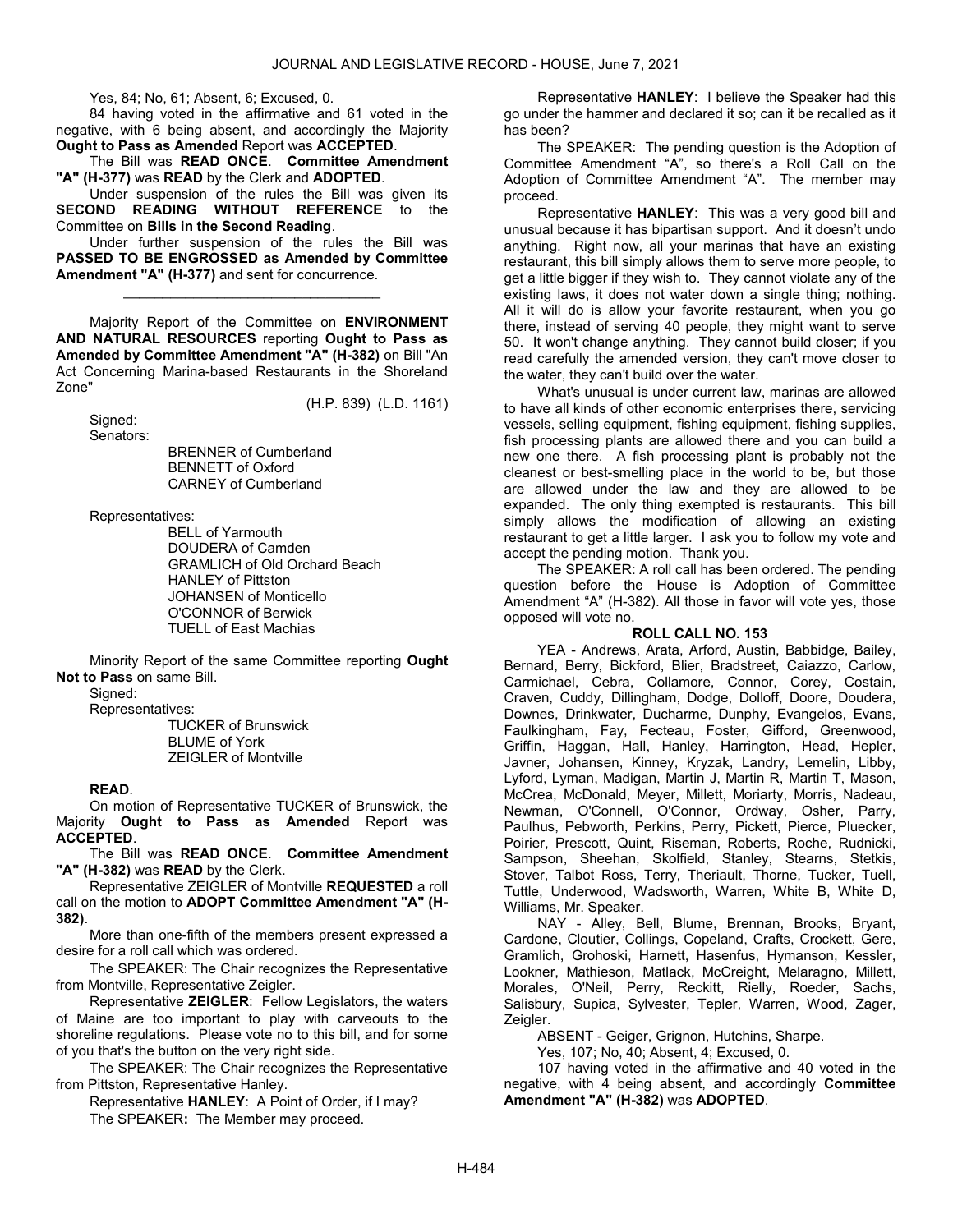Under suspension of the rules the Bill was given its SECOND READING WITHOUT REFERENCE to the Committee on Bills in the Second Reading.

 Under further suspension of the rules the Bill was PASSED TO BE ENGROSSED as Amended by Committee Amendment "A" (H-382) and sent for concurrence.

\_\_\_\_\_\_\_\_\_\_\_\_\_\_\_\_\_\_\_\_\_\_\_\_\_\_\_\_\_\_\_\_\_

 By unanimous consent, all matters having been acted upon were ORDERED SENT FORTHWITH. \_\_\_\_\_\_\_\_\_\_\_\_\_\_\_\_\_\_\_\_\_\_\_\_\_\_\_\_\_\_\_\_\_

 Majority Report of the Committee on HEALTH AND HUMAN SERVICES reporting Ought to Pass as Amended by Committee Amendment "A" (H-412) on Bill "An Act To Alleviate the Disproportionate Impact of COVID-19 and Public Health Outcomes" (EMERGENCY)

(H.P. 1153) (L.D. 1548)

 Signed: Senators:

> CLAXTON of Androscoggin BALDACCI of Penobscot

Representatives:

 MEYER of Eliot CRAVEN of Lewiston MADIGAN of Waterville PERRY of Calais STOVER of Boothbay ZAGER of Portland

 Minority Report of the same Committee reporting Ought Not to Pass on same Bill.

Signed:

Senator:

MOORE of Washington

Representatives:

 CONNOR of Lewiston GRIFFIN of Levant JAVNER of Chester LEMELIN of Chelsea

### READ.

 Representative MEYER of Eliot moved that the House ACCEPT the Majority Ought to Pass as Amended Report.

The same Representative REQUESTED a roll call on the motion to ACCEPT the Majority Ought to Pass as Amended Report.

 More than one-fifth of the members present expressed a desire for a roll call which was ordered.

 The SPEAKER: A roll call has been ordered. The pending question before the House is Acceptance of the Majority Ought to Pass as Amended Report. All those in favor will vote yes, those opposed will vote no.

# ROLL CALL NO. 154

 YEA - Alley, Arford, Babbidge, Bailey, Bell, Berry, Blume, Brennan, Bryant, Caiazzo, Cardone, Cloutier, Crafts, Craven, Cuddy, Dodge, Doore, Doudera, Dunphy, Evangelos, Evans, Fay, Gere, Gramlich, Grohoski, Harnett, Hasenfus, Hepler, Hymanson, Kessler, Landry, Madigan, Martin J, Martin R, Matlack, McCrea, McCreight, McDonald, Melaragno, Meyer, Millett, Morales, Moriarty, O'Connell, Paulhus, Pebworth, Perry, Pierce, Pluecker, Reckitt, Rielly, Riseman, Roberts, Roeder, Salisbury, Sheehan, Stover, Supica, Sylvester, Talbot Ross, Tepler, Terry, Warren C, Warren S, Williams, Wood, Zager, Zeigler, Mr. Speaker.

 NAY - Andrews, Austin, Bernard, Bradstreet, Carlow, Carmichael, Collamore, Connor, Corey, Costain, Dillingham, Dolloff, Downes, Drinkwater, Ducharme, Faulkingham, Foster, Gifford, Greenwood, Griffin, Hall, Hanley, Head, Javner, Johansen, Kinney, Kryzak, Libby, Lyford, Lyman, Martin, Mason, Millett, Morris, Nadeau, Newman, O'Connor, Parry, Perkins, Pickett, Poirier, Prescott, Roche, Sampson, Skolfield, Stearns, Stetkis, Thorne, Tuell, Underwood, Wadsworth.

 ABSENT - Arata, Bickford, Blier, Brooks, Cebra, Collings, Copeland, Crockett, Fecteau, Geiger, Grignon, Haggan, Harrington, Hutchins, Lemelin, Lookner, Mathieson, O'Neil, Ordway, Osher, Perry, Quint, Rudnicki, Sachs, Sharpe, Stanley, Theriault, Tucker, Tuttle, White B, White D.

Yes, 69; No, 51; Absent, 31; Excused, 0.

 69 having voted in the affirmative and 51 voted in the negative, with 31 being absent, and accordingly the Majority Ought to Pass as Amended Report was ACCEPTED.

 The Bill was READ ONCE. Committee Amendment "A" (H-412) was READ by the Clerk and ADOPTED.

 Under suspension of the rules the Bill was given its SECOND READING WITHOUT REFERENCE to the Committee on Bills in the Second Reading.

 Under further suspension of the rules the Bill was PASSED TO BE ENGROSSED as Amended by Committee Amendment "A" (H-412) and sent for concurrence.

\_\_\_\_\_\_\_\_\_\_\_\_\_\_\_\_\_\_\_\_\_\_\_\_\_\_\_\_\_\_\_\_\_

 Majority Report of the Committee on HEALTH COVERAGE, INSURANCE AND FINANCIAL SERVICES reporting Ought Not to Pass on Bill "An Act To Allow a Qualifying Religious Organization To Self-insure for Automobile Insurance"

(H.P. 792) (L.D. 1063)

 Signed: Senators:

> SANBORN of Cumberland BRENNER of Cumberland

Representatives:

 TEPLER of Topsham ARFORD of Brunswick BROOKS of Lewiston EVANS of Dover-Foxcroft MATHIESON of Kittery MELARAGNO of Auburn

 Minority Report of the same Committee reporting Ought to Pass on same Bill.

Sianed:

Senator:

STEWART of Aroostook

Representatives:

 BLIER of Buxton CONNOR of Lewiston MORRIS of Turner QUINT of Hodgdon

# READ.

 On motion of Representative TEPLER of Topsham, the Majority Ought Not to Pass Report was ACCEPTED and sent for concurrence.

\_\_\_\_\_\_\_\_\_\_\_\_\_\_\_\_\_\_\_\_\_\_\_\_\_\_\_\_\_\_\_\_\_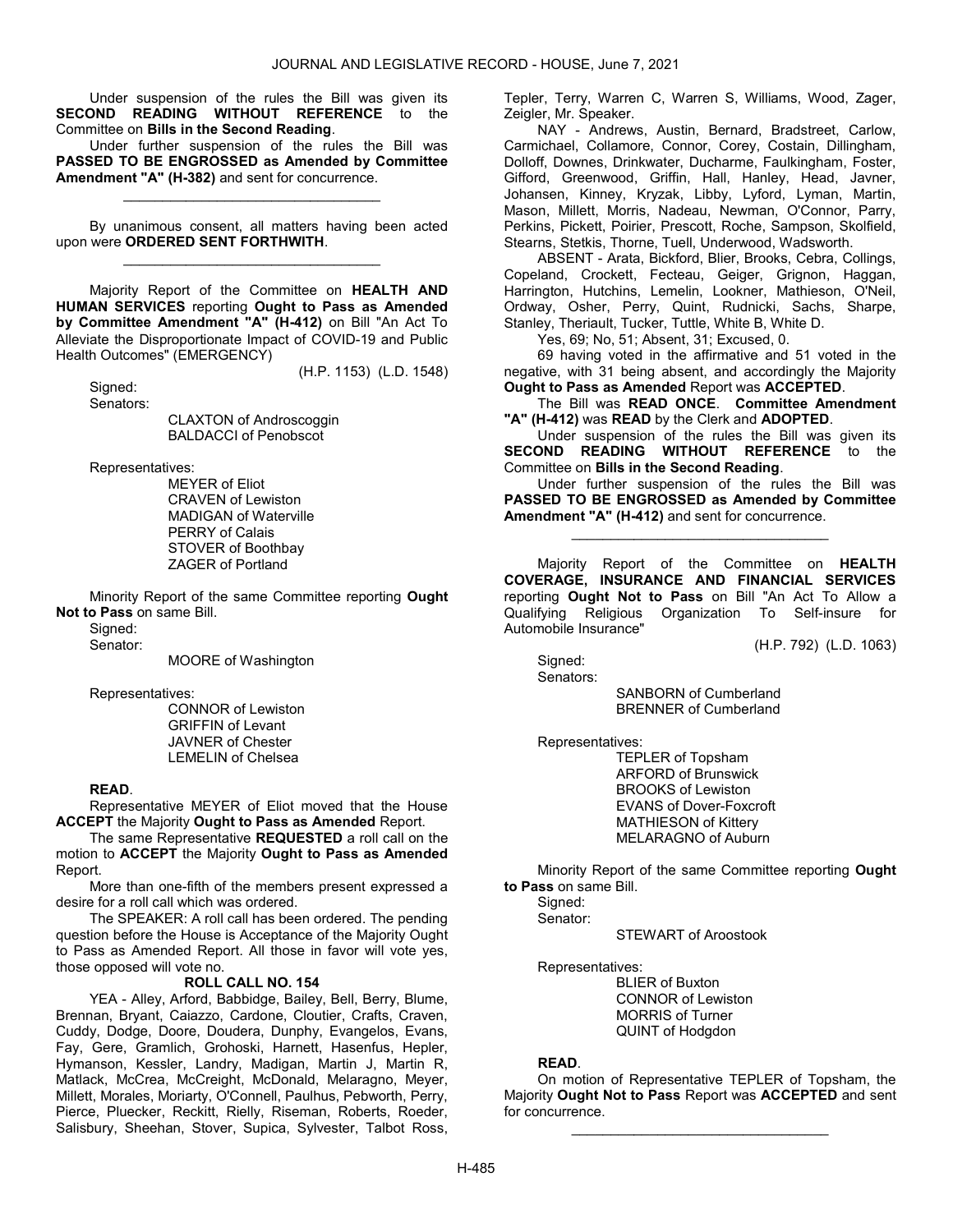Majority Report of the Committee on INNOVATION, DEVELOPMENT, ECONOMIC ADVANCEMENT AND BUSINESS reporting Ought Not to Pass on Bill "An Act To Waive Professional and Occupational Licensing Fees for Calendar Year 2020"

(H.P. 698) (L.D. 942)

 Signed: Senators:

 CURRY of Waldo LUCHINI of Hancock

Representatives:

 ROBERTS of South Berwick BAILEY of Gorham GEIGER of Rockland HASENFUS of Readfield PEBWORTH of Blue Hill

 Minority Report of the same Committee reporting Ought to Pass as Amended by Committee Amendment "A" (H-372) on same Bill.

Signed:

Senator:

CYRWAY of Kennebec

Representatives:

 ANDREWS of Paris AUSTIN of Gray BERNARD of Caribou COLLAMORE of Pittsfield DUCHARME of Madison

# READ.

 Representative ROBERTS of South Berwick moved that the House ACCEPT the Majority Ought Not to Pass Report.

 Representative BERNARD of Caribou REQUESTED a roll call on the motion to ACCEPT the Majority Ought Not to Pass Report.

 More than one-fifth of the members present expressed a desire for a roll call which was ordered.

 The SPEAKER: A roll call has been ordered. The pending question before the House is Acceptance of the Majority Ought Not to Pass Report. All those in favor will vote yes, those opposed will vote no.

#### ROLL CALL NO. 155

 YEA - Alley, Arford, Babbidge, Bailey, Bell, Berry, Blume, Brennan, Brooks, Bryant, Caiazzo, Cardone, Cloutier, Crafts, Craven, Crockett, Cuddy, Dodge, Doore, Doudera, Dunphy, Evans, Fay, Gere, Gramlich, Grohoski, Harnett, Hasenfus, Hepler, Hymanson, Kessler, Landry, Lookner, Madigan, Martin J, Martin R, Mathieson, Matlack, McCrea, McCreight, McDonald, Melaragno, Meyer, Millett, Morales, Moriarty, O'Connell, O'Neil, Osher, Paulhus, Pebworth, Perry, Pierce, Pluecker, Reckitt, Rielly, Riseman, Roberts, Roeder, Sachs, Salisbury, Sheehan, Stover, Supica, Sylvester, Talbot Ross, Tepler, Terry, Tucker, Warren C, Warren S, White, Williams, Wood, Zager, Zeigler, Mr. Speaker.

 NAY - Andrews, Arata, Austin, Bernard, Bickford, Blier, Bradstreet, Carlow, Carmichael, Collamore, Connor, Corey, Costain, Dillingham, Dolloff, Downes, Drinkwater, Ducharme, Evangelos, Faulkingham, Foster, Gifford, Greenwood, Griffin, Haggan, Hall, Hanley, Head, Javner, Johansen, Kinney, Kryzak, Libby, Lyford, Lyman, Martin, Mason, Millett, Morris, Nadeau, Newman, O'Connor, Parry, Perkins, Pickett, Poirier, Prescott, Roche, Sampson, Skolfield, Stearns, Stetkis, Thorne, Tuell, Underwood, Wadsworth.

 ABSENT - Cebra, Collings, Copeland, Fecteau, Geiger, Grignon, Harrington, Hutchins, Lemelin, Ordway, Perry, Quint, Rudnicki, Sharpe, Stanley, Theriault, Tuttle, White.

Yes, 77; No, 56; Absent, 18; Excused, 0.

 77 having voted in the affirmative and 56 voted in the negative, with 18 being absent, and accordingly the Majority Ought Not to Pass Report was ACCEPTED and sent for concurrence.

\_\_\_\_\_\_\_\_\_\_\_\_\_\_\_\_\_\_\_\_\_\_\_\_\_\_\_\_\_\_\_\_\_

Majority Report of the Committee on INNOVATION,<br>DEVELOPMENT, ECONOMIC ADVANCEMENT AND ADVANCEMENT AND BUSINESS reporting Ought to Pass as Amended by Committee Amendment "A" (H-396) on Resolve, Establishing the Commission To Study Strategies To Assist Working-class Families in Building Wealth and Achieving Upward Mobility

(H.P. 743) (L.D. 1005)

Signed:

 Senators: CURRY of Waldo

CYRWAY of Kennebec

Representatives:

 ROBERTS of South Berwick BAILEY of Gorham BERNARD of Caribou COLLAMORE of Pittsfield GEIGER of Rockland HASENFUS of Readfield PEBWORTH of Blue Hill

 Minority Report of the same Committee reporting Ought Not to Pass on same Resolve.

Signed:

 Representatives: AUSTIN of Gray DUCHARME of Madison

# READ.

 On motion of Representative ROBERTS of South Berwick, the Majority Ought to Pass as Amended Report was ACCEPTED.

The Resolve was **READ ONCE.** Committee Amendment "A" (H-396) was READ by the Clerk and ADOPTED.

 Under suspension of the rules the Resolve was given its SECOND READING WITHOUT REFERENCE to the Committee on Bills in the Second Reading.

 Under further suspension of the rules the Resolve was PASSED TO BE ENGROSSED as Amended by Committee Amendment "A" (H-396) and sent for concurrence.

\_\_\_\_\_\_\_\_\_\_\_\_\_\_\_\_\_\_\_\_\_\_\_\_\_\_\_\_\_\_\_\_\_

Majority Report of the Committee on **INNOVATION**, DEVELOPMENT, ECONOMIC ADVANCEMENT AND BUSINESS reporting Ought Not to Pass on Bill "An Act To Require the Acceptance of Cash for In-person Retail Transactions"

(H.P. 892) (L.D. 1217)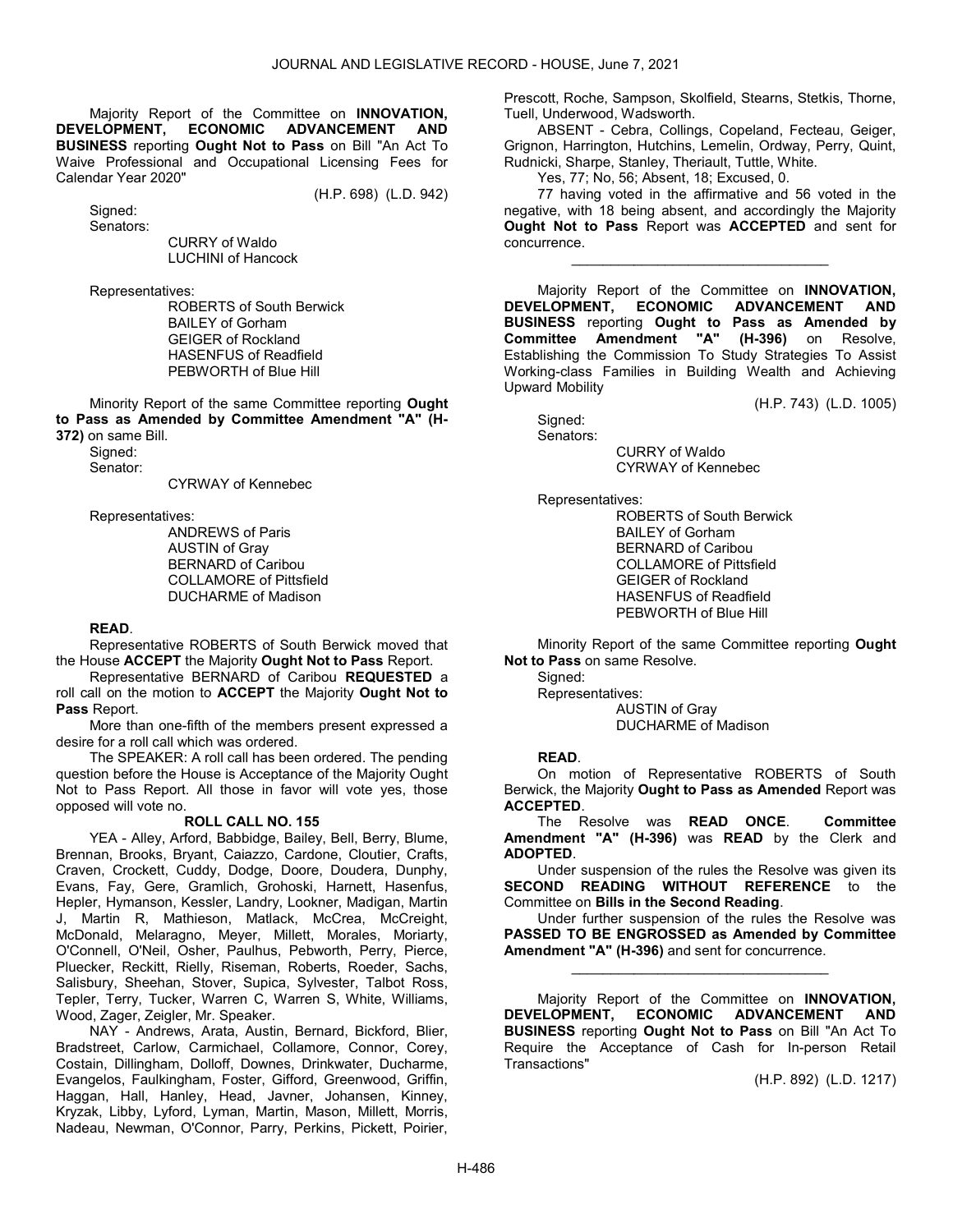Signed:

Senators:

 CURRY of Waldo LUCHINI of Hancock

Representatives:

 ROBERTS of South Berwick ANDREWS of Paris BAILEY of Gorham GEIGER of Rockland HASENFUS of Readfield PEBWORTH of Blue Hill

 Minority Report of the same Committee reporting Ought to Pass as Amended by Committee Amendment "A" (H-397) on same Bill.

Signed: Senator:

CYRWAY of Kennebec

Representatives:

 AUSTIN of Gray BERNARD of Caribou COLLAMORE of Pittsfield DUCHARME of Madison

# READ.

 On motion of Representative ROBERTS of South Berwick, the Majority Ought Not to Pass Report was ACCEPTED and sent for concurrence.

\_\_\_\_\_\_\_\_\_\_\_\_\_\_\_\_\_\_\_\_\_\_\_\_\_\_\_\_\_\_\_\_\_

 Majority Report of the Committee on LABOR AND HOUSING reporting Ought to Pass as Amended by Committee Amendment "A" (H-398) on Bill "An Act To Increase Accountability for Wage Violations"

(H.P. 452) (L.D. 616)

 Signed: Senators:

 HICKMAN of Kennebec MIRAMANT of Knox

Representatives:

 SYLVESTER of Portland CUDDY of Winterport GERE of Kennebunkport PEBWORTH of Blue Hill ROEDER of Bangor WARREN of Scarborough

 Minority Report of the same Committee reporting Ought Not to Pass on same Bill.

Signed:

Senator:

GUERIN of Penobscot

Representatives:

 BRADSTREET of Vassalboro DRINKWATER of Milford MORRIS of Turner PRESCOTT of Waterboro

READ.

 Representative SYLVESTER of Portland moved that the House ACCEPT the Majority Ought to Pass as Amended Report.

 Representative BRADSTREET of Vassalboro REQUESTED a roll call on the motion to ACCEPT the Majority Ought to Pass as Amended Report.

 More than one-fifth of the members present expressed a desire for a roll call which was ordered.

 The SPEAKER: The Chair recognizes the Representative from Vassalboro, Representative Bradstreet.

 Representative BRADSTREET: Thank you, Mr. Speaker, and Ladies and Gentlemen of the House. I rise in opposition to the pending motion.

 You imagine if you're a small business person in Maine and you've been fighting the COVID, you've been trying to open, you don't know if you're going to make it or not, and a lot of businesses don't make it. You've done everything you can to try to make your business viable and you're thinking that maybe I've gotten the other side of this, I'm going to make it after all. And then you look and you see that there's a bill before us to increase the fine for a labor violation from \$500 to as much as \$2500. And you say well, that doesn't sound very business friendly to me.

 Anyway, during this particular public hearing on this bill, we did not have one person affected by wage violation who testified in favor of the bill; not one. And yet we are looking at something that's going to cost businesses potentially a lot more money.

 I hope you will join me in voting against this particular motion and see what we can do so that the small business person who's really trying hard to do the best they can to survive can have a little bit of a chance at that. Thank you, Mr. Speaker.

 The SPEAKER: A roll call has been ordered. The pending question before the House is Acceptance of the Majority Ought to Pass Report. All those in favor will vote yes, those opposed will vote no.

# ROLL CALL NO. 156

 YEA - Alley, Arford, Babbidge, Bailey, Bell, Berry, Blume, Brennan, Brooks, Bryant, Caiazzo, Cardone, Cloutier, Collings, Crafts, Craven, Crockett, Cuddy, Dodge, Doore, Doudera, Dunphy, Evangelos, Evans, Fay, Gere, Gramlich, Grohoski, Harnett, Hasenfus, Hepler, Hymanson, Kessler, Landry, Lookner, Madigan, Martin J, Martin R, Mathieson, Matlack, McCrea, McCreight, McDonald, Melaragno, Meyer, Millett, Morales, Moriarty, O'Connell, O'Neil, Osher, Paulhus, Pebworth, Perry, Pierce, Pluecker, Reckitt, Rielly, Roberts, Roeder, Sachs, Salisbury, Sheehan, Stover, Supica, Sylvester, Talbot Ross, Tepler, Terry, Tucker, Tuttle, Warren C, Warren S, White, Williams, Wood, Zager, Zeigler, Mr. Speaker.

 NAY - Andrews, Arata, Austin, Bernard, Bickford, Blier, Bradstreet, Carlow, Carmichael, Collamore, Connor, Corey, Costain, Dillingham, Dolloff, Downes, Drinkwater, Ducharme, Faulkingham, Foster, Gifford, Greenwood, Griffin, Haggan, Hall, Hanley, Head, Javner, Johansen, Kinney, Kryzak, Libby, Lyford, Lyman, Martin, Mason, Millett, Morris, Nadeau, Newman, O'Connor, Parry, Perkins, Pickett, Poirier, Prescott, Riseman, Roche, Sampson, Skolfield, Stearns, Stetkis, Theriault, Thorne, Tuell, Underwood, Wadsworth.

 ABSENT - Cebra, Copeland, Fecteau, Geiger, Grignon, Harrington, Hutchins, Lemelin, Ordway, Perry, Quint, Rudnicki, Sharpe, Stanley, White.

Yes, 79; No, 57; Absent, 15; Excused, 0.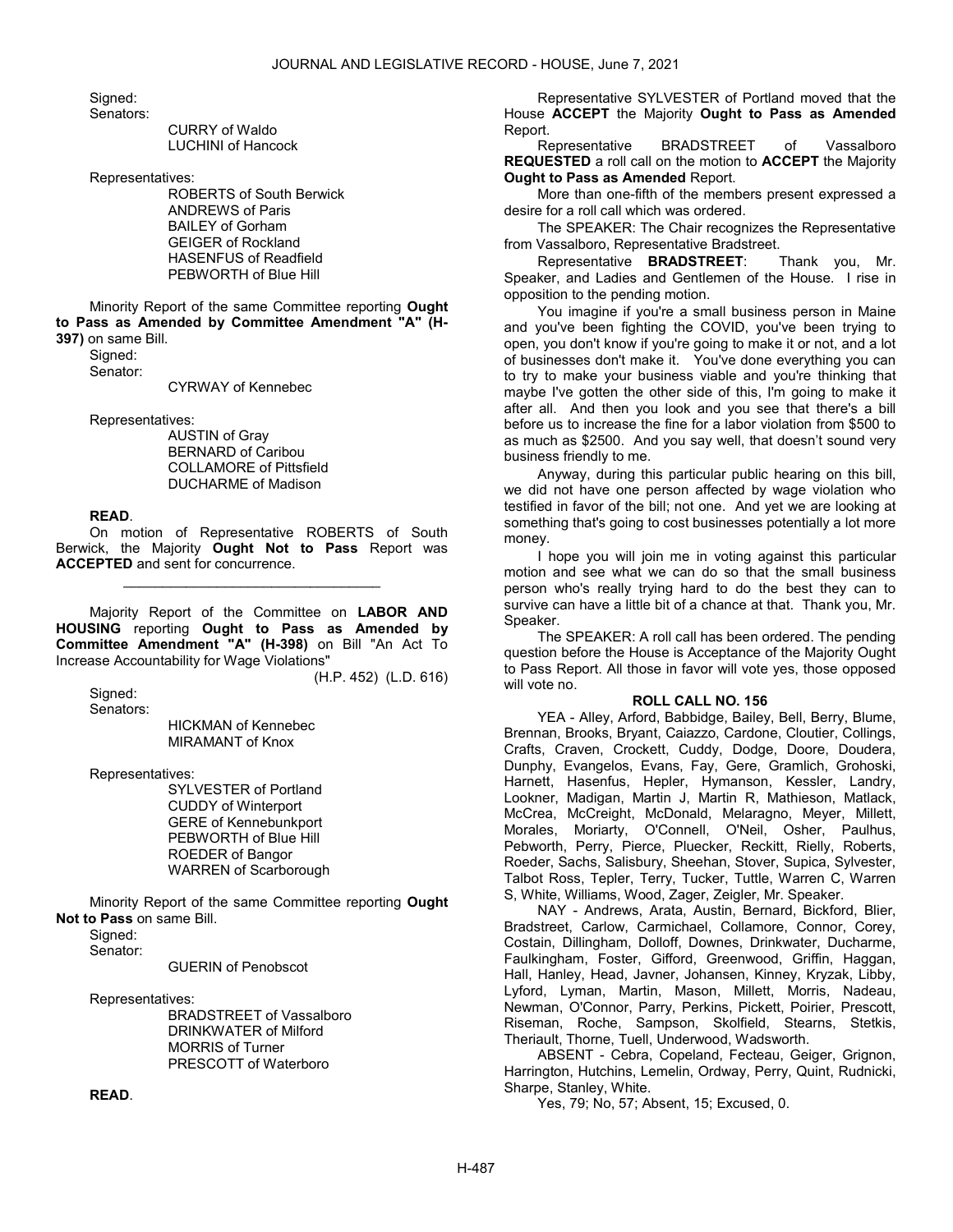79 having voted in the affirmative and 57 voted in the negative, with 15 being absent, and accordingly the Majority Ought to Pass as Amended Report was ACCEPTED.

 The Bill was READ ONCE. Committee Amendment "A" (H-398) was READ by the Clerk and ADOPTED.

 Under suspension of the rules the Bill was given its SECOND READING WITHOUT REFERENCE to the Committee on Bills in the Second Reading.

 Under further suspension of the rules the Bill was PASSED TO BE ENGROSSED as Amended by Committee Amendment "A" (H-398) and sent for concurrence.

\_\_\_\_\_\_\_\_\_\_\_\_\_\_\_\_\_\_\_\_\_\_\_\_\_\_\_\_\_\_\_\_\_

 Majority Report of the Committee on LABOR AND HOUSING reporting Ought to Pass on Resolve, Directing the Department of Economic and Community Development, the Department of Labor and the Department of Transportation To Develop Partnerships with Businesses, Unions and Educational Programs and Institutions To Provide Training and Transportation for Workers

(H.P. 1202) (L.D. 1613)

 Signed: Senators:

 HICKMAN of Kennebec MIRAMANT of Knox

Representatives:

 SYLVESTER of Portland CUDDY of Winterport GERE of Kennebunkport PEBWORTH of Blue Hill ROEDER of Bangor WARREN of Scarborough

 Minority Report of the same Committee reporting Ought Not to Pass on same Resolve.

Signed:

Senator:

GUERIN of Penobscot

Representatives:

 BRADSTREET of Vassalboro DRINKWATER of Milford MORRIS of Turner PRESCOTT of Waterboro

# READ.

 On motion of Representative SYLVESTER of Portland, the Majority Ought to Pass Report was ACCEPTED.

 The Resolve was READ by the Clerk and ADOPTED. Under suspension of the rules the Resolve was given its

SECOND READING WITHOUT REFERENCE to the Committee on Bills in the Second Reading.

 Under further suspension of the rules the Resolve was PASSED TO BE ENGROSSED and sent for concurrence. \_\_\_\_\_\_\_\_\_\_\_\_\_\_\_\_\_\_\_\_\_\_\_\_\_\_\_\_\_\_\_\_\_

 Majority Report of the Committee on STATE AND LOCAL GOVERNMENT reporting Ought to Pass as Amended by Committee Amendment "A" (H-388) on Bill "An Act To Increase the Number of Franklin County Commissioners"

(H.P. 457) (L.D. 621)

Signed:

Senators:

 BALDACCI of Penobscot CLAXTON of Androscoggin ROSEN of Hancock

Representatives:

 MATLACK of St. George BRYANT of Windham COPELAND of Saco DOORE of Augusta DOWNES of Bucksport HEAD of Bethel PAULHUS of Bath RISEMAN of Harrison TUELL of East Machias

 Minority Report of the same Committee reporting Ought Not to Pass on same Bill.

Signed: Representative:

GREENWOOD of Wales

# READ.

 On motion of Representative MATLACK of St. George, the Majority Ought to Pass as Amended Report was ACCEPTED.

 The Bill was READ ONCE. Committee Amendment "A" (H-388) was READ by the Clerk and ADOPTED.

 Under suspension of the rules the Bill was given its SECOND READING WITHOUT REFERENCE to the Committee on Bills in the Second Reading.

 Under further suspension of the rules the Bill was PASSED TO BE ENGROSSED as Amended by Committee Amendment "A" (H-388) and sent for concurrence.

\_\_\_\_\_\_\_\_\_\_\_\_\_\_\_\_\_\_\_\_\_\_\_\_\_\_\_\_\_\_\_\_\_

 Majority Report of the Committee on STATE AND LOCAL GOVERNMENT reporting Ought Not to Pass on Bill "An Act To Increase Transparency in the Legislature by Removing Certain Freedom of Access Act Exemptions"

(H.P. 558) (L.D. 753)

 Signed: Senators:

 BALDACCI of Penobscot CLAXTON of Androscoggin ROSEN of Hancock

Representatives:

 MATLACK of St. George BRYANT of Windham COPELAND of Saco DOORE of Augusta DOWNES of Bucksport HEAD of Bethel PAULHUS of Bath RISEMAN of Harrison TUELL of East Machias

 Minority Report of the same Committee reporting Ought to Pass as Amended by Committee Amendment "A" (H-364) on same Bill.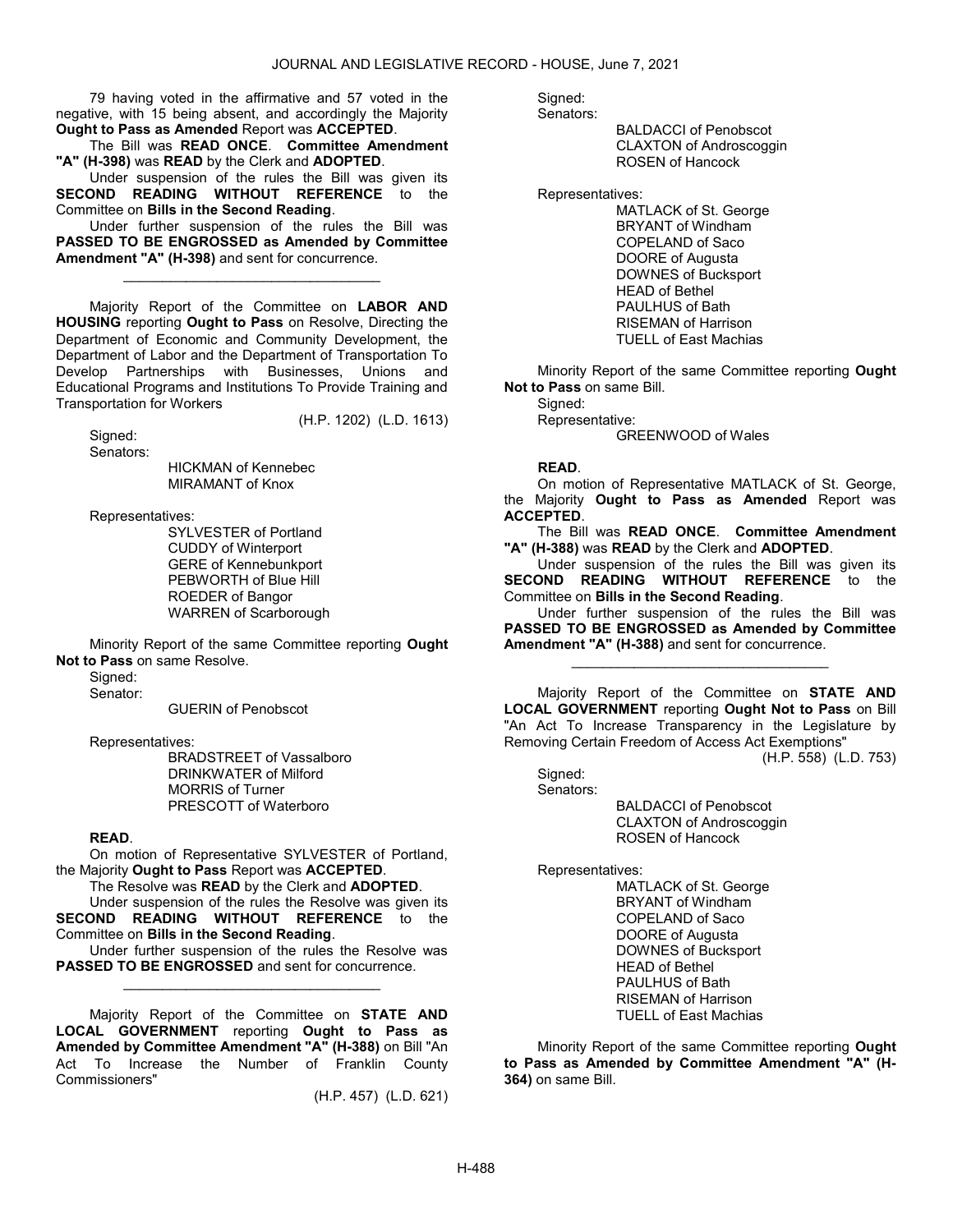Signed:

Representative:

GREENWOOD of Wales

#### READ.

 On motion of Representative MATLACK of St. George, the Majority Ought Not to Pass Report was ACCEPTED and sent for concurrence.

\_\_\_\_\_\_\_\_\_\_\_\_\_\_\_\_\_\_\_\_\_\_\_\_\_\_\_\_\_\_\_\_\_

 Majority Report of the Committee on STATE AND LOCAL GOVERNMENT reporting Ought to Pass as Amended by Committee Amendment "A" (H-410) on Bill "An Act To Provide Funding To Support the Permanent Commission on the Status of Racial, Indigenous and Maine Tribal Populations"

(H.P. 768) (L.D. 1034)

 Signed: Senators:

> BALDACCI of Penobscot CLAXTON of Androscoggin ROSEN of Hancock

Representatives:

 MATLACK of St. George BRYANT of Windham COPELAND of Saco DOORE of Augusta DOWNES of Bucksport HEAD of Bethel PAULHUS of Bath RISEMAN of Harrison TUELL of East Machias

 Minority Report of the same Committee reporting Ought Not to Pass on same Bill.

Signed:

Representative:

GREENWOOD of Wales

#### READ.

 Representative MATLACK of St. George moved that the House ACCEPT the Majority Ought to Pass as Amended Report.

 The same Representative REQUESTED a roll call on the motion to ACCEPT the Majority Ought to Pass as Amended Report.

 More than one-fifth of the members present expressed a desire for a roll call which was ordered.

 The SPEAKER: A roll call has been ordered. The pending question before the House is Acceptance of the Majority Ought to Pass as Amended Report. All those in favor will vote yes, those opposed will vote no.

#### ROLL CALL NO. 157

 YEA - Alley, Arford, Austin, Babbidge, Bailey, Bell, Bernard, Berry, Bickford, Blier, Blume, Brennan, Brooks, Bryant, Caiazzo, Cardone, Carlow, Carmichael, Cloutier, Collings, Copeland, Corey, Crafts, Craven, Crockett, Cuddy, Dillingham, Dodge, Dolloff, Doore, Doudera, Downes, Dunphy, Evangelos, Evans, Fay, Gere, Gramlich, Grohoski, Harnett, Hasenfus, Head, Hepler, Hymanson, Kessler, Kryzak, Landry, Lookner, Madigan, Martin J, Martin R, Martin T, Mathieson, Matlack, McCrea, McCreight, McDonald, Melaragno, Meyer, Millett, Morales, Moriarty, Newman, O'Connell, O'Neil, Osher, Parry, Paulhus, Pebworth, Perkins, Perry, Pierce, Pluecker, Reckitt, Rielly, Riseman, Roberts, Roche, Roeder, Sachs, Salisbury, Sheehan, Skolfield, Stover, Supica, Sylvester, Talbot Ross, Tepler, Terry, Tucker, Tuttle, Warren C, Warren S, White, Williams, Wood, Zager, Zeigler, Mr. Speaker.

 NAY - Andrews, Arata, Bradstreet, Collamore, Connor, Costain, Drinkwater, Ducharme, Faulkingham, Foster, Gifford, Greenwood, Griffin, Haggan, Hall, Hanley, Javner, Johansen, Kinney, Libby, Lyford, Lyman, Mason, Millett, Morris, Nadeau, O'Connor, Pickett, Poirier, Prescott, Quint, Rudnicki, Sampson, Stanley, Stearns, Stetkis, Theriault, Thorne, Tuell, Underwood, Wadsworth.

 ABSENT - Cebra, Fecteau, Geiger, Grignon, Harrington, Hutchins, Lemelin, Ordway, Perry, Sharpe, White.

Yes, 99; No, 41; Absent, 11; Excused, 0.

 99 having voted in the affirmative and 41 voted in the negative, with 11 being absent, and accordingly the Majority Ought to Pass as Amended Report was ACCEPTED.

 The Bill was READ ONCE. Committee Amendment "A" (H-410) was READ by the Clerk and ADOPTED.

 Under suspension of the rules the Bill was given its SECOND READING WITHOUT REFERENCE to the Committee on Bills in the Second Reading.

 Under further suspension of the rules the Bill was PASSED TO BE ENGROSSED as Amended by Committee Amendment "A" (H-410) and sent for concurrence.

\_\_\_\_\_\_\_\_\_\_\_\_\_\_\_\_\_\_\_\_\_\_\_\_\_\_\_\_\_\_\_\_\_

 Majority Report of the Committee on STATE AND LOCAL GOVERNMENT reporting Ought Not to Pass on Bill "An Act Requiring Climate Impact Notes on Proposed Legislation and Agency Rules"

(H.P. 922) (L.D. 1256)

 Signed: Senators:

 BALDACCI of Penobscot ROSEN of Hancock

Representatives:

 MATLACK of St. George BRYANT of Windham DOORE of Augusta DOWNES of Bucksport GREENWOOD of Wales HEAD of Bethel PAULHUS of Bath TUELL of East Machias

 Minority Report of the same Committee reporting Ought to Pass as Amended by Committee Amendment "A" (H-409) on same Bill.

Signed:

Representatives:

 COPELAND of Saco RISEMAN of Harrison

# READ.

 Representative MATLACK of St. George moved that the House ACCEPT the Majority Ought Not to Pass Report.

 On motion of Representative LOOKNER of Portland, TABLED pending the motion of Representative MATLACK of St. George to **ACCEPT** the Majority **Ought Not to Pass** Report and later today assigned.

\_\_\_\_\_\_\_\_\_\_\_\_\_\_\_\_\_\_\_\_\_\_\_\_\_\_\_\_\_\_\_\_\_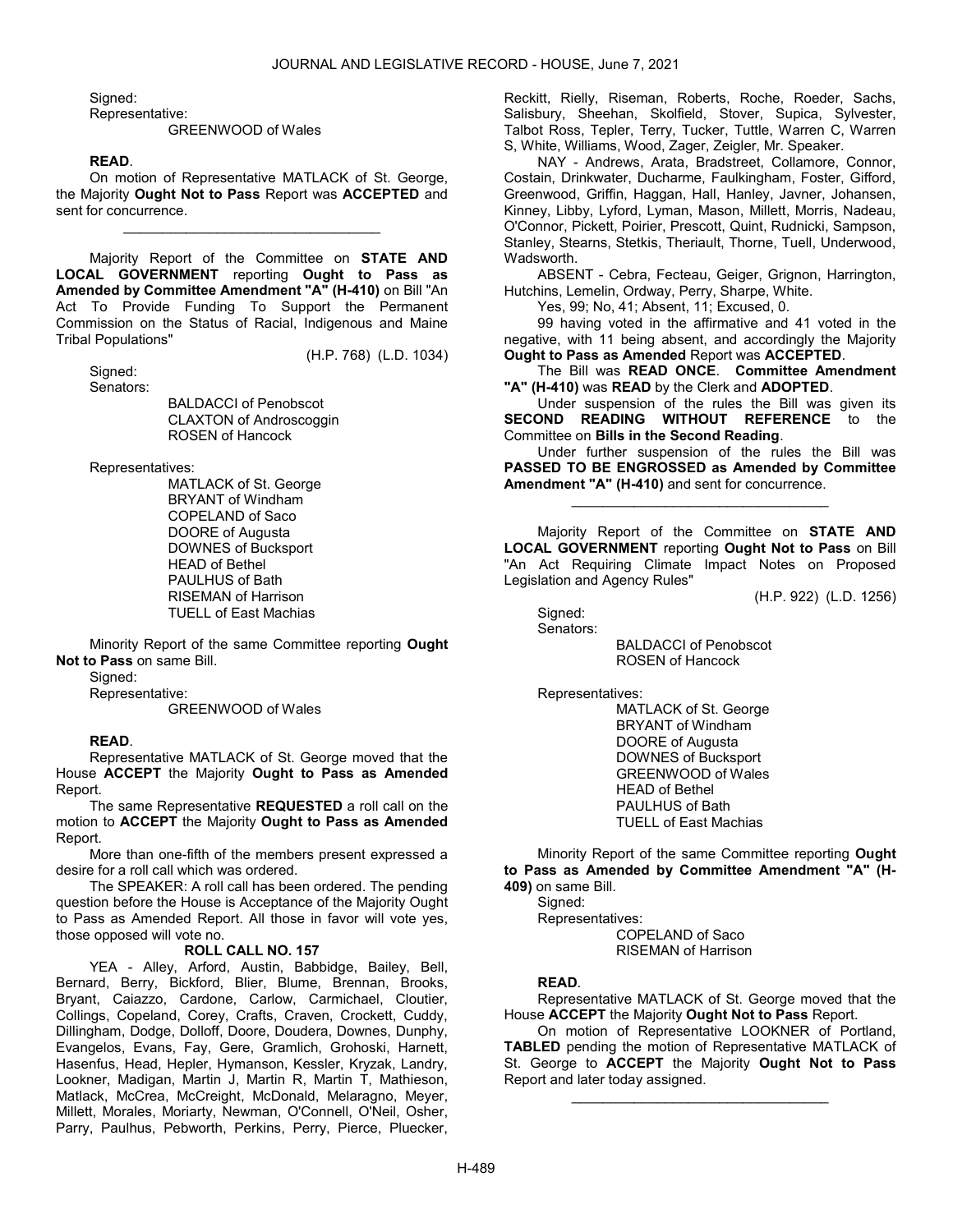Majority Report of the Committee on STATE AND LOCAL GOVERNMENT reporting Ought to Pass as Amended by Committee Amendment "A" (H-386) on Bill "An Act Regarding 2021 Municipal Elections and Town Meetings" (EMERGENCY)

(H.P. 934) (L.D. 1274)

 Signed: Senators:

> BALDACCI of Penobscot CLAXTON of Androscoggin ROSEN of Hancock

Representatives:

 MATLACK of St. George BRYANT of Windham COPELAND of Saco DOORE of Augusta DOWNES of Bucksport HEAD of Bethel PAULHUS of Bath RISEMAN of Harrison TUELL of East Machias

 Minority Report of the same Committee reporting Ought Not to Pass on same Bill.

Signed:

Representative:

GREENWOOD of Wales

# READ.

 On motion of Representative MATLACK of St. George, the Majority Ought to Pass as Amended Report was ACCEPTED.

 The Bill was READ ONCE. Committee Amendment "A" (H-386) was READ by the Clerk and ADOPTED.

 Under suspension of the rules the Bill was given its SECOND READING WITHOUT REFERENCE to the Committee on Bills in the Second Reading.

 Under further suspension of the rules the Bill was PASSED TO BE ENGROSSED as Amended by Committee Amendment "A" (H-386) and sent for concurrence.

\_\_\_\_\_\_\_\_\_\_\_\_\_\_\_\_\_\_\_\_\_\_\_\_\_\_\_\_\_\_\_\_\_

 Majority Report of the Committee on STATE AND LOCAL GOVERNMENT reporting Ought Not to Pass on RESOLUTION, Proposing an Amendment to the Constitution of Maine To Limit the Action the Legislature May Take on Initiatives Approved by Voters for a Period of 3 Years (H.P. 1240) (L.D. 1669)

Signed:

Senators:

 CLAXTON of Androscoggin ROSEN of Hancock

Representatives:

 MATLACK of St. George BRYANT of Windham COPELAND of Saco DOORE of Augusta DOWNES of Bucksport GREENWOOD of Wales HEAD of Bethel PAULHUS of Bath RISEMAN of Harrison

TUELL of East Machias

 Minority Report of the same Committee reporting Ought to Pass as Amended by Committee Amendment "A" (H-411) on same RESOLUTION.

Signed: Senator:

READ.

BALDACCI of Penobscot

 On motion of Representative MATLACK of St. George, the Majority Ought Not to Pass Report was ACCEPTED and sent for concurrence.

\_\_\_\_\_\_\_\_\_\_\_\_\_\_\_\_\_\_\_\_\_\_\_\_\_\_\_\_\_\_\_\_\_

 Majority Report of the Committee on TAXATION reporting Ought Not to Pass on Bill "An Act To Create a Graduated Real Estate Transfer Tax"

(H.P. 302) (L.D. 418)

 Signed: Senator:

POULIOT of Kennebec

Representatives:

 TERRY of Gorham BICKFORD of Auburn CARMICHAEL of Greenbush HANLEY of Pittston KRYZAK of Acton MATLACK of St. George SACHS of Freeport

 Minority Report of the same Committee reporting Ought to Pass as Amended by Committee Amendment "A" (H-373) on same Bill.

Sianed:

 Senators: CHIPMAN of Cumberland LIBBY of Androscoggin

Representatives:

 COLLINGS of Portland GRAMLICH of Old Orchard Beach PERRY of Bangor

#### READ.

 Representative TERRY of Gorham moved that the House **ACCEPT** the Majority **Ought Not to Pass** Report.

 Representative BICKFORD of Auburn REQUESTED a roll call on the motion to ACCEPT the Majority Ought Not to Pass Report.

 More than one-fifth of the members present expressed a desire for a roll call which was ordered.

 The SPEAKER: The Chair recognizes the Representative from Auburn, Representative Bickford.

 Representative BICKFORD: Mr. Speaker, the amended version of this bill will raise the real estate tax on properties from \$4.40 per thousand-dollar value to \$5.40 per onethousand-dollar value on all homes valued over a million dollars.

 It blows my mind that we continue to attack high-income earners, people with value, people with wealth. We want those people in Maine. We don't want to discourage them from coming to Maine.

 I encourage you to please follow my light and vote no on the pending motion.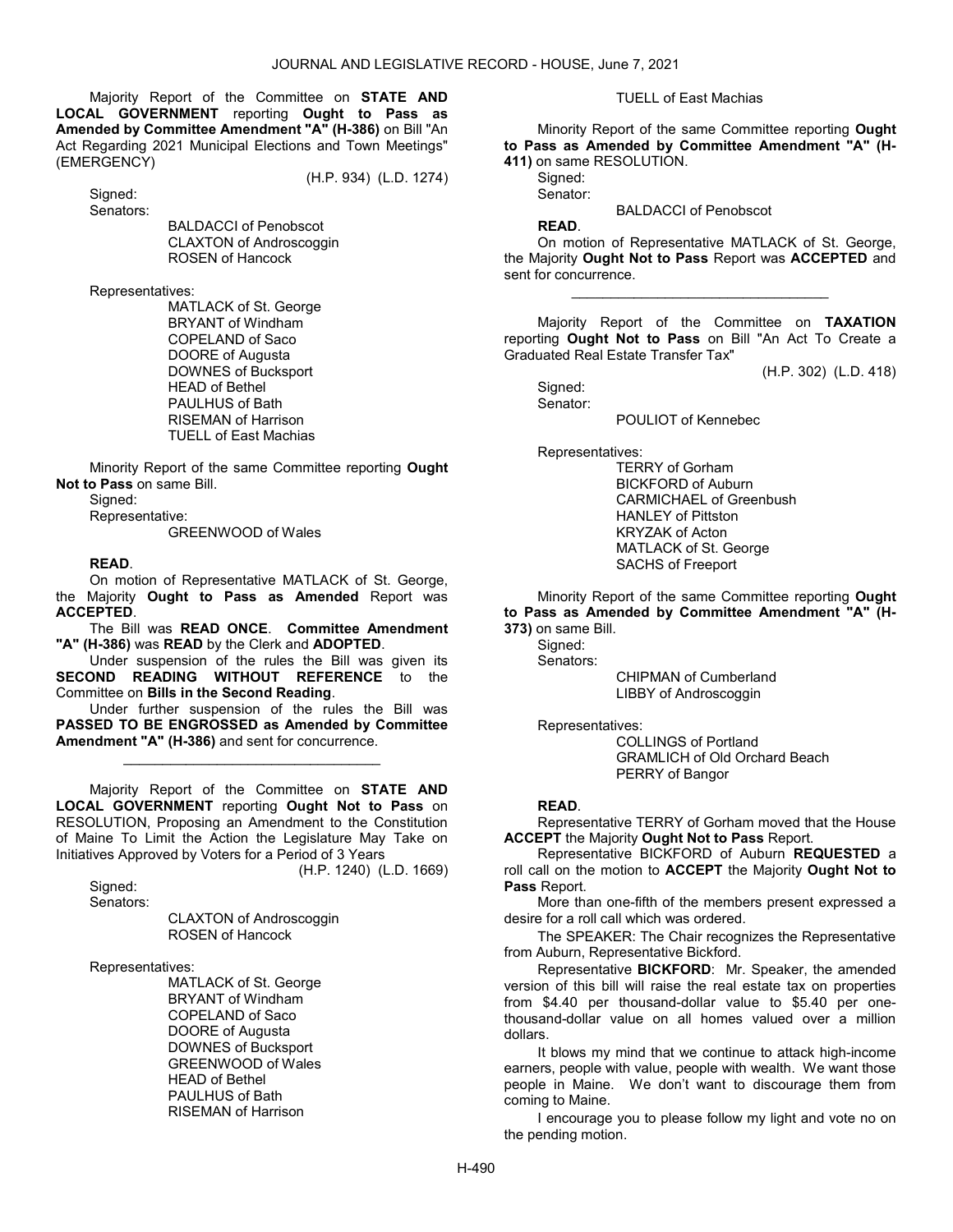The SPEAKER: The Chair recognizes the Representative from South Portland, Representative Morales.

 Representative MORALES: Thank you, Mr. Speaker. Thank you, Friends and Colleagues in the House. I just want to speak to what my good friend, the Representative from Auburn said. The actual bill, as amended, increases the real estate transfer tax for sales of one million dollars or more by 50 cents per five hundred dollars of value. Again, that's only on sales over one million dollars. The Maine home sales crisis, as we all know, we've all seen it, have jumped 35.68% this year and they're steadily rising. If you have a friend, a neighbor, a constituent, a child, a grandchild who's looking for housing, you understand that we are in a crisis. If you're a landlord, you also understand that we are in a crisis because it's never been easier to find a tenant than it is today. Sometimes in a matter of hours, units are filled.

 We are absolutely in a housing crisis. We are 27% more housing insecure than we were in 2019 and the prices continue to rise. Twenty-five thousand Mainers are on the Section 8 waiting list for housing vouchers, including 3,000 seniors. And that waiting list lasts between three and seven years. One hundred forty one thousand seven hundred Maine people are experiencing poverty. Fifty nine percent of Mainers today spend more than half of their income, Mr. Speaker, on housing. According to Maine Housing, we lack 20,000 units of housing today, yet we're only able to build between 200 and 230 units a year of affordable housing.

 So, it's really clear; we need to build more housing in Maine so that our families, our children, our seniors, our workers can live in stable, affordable homes. So, how do we do that? How do we build housing in Maine? One is we access the low-income housing tax credit through the federal government. Two, we rely on the real estate transfer tax. Forty percent of the proceeds that come from the real estate transfer tax go to Maine Housing to use to provide affordable housing for Maine people. This statutory scheme hasn't been adjusted in 30 years. So, what does this bill do? I'll explain it. For sales of one million dollars or more, this bill raises the current rate, which is \$2.20 cents per every \$500 of value that both the buyer and the seller split at closing. This bill raises the current rate of \$2.20 to \$2.70. And that only begins at the one-milliondollar sales price.

 Now, personally, I wanted to have a bill that increased our real estate transfer tax at double the average median home price in Maine, which would be about \$500,000, but this bill goes even beyond that. So, it's not impacting any Mainer who is struggling, any Mainer who is in our middle class. This bill does not change the real estate transfer tax. I want to be really clear, Mr. Speaker, for any sale that is less than one million dollars.

 This bill will generate an additional 1.2 million dollars a year, at least, to support those most in need. While this is not nearly enough to build affordable housing because we know that it costs between \$200,000 and \$250,000 to build a housing unit here in Maine, but what's really important that we have to think about, Mr. Speaker, is that this bill will allow Maine Housing to leverage our state dollars with federal lowincome housing tax credit dollars in order to build the units we need here in Maine. For every one dollar that Maine spends on housing, we are able to leverage 11 federal dollars through the low-income housing tax credit program. So, this is a winwin. As we all know, without stable and affordable housing, Mr. Speaker, no one can have access to the benefits of education, of job training, of job opportunities, of health care. It

really begins with that and so, I urge my colleagues in the House, Mr. Speaker, to support this bill. It is a minor change to our real estate transfer tax structure and it will achieve great benefits for many Maine people who are struggling today. Thank you.

 The SPEAKER: The Chair recognizes the Representative from North Turner, Representative Morris.

 Representative MORRIS: Thank you, Mr. Speaker. Mr. Speaker, I rise in strong opposition to the pending motion.

 As you know, I do work as a realtor and I do know the economic activity that one real estate transaction does generate and I think, as has been said, when something is taxed or taxed at a higher level, you get less of it. And I worry this would certainly impact people wanting to purchase more expensive real estate properties here in the State of Maine at a higher price. I think what would happen, I think there are other people that are impacted by these transactions in the middle class that this would impact the people that perhaps do some of the contractors who have to fix things on properties, there's also the inspectors as well as our local businesses from our retailers as far as the furniture stores and paint stores and things of that nature. So, I would just suggest this does impact the middle class as well and I would encourage this Body to reject this motion. Thank you.

 The SPEAKER: The Chair recognizes the Representative from South Portland, Representative Kessler.

Representative KESSLER: Thank you, Mr. Speaker. I am very concerned about the state of housing in the State of Maine. It costs approximately \$200,000 to build an affordable housing unit in this State and the prices are just going higher because of increased costs of supplies and labor. The home fund is the fund that the State of Maine has to help increase supply, and that's something that we, I think, as a Body have agreed is what we need to do to alleviate pressure on housing prices. This bill, on a home sale that's a million dollars, is not going to increase the real estate transfer tax. On a home sale that's two million, it's going to increase it a thousand dollars. It may raise a little over one million, but this is crumbs in the grand scheme. What is this Body, Mr. Speaker, going to do to effectively address the housing crisis in this State? Mr. Speaker, this is a very small step in dealing with this problem. I urge my colleagues please vote in favor of this motion.

 The SPEAKER: The Chair recognizes the Representative from Auburn, Representative Bickford.

 Representative BICKFORD: Thank you, Mr. Speaker. Mr. Speaker, Ladies and Gentlemen of the House, my good friend that spoke earlier said it was 50 cents for every 500. As I said when I spoke, that's a dollar a thousand.

 This real estate transfer tax increases every year as property taxes increase. There's no need to adjust it. And I want to make a point; the housing authority does not spend all their money now; why do we need to give them more? Ask them to spend the money they have and stop attacking the wealthy in this State. Thank you.

 The SPEAKER: The Chair recognizes the Representative from Camden, Representative Doudera.

 Representative DOUDERA: Thank you, Mr. Speaker, Ladies and Gentlemen of the House. As my colleague from Turner commented, he's in the real estate business, I am also in the real estate business and I also serve on the board of our local Habitat for Humanity. And I feel like I have had a frontrow seat to this housing crisis in our area and, as we know, it goes beyond southern Maine, it goes beyond the coast, that really it's touching every single part of our State, this lack of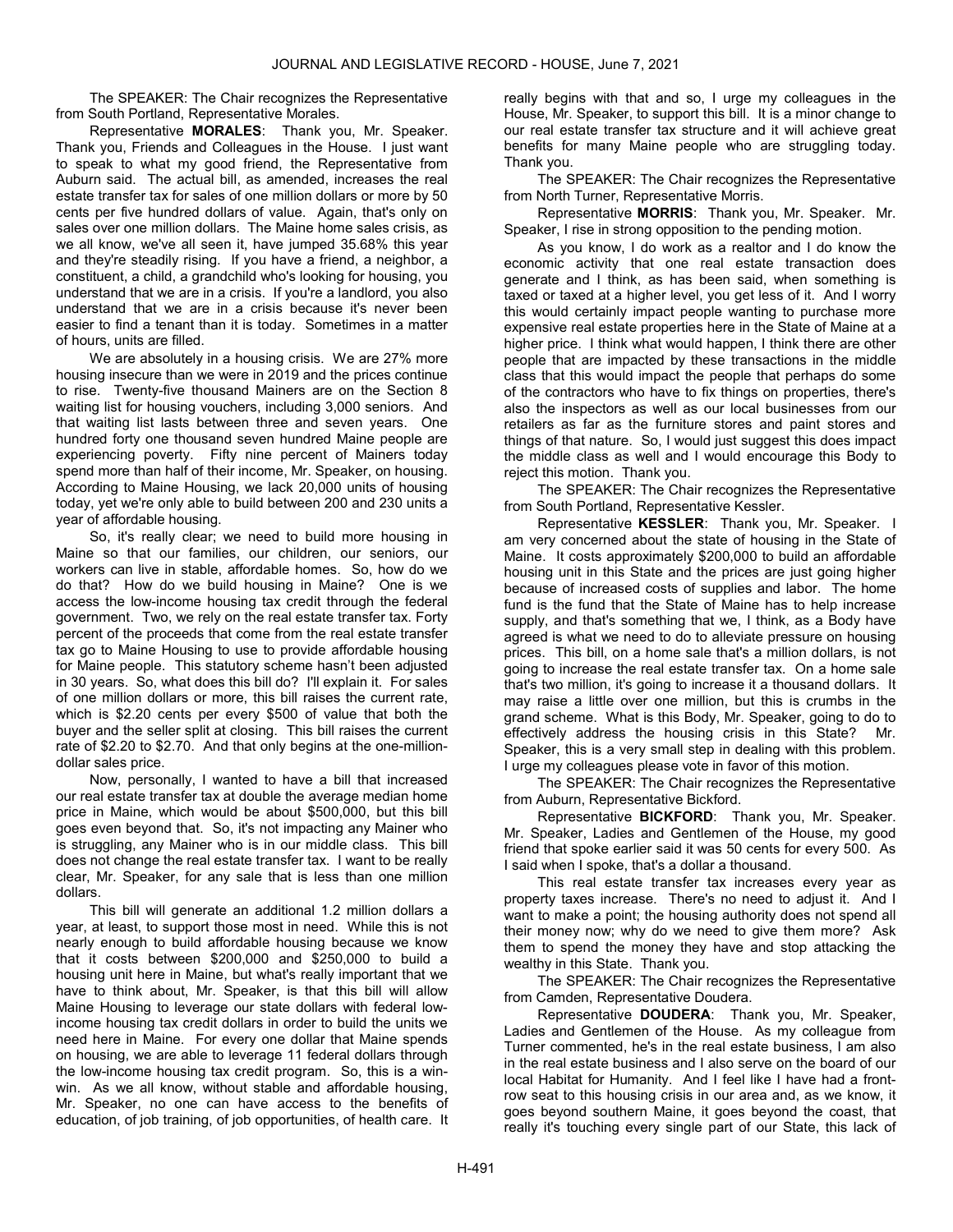affordable places for people to live. This is one way we can help with that. The real estate transfer tax has not been adjusted since the 1990s and this is a small amount to pay for people coming to our State for them to have folks who are able to live in the community and work in the fire department, work in the grocery store, be teachers in the schools. Those people aren't going to want to come to Maine if we have ghost towns where people cannot live. Thank you.

 The SPEAKER: The Chair recognizes the Representative from Bar Harbor, Representative Williams.

 Representative WILLIAMS: Thank you, Mr. Speaker. I was one of the sponsors of this bill. As an attorney, I am very familiar with real estate closings. I've done hundreds over the years. No one has ever complained to me about the amount they're paying to transfer their property. And I want to note that our two neighboring states, Vermont and New Hampshire, have real estate transfer taxes that are essentially three times what we charge in Maine. So, this minor increase; it will have little if any affect whatsoever on home sales in Maine. Thank you.

 The SPEAKER: The Chair recognizes the Representative from Canaan, Representative Stetkis.

 Representative STETKIS: Thank you, Mr. Speaker. The economist Milton Friedman once said that 90% of what government does is fix what government does.

 Increasing taxes in Maine, increasing building costs through the Maine Uniform Building and Energy Code, which has raised the cost of building by 20% in the last couple of years, increased licensing of professionals in the trades, and even just the other day increasing the cost of plumbing fixtures in residential buildings; that's the cause of our crisis.

 Every single time we push people with means out of this State puts a bigger and bigger and bigger burden on the middle class and the poor people in this State. We have to stop shooting ourselves in the foot. We've absolutely got to stop this madness. Increasing taxes; all we got to do is look at California; people are rushing out of California as fast as they can and all we want to do is mimic them and incorporate more California standards in Maine? Why do we think that's going to be any different, right? Insanity is continuing to do the same thing over and over and expect different results. Let's just stop.

 The SPEAKER: The Chair recognizes the Representative from Acton, Representative Kryzak.

 Representative KRYZAK: Thank you, Mr. Speaker. May I pose a question?

The SPEAKER: The Member may proceed.

Representative KRYZAK: If I'm remembering correctly, when this bill was presented to Taxation, this raise in these fees was to go to the counties to help the county clerks with all the extra work that they have because of the new housing. And I hear everybody speaking about it going to housing now, I was wondering if somebody could tell me when the bill changed from going to the counties to going to the public housing.

 The SPEAKER: The Representative from Acton, Representative Kryzak, has posed a question through the Chair to any Member who may wish to answer. Chair recognizes the Representative from South Portland, Representative Kessler.

Representative KESSLER: Thank you, Mr. Speaker. Nothing has changed about the allotment that goes to the counties. The counties would still receive the same 10% that they always have.

 The SPEAKER: The Chair recognizes the Representative from North Turner, Representative Morris.

 Representative MORRIS: Thank you, Mr. Speaker. I apologize for rising a second time, but we heard recently that New Hampshire has a higher transfer tax. I would also remind folks in the chamber that New Hampshire has no income or sales tax. Thank you.

 The SPEAKER: The Chair recognizes the Representative from South Portland, Representative Reckitt.

Representative RECKITT: Thank you, Mr. Speaker. I had absolutely no intention of speaking about this topic until the discussion arose. I have lived in my house for 51 years. I paid less than \$20,000 for it 51 years ago and every darn dollar I had since then has gone into that house. And right now, the house on one side of me just sold for \$661,000, the one on the other side of me sold for \$900,000, and across the way, I can see the one that just sold for \$1.26 million. I don't care what the costs are, I just want to stay in my home. And we're facing a situation and it's not just South Portland, although in South Portland it's pretty darn dramatic, when we're expecting our taxes to go up 30% this year in property taxes. And if that guess is true, then I will pay more in property taxes to the City of South Portland than I make in a year in this Legislature. And that just doesn't seem right.

 And, by the way, all of the first two properties I spoke about went to people from Massachusetts. I don't know who bought the 1.26 million, but I'd be guessing it's also from away. I think it's really important that we find a way to help people stay in their homes and find homes that they can afford. I'm working on the power of prayer and whatever retirement money I had to pay my taxes, but I think that people who are trying to move into our neighborhood, there's an exodus going on because people cannot afford to live there and they sure can't afford to buy a place.

 I empathize with my fellow legislator from South Portland who I know has searched for housing in South Portland a lot and had very little luck doing so because it's so expensive to live there. I think that the need for affordable housing is huge. And it's not just huge for those of us that have the means to look for it, it's also huge for those that have no means. As you all know, I spent my life working in domestic violence trying to find housing for women who were leaving terrible relationships and they can't find housing, either. And I think that's just a tiny sketch of the population that's in trouble. We have a lot of people, good people in this State who we want to stay here. They're Mainers, even if they're from away like I was, I've only been here 51 years so, you know, I know I'm still from away. But others who were here longer than me are having trouble and I think it's important that we not only help them but we help people who are of the socioeconomic class that I was in when I moved here. My husband was in the Coast Guard. You don't think we made much money? I never could've lived in my neighborhood on that salary, I think it was \$65 a week or some foolishness like that. I think that we have to do it, find housing, build housing, and this is a way to build housing. And I'm moved by the figures of the federal match on the building of affordable housing I think it's critical that we pay attention to that and utilize every blessed dime we can get from the federal government right now for things that are as important as building housing for people in Maine to live in. So, I urge you to vote Ought to Pass on this. Thank you.

 Representative BICKFORD of Auburn REQUESTED that the Clerk to READ the Committee Report.

The Clerk READ the Committee Report in its entirety.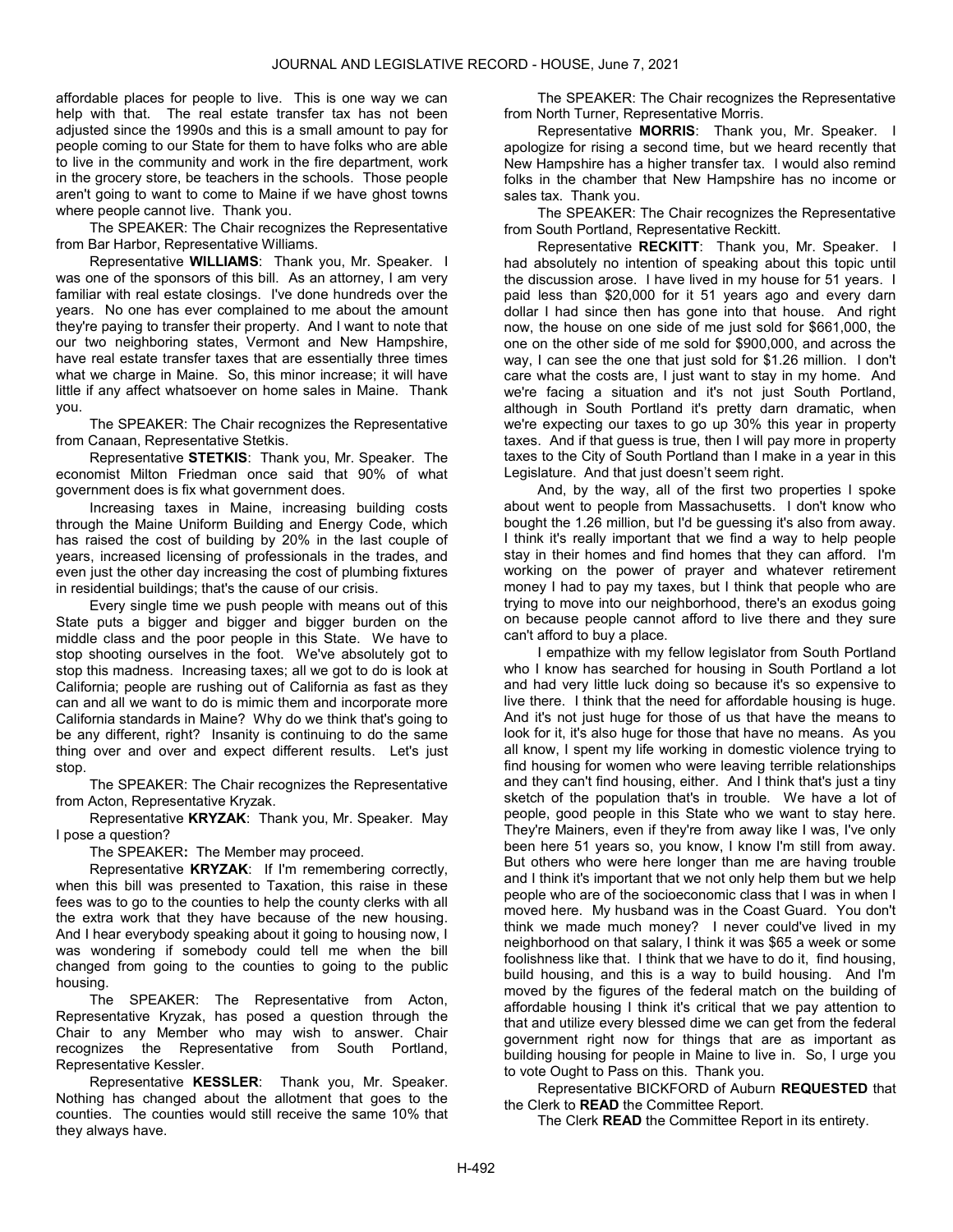The SPEAKER: The Chair recognizes the Representative from Portland, Representative Sylvester.

Representative SYLVESTER: Thank you, Mr. Speaker. As the chair of Labor and Housing, I was very interested in my good friend from Auburn's comment that Maine State Housing doesn't spend the money that it has allocated to it and so, I did a few quick checks. And, in fact, they over-allocated, as I thought, because there is always projects in home-building that will be delayed or that will be canceled. If you looked at a snapshot of a balance sheet of Maine State Housing at any time during the year, you may see money in account, but that money is allocated to your local CAP agencies to do such things as home repairs, etcetera.

 And so, I'd just like to say that Maine State Housing makes great use of the money that we give them and nobody who is searching for a house, whether they're from Millinocket, whether they're from Wiscasset, whether they're from Pownal, or whether they're, God forbid, from Portland, it matters to them whether or not the money is raised one way or another and I think that our most wealthy can give a bit in order to make sure that our most desperate can find housing. Thank you.

 The SPEAKER: A roll call has been ordered. The pending question before the House is Acceptance of the Majority Ought Not to Pass Report. All those in favor will vote yes, those opposed will vote no.

# ROLL CALL NO. 158

 YEA - Alley, Arford, Babbidge, Bailey, Bell, Berry, Blume, Brennan, Brooks, Bryant, Caiazzo, Cardone, Cloutier, Collings, Copeland, Crafts, Craven, Crockett, Cuddy, Dodge, Doore, Doudera, Dunphy, Evangelos, Evans, Gere, Gramlich, Grohoski, Harnett, Hasenfus, Hepler, Hymanson, Kessler, Landry, Lookner, Madigan, Martin J, Martin R, Mathieson, Matlack, McCrea, McCreight, McDonald, Melaragno, Meyer, Millett, Morales, Moriarty, O'Connell, O'Neil, Osher, Paulhus, Pebworth, Perry, Pierce, Pluecker, Reckitt, Rielly, Riseman, Roberts, Roeder, Sachs, Salisbury, Sheehan, Stover, Supica, Sylvester, Talbot Ross, Tepler, Terry, Tucker, Tuttle, Warren C, Warren S, White, Williams, Wood, Zager, Zeigler, Mr. Speaker.

 NAY - Andrews, Arata, Austin, Bernard, Bickford, Blier, Bradstreet, Carlow, Carmichael, Collamore, Connor, Corey, Costain, Dillingham, Dolloff, Downes, Drinkwater, Ducharme, Faulkingham, Fay, Fecteau, Foster, Gifford, Greenwood, Griffin, Haggan, Hall, Hanley, Harrington, Head, Javner, Johansen, Kinney, Kryzak, Libby, Lyford, Lyman, Martin, Mason, Millett, Morris, Nadeau, Newman, O'Connor, Ordway, Parry, Perkins, Pickett, Poirier, Prescott, Quint, Roche, Rudnicki, Sampson, Skolfield, Stanley, Stearns, Stetkis, Theriault, Thorne, Tuell, Underwood, Wadsworth, White.

 ABSENT - Cebra, Geiger, Grignon, Hutchins, Lemelin, Perry, Sharpe.

Yes, 80; No, 64; Absent, 7; Excused, 0.

 80 having voted in the affirmative and 64 voted in the negative, with 7 being absent, and accordingly the Majority Ought Not to Pass Report was ACCEPTED and sent for concurrence.

\_\_\_\_\_\_\_\_\_\_\_\_\_\_\_\_\_\_\_\_\_\_\_\_\_\_\_\_\_\_\_\_\_

 Majority Report of the Committee on TAXATION reporting Ought Not to Pass on Bill "An Act To Remove Sales and Use Taxation on Monetary Metals"

(H.P. 937) (L.D. 1277)

 Signed: Senators:

 CHIPMAN of Cumberland LIBBY of Androscoggin

Representatives:

 TERRY of Gorham GRAMLICH of Old Orchard Beach MATLACK of St. George PERRY of Bangor SACHS of Freeport

 Minority Report of the same Committee reporting Ought to Pass as Amended by Committee Amendment "A" (H-374) on same Bill.

Signed:

Senator:

POULIOT of Kennebec

Representatives:

 BICKFORD of Auburn CARMICHAEL of Greenbush HANLEY of Pittston KRYZAK of Acton

# READ.

 Representative TERRY of Gorham moved that the House ACCEPT the Majority Ought Not to Pass Report.

 Representative KRYZAK of Acton REQUESTED a roll call on the motion to ACCEPT the Majority Ought Not to Pass Report.

 More than one-fifth of the members present expressed a desire for a roll call which was ordered.

 The SPEAKER: The Chair recognizes the Representative from Augusta, Representative Fecteau.

 Representative FECTEAU: Thank you, Mr. Speaker. There is investment and equity in our State. Between 40 and 41 states already have some sort of sales and use tax exemption on monetary metals. New Hampshire, our neighbor, is one of those states. Taxing a blue-collar investment like gold and silver is a tax on working and poor people who are using a physical metal to lift themselves from poverty or to stabilize inflation.

 Inflation is becoming a prominent concern of the working and poor people, especially those on fixed income. The state of Michigan shows us that passing this bill, opposing this motion, will actually increase state revenues. When Michigan repealed the state sales and use tax on monetary metals, the state was able to quadruple their tax revenue from coin dealers and related activities. That's more stores, more transactions and more jobs.

 While the Federal Reserve steals our buying power and its printers continue to print money at never-before-seen rates, it makes sense to equalize this investment with others. This bill is not for the fat cats, it's for ordinary Maine people trying to protect their buying power. And, Mr. Speaker, it's always great to see the Fecteau's vote the same way, and it's happened twice today and I'm feeling kind of lucky, so, thank you.

 The SPEAKER: The Chair recognizes the Representative from Auburn, Representative Bickford.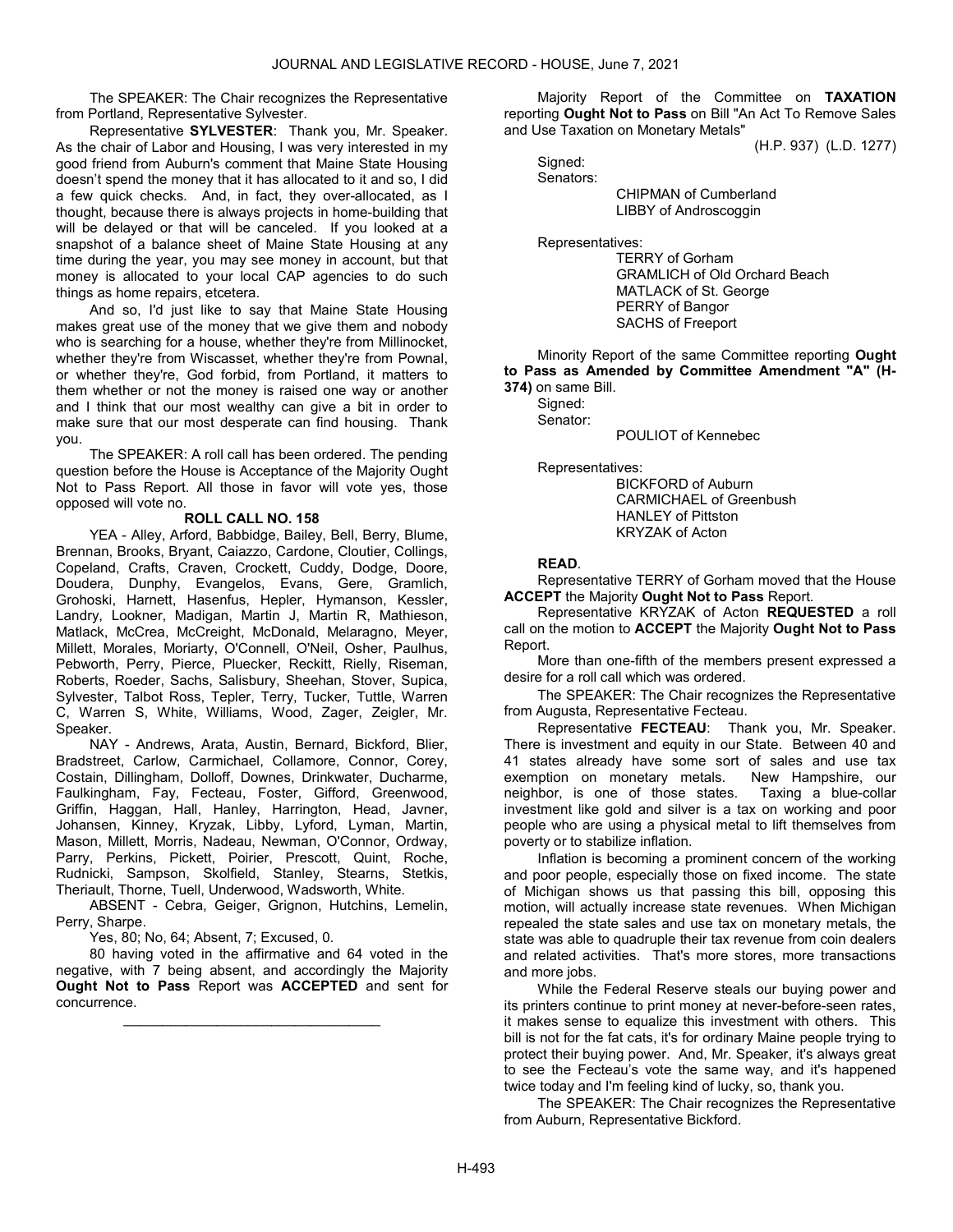Representative BICKFORD: Thank you, Mr. Speaker. Mr. Speaker, Ladies and Gentlemen of the House, if I went out today and bought a one-ounce silver coin, the value is \$28. It would cost me \$2.80 for the transaction because they charge 10% on the spot. I would also have to pay \$1.54 sales tax, making that \$28 value \$32.34. Silver would have to increase by 15.5% before I can even break even on my investment. If I buy an ounce of gold for \$1900 today, spot price, I'd pay \$190 to the store I buy it from and then I'd pay \$104.50 to the State for letting me buy it. Therefore, that makes the gold price \$2194, a 15.5% increase over what I paid for that precious metal. And there's no guarantee that metal is going to increase by 15.5%. There's no guarantee. I'm taking a chance. Are you paying attention, Mr. Speaker?

 The SPEAKER: The Chair would answer in the affirmative. The Member may proceed.

 Representative BICKFORD: Then there's no guarantee. I'm making an investment for my future. There's no guarantee I'm going to get my money back, just like if I invest my money on a stock, there's no guarantee. Let's end this practice of charging sales tax and driving people to New Hampshire to save 5.5%. Thank you.

 The SPEAKER: The Chair recognizes the Representative from Knox, Representative Kinney.

 Representative KINNEY: Thank you, Mr. Speaker. May I pose a question through the Chair?

The SPEAKER: The Member may proceed.

 Representative: KINNEY: Thank you, Mr. Speaker. I'm wondering if we pay a sales and use tax on the purchase of treasury bonds.

 The SPEAKER: The Representative from Knox, Representative Kinney, has posed a question through the Chair to any Member who may wish to answer. Seeing none, a roll call has been ordered. The pending question before the House is Acceptance of the Majority Ought Not to Pass Report. All those in favor will vote yes, those opposed will vote no.

#### ROLL CALL NO. 159

 YEA - Arford, Babbidge, Bailey, Bell, Berry, Blume, Brennan, Brooks, Bryant, Caiazzo, Cardone, Cloutier, Collings, Copeland, Crafts, Craven, Crockett, Cuddy, Dodge, Doore, Doudera, Dunphy, Evans, Fay, Gere, Gramlich, Grohoski, Harnett, Hasenfus, Hepler, Hymanson, Kessler, Lookner, Madigan, Martin J, Martin R, Mathieson, Matlack, McCrea, McCreight, McDonald, Melaragno, Meyer, Millett, Morales, Moriarty, O'Connell, O'Neil, Osher, Paulhus, Pebworth, Perry A, Perry J, Pierce, Reckitt, Rielly, Roberts, Roeder, Sachs, Salisbury, Sheehan, Stover, Supica, Sylvester, Talbot Ross, Tepler, Terry, Tucker, Tuttle, Warren, White, Williams, Wood, Zager, Zeigler, Mr. Speaker.

 NAY - Alley, Andrews, Arata, Austin, Bernard, Bickford, Blier, Bradstreet, Carlow, Carmichael, Collamore, Connor, Corey, Costain, Dillingham, Dolloff, Downes, Drinkwater, Ducharme, Evangelos, Faulkingham, Fecteau, Foster, Gifford, Greenwood, Griffin, Haggan, Hall, Hanley, Harrington, Head, Javner, Johansen, Kinney, Kryzak, Landry, Libby, Lyford, Lyman, Martin, Mason, Millett, Morris, Nadeau, Newman, O'Connor, Ordway, Parry, Perkins, Pickett, Pluecker, Poirier, Prescott, Quint, Riseman, Roche, Rudnicki, Sampson, Skolfield, Stanley, Stearns, Stetkis, Theriault, Thorne, Tuell, Underwood, Wadsworth, Warren, White.

 ABSENT - Cebra, Geiger, Grignon, Hutchins, Lemelin, Sharpe.

Yes, 76; No, 69; Absent, 6; Excused, 0.

 76 having voted in the affirmative and 69 voted in the negative, with 6 being absent, and accordingly the Majoirty Ought Not to Pass Report was ACCEPTED and sent for concurrence.

\_\_\_\_\_\_\_\_\_\_\_\_\_\_\_\_\_\_\_\_\_\_\_\_\_\_\_\_\_\_\_\_\_

 Majority Report of the Committee on TRANSPORTATION reporting Ought Not to Pass on Bill "An Act Regarding Motor Vehicle Registration Violations"

(H.P. 475) (L.D. 644)

 Signed: Senator:

FARRIN of Somerset

Representatives:

 CEBRA of Naples MARTIN of Greene O'CONNELL of Brewer PARRY of Arundel PERKINS of Oakland WHITE of Mars Hill

 Minority Report of the same Committee reporting Ought to Pass as Amended by Committee Amendment "A" (H-353) on same Bill.

Signed:

Senators:

 DIAMOND of Cumberland CHIPMAN of Cumberland

Representatives:

 MARTIN of Sinclair BRYANT of Windham WHITE of Waterville WILLIAMS of Bar Harbor

# READ.

 Representative MARTIN of Sinclair moved that the House ACCEPT the Minority Ought to Pass as Amended Report.

 Representative PERKINS of Oakland REQUESTED a roll call on the motion to ACCEPT the Minority Ought to Pass as Amended Report.

 More than one-fifth of the members present expressed a desire for a roll call which was ordered.

 The SPEAKER: The Chair recognizes the Representative from Oakland, Representative Perkins.

 Representative PERKINS: Mr. Speaker, Ladies and Gentlemen of the House, I rise in opposition to this.

 There are approximately right now 300,000 Mainers in the State of Maine that do not have their vehicles registered. That's a cost of about \$130 million to us Mainers. We all know how much we need our roads, our bridges and our highways fixed. We also have in this bill an additional \$64,000 to send out a message to all these people who don't register their vehicles and remind them that their vehicle is not registered; \$64,000.

 The court already has a process for this, so, this is really not a needed bill. The court already has a process for this; if you get stopped right now and your vehicle is unregistered, you will get a warning, that's the first 30 days. If you go to court after the first 30 days, the courts now will dismiss this as long as you have registered your car. So, there's no need for this at all.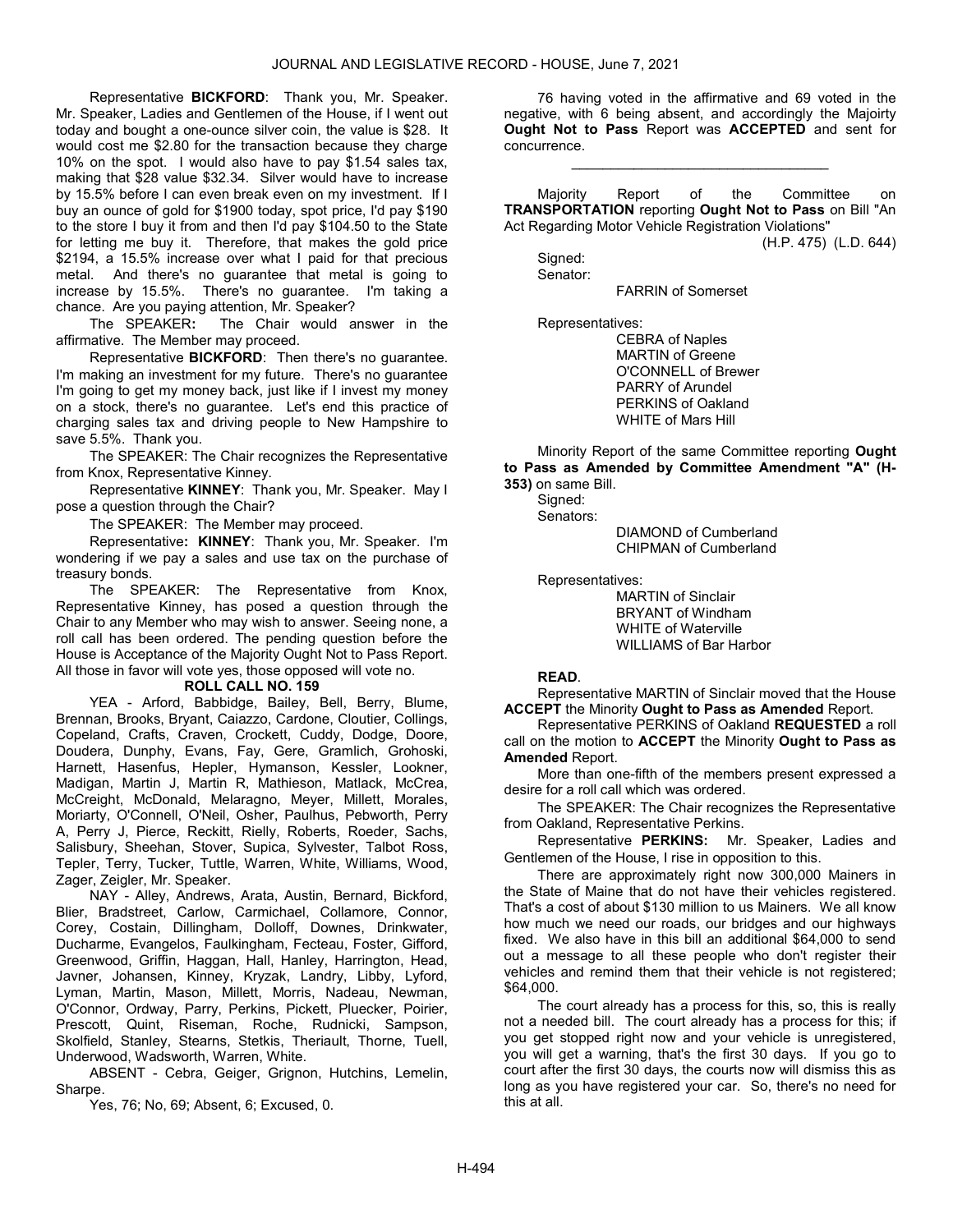I do realize that we are here to help our fellow Mainers, all of us, every last one of us, so they don't get a criminal record, so it doesn't go on their record, so it doesn't cost them more money in court. But with this being said, with the courts already dismissing this as soon as it comes in to court and then when they come in to court, you know happens, it gets thrown out. So, I realize the good heart of all of us in here trying to help our fellow Mainers, but this is an unneeded bill. But we are really not helping our fellow Mainers, sir, by taking \$130 million out of the coffers so we can repair our bridges. roads and our highways. We're not doing anything for our fellow men and women of the great State of Maine. If complacency is low and it decreases the current penalties, we will increase the lack of complacency. Thank you, sir, for your time.

 The SPEAKER: The Chair recognizes the Representative from Lewiston, Representative Cloutier.

 Representative CLOUTIER: Thank you, Mr. Speaker. Mr. Speaker and Women and Men of the House, I rise today in support of LD 644, "An Act Regarding Motor Vehicle Registration Violations".

 In February of 2020, I was contacted by a co-worker who had been pulled over for having an expired vehicle registration. In fact, it was more than 150 days overdue. With everything going on in her life, including recently having been diagnosed with leukemia in the midst of the pending pandemic, it legitimately slipped her notice. She was shocked, as I was, that despite this being her first offense and having not received any kind of notification of the expiration from the State, she was scheduled for a court date last May and faced a Class E misdemeanor conviction, the same as if she had been caught shoplifting.

 The effect of these extreme consequences on this particular individual were minimal. She is 55 years old, has been a model citizen for her entire life, and is well-established in her community and career. However, such a conviction could mean something very different and much more devastating for someone less established, preventing them from being able to obtain housing and employment. In addition, the 150-day time frame seems arbitrary given that no more harm is done regardless of whether your car registration is lapsed for one day or 151 days.

 In most cases, it is merely a matter of when you are pulled over and made aware of the lapse or when you are loading groceries into your trunk at Hannaford and notice the lapse yourself. It's a situation that many of us in this chamber can relate to.

 The amended bill before you, drafted with the assistance and support of the Maine State Police, the Bureau of Motor Vehicles and the Secretary of State's Office, seeks to relax these legal consequences by providing that a traffic infraction for which a fine of not more than \$50 may be adjudged for a first offense if the vehicle is registered and the registration has been expired more than 30 days but less than 150 days, a traffic infraction for which a fine of not more than \$100 may be adjudged for a first offense if the vehicle was registered and the registration has been expired for 150 days or more, and for which a fine of not more than \$500 may be adjudged for each subsequent offense, and a Class E crime only if the vehicle has never been registered by the current owner of the vehicle.

 This amendment also provides that a person served with a violation summons and complaint charging a violation of failure to register a vehicle may have the complaint dismissed if that person shows satisfactory evidence of registration that was in effect at the time of the alleged violation or that the person subsequently registered the vehicle prior to the date required for filing an answer to the complaint.

 Lastly, the amendment provides the following penalties for a violation of failure to change an out of state registration. A fine of not more than \$50 for a first offense if more than 30 days but less than 150 days has lapsed since establishing residency, or a fine of not more than \$500 may be adjudged for each subsequent offense.

 Because there seemed to be some confusion surrounding the fiscal note of this bill and the account from which that funding may come from during both the work session and today, I do want to offer some clarification. Based upon information approved and posted to the transportation committee's website on May 28th, the fiscal note of this amendment is determined to be a decrease of approximately \$376,000 to the revenue of the General Fund, not the Highway Fund.

 I ask my Fellow Members of this Body to join me in supporting the pending motion. Thank you, Mr. Speaker.

 The SPEAKER: The Chair recognizes the Representative from Knox, Representative Kinney.

 Representative KINNEY: Thank you, Mr. Speaker, Ladies and Gentlemen of the House. I wonder how many municipalities are unable to fix their roads in their area. In my little town of Knox, where cows are outnumbering people, we recently proposed a \$2 million bond to fix our roads because we don't have the money. So, do we expect to see an additional bond to take care of the price of fixing our roads in the State of Maine because people aren't registering their vehicles that cover those costs? Thank you.

 The SPEAKER: The Chair recognizes the Representative from Sanford, Representative Harrington.

 Representative HARRINGTON: Thank you, Mr. Speaker, Ladies and Gentlemen of the House. I'm going to go on a bit of a story time, back to before I got elected to the 127th Legislature and this Body completely changed the way we enforce operating after suspension. And it created this totally convoluted law that we basically need a flowchart to migrate through. And people were being charged with operating after suspension when they weren't supposed to and vice versa and I thought to myself whoever created this law, if they can get elected, so can I.

 So, here I am, four terms later, and we're about to do the exact same thing with something as simple as a law requiring you to register your car. So, I would urge this Body to not put law enforcement in another situation where we spend 10 years trying to understand a law and vote this motion down. Thank you.

 The SPEAKER: The Chair recognizes the Representative from Oakland, Representative Perkins.

 Representative PERKINS: Thank you, Mr. Speaker, for allowing me to stand twice. Just to give you a heads up, this year in Transportation Committee, we have talked about bonding approximately \$147 million. As I said before, \$130 million right now is owed to the State of Maine. So, why would we push this hand-down further down the road? Maybe if we collect that money, we won't have to bond. I'm just trying to save the taxpayers of Maine a few hundred million dollars. Thank you, sir.

 The SPEAKER: The Chair recognizes the Representative from Sinclair, Representative Martins.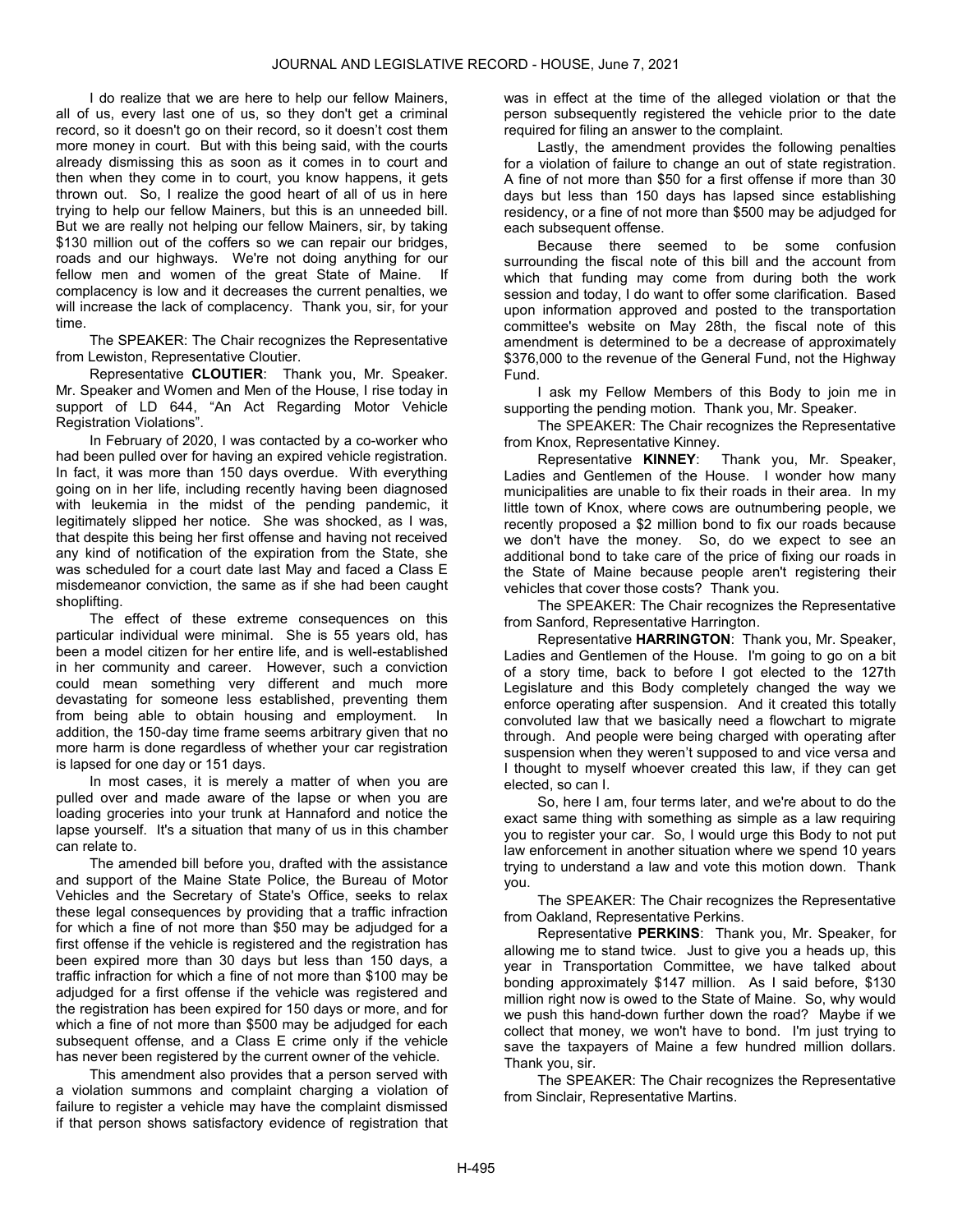Representative MARTIN: Thank you, Mr. Speaker. Mr. Speaker, there appears to be some confusion regarding LD 644. There's talk about funds from the Highway Fund. The fiscal note, and I have a copy of it right here, is not one point some-odd million dollars as reported by my good friend and colleague, the Representative from Oakland, Representative Perkins, it's \$376,000, and the funds are not from the Highway Fund but from the General Fund. If we move forward with this piece of legislation, and I hope we do, that'll be placed on the Appropriations table and compete with other matters before us. Thank you, Mr. Speaker.

 The SPEAKER: A roll call has been ordered. The pending question before the House is Acceptance of the Minority Ought to Pass as Amended Report. All those in favor will vote yes, those opposed will vote no.

#### ROLL CALL NO. 160

 YEA - Alley, Arford, Babbidge, Bailey, Bell, Berry, Blume, Brennan, Brooks, Bryant, Caiazzo, Cardone, Cloutier, Collings, Copeland, Crafts, Craven, Crockett, Cuddy, Dodge, Doore, Dunphy, Evangelos, Evans, Fay, Gere, Grohoski, Harnett, Hasenfus, Hepler, Hymanson, Kessler, Landry, Lookner, Madigan, Martin J, Martin R, Mathieson, Matlack, McCrea, McCreight, McDonald, Melaragno, Meyer, Millett, Morales, Moriarty, O'Connell, O'Neil, Osher, Paulhus, Pebworth, Perry A, Perry J, Pierce, Pluecker, Reckitt, Rielly, Riseman, Roberts, Roeder, Sachs, Salisbury, Sheehan, Stover, Supica, Sylvester, Talbot Ross, Tepler, Terry, Tucker, Tuttle, Warren C, Warren S, White, Williams, Wood, Zager, Zeigler, Mr. Speaker.

 NAY - Andrews, Arata, Austin, Bernard, Bickford, Blier, Bradstreet, Carlow, Carmichael, Collamore, Connor, Corey, Costain, Dillingham, Dolloff, Downes, Drinkwater, Ducharme, Faulkingham, Fecteau, Foster, Gifford, Greenwood, Griffin, Haggan, Hall, Hanley, Harrington, Head, Javner, Johansen, Kinney, Kryzak, Libby, Lyford, Lyman, Martin, Mason, Morris, Nadeau, Newman, O'Connor, Ordway, Parry, Perkins, Pickett, Poirier, Prescott, Quint, Roche, Rudnicki, Sampson, Skolfield, Stanley, Stearns, Stetkis, Theriault, Thorne, Tuell, Underwood, Wadsworth, White.

 ABSENT - Cebra, Doudera, Geiger, Gramlich, Grignon, Hutchins, Lemelin, Millett, Sharpe.

Yes, 80; No, 62; Absent, 9; Excused, 0.

 80 having voted in the affirmative and 62 voted in the negative, with 9 being absent, and accordingly the Minority Ought to Pass as Amended Report was ACCEPTED.

 The Bill was READ ONCE. Committee Amendment "A" (H-353) was READ by the Clerk and ADOPTED.

 Under suspension of the rules the Bill was given its SECOND READING WITHOUT REFERENCE to the Committee on Bills in the Second Reading.

 Under further suspension of the rules the Bill was PASSED TO BE ENGROSSED as Amended by Committee Amendment "A" (H-353) and sent for concurrence.

\_\_\_\_\_\_\_\_\_\_\_\_\_\_\_\_\_\_\_\_\_\_\_\_\_\_\_\_\_\_\_\_\_

 Majority Report of the Committee on TRANSPORTATION reporting Ought to Pass as Amended by Committee Amendment "A" (H-383) on Bill "An Act To Ensure Public Ways Are Compliant with the Federal Americans with Disabilities Act of 1990"

(H.P. 496) (L.D. 669)

Signed:

Senators:

 DIAMOND of Cumberland CHIPMAN of Cumberland

Representatives:

 MARTIN of Sinclair MARTIN of Greene O'CONNELL of Brewer PARRY of Arundel PERKINS of Oakland WHITE of Waterville WILLIAMS of Bar Harbor

 Minority Report of the same Committee reporting Ought Not to Pass on same Bill.

 Signed: Senator:

FARRIN of Somerset

Representatives:

 CEBRA of Naples WHITE of Mars Hill

#### READ.

 On motion of Representative MARTIN of Sinclair, the Majority Ought to Pass as Amended Report was ACCEPTED.

 The Bill was READ ONCE. Committee Amendment "A" (H-383) was READ by the Clerk and ADOPTED.

 Under suspension of the rules the Bill was given its SECOND READING WITHOUT REFERENCE to the Committee on Bills in the Second Reading.

 Under further suspension of the rules the Bill was PASSED TO BE ENGROSSED as Amended by Committee Amendment "A" (H-383) and sent for concurrence.

\_\_\_\_\_\_\_\_\_\_\_\_\_\_\_\_\_\_\_\_\_\_\_\_\_\_\_\_\_\_\_\_\_

 Majority Report of the Committee on TRANSPORTATION reporting Ought to Pass as Amended by Committee Amendment "A" (H-367) on Bill "An Act To Establish Trail until Rail Corridors"

(H.P. 1004) (L.D. 1370)

 Senators: DIAMOND of Cumberland FARRIN of Somerset

Representatives:

Signed:

 MARTIN of Sinclair BRYANT of Windham CEBRA of Naples MARTIN of Greene O'CONNELL of Brewer PARRY of Arundel PERKINS of Oakland WHITE of Mars Hill WHITE of Waterville

 Minority Report of the same Committee reporting Ought Not to Pass on same Bill.

 Signed: Representative:

WILLIAMS of Bar Harbor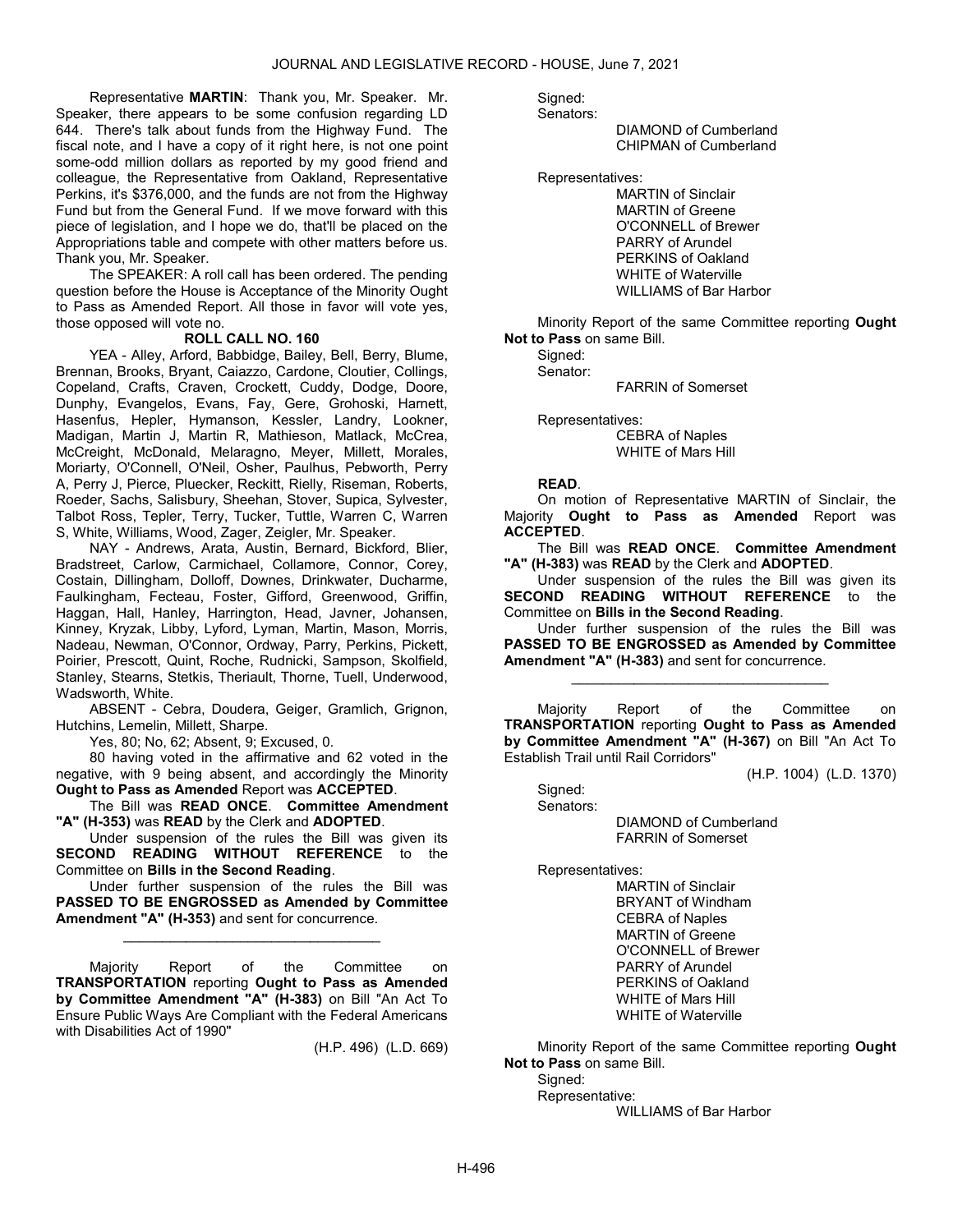#### READ.

 On motion of Representative MARTIN of Sinclair, the Majority Ought to Pass as Amended Report was ACCEPTED.

 The Bill was READ ONCE. Committee Amendment "A" (H-367) was READ by the Clerk and ADOPTED.

 Under suspension of the rules the Bill was given its SECOND READING WITHOUT REFERENCE to the Committee on Bills in the Second Reading.

 Under further suspension of the rules the Bill was PASSED TO BE ENGROSSED as Amended by Committee Amendment "A" (H-367) and sent for concurrence.

\_\_\_\_\_\_\_\_\_\_\_\_\_\_\_\_\_\_\_\_\_\_\_\_\_\_\_\_\_\_\_\_\_

 Majority Report of the Committee on TRANSPORTATION reporting Ought Not to Pass on Bill "An Act To Require That Motor Vehicles Be Clear of Snow and Ice When Operated on Public Ways"

(H.P. 1207) (L.D. 1623)

 Signed: Senators:

 DIAMOND of Cumberland FARRIN of Somerset

Representatives:

 MARTIN of Sinclair BRYANT of Windham MARTIN of Greene O'CONNELL of Brewer PARRY of Arundel PERKINS of Oakland

 Minority Report of the same Committee reporting Ought to Pass as Amended by Committee Amendment "A" (H-363) on same Bill.

Sianed: Senator:

CHIPMAN of Cumberland

Representatives:

 CEBRA of Naples WHITE of Mars Hill WHITE of Waterville WILLIAMS of Bar Harbor

#### READ.

 Representative MARTIN of Sinclair moved that the House ACCEPT the Majority Ought Not to Pass Report.

 Representative WHITE of Mars Hill REQUESTED a roll call on the motion to ACCEPT the Majority Ought Not to Pass Report.

 More than one-fifth of the members present expressed a desire for a roll call which was ordered.

 The SPEAKER: The Chair recognizes the Representative from Washburn, Representative White.

 Representative WHITE: Thank you, Mr. Speaker. Mr. Speaker and Ladies and Gentlemen of the House, this is not a new bill. Me, being on my fourth term here, I think all of us have at least seen it once or twice. This is the first time that I have supported it and put my name on it, though.

 One thing I've learned by being on my second term with the Transportation Committee is that you learn by failure. So, I've taken all the cumulative information that I've learned over the years on this bill and I have applied it to another report that we see once we shoot down this pending motion, and that report would curb a lot of the concerns that a lot of people from the industry and the Legislature themselves and our public hearing have had in years past. So, I urge you to follow my light and shoot down this motion and let's move on to the next one. Thank you, Mr. Speaker.

 The SPEAKER: The Chair recognizes the Representative from Sinclair, Representative Martin.

 Representative MARTIN: Thank you, Mr. Speaker. Mr. Speaker and Ladies and Gentlemen of the House, as some of you know, those of us that have been around here for a year or so, recognize that this piece of legislation is before us every session and really doesn't go anywhere. It's a great idea but according to the Maine State Police and other folks, it's really not enforceable, quite frankly.

 I supported, as well as a majority of fellow members on the committee, the Ought Not to Pass Report, more so because of the testimony given us by the Professional Logging Contractors of Maine and the Maine Motor Transport Association, who clearly oppose this piece of legislation. I would hope, ladies and gentlemen, that you follow my light and defeat this piece of legislation.

 The SPEAKER: The Chair recognizes the Representative from Washburn, Representative White.

 Representative WHITE: Thank you, Mr. Speaker. We have addressed the concerns from the Professional Loggers Contractors and the Maine Motor Transport Authority as well in the second version of the bill. Thank you.

 The SPEAKER: A roll call has been ordered. The pending question before the House is Acceptance of the Majority Ought Not to Pass Report. All those in favor will vote yes, those opposed will vote no.

# ROLL CALL NO. 161

 YEA - Alley, Arata, Arford, Babbidge, Bailey, Bell, Bernard, Bickford, Blier, Blume, Bradstreet, Brennan, Brooks, Bryant, Caiazzo, Cardone, Carmichael, Collings, Copeland, Corey, Crafts, Craven, Crockett, Cuddy, Dodge, Dolloff, Doore, Downes, Drinkwater, Dunphy, Evangelos, Evans, Faulkingham, Fay, Fecteau, Foster, Gere, Gifford, Gramlich, Griffin, Hall, Harnett, Hymanson, Javner, Kessler, Kinney, Kryzak, Landry, Libby, Madigan, Martin J, Martin R, Mason, Mathieson, Matlack, McCrea, McCreight, Melaragno, Meyer, Millett H, Millett R, Morales, Moriarty, Morris, Newman, O'Connell, O'Neil, Osher, Parry, Paulhus, Pebworth, Perkins, Perry A, Perry J, Pierce, Pluecker, Poirier, Prescott, Quint, Reckitt, Rielly, Riseman, Roberts, Roche, Roeder, Sachs, Salisbury, Sheehan, Skolfield, Stanley, Stearns, Stetkis, Stover, Supica, Sylvester, Talbot Ross, Tepler, Terry, Theriault, Tucker, Tuttle, Wadsworth, Warren C, Warren S, Williams, Zager, Zeigler, Mr. Speaker.

 NAY - Andrews, Austin, Berry, Carlow, Collamore, Connor, Costain, Dillingham, Ducharme, Greenwood, Grohoski, Haggan, Harrington, Hasenfus, Head, Hepler, Johansen, Lookner, Lyford, Lyman, McDonald, Nadeau, O'Connor, Ordway, Pickett, Rudnicki, Sampson, Thorne, Tuell, Underwood, White B, White D, Wood.

 ABSENT - Cebra, Cloutier, Doudera, Geiger, Grignon, Hanley, Hutchins, Lemelin, Martin, Sharpe.

Yes, 108; No, 33; Absent, 10; Excused, 0.

 108 having voted in the affirmative and 33 voted in the negative, with 10 being absent, and accordingly the Majority Ought Not to Pass Report was ACCEPTED and sent for concurrence.

\_\_\_\_\_\_\_\_\_\_\_\_\_\_\_\_\_\_\_\_\_\_\_\_\_\_\_\_\_\_\_\_\_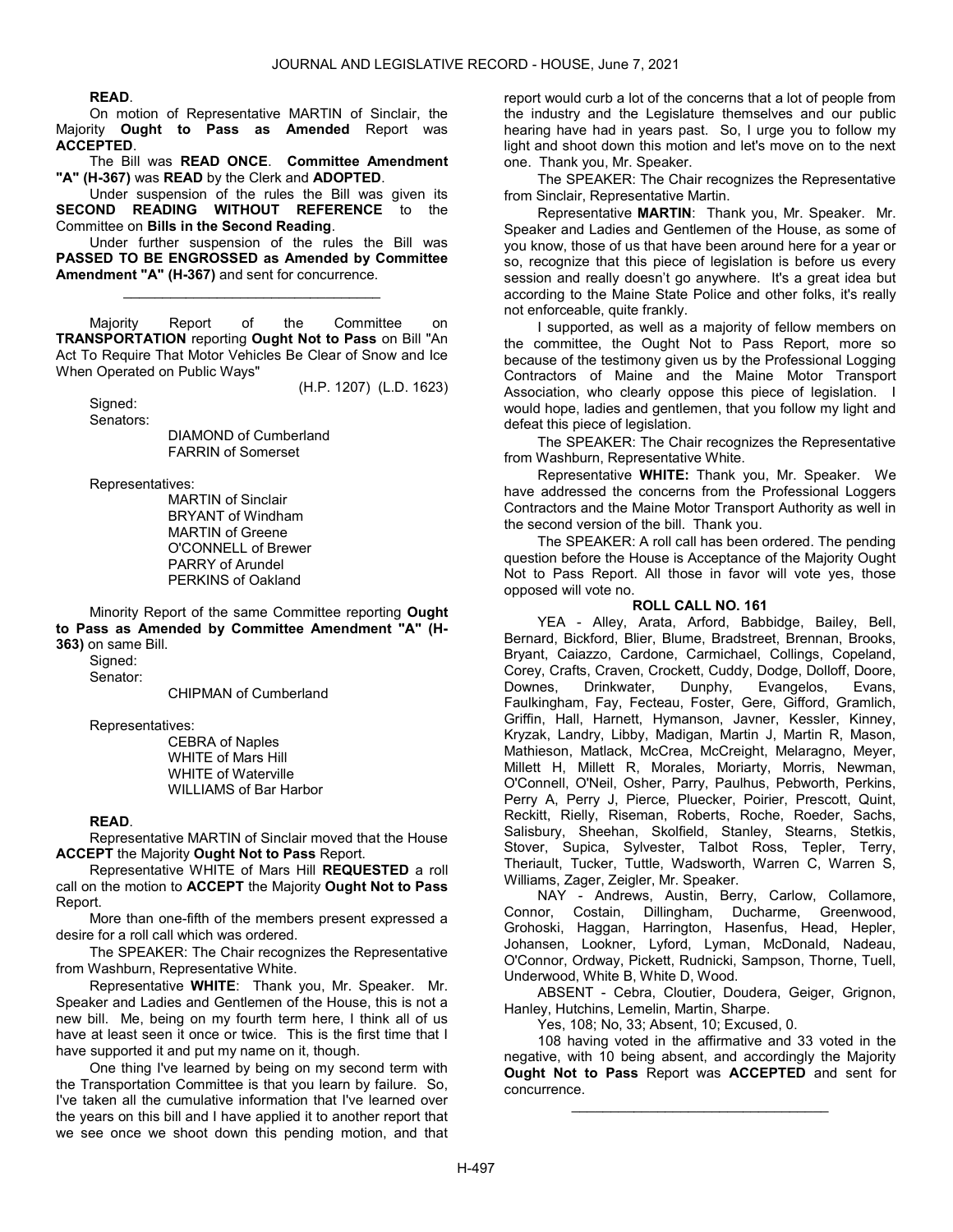Majority Report of the Committee on VETERANS AND LEGAL AFFAIRS reporting Ought Not to Pass on Bill "An Act To Strengthen Maine's Election Laws by Requiring Photographic Identification for the Purpose of Voting"

(H.P. 174) (L.D. 253)

Sianed: Senators:

> LUCHINI of Hancock HICKMAN of Kennebec

Representatives:

 CAIAZZO of Scarborough McCREIGHT of Harpswell RIELLY of Westbrook SUPICA of Bangor TUTTLE of Sanford WOOD of Portland

 Minority Report of the same Committee reporting Ought to Pass as Amended by Committee Amendment "A" (H-387) on same Bill.

 Signed: Senator:

FARRIN of Somerset

Representatives:

 COREY of Windham DOLLOFF of Milton Township HARRINGTON of Sanford KINNEY of Knox

#### READ.

 Representative CAIAZZO of Scarborough moved that the House ACCEPT the Majority Ought Not to Pass Report.

 Representative KINNEY of Knox REQUESTED a roll call on the motion to ACCEPT the Majority Ought Not to Pass Report.

 More than one-fifth of the members present expressed a desire for a roll call which was ordered.

 The SPEAKER: A roll call has been ordered. The pending question before the House is Acceptance of the Majority Ought Not to Pass Report. All those in favor will vote yes, those opposed will vote no.

### ROLL CALL NO. 162

 YEA - Alley, Arford, Babbidge, Bailey, Bell, Berry, Blume, Brennan, Brooks, Bryant, Caiazzo, Cardone, Collings, Copeland, Crafts, Craven, Crockett, Cuddy, Dodge, Doore, Doudera, Dunphy, Evangelos, Evans, Fay, Gere, Gramlich, Grohoski, Harnett, Hasenfus, Hepler, Hymanson, Kessler, Lookner, Madigan, Martin J, Martin R, Mathieson, Matlack, McCrea, McCreight, McDonald, Melaragno, Meyer, Millett, Morales, Moriarty, O'Connell, O'Neil, Osher, Paulhus, Pebworth, Perry A, Perry J, Pierce, Pluecker, Reckitt, Rielly, Riseman, Roberts, Roeder, Sachs, Salisbury, Sheehan, Stover, Supica, Sylvester, Talbot Ross, Tepler, Terry, Tucker, Tuttle, Warren C, Warren S, White, Williams, Wood, Zager, Zeigler, Mr. Speaker.

 NAY - Andrews, Arata, Austin, Bernard, Blier, Bradstreet, Carlow, Carmichael, Collamore, Connor, Corey, Costain, Dillingham, Dolloff, Downes, Drinkwater, Ducharme, Faulkingham, Fecteau, Foster, Gifford, Greenwood, Griffin, Haggan, Hall, Harrington, Head, Hutchins, Javner, Johansen, Kinney, Kryzak, Libby, Lyford, Lyman, Mason, Millett, Morris, Nadeau, Newman, O'Connor, Ordway, Parry, Perkins, Pickett, Poirier, Prescott, Quint, Roche, Rudnicki, Sampson, Skolfield, Stanley, Stearns, Stetkis, Theriault, Thorne, Tuell, Underwood, Wadsworth, White.

 ABSENT - Bickford, Cebra, Cloutier, Geiger, Grignon, Hanley, Landry, Lemelin, Martin, Sharpe.

Yes, 80; No, 61; Absent, 10; Excused, 0.

 80 having voted in the affirmative and 61 voted in the negative, with 10 being absent, and accordingly the Majority Ought Not to Pass Report was ACCEPTED and sent for concurrence.

\_\_\_\_\_\_\_\_\_\_\_\_\_\_\_\_\_\_\_\_\_\_\_\_\_\_\_\_\_\_\_\_\_

 Majority Report of the Committee on VETERANS AND LEGAL AFFAIRS reporting Ought Not to Pass on Bill "An Act To Require Photographic Identification for the Purpose of Voting"

(H.P. 402) (L.D. 557)

 Signed: Senators:

 LUCHINI of Hancock HICKMAN of Kennebec

Representatives:

 CAIAZZO of Scarborough McCREIGHT of Harpswell RIELLY of Westbrook SUPICA of Bangor TUTTLE of Sanford WOOD of Portland

 Minority Report of the same Committee reporting Ought to Pass as Amended by Committee Amendment "A" (H-381) on same Bill.

 Signed: Senator:

FARRIN of Somerset

Representatives:

 COREY of Windham DOLLOFF of Milton Township HARRINGTON of Sanford KINNEY of Knox

#### READ.

 Representative CAIAZZO of Scarborough moved that the House ACCEPT the Majority Ought Not to Pass Report.

 Representative KINNEY of Knox REQUESTED a roll call on the motion to ACCEPT the Majority Ought Not to Pass Report.

 More than one-fifth of the members present expressed a desire for a roll call which was ordered.

 The SPEAKER: A roll call has been ordered. The pending question before the House is Acceptance of the Majority Ought Not to Pass Report. All those in favor will vote yes, those opposed will vote no.

# ROLL CALL NO. 163

 YEA - Alley, Arford, Babbidge, Bailey, Bell, Berry, Blume, Brennan, Brooks, Bryant, Caiazzo, Cardone, Collings, Copeland, Crafts, Craven, Crockett, Cuddy, Dodge, Doore, Doudera, Dunphy, Evangelos, Evans, Fay, Gere, Gramlich, Grohoski, Harnett, Hasenfus, Hepler, Hymanson, Kessler, Lookner, Madigan, Martin J, Martin R, Mathieson, Matlack, McCrea, McCreight, McDonald, Melaragno, Meyer, Millett, Morales, Moriarty, O'Connell, O'Neil, Osher, Paulhus, Pebworth, Perry A, Perry J, Pierce, Pluecker, Reckitt, Rielly, Riseman, Roberts, Roeder, Sachs, Salisbury, Sheehan,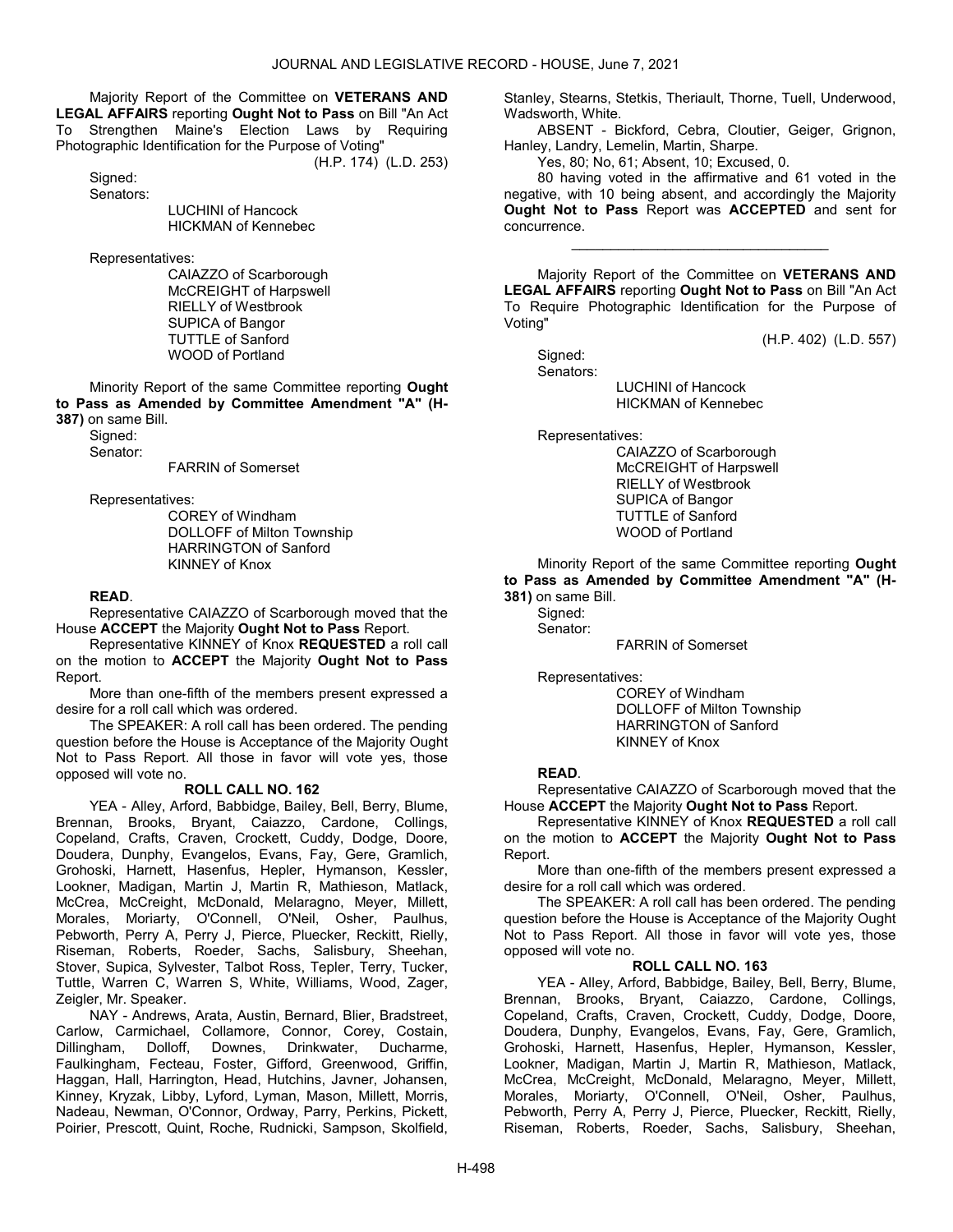Stover, Supica, Sylvester, Talbot Ross, Tepler, Terry, Tucker, Tuttle, Warren C, Warren S, White, Williams, Wood, Zager, Zeigler, Mr. Speaker.

 NAY - Andrews, Arata, Austin, Bernard, Bickford, Blier, Bradstreet, Carlow, Carmichael, Collamore, Connor, Corey, Costain, Dillingham, Dolloff, Downes, Drinkwater, Ducharme, Faulkingham, Fecteau, Foster, Gifford, Greenwood, Griffin, Haggan, Hall, Harrington, Head, Hutchins, Javner, Johansen, Kinney, Kryzak, Libby, Lyford, Lyman, Mason, Millett, Morris, Nadeau, Newman, O'Connor, Ordway, Parry, Perkins, Pickett, Poirier, Prescott, Quint, Roche, Rudnicki, Sampson, Skolfield, Stanley, Stearns, Stetkis, Theriault, Thorne, Tuell, Underwood, Wadsworth, White.

 ABSENT - Cebra, Cloutier, Geiger, Grignon, Hanley, Landry, Lemelin, Martin, Sharpe.

Yes, 80; No, 62; Absent, 9; Excused, 0.

 80 having voted in the affirmative and 62 voted in the negative, with 9 being absent, and accordingly the Majority Ought Not to Pass Report was ACCEPTED and sent for concurrence.

\_\_\_\_\_\_\_\_\_\_\_\_\_\_\_\_\_\_\_\_\_\_\_\_\_\_\_\_\_\_\_\_\_

 Majority Report of the Committee on VETERANS AND LEGAL AFFAIRS reporting Ought Not to Pass on Bill "An Act To Revise Reporting Requirements for Maine Clean Election Act Expenditures"

(H.P. 686) (L.D. 930)

 Signed: Senator:

HICKMAN of Kennebec

Representatives:

 CAIAZZO of Scarborough HARRINGTON of Sanford McCREIGHT of Harpswell RIELLY of Westbrook SUPICA of Bangor TUTTLE of Sanford WOOD of Portland

 Minority Report of the same Committee reporting Ought to Pass as Amended by Committee Amendment "A" (H-380) on same Bill.

 Signed: Senator:

FARRIN of Somerset

Representatives:

 COREY of Windham DOLLOFF of Milton Township KINNEY of Knox

# READ.

 Representative CAIAZZO of Scarborough moved that the House ACCEPT the Majority Ought Not to Pass Report.

 Representative KINNEY of Knox REQUESTED a roll call on the motion to ACCEPT the Majority Ought Not to Pass Report.

 More than one-fifth of the members present expressed a desire for a roll call which was ordered.

 The SPEAKER: The Chair recognizes the Representative from Knox, Representative Kinney.

 Representative KINNEY: Thank you, Mr. Speaker. I rise in opposition to the pending motion and just wanted to explain that what we would like to do with this is just to ensure transparency in where money is being spent that is allocated from taxpayers to candidates. Thank you.

 The SPEAKER: A roll call has been ordered. The pending question before the House is Acceptance of the Majority Ought Not to Pass Report. All those in favor will vote yes, those opposed will vote no.

# ROLL CALL NO. 164

 YEA - Alley, Arford, Babbidge, Bailey, Bell, Berry, Blume, Brennan, Brooks, Bryant, Caiazzo, Cardone, Collings, Copeland, Crafts, Craven, Crockett, Cuddy, Dodge, Doore, Doudera, Dunphy, Evangelos, Evans, Fay, Gere, Gramlich, Grohoski, Harnett, Hasenfus, Hepler, Hymanson, Kessler, Lookner, Madigan, Martin J, Martin R, Mathieson, Matlack, McCrea, McCreight, McDonald, Melaragno, Meyer, Millett, Morales, Moriarty, O'Connell, O'Neil, Osher, Paulhus, Pebworth, Perry A, Perry J, Pierce, Pluecker, Reckitt, Rielly, Riseman, Roberts, Roeder, Sachs, Salisbury, Sheehan, Stover, Supica, Sylvester, Talbot Ross, Tepler, Terry, Tucker, Tuttle, Warren, White, Williams, Wood, Zager, Zeigler, Mr. Speaker.

 NAY - Andrews, Arata, Austin, Bernard, Bickford, Blier, Bradstreet, Carlow, Carmichael, Collamore, Connor, Corey, Costain, Dillingham, Dolloff, Downes, Drinkwater, Ducharme, Faulkingham, Fecteau, Foster, Gifford, Greenwood, Griffin, Haggan, Hall, Harrington, Head, Hutchins, Javner, Johansen, Kinney, Kryzak, Libby, Lyford, Lyman, Mason, Millett, Morris, Nadeau, Newman, O'Connor, Ordway, Parry, Perkins, Pickett, Poirier, Prescott, Quint, Roche, Rudnicki, Skolfield, Stanley, Stearns, Stetkis, Theriault, Thorne, Tuell, Underwood, Wadsworth, Warren, White.

 ABSENT - Cebra, Cloutier, Geiger, Grignon, Hanley, Landry, Lemelin, Martin, Sampson, Sharpe.

Yes, 79; No, 62; Absent, 10; Excused, 0.

 79 having voted in the affirmative and 62 voted in the negative, with 10 being absent, and accordingly the Majority Ought Not to Pass Report was ACCEPTED and sent for concurrence.

\_\_\_\_\_\_\_\_\_\_\_\_\_\_\_\_\_\_\_\_\_\_\_\_\_\_\_\_\_\_\_\_\_

 Majority Report of the Committee on VETERANS AND LEGAL AFFAIRS reporting Ought Not to Pass on Bill "An Act To Strengthen the Integrity of the Maine Clean Election Act by Limiting the Amount of Money Paid to Political Operatives"

(H.P. 727) (L.D. 981)

Sianed: Senators:

 LUCHINI of Hancock HICKMAN of Kennebec

Representatives:

 CAIAZZO of Scarborough McCREIGHT of Harpswell RIELLY of Westbrook SUPICA of Bangor TUTTLE of Sanford WOOD of Portland

 Minority Report of the same Committee reporting Ought to Pass as Amended by Committee Amendment "A" (H-379) on same Bill.

Sianed: Senator:

FARRIN of Somerset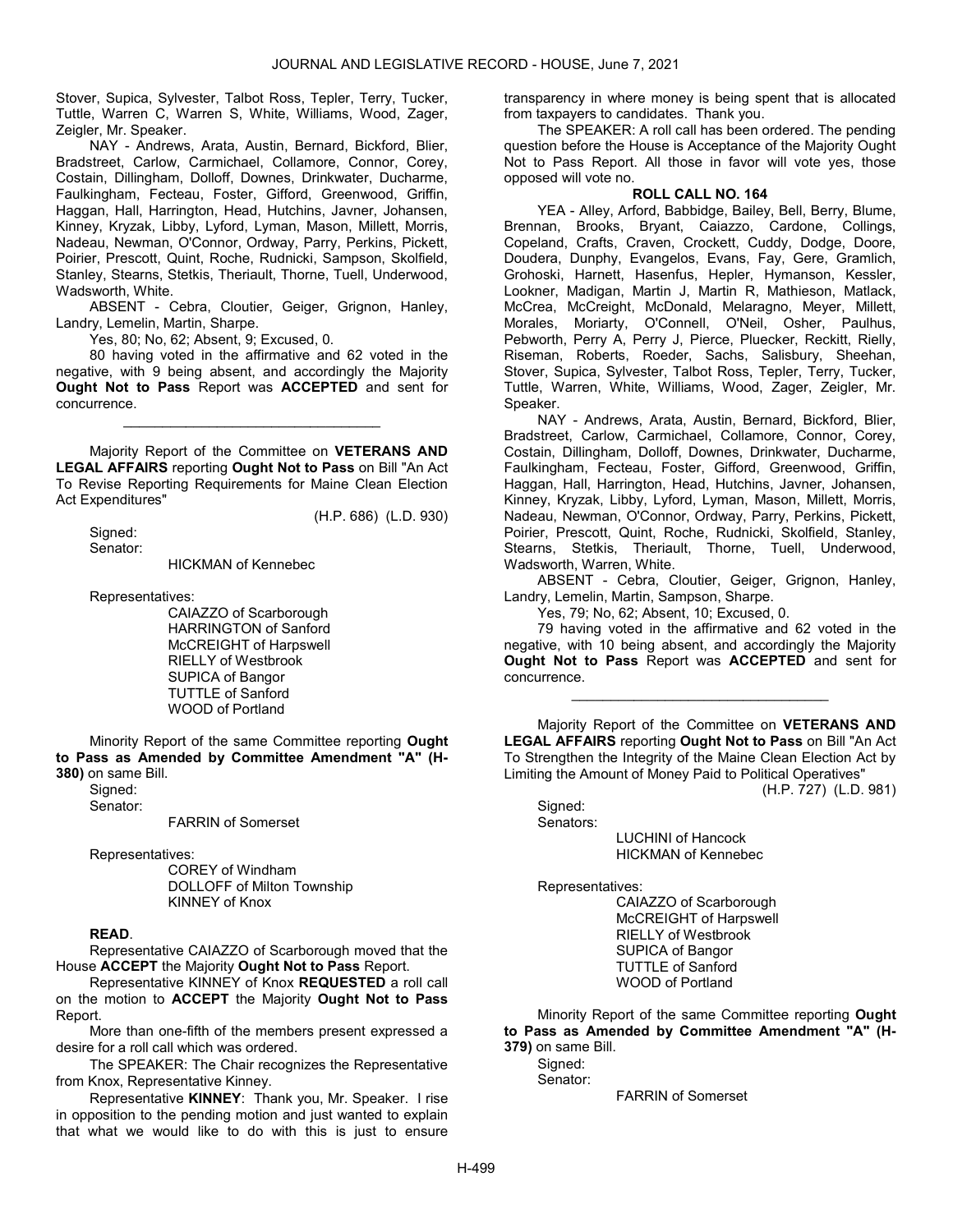Representatives:

 COREY of Windham DOLLOFF of Milton Township HARRINGTON of Sanford KINNEY of Knox

# READ.

 On motion of Representative CAIAZZO of Scarborough, the Majority Ought Not to Pass Report was ACCEPTED and sent for concurrence.

\_\_\_\_\_\_\_\_\_\_\_\_\_\_\_\_\_\_\_\_\_\_\_\_\_\_\_\_\_\_\_\_\_

 By unanimous consent, all matters having been acted upon were ORDERED SENT FORTHWITH. \_\_\_\_\_\_\_\_\_\_\_\_\_\_\_\_\_\_\_\_\_\_\_\_\_\_\_\_\_\_\_\_\_

 Majority Report of the Committee on VETERANS AND LEGAL AFFAIRS reporting Ought to Pass as Amended by Committee Amendment "A" (H-378) on RESOLUTION, Proposing an Amendment to the Constitution of Maine To Prohibit the Consideration of a People's Veto at a Presidential Primary

(H.P. 856) (L.D. 1178)

 Signed: Senators:

 FARRIN of Somerset HICKMAN of Kennebec

Representatives:

 COREY of Windham DOLLOFF of Milton Township KINNEY of Knox TUTTLE of Sanford WOOD of Portland

 Minority Report of the same Committee reporting Ought Not to Pass on same RESOLUTION.

 Signed: Senator:

LUCHINI of Hancock

Representatives:

 CAIAZZO of Scarborough McCREIGHT of Harpswell RIELLY of Westbrook SUPICA of Bangor

#### READ.

 Representative CAIAZZO of Scarborough moved that the House ACCEPT the Minority Ought Not to Pass Report.

 Representative KINNEY of Knox REQUESTED a roll call on the motion to ACCEPT the Minority Ought Not to Pass Report.

 More than one-fifth of the members present expressed a desire for a roll call which was ordered.

 The SPEAKER: The Chair recognizes the Representative from Knox, Representative Kinney.

Representative KINNEY: Thank you, Mr. Speaker, Ladies and Gentlemen of the House. This is a bipartisan amendment to the Maine Constitution that would allow to make sure that when we have a peoples' veto or a referendum question that it does not happen in our new presidential primary vote because the presidential primary is often more of a partisan statewide vote. Yes, it's statewide, yes, anyone can go and vote on a referendum, but if your party is not really on

the ballot, you may not take the time to go and vote in that primary. It's in March, weather isn't always the greatest in March in Maine and, yes, you can vote by absentee but voter turnout is smaller at that time of the year in a primary like this.

 So, to make sure that all the people can have the opportunity to vote, we're asking that this be something that only is allowed during a June primary when both parties are on the ballot or in a general election in November. And it's a very simple amendment that is nonpartisan and would hope that people will follow my light and vote down the pending motion. Thank you.

 The SPEAKER: The Chair recognizes the Representative from Windham, Representative Corey.

 Representative COREY: Mr. Speaker, Men and Women of the House, I'm speaking against the pending motion.

 In June of 2019, the Maine Legislature passed LD 1626 implementing a presidential primary system in Maine and in March of 2020, we held a contested democratic presidential primary. In other years, there could be a contested republican presidential primary, it really depends on if an incumbent is unopposed or if a seat is open. Regardless, every four years Maine will see a presidential primary and, in many cases, like our most recent primary, there will be greater partisan turnout on one side or the other.

 So, how does this play in to the peoples' veto process? In 2019, different groups that opposed some of the actions of the 129th Maine Legislature, these groups embarked on gathering the signatures necessary for peoples' vetoes based on incorrect information supplied by the Secretary of State's office. They were told that the peoples' vetoes would be considered during the June primary. After these groups had signature collection efforts underway and had spent monev. they were informed the voters would weigh in during the new presidential primaries in March. Some groups halted their efforts but one pushed ahead with an uphill battle before them. Why does this matter? In years where there are contested presidential primaries, campaigns will be spending money and expending resources on get out the vote efforts. Naturally, this can swing voter turnout and participation in one party's direction or the other. Voters show up when their vote is consequential. If a peoples' veto is considered during a presidential primary and that veto may run counter to a policy position held by the party with a contested election, the veto could easily be defeated. Moreover, unenrolled voters have even fewer reasons to show up during presidential primaries focused on partisan elections. An unintended consequence of passing the law implementing presidential primaries was the impact on the peoples' veto. The peoples' veto, a referendum where signature reforms of the progressive era focused on direct democracy or citizen rule, as was the presidential primary. With that said, we should not let the peoples' veto fall victim to the presidential primary as we did in 2020. I hope that we can all agree that the peoples' veto to be effective voter participation is necessary and we want to hear from a crosssection of Maine's people. This legislation ensures a fair and consistent process, a process that holds the same whether it is a presidential election year or not.

 I leave you with this; back in 2019, when this problem arose and I became interested in it, the Bangor Daily News editorial board had said that I'm appropriately focused on the process concerned here and not the politics. They went on to say the right thing for all involved here is to wade through the admittedly complicated procedural and constitutional layers and try to find a way to address this unintended consequence,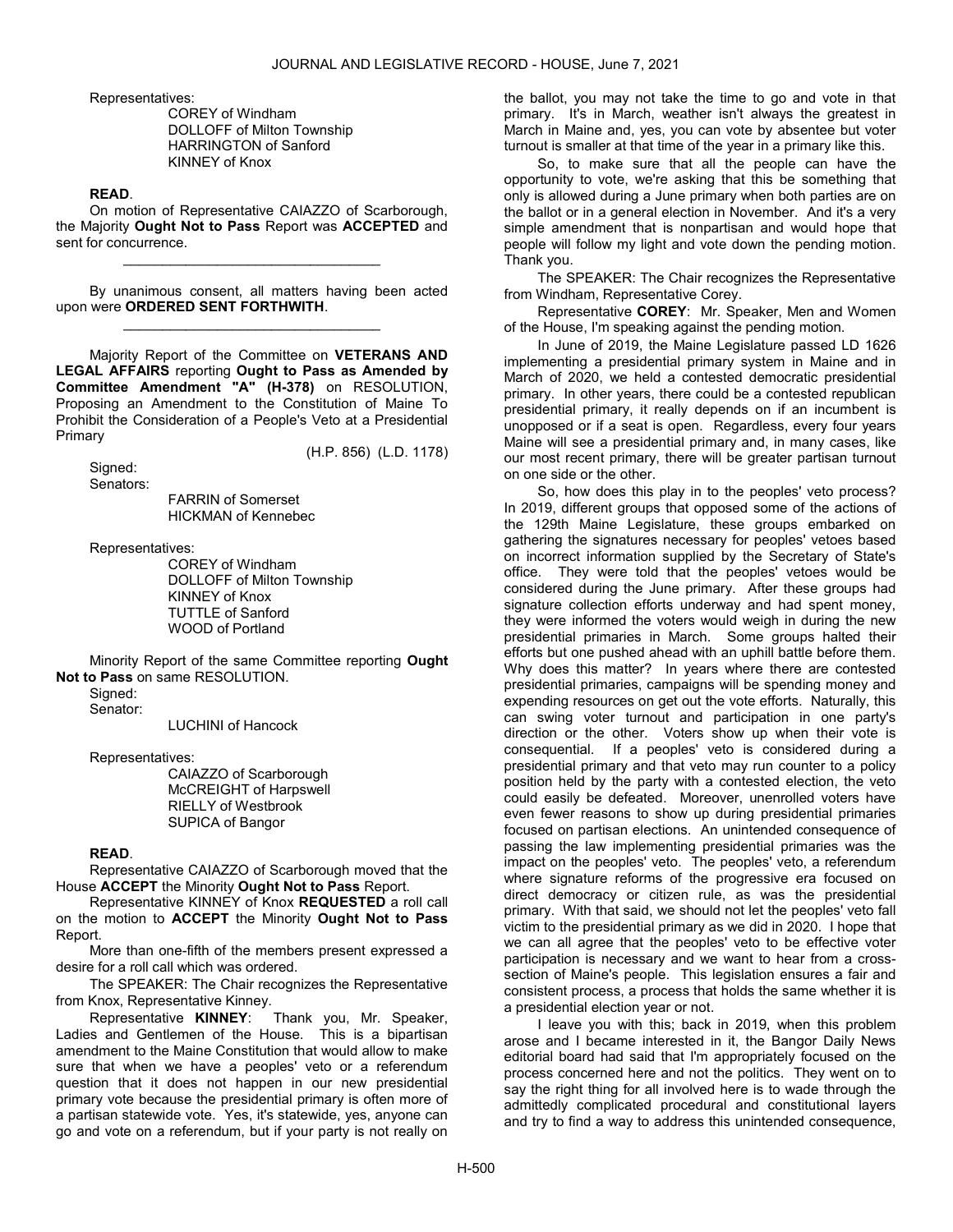not only in fairness to the existing peoples' veto efforts and the people working on them, but for the integrity of the process moving forward. We did not fix this issue in 2020 when we ran a peoples' veto during the presidential primary. We have an opportunity to correct this for the future. During my legislative service, it's always been my experience that when we enact laws that have unintentional consequences, we fix those laws. Please join me in defending or defeating the pending motion. I'd like to request that the Clerk read the Committee Report. Thank you, Mr. Speaker.

 The same Representative REQUESTED that the Clerk to READ the Committee Report.

The Clerk READ the Committee Report in its entirety.

 The SPEAKER: The Chair recognizes the Representative from Auburn, Representative Bickford.

 Representative BICKFORD: Thank you, Mr. Speaker. Mr. Speaker, Ladies and Gentlemen of the House, our committees do a lot of work. They spend a lot of hours on different subject matter. This committee spent a lot of time on this bill and the bipartisan majority of the committee did not support the pending motion. When we have a committee that spends the amount of time that these folks do, we should respect and honor their vote. This was not a partisan vote. Please vote this motion down. Thank you.

 The SPEAKER: A roll call has been ordered. The pending question before the House is Acceptance of the Minority Ought Not to Pass Report. All those in favor will vote yes, those opposed will vote no.

# ROLL CALL NO. 165

 YEA - Alley, Arford, Babbidge, Bell, Berry, Blume, Brennan, Brooks, Bryant, Caiazzo, Cardone, Collings, Copeland, Crafts, Craven, Crockett, Cuddy, Dodge, Doore, Doudera, Dunphy, Evans, Gere, Gramlich, Grohoski, Harnett, Hasenfus, Hepler, Hymanson, Kessler, Lookner, Madigan, Martin J, Martin R, Mathieson, Matlack, McCrea, McCreight, McDonald, Melaragno, Meyer, Millett, Morales, Moriarty, O'Connell, O'Neil, Osher, Paulhus, Pebworth, Perry A, Perry J, Pierce, Reckitt, Rielly, Roberts, Roeder, Sachs, Salisbury, Sheehan, Stover, Supica, Sylvester, Talbot Ross, Tepler, Terry, Tucker, Warren, Zager, Zeigler, Mr. Speaker.

 NAY - Andrews, Arata, Austin, Bailey, Bernard, Bickford, Blier, Bradstreet, Carlow, Carmichael, Collamore, Connor, Corey, Costain, Dillingham, Dolloff, Downes, Drinkwater, Ducharme, Evangelos, Faulkingham, Fay, Fecteau, Foster, Gifford, Greenwood, Griffin, Haggan, Hall, Harrington, Head, Hutchins, Javner, Johansen, Kinney, Kryzak, Libby, Lyford, Lyman, Mason, Millett, Morris, Nadeau, Newman, O'Connor, Ordway, Parry, Perkins, Pickett, Pluecker, Poirier, Prescott, Quint, Riseman, Roche, Rudnicki, Sampson, Skolfield, Stanley, Stearns, Stetkis, Theriault, Thorne, Tuell, Underwood, Wadsworth, Warren, White B, White D, Williams, Wood.

 ABSENT - Cebra, Cloutier, Geiger, Grignon, Hanley, Landry, Lemelin, Martin, Sharpe, Tuttle.

Yes, 70; No, 71; Absent, 10; Excused, 0.

 70 having voted in the affirmative and 71 voted in the negative, with 10 being absent, and accordingly the Minority Ought Not to Pass Report was NOT ACCEPTED.

 Subsequently, on motion of Representative CAIAZZO of Scarborough, the Majority Ought to Pass as Amended Report was ACCEPTED.

 The Resolution was READ ONCE. Committee Amendment "A" (H-378) was READ by the Clerk and ADOPTED.

 Under suspension of the rules the Resolution was given its SECOND READING WITHOUT REFERENCE to the Committee on Bills in the Second Reading.

 Under further suspension of the rules the Resolution was PASSED TO BE ENGROSSED as Amended by Committee Amendment "A" (H-378) and sent for concurrence.

\_\_\_\_\_\_\_\_\_\_\_\_\_\_\_\_\_\_\_\_\_\_\_\_\_\_\_\_\_\_\_\_\_

 Eight Members of the Committee on STATE AND LOCAL GOVERNMENT report in Report "A" Ought Not to Pass on Bill "An Act To Establish Balance in the Governor's Emergency Powers"

(H.P. 726) (L.D. 980)

 Signed: Senators:

 BALDACCI of Penobscot CLAXTON of Androscoggin

Representatives:

 MATLACK of St. George BRYANT of Windham COPELAND of Saco DOORE of Augusta PAULHUS of Bath RISEMAN of Harrison

 Four Members of the same Committee report in Report "B" Ought to Pass as Amended by Committee Amendment "A" (H-368) on same Bill.

 Signed: Senator:

ROSEN of Hancock

 Representatives: DOWNES of Bucksport HEAD of Bethel TUELL of East Machias

 One Member of the same Committee reports in Report "C" Ought to Pass as Amended by Committee Amendment "B" (H-369) on same Bill.

 Signed: Representative:

GREENWOOD of Wales

# READ.

 Representative MATLACK of St. George moved that the House ACCEPT Report "A" Ought Not to Pass.

 Representative TUELL of East Machias REQUESTED a roll call on the motion to **ACCEPT** Report "A" **Ought Not to** Pass.

 More than one-fifth of the members present expressed a desire for a roll call which was ordered.

 The SPEAKER: A roll call has been ordered. The pending question before the House is Acceptance of Report "A" Ought Not to Pass. All those in favor will vote yes, those opposed will vote no.

# ROLL CALL NO. 166

 YEA - Alley, Arford, Babbidge, Bailey, Bell, Berry, Blume, Brennan, Brooks, Bryant, Caiazzo, Cardone, Collings, Crafts, Craven, Crockett, Cuddy, Dodge, Doudera, Dunphy, Evangelos, Evans, Fay, Gere, Gramlich, Grohoski, Harnett, Hasenfus, Hepler, Hymanson, Kessler, Lookner, Madigan, Martin J, Martin R, Mathieson, Matlack, McCrea, McCreight, McDonald, Melaragno, Meyer, Millett, Morales, Moriarty,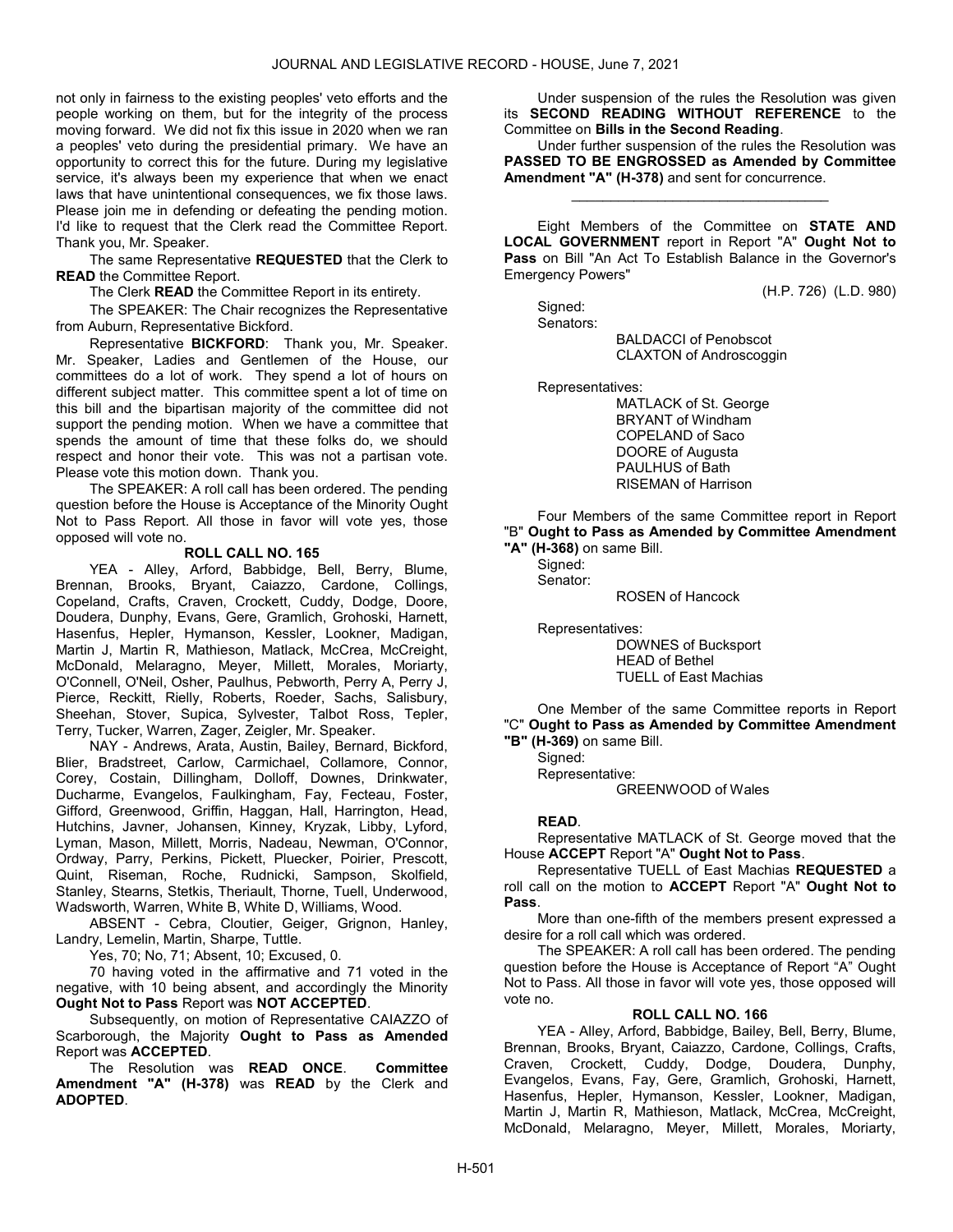O'Connell, O'Neil, Osher, Paulhus, Pebworth, Perry A, Perry J, Pierce, Pluecker, Reckitt, Rielly, Riseman, Roberts, Roeder, Sachs, Salisbury, Sheehan, Stover, Supica, Sylvester, Talbot Ross, Tepler, Terry, Tucker, Tuttle, Warren C, Warren S, White, Williams, Wood, Zager, Zeigler, Mr. Speaker.

 NAY - Andrews, Arata, Austin, Bernard, Bickford, Blier, Bradstreet, Carlow, Carmichael, Collamore, Connor, Corey, Costain, Dillingham, Dolloff, Downes, Drinkwater, Ducharme, Faulkingham, Fecteau, Foster, Gifford, Greenwood, Griffin, Haggan, Hall, Harrington, Head, Hutchins, Javner, Johansen, Kinney, Kryzak, Libby, Lyford, Lyman, Mason, Millett, Morris, Nadeau, Newman, O'Connor, Ordway, Parry, Perkins, Pickett, Poirier, Prescott, Quint, Roche, Rudnicki, Sampson, Skolfield, Stanley, Stearns, Stetkis, Theriault, Thorne, Tuell, Underwood, Wadsworth, White.

 ABSENT - Cebra, Cloutier, Copeland, Doore, Geiger, Grignon, Hanley, Landry, Lemelin, Martin, Sharpe.

Yes, 78; No, 62; Absent, 11; Excused, 0.

 78 having voted in the affirmative and 62 voted in the negative, with 11 being absent, and accordingly Report "A" Ought Not to Pass was ACCEPTED and sent for concurrence.

\_\_\_\_\_\_\_\_\_\_\_\_\_\_\_\_\_\_\_\_\_\_\_\_\_\_\_\_\_\_\_\_\_

 Seven Members of the Committee on VETERANS AND LEGAL AFFAIRS report in Report "A" Ought to Pass as Amended by Committee Amendment "A" (H-384) on Bill "An Act To Protect Minor Political Parties That Seek Official Party Status" (H.P. 790) (L.D. 1061)

 Signed: Senator:

LUCHINI of Hancock

Representatives:

 CAIAZZO of Scarborough McCREIGHT of Harpswell RIELLY of Westbrook SUPICA of Bangor TUTTLE of Sanford WOOD of Portland

 Five Members of the same Committee report in Report "B" Ought Not to Pass on same Bill.

Signed:

Senator:

FARRIN of Somerset

Representatives:

 COREY of Windham DOLLOFF of Milton Township HARRINGTON of Sanford KINNEY of Knox

 One Member of the same Committee reports in Report "C" Ought to Pass as Amended by Committee Amendment "B" (H-385) on same Bill.

 Signed: Senator:

HICKMAN of Kennebec

# READ.

 On motion of Representative CAIAZZO of Scarborough, Report "A" Ought to Pass as Amended was ACCEPTED.

 The Bill was READ ONCE. Committee Amendment "A" (H-384) was READ by the Clerk and ADOPTED.

 Under suspension of the rules the Bill was given its SECOND READING WITHOUT REFERENCE to the Committee on Bills in the Second Reading.

 Under further suspension of the rules the Bill was PASSED TO BE ENGROSSED as Amended by Committee Amendment "A" (H-384) and sent for concurrence.

\_\_\_\_\_\_\_\_\_\_\_\_\_\_\_\_\_\_\_\_\_\_\_\_\_\_\_\_\_\_\_\_\_

 Eight Members of the Committee on VETERANS AND LEGAL AFFAIRS report in Report "A" Ought Not to Pass on Bill "An Act To Create a Voter Identification System"

(H.P. 798) (L.D. 1083)

 Signed: Senators:

 LUCHINI of Hancock HICKMAN of Kennebec

Representatives:

 CAIAZZO of Scarborough McCREIGHT of Harpswell RIELLY of Westbrook SUPICA of Bangor TUTTLE of Sanford WOOD of Portland

 Four Members of the same Committee report in Report "B" Ought to Pass as Amended by Committee Amendment "A" (H-405) on same Bill.

Signed:

Senator:

FARRIN of Somerset

Representatives:

 DOLLOFF of Milton Township HARRINGTON of Sanford KINNEY of Knox

 One Member of the same Committee reports in Report "C" Ought to Pass as Amended by Committee Amendment "B" (H-406) on same Bill.

 Signed: Representative: COREY of Windham

# READ.

 Representative CAIAZZO of Scarborough moved that the House ACCEPT Report "A" Ought Not to Pass.

 Representative KINNEY of Knox REQUESTED a roll call on the motion to ACCEPT Report "A" Ought Not to Pass.

 More than one-fifth of the members present expressed a desire for a roll call which was ordered.

 The SPEAKER: The Chair recognizes the Representative from Winter Harbor, Representative Faulkingham.

 Representative FAULKINGHAM: Thank you, Mr. Speaker. Mr. Speaker, Ladies and Gentlemen of the House, I rise in opposition to the pending motion.

 This bill is probably the simplest that it has ever been proposed in the Legislature. It simply uses a form of identification that almost every Mainer already possesses. For those rare few that don't possess one of these forms of picture ID, one will be provided to them at no cost. It's really that simple. This bill will improve confidence in our election integrity. After the 2020 election, 75% of Republicans did not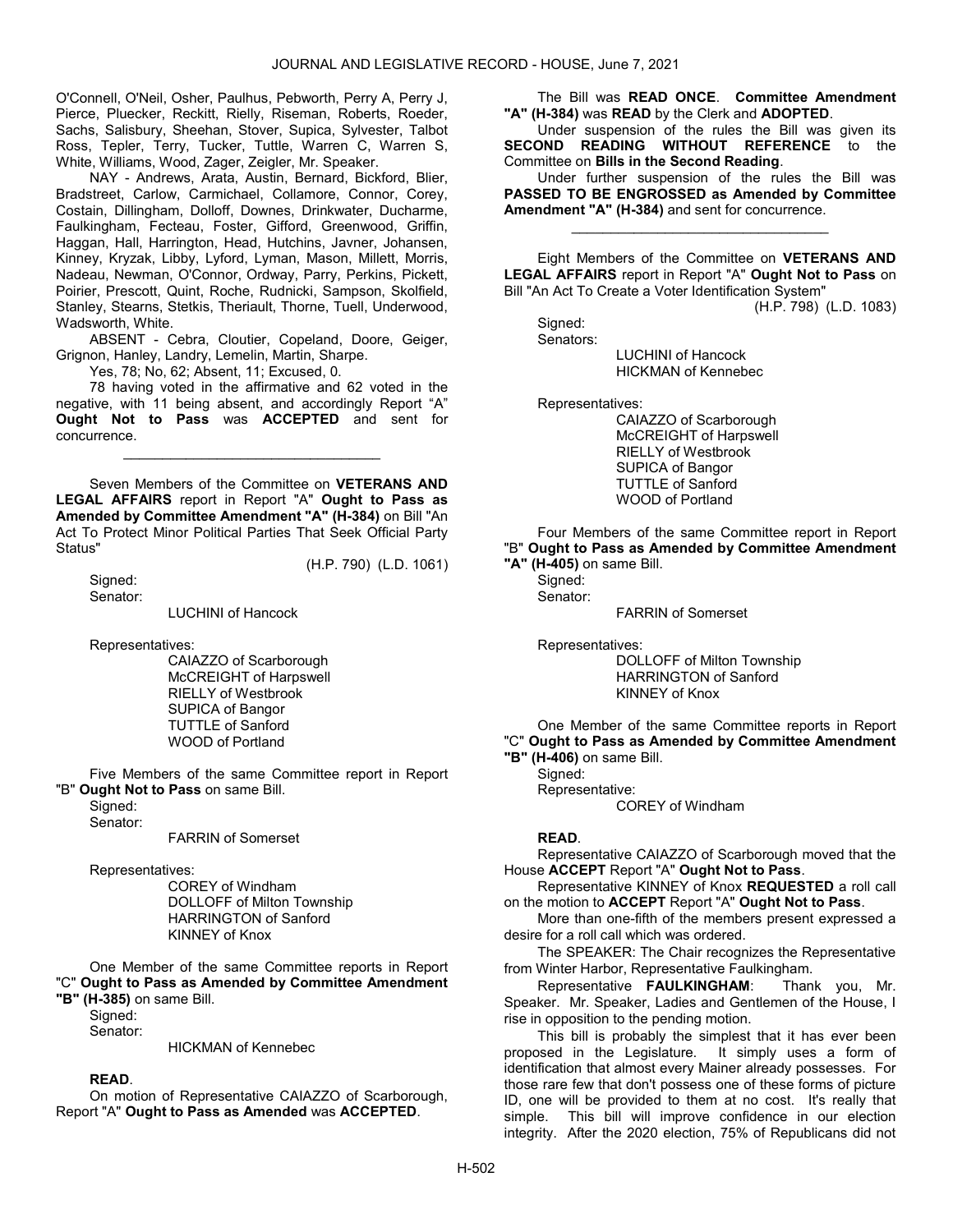have faith in our elections. After the 2016 election, 65% of Democrats did not have faith in our elections. I think it is clear to see that diminished faith in our election integrity is not a partisan issue.

 One hundred sixty two thousand two hundred sixty-six? registered Maine voters, 13% of Maine's registered voters, don't have any form of Maine ID. Mr. Speaker, how is that possible? It is Maine law that any person who registers to vote in Maine has 30 days to apply for a driver's license. So, how do we have 162,266 registered voters who do not have one? I'm sure there are a small number on one end of the spectrum that have expired driver's licenses and there are probably a small number on the other end of the spectrum who have not yet received driver's licenses, and an even smaller number somewhere in between that will never receive a driver's license.

 But, Mr. Speaker, how does that number get to 162,266? I'll answer that for you; it most likely doesn't. We have a problem. Bottom line; this bill doesn't hinder or restrict anyone's access to voting; it does improve election integrity and confidence. I urge the Members to vote no on the pending motion. Thank you, Mr. Speaker.

 The SPEAKER: The Chair recognizes the Representative from South Portland, Representative Reckitt.

 Representative RECKITT: Mr. Speaker, Ladies and Gentlemen of the House, I feel compelled to rise on behalf of my mother, who never drove in her entire life but she voted in every damn election she could. But, she was very worried when she thought she wasn't going to be able to because she didn't have a picture ID because she didn't have a driver's license, because she never had to have one. And, frankly, the only time she ever tried to drive, she drove up somebody's porch and then never got behind a wheel again, and that's probably a good thing, not a bad thing. But she was 70 when she moved to Maine and she was not about to get a driver's license, nor I suppose I could've taken her to the motor vehicle division and have her sit all day to get her picture taken, but that really wasn't in her agenda.

 So, My mother can't be the only person that ever had that happen to her. There are a lot of elderly people who do not have driver's licenses, and many of whom never had driver's licenses, and I think that this law would impact them in a way that is not good. Thank you.

 The SPEAKER: The Chair recognizes the Representative from East Machias, Representative Tuell.

 Representative TUELL: Thank you, Mr. Speaker. I rise in opposition to the pending motion and in doing so, you want to be thankful I don't have a driver's license.

 Having said that, were I to reach into my pocket and pull out my wallet and open it up, you'd probably bust me on a point of order for doing so. Having said that, I have in that wallet, a form of ID. Now, that ID is a U.S. Pass Card that lasts roughly 10 years, I paid 60-some-odd dollars for it, and I can show that anywhere and everywhere I choose to go. Now, I realize the bill before us does not require that the individual pay for a form of ID, but I do think that it is critical that the State do so, that we encourage people who are going to be voting to be showing some form of state or federal ID in all of our elections. I say that as one who trusts my town clerk and my town office and many of our elections officials around the State. But it also doesn't hurt to have proper checks and balances and remove any doubt that anyone may have on either side of the aisle. So, I will be opposing the pending motion. Thank you, Mr. Speaker.

The SPEAKER: The Chair recognizes the Representative

from Knox, Representative Kinney.<br>Representative KINNEY: Thank you, Mr. Speaker. Currently, in order to register to vote in the State of Maine, you do need to show a form of ID as well as proof or residence, so, a utility bill of some sort. So, you do have to provide ID in order to register to vote, so, what this does is create the voter ID system so that when, at the time of going in to vote, you're again just reaffirming who you are. In my little town where cows outnumber people, we know everybody in town, there's not really a serious issue, but in municipalities, I grew up in the City of Auburn, there were wards all over the city, and I believe there still are in Auburn, and you aren't known as well by the registrar at that time. And this just makes it easier. I know when I was the one checking people in in my little of Knox, people didn't even want to tell me their name. Granted, I knew who they were, but you have to state your name and people don't even want to do that. So, this just makes it easier to make sure that the correct name is checked off. It does help when there's father and son and maybe grandson that all vote and they all have the same name there's just they're senior, junior, the third, it makes it easier to make sure the correct name is checked off because sometimes it's hard to understand what the person says. Certainly, it's been very difficult in here between trying to listen through masks and then also trying to listen through the conversations we've heard, it can be difficult to understand. So, this is just a way to ensure that the right person is casting their ballot. Thank you.

 The SPEAKER: The Chair recognizes the Representative from Arundel, Representative Parry.

 Representative PARRY: Thank you, Mr. Speaker, Ladies and Gentlemen of the House. We all know that you need an ID to do virtually anything in society today. The Good Speaker and I live right next door to each other, one town over. If either one of us go into the Home Depot and pick up a can of spray paint and go through the self-checkout, it will prompt you to put your ID in. If you go to the doctor's office, if we go to Southern Maine Medical, there's a sign right in the window at the doctor's office that says please have your insurance card and photo ID ready. I don't know why we think we shouldn't have to show one when we go and vote. To me, voting is probably the most important thing we do as a citizenry. I don't know why we think we shouldn't have to show who we are when we go and vote. Thank you, Mr. Speaker.

 The SPEAKER: The Chair recognizes the Representative from Auburn, Representative Bickford.

 Representative BICKFORD: Thank you, Mr. Speaker, Ladies and Gentlemen of the House. Of the seven times I ran for election to this Body, several occasions I had someone walk out of the poll saying they told me I already voted, furious that they had to go to City Hall because they already voted and they didn't vote. This is a problem. When I first got my voter registration in 1973, you had a voting card. You had a registration card that you actually brought with you. Now, you can just say I am Ryan Fecteau, and I can vote. They don't know. Unless they know you, they don't know I'm not Ryan Fecteau. Thank you, Mr. Speaker.

 The SPEAKER: The Chair recognizes the Representative from Winter Harbor, Representative Faulkingham.

 Representative FAULKINGHAM: Thank you, Mr. Speaker. There are currently between the ages of 65 and 74, 96,196 people in the State of Maine, not registered voters, just people. Between the ages of 75 and 84, there are 63,890. Eighty-five and older, 23,316. These are just people in Maine,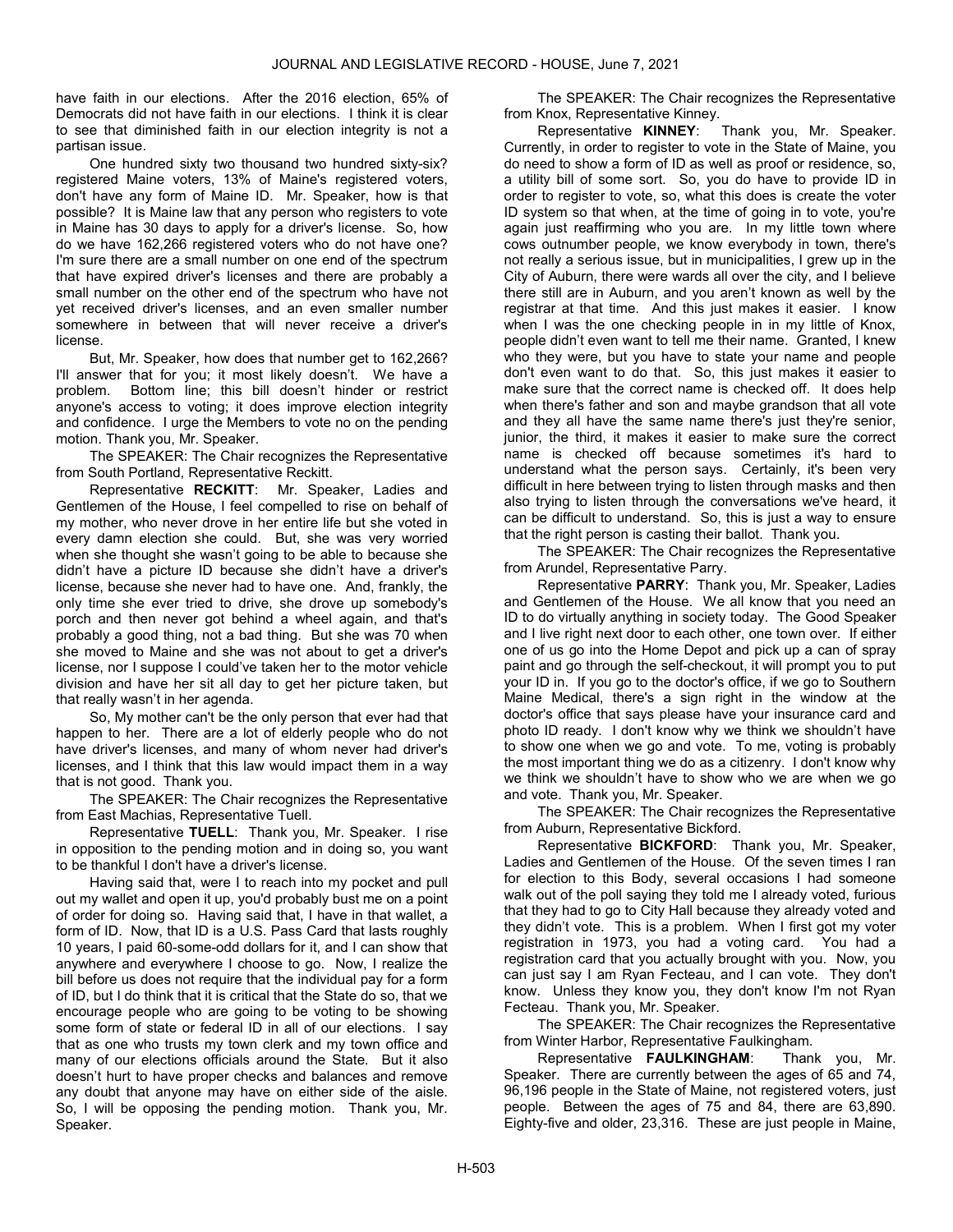not registered voters. All these categories, all the people, 65 years and older is 183,402. Virtually 100% of the population over 65 years old would have to have no form of photo ID to make up the 162,266 registered Maine voters that have zero form of picture ID in the State of Maine. Thank you.

 The SPEAKER: The Chair recognizes the Representative from Vassalboro, Representative Bradstreet.

 Representative BRADSTREET: Thank you, Mr. Speaker, Ladies and Gentlemen of the House. I also rise in opposition to the pending motion.

 After this last election, I was talking to one of my constituents and he said you know, when I went to vote, they had me down as having already voted. And he got a little upset and he talked to the clerk, who happened to know him and he says you know I work until five o'clock, you know who I am, I have not voted yet. So, she said go ahead and have him vote. But he told me afterwards, this points out the real need for voter ID or picture ID. No charge of malfeasance, just an honest mistake. And when I heard that from the Good Representative from Auburn that it happened there, too, I'm thinking this happens more often than we realize and we really need to do something about it. So, I hope we can do something with this. It's a common sense solution and we ought to vote this motion down and move on to one of the Ought to Pass proposals. Thank you, Mr. Speaker.

 The SPEAKER: The Chair recognizes the Representative from Harpswell, Representative McCreight.

 Representative McCREIGHT: Thank you, Mr. Chair. I'd just like to add that we need to be careful to protect Mainers' voting rights. Passing this bill would mean putting into Statute discriminatory practices. This bill would not only negatively impact people of color but also the elderly, transient, people with disabilities, students in low-income communities. We need to make our democracy as representative as possible and we should not enact policies that cut out members of society.

 The SPEAKER: A roll call has been ordered. The pending question before the House is Acceptance of Report "A" Ought Not to Pass. All those in favor will vote yes, those opposed will vote no.

# ROLL CALL NO. 167

 YEA - Alley, Arford, Babbidge, Bailey, Bell, Berry, Blume, Brennan, Brooks, Bryant, Caiazzo, Cardone, Collings, Copeland, Crafts, Craven, Crockett, Cuddy, Dodge, Doore, Doudera, Dunphy, Evangelos, Evans, Fay, Gere, Gramlich, Grohoski, Harnett, Hasenfus, Hepler, Hymanson, Kessler, Lookner, Madigan, Martin J, Martin R, Mathieson, Matlack, McCrea, McCreight, McDonald, Melaragno, Meyer, Millett, Morales, Moriarty, O'Connell, O'Neil, Osher, Paulhus, Pebworth, Perry, Pierce, Pluecker, Reckitt, Rielly, Riseman, Roberts, Roeder, Sachs, Salisbury, Sheehan, Stover, Supica, Sylvester, Talbot Ross, Tepler, Terry, Tucker, Tuttle, Warren C, Warren S, White, Williams, Wood, Zager, Zeigler, Mr. Speaker.

 NAY - Andrews, Arata, Austin, Bernard, Bickford, Blier, Bradstreet, Carlow, Carmichael, Collamore, Connor, Corey, Costain, Dillingham, Dolloff, Downes, Drinkwater, Ducharme, Faulkingham, Fecteau, Foster, Gifford, Greenwood, Griffin, Haggan, Hall, Harrington, Head, Hutchins, Javner, Johansen, Kinney, Kryzak, Libby, Lyford, Lyman, Mason, Millett, Morris, Nadeau, Newman, O'Connor, Ordway, Parry, Perkins, Pickett, Poirier, Prescott, Quint, Roche, Rudnicki, Sampson, Skolfield, Stanley, Stearns, Stetkis, Theriault, Thorne, Tuell, Underwood, Wadsworth, White.

 ABSENT - Cebra, Cloutier, Geiger, Grignon, Hanley, Landry, Lemelin, Martin, Perry, Sharpe.

Yes, 79; No, 62; Absent, 10; Excused, 0.

 79 having voted in the affirmative and 62 voted in the negative, with 10 being absent, and accordingly Report "A" Ought Not to Pass was ACCEPTED and sent for concurrence.

\_\_\_\_\_\_\_\_\_\_\_\_\_\_\_\_\_\_\_\_\_\_\_\_\_\_\_\_\_\_\_\_\_

 Six Members of the Committee on CRIMINAL JUSTICE AND PUBLIC SAFETY report in Report "A" Ought to Pass on Resolve, To Develop a Plan To Close the Long Creek Youth Development Center and Redirect Funding to Community Integration Services for Adjudicated Youth

(H.P. 1239) (L.D. 1668)

Signed:

Representatives:

 WARREN of Hallowell LOOKNER of Portland MORALES of South Portland PLUECKER of Warren RECKITT of South Portland SHARPE of Durham

 Six Members of the same Committee report in Report "B" Ought Not to Pass on same Resolve.

Signed:

Senators:

 DESCHAMBAULT of York CYRWAY of Kennebec

Representatives:

 COSTAIN of Plymouth NEWMAN of Belgrade PICKETT of Dixfield RUDNICKI of Fairfield

#### READ.

 On motion of Representative WARREN of Hallowell, TABLED pending ACCEPTANCE of Either Report and later today assigned.

\_\_\_\_\_\_\_\_\_\_\_\_\_\_\_\_\_\_\_\_\_\_\_\_\_\_\_\_\_\_\_\_\_

 The Chair laid before the House the following item which was TABLED earlier in today's session:

 HOUSE DIVIDED REPORT - Majority (10) Ought Not to Pass - Minority (2) Ought to Pass as Amended Committee Amendment "A" (H-409) - Committee on STATE AND LOCAL GOVERNMENT on Bill "An Act Requiring Climate Impact Notes on Proposed Legislation and Agency Rules"

(H.P. 922) (L.D. 1256) Which was TABLED by Representative LOOKNER of Portland pending the motion of Representative MATLACK of St. George to ACCEPT the Majority Ought Not to Pass Report.

 Representative LOOKNER of Portland REQUESTED a roll call on the motion to ACCEPT the Majority Ought Not to Pass Report.

 More than one-fifth of the members present expressed a desire for a roll call which was ordered.

 The SPEAKER: The Chair recognizes the Representative from Portland, Representative Lookner.

 Representative LOOKNER: Thank you, Mr. Speaker. In case anyone hasn't noticed, we are experiencing a recordbreaking heat wave in the State of Maine and across the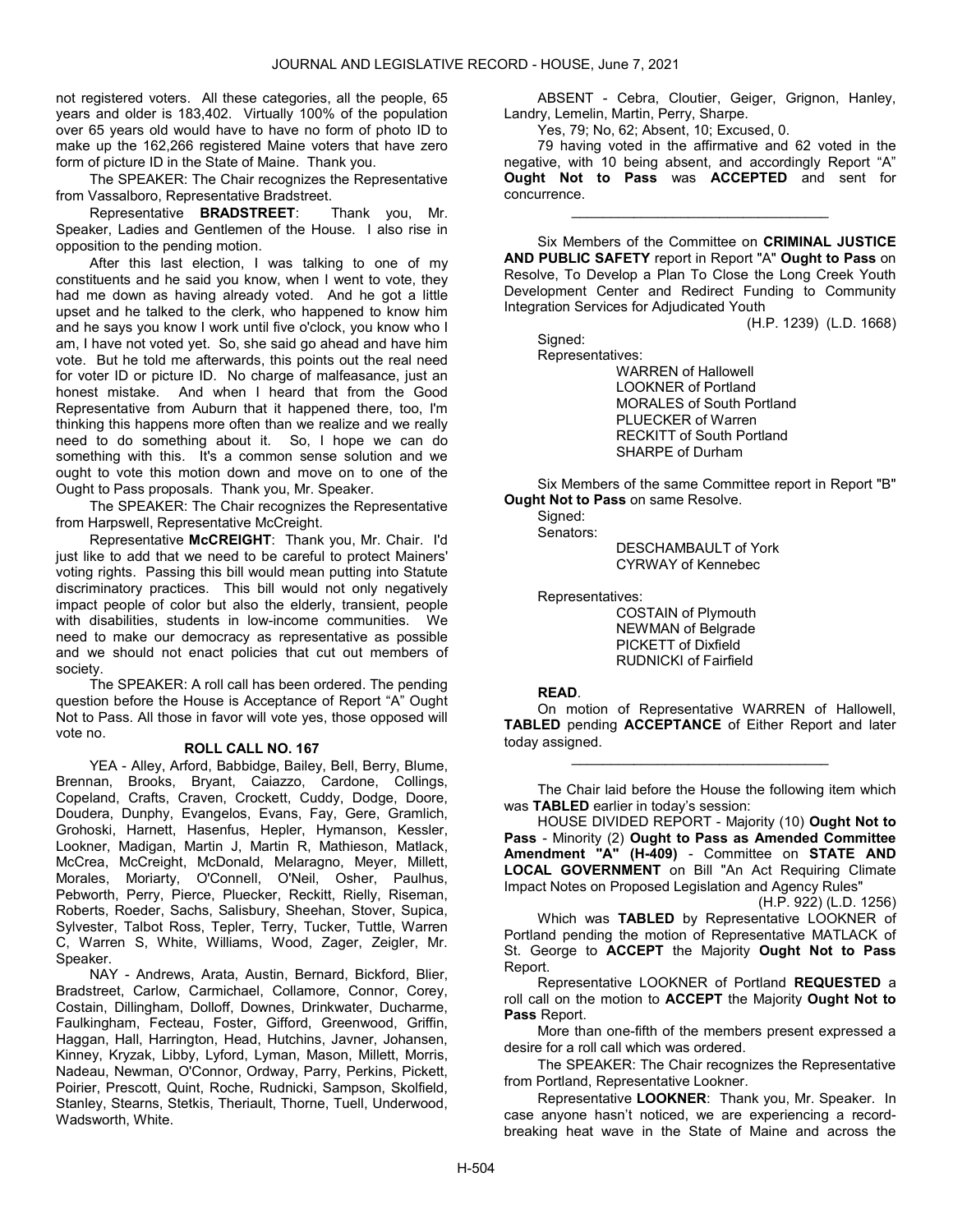country right now. While it would unwise to attribute this one event entirely to the climate crisis, the data and the science are clear. More greenhouse gas emissions from the burning of fossil fuels will result in more extreme weather events more frequently. This weather will be commonplace in the future without drastic action on the behalf of this Legislature and other lawmaking bodies the world over.

 This Body cares about providing for future generations. Assessing a climate impact note on a bill should be thought of as the fiscal impact that a bill will have in the future. A ton of carbon emissions today may result in billions or trillions of dollars in climate and sea level rise mitigation infrastructure spending in the future. The results of the climate crisis will also be experienced more acutely by communities of color and on tribal lands. Assessing climate impacts are a necessary part in wholly understanding the impacts that a bill will have.

 It is not a radical proposal to ask that when this Body considers legislation that we attach a climate impact note to that legislation. We are simply out of time when it comes to making the changes that are required if we're going to preserve a habitable planet for our children and our children's children. So, I urge you to support me in; or vote with me, on this motion. Thank you.

 The SPEAKER: The Chair recognizes the Representative from Auburn, Representative Bickford

Representative **BICKFORD:** Thank you, Mr. Speaker. Mr. Speaker, Ladies and Gentlemen of the House, thank goodness for climate change. If we did not have climate change, which the earth has gone through since its creation, we would still be in an ice age, we would not be living in Maine, we would be under hundreds of feet of ice. Since the ice age, oceans have risen over 300 feet. This is not caused by the last 60 years of us being on the planet. This has always been evolving, it's part of the earth, there's a finite amount of carbon, you don't create carbon, carbon comes from carbon. Thank you.

 The SPEAKER: The Chair recognizes the Representative from Presque Isle, Representative Underwood.

 Representative UNDERWOOD: Thank you, Mr. Speaker. I think climate change is a hoax and it's just a figment of everybody's imagination and it's an excuse to raise taxes and implement more regulations on everybody. Thank you.

 The SPEAKER: The Chair recognizes the Representative from East Machias, Representative Tuell.

 Representative TUELL: Thank you, Mr. Speaker, I rise today in opposition to the comments of the Representative from Portland. In doing so, when our committee heard this bill, heard many things. When we had discussion about it, one of the comments that we heard was well, we're doing impact statements on other topic areas. And I guess the thought that crossed my mind when we were doing that was where are we going to draw the line? Where are we going to stop with impact statements and at what point are we going to put into jeopardy the nonpartisan nature of our nonpartisan staff? Our nonpartisan staff, as folks will recall, are the ones who provide objective analysis on these bills that we're debating and discussing and using facts on. And our nonpartisan staff, the more and more work we either throw on them or our state agencies, that makes it even trickier for them to navigate those waters and truly present nonpartisan information. So, with that, I would ask that you read the Committee Report on the bill before us.

The same Representative REQUESTED that the Clerk to READ the Committee Report.

The Clerk **READ** the Committee Report in its entirety.

 The SPEAKER: The Chair recognizes the Representative from Gorham, Representative Bailey.

Representative BAILEY: Thank you, Mr. Speaker. I believe that climate change poses a serious threat to our security and well-being and that we must take thoughtful, intentional, and pragmatic steps to mitigate its effects and reduce carbon emissions.

 That said, I am not actively engaged in this cause. Furthermore, I hold views about how to grapple with this issue that put me at odds with some advocates on climate change who would prefer more immediate and aggressive action. However, putting aside any differences we may have on this issue, as a policymaker, I want the ability to make informed decisions on issues on behalf of my constituents and all of Maine. I want to understand the fiscal and racial impacts of proposed policies and rules, I want perspective on how decisions we make in Augusta impact people and places and the security and well-being of future generations of Mainers. For me, that is entirely what this bill is about. It's not about radical change or special interests on either side of this debate, but about providing me and you with additional information about the short- and long-term ecological and economic impacts of policies and rules over which we as a collective Body have the authority to address through legislation and oversight.

 We are members of a part-time citizen legislature with term limits. I share one Legislative aide with 11 other colleagues. Partisan staff and lobbyists have considerable power and influence in our legislature because they hold institutional knowledge and information about bills. In this context, I want fiscal, racial and climate impact statements to help inform and guide me to ensure that I'm making smart and deliberative choices. I hope you'll join me in supporting this bill for Maine, for our Legislature and for the opportunity it gives us to make better policy decisions. Thank you, Mr. Speaker.

 The SPEAKER: The Chair recognizes the Representative from Oxford, Representative Dillingham.

 Representative DILLINGHAM: Thank you, Mr. Speaker, Ladies and Gentlemen of the House. Mr. Speaker, I was hoping that you could help clarify for me. I want to be sure I'm understanding what we're doing that the Ought Not to Pass has been moved and a Roll Call on the Ought Not to Pass is what's before us.

 The SPEAKER: The Chair would answer in the affirmative. The Chair recognizes the Representative from Knox, Representative Kinney.

 Representative KINNEY: Thank you, Mr. Speaker, Ladies and Gentlemen of the House. I'm kind of hopeful that my green button will work on this one. I hope that you will follow me with that. But I've been farming for over 25 years, my family for over 40 years, and some members of this Body have more than eight generations of farmers in their families. Weather is cyclical and although today is great for our farm and our hay production, I'm thankful and I'm hopeful that we're going to get rain again. It doesn't always come when I want it to, but hopefully it will be here. I have faith. As the Representative from Auburn pointed out, climate change happens and it's been good, that's the reason we're able to live on the earth today. If it's meant to be that we're not to be here anymore, it's not up to us. Thank you.

 The SPEAKER: The Chair recognizes the Representative from Portland, Representative Sylvester.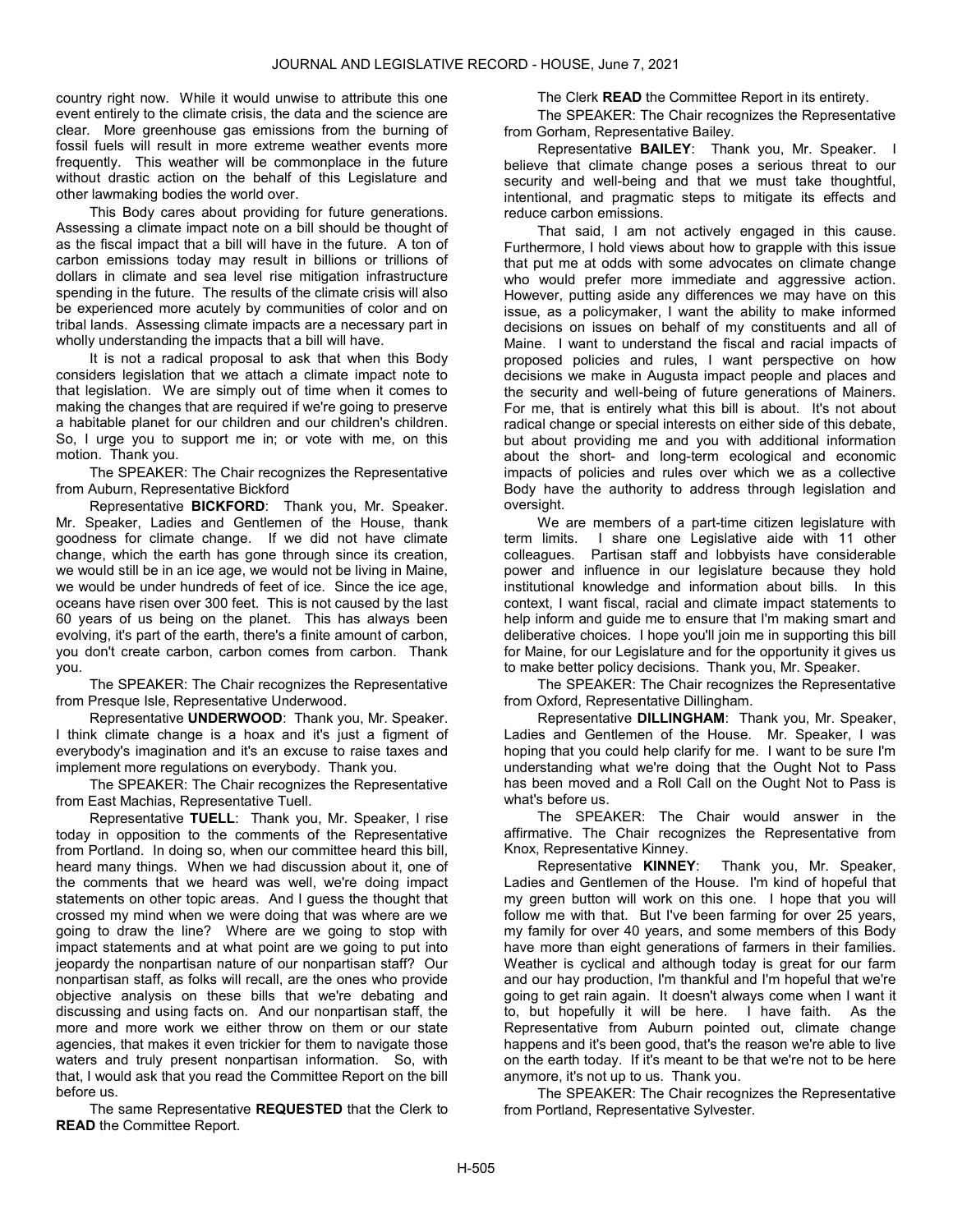Representative SYLVESTER: Thank you, Mr. Speaker. I so did not want to speak on this bill, but as I'm closer to the exit than the entrance of my political career, I have to say a few words. Climate change is real. What happens is that increasing air and water temperatures from the carbon leads to rising sea levels, supercharged storms, higher wind speeds, more intense and prolonged droughts, bigger wildfires, longer seasons, heavier precipitation and flooding. The number of climate-related disasters has tripled in the last 30 years. Between 2006 and 2016, the ocean has risen two and a half times what it has done for the last hundred years before. People are taken out of their homes by the hundreds of thousands every year by climate change. This is a real thing. In the same way that many other things that we study in this Body are real things.

 As the Good Representative said, I want to know what the impact of those things are. I want a legislative history for those that will come after me and sit in this chair. I want to know the science, I want to know the economics, and the only way to do that is to do it intentionally. Thank you, Mr. Speaker.

 The SPEAKER: The Chair recognizes the Representative from Saco, Representative Copeland.

 Representative COPELAND: Thank you, Mr. Speaker. I rise in favor of this bill. It impacts Maine. I'm sure we've all seen the research that the Gulf of Maine is warming faster than any other area in the nation and we can't ignore it. That's the Gulf of Maine. We are Maine. We have to care about it. It's the lobsters, it's the jobs, if you want to go to the economy, these are important things. As a coastal community, we're concerned with the water rise, it has already risen in the Saco River. It's real and I encourage everyone to vote to have information, facts and data available to us so that we can make the decisions that are the right ones for our State. Thank you.

 The SPEAKER: The Chair recognizes the Representative from Harrison, Representative Riseman.

Representative RISEMAN: Thank you, Mr. Speaker. I want to today to make you aware that climate change is not something that happens overnight and it's not something that happens in kind of a mass kind of happening. I think if you look at some of the bills we were considering today, they range from things like lakes quality, housing development, farming activities, water quality and agricultural issues. All of those things have an impact on environment and it is absolutely necessary that we get an understanding through some comments coming about how a bill would have an environmental ramification. So, I would strongly urge you that you vote this bill down and go with the Minority Report to pass this. Thank you.

 Representative LOOKNER of Portland MOVED THE PREVIOUS QUESTION.

 Subsequently, Representative LOOKNER of Portland WITHDREW his motion to MOVE THE PREVIOUS QUESTION.

 The SPEAKER: The Chair recognizes the Representative from Orono, Representative Osher.

 Representative OSHER: Just as we have fiscal impact statements that this is a chance for us to find out how this might impact the future, the climate in the future. Because what we know is that the way we got here is that individual decisions were made because they looked like they were in the best interests. Business decisions were made, policy decisions were made, those were all made, the assumption being that it was in the best interest of people and the environment. What we've learned is certain business

decisions and certain policy decisions resulted in us increasing the atmospheric concentration of CO2 which, as the Good Representative from Portland mentioned is causing all sorts of impacts to our climate.

 So, I guess I would say that I do not agree with this Ought Not to Pass because it's important that we have staff give us evaluations of what the long-term impact might be on the climate of any legislation.

 On motion of Representative DUNPHY of Old Town, TABLED pending the motion of Representative MATLACK of St. George to ACCEPT the Majority Ought Not to Pass Report. (Roll Call Ordered)

\_\_\_\_\_\_\_\_\_\_\_\_\_\_\_\_\_\_\_\_\_\_\_\_\_\_\_\_\_\_\_\_\_

 By unanimous consent, all matters having been acted upon were ORDERED SENT FORTHWITH. \_\_\_\_\_\_\_\_\_\_\_\_\_\_\_\_\_\_\_\_\_\_\_\_\_\_\_\_\_\_\_\_\_

# COMMUNICATIONS The Following Communication: (H.C. 168) STATE OF MAINE CLERK'S OFFICE 2 STATE HOUSE STATION AUGUSTA, MAINE 04333-0002

June 7, 2021

Honorable Ryan M. Fecteau

Speaker of the House

2 State House Station

Augusta, Maine 04333

Dear Speaker Fecteau:

Pursuant to Joint Rule 310, the following Joint Standing Committees have voted unanimously to report the following bills out "Ought Not to Pass:"

Energy, Utilities and Technology

- L.D. 709 Resolve, To Provide a Brief Moratorium on Certain New Net Energy Billing Arrangements and To Examine the Costs and Benefits of Net Energy Billing (EMERGENCY)
- L.D. 1556 Resolve, To Create the Commission To Study and Recommend a Financing Model To Increase Capital Investment in Renewable Energy, Clean Energy Technology, Energy Efficiency Projects and Jobs in Maine (EMERGENCY)
- L.D. 1596 An Act To Reduce the Nameplate Capacity of Distributed Generation Resource Projects to Qualify for Net Energy Billing and Decrease Tariff Rates for Customers Participating in Net Energy Billing Programs
- **Judiciary** L.D. 668 An Act To Ensure Public Accountability While Implementing a Practical Approach to Remote Participation
- L.D. 746 An Act Regarding Remote Participation in Municipal Meetings
- L.D. 1438 RESOLUTION, Proposing an Amendment to the Constitution of Maine To Declare the Natural, Inherent and Unalienable Right of Enjoying Personal Privacy Taxation
- L.D. 501 An Act To Amend Maine's Corporate Income Tax by Increasing the Top Rate from 8.93 Percent to 12.4 Percent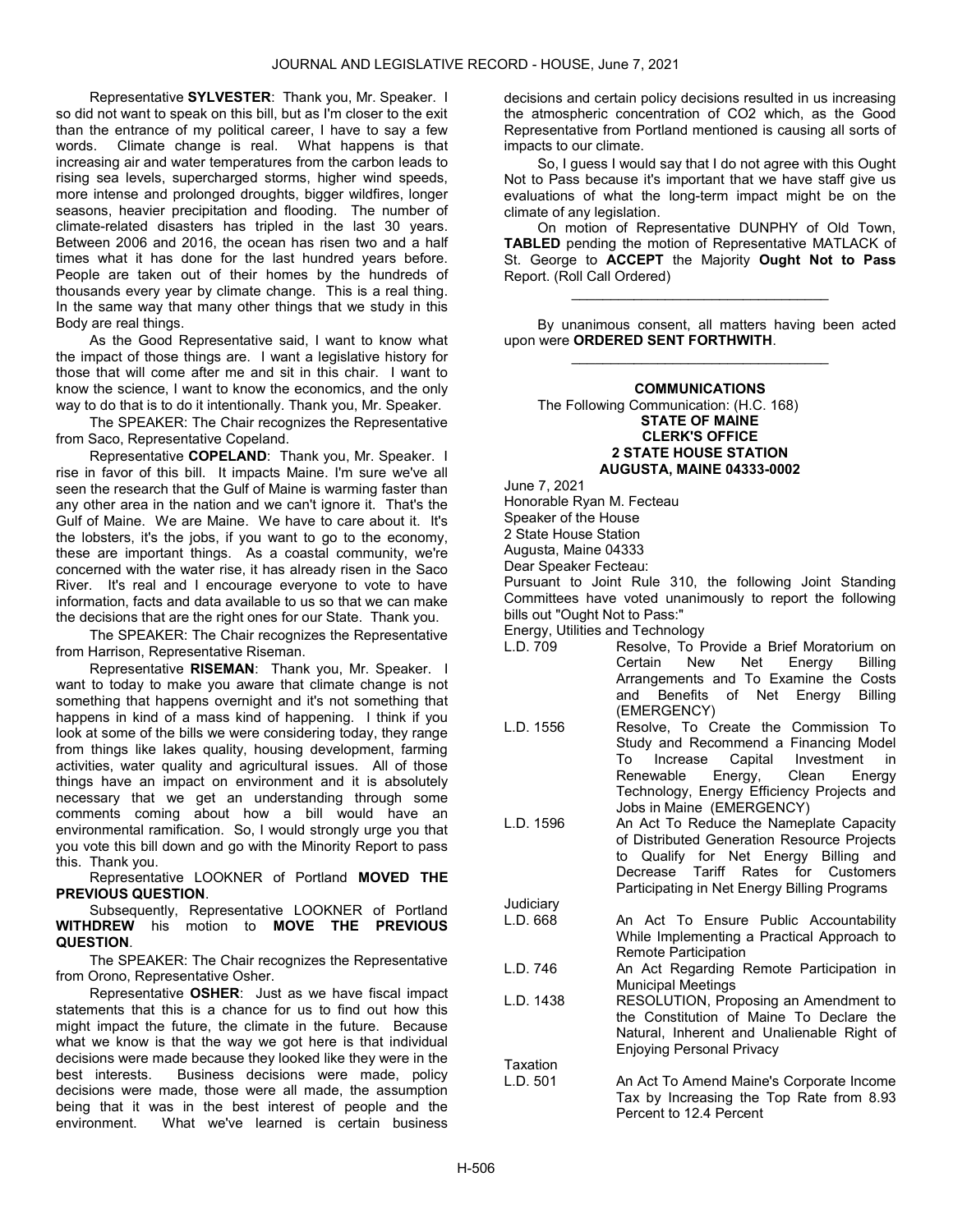| L.D. 534                   | An Act To Allow Tax Abatements for          |
|----------------------------|---------------------------------------------|
|                            | Catastrophic Loss                           |
| L.D. 1222                  | An Act To Reduce Property Taxes of Seniors  |
|                            | in an Amount Equal to the Cost of Education |
| L.D. 1667                  | An Act To Create a Tax Credit for Maine     |
|                            | Workers Who Have Earned Certificates from   |
|                            | Accredited Institutions                     |
| Veterans and Legal Affairs |                                             |
| L.D. 1404                  | An Act To Legalize Sports Betting and       |
|                            | <b>Strengthen Public Education</b>          |
| L.D. 1405                  | An Act To Regulate, Tax and Control Sports  |
|                            | Wagering                                    |
| L.D. 1518                  | An Act To Support Maine's Tasting Rooms     |
|                            | and Restaurants during the COVID-19         |
|                            | Pandemic (EMERGENCY)                        |
| L.D. 1527                  | An Act To Ensure Proper Oversight of Sports |
|                            | Betting in the State                        |
| Sincerely,                 |                                             |
| S/Robert B. Hunt           |                                             |

Clerk of House

**READ** and with accompanying papers **ORDERED** PLACED ON FILE. \_\_\_\_\_\_\_\_\_\_\_\_\_\_\_\_\_\_\_\_\_\_\_\_\_\_\_\_\_\_\_\_\_

 The Following Communication: (S.C. 626) MAINE SENATE 130TH LEGISLATURE

June 3, 2021

Honorable Ryan M. Fecteau

Speaker of the House

2 State House Station

Augusta, ME 04333-0002

Dear Speaker Fecteau:

In accordance with 3 M.R.S.A. §158 and Joint Rule 506 of the 130th Maine Legislature, please be advised that the Senate today confirmed the following nominations:

Upon the recommendation of the Committee on Agriculture, Conservation and Forestry:

- Barry W. Norris of Union for appointment, to the State Harness Racing Commission
- Timothy J. Archambault of Holden for appointment, to the State Harness Racing Commission

Upon the recommendation of the Committee on Judiciary:

- Carrie L. Linthicum, Esq of Castle Hill for appointment, as a District Court Judge
- Andrew Mead of Bangor for reappointment, as an Associate Justice of the Maine Supreme Judicial Court
- Valerie Stanfill of Wayne for appointment, as the Chief Justice of the Maine Supreme Judicial Court

Best Regards,

S/Darek M. Grant

Secretary of the Senate

#### READ and ORDERED PLACED ON FILE.

 By unanimous consent, all matters having been acted upon were ORDERED SENT FORTHWITH. \_\_\_\_\_\_\_\_\_\_\_\_\_\_\_\_\_\_\_\_\_\_\_\_\_\_\_\_\_\_\_\_\_

\_\_\_\_\_\_\_\_\_\_\_\_\_\_\_\_\_\_\_\_\_\_\_\_\_\_\_\_\_\_\_\_\_

#### **ORDERS**

 On motion of Representative HEPLER of Woolwich, the following Joint Resolution: (H.P. 1285) (Cosponsored by Senator FARRIN of Somerset and Representatives: CAIAZZO of Scarborough, DRINKWATER of Milford, EVANS of Dover-Foxcroft, MASON of Lisbon, O'CONNELL of Brewer, PLUECKER of Warren, RECKITT of South Portland, THORNE of Carmel) (Approved for introduction by a majority of the Legislative Council pursuant to Joint Rule 214)

# JOINT RESOLUTION URGING THE CONGRESS OF THE UNITED STATES TO PASS LEGISLATION ESTABLISHING A VETERANS SERVICE ORGANIZATION FOR HOUSING

 WE, your Memorialists, the Members of the One Hundred and Thirtieth Legislature of the State of Maine now assembled in the First Special Session, most respectfully present and petition the Congress of the United States, as follows:

 WHEREAS, from the beginning of time, towns, hamlets, kingdoms and countries have needed to have a body of people willing to put their own lives on the line to provide defense; and

 WHEREAS, these people by serving have earned a variety of benefits from grateful communities, from medieval knights being granted land to veterans being granted health care and pensions today; and

 WHEREAS, in 1789 the first Congress of the United States assumed the responsibility of providing payments to veterans; and

 WHEREAS, the United States Government has historically provided bounty land to its war veterans; and

 WHEREAS, the United States Department of Veterans Affairs home loan program was created in 1944 as part of the Servicemen's Readjustment Act, better known as the GI Bill of Rights, and signed into law by President Franklin D. Roosevelt in order to help veterans return to civilian life; and

 WHEREAS, many veterans are not aware of or able to access benefits that they have earned because of complex program requirements or eligibility; and

 WHEREAS, the need for advocates for veterans not connected with the United States Department of Veterans Affairs generated the creation of veterans service organizations, which have historically served as essential advocates for veterans as veterans work to understand the benefits they have earned and are entitled to use; and

 WHEREAS, the only veterans benefit that does not have a specifically chartered veterans service organization is housing; and

 WHEREAS, according to the National Alliance to End Homelessness, on a single night in January 2020, 37,252 United States veterans were homeless; and

 WHEREAS, safe, adequate housing is essential for veterans and their families to achieve their highest potential as thriving members of thriving communities; and

 WHEREAS, veterans' understanding and ability to access United States Department of Veterans Affairs housing benefits require strong, independent advocacy; and

 WHEREAS, a veterans service organization specifically focused on housing would provide that advocacy; now, therefore, be it

 RESOLVED: That We, your Memorialists, respectfully urge and request that the Congress of the United States ensure the creation and approval of a congressionally chartered veterans service organization for housing during the 117th Congress; and be it further

 RESOLVED: That suitable copies of this resolution, duly authenticated by the Secretary of State, be transmitted to each Member of the Maine Congressional Delegation and to each Member of the United States Senate Committee on Veterans' Affairs and the United States House Committee on Veterans' Affairs.

#### READ.

 The SPEAKER: The Chair recognizes the Representative from Woolwich, Representative Hepler.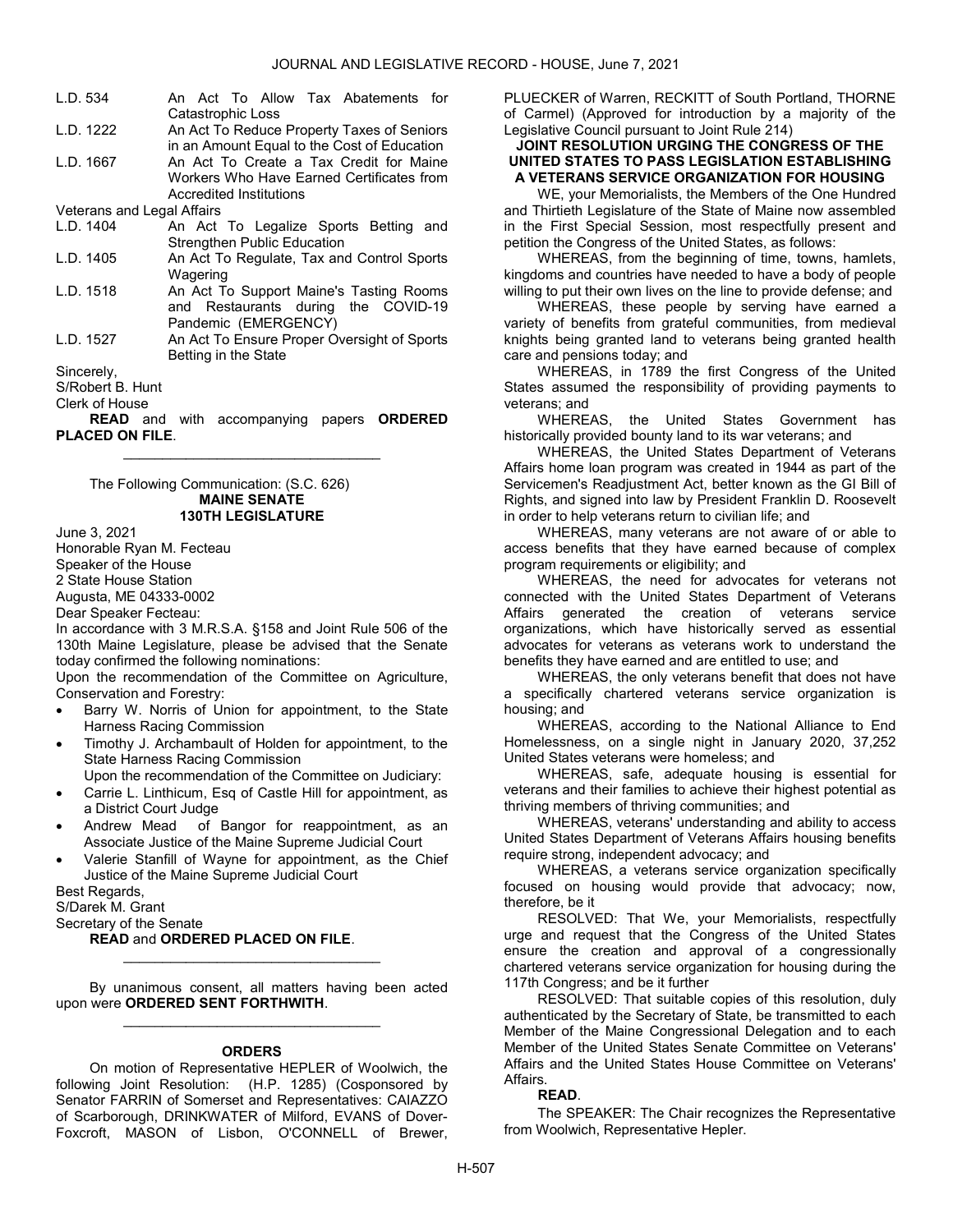Representative HEPLER: Thank you, Mr. Speaker. Throughout the history of this country, veterans have been recipients of a grateful colonial and national government and have earned benefits such as land, pensions, access to higher education and loan guarantees for homes and farms. As with many government programs, those benefits are complex and for most people the system is difficult to navigate. The veteran service organizations provide advocacy for veterans. Examples include the American Legion, AMVETS, Paralyzed Veterans of America and Wounded Warriors Project. Congressionally chartered VSOs provide an array of services such as job fairs and other vocation-related services, access to representatives to help apply for VA benefits, and fundraising around issues of homelessness, for example. Indeed, one major veterans' benefit is housing. It's a significant one, but not easy to understand or access. It is also the only VA benefit that does not have a specific VSO whose specialty is housing. As mentioned, there are guarantees for loans to purchase homes but no VSO that provides help on sustainable home ownership, for instance, or even financial literacy education. That needs to change. Congress must charter a VSO for housing. There is a bill in the works but as yet has no bill number. This resolution, for which I am grateful to a constituent as well as members of this Body's veterans caucus brings this issue to the attention of the 130th Maine Legislature and calls on Congress to charter such an organization. Thank you.

 Subsequently, the Joint Resolution was ADOPTED. Sent for concurrence. \_\_\_\_\_\_\_\_\_\_\_\_\_\_\_\_\_\_\_\_\_\_\_\_\_\_\_\_\_\_\_\_\_

 By unanimous consent, all matters having been acted upon were ORDERED SENT FORTHWITH. \_\_\_\_\_\_\_\_\_\_\_\_\_\_\_\_\_\_\_\_\_\_\_\_\_\_\_\_\_\_\_\_\_

 The following items were taken up out of order by unanimous consent:

> CONSENT CALENDAR First Day

 In accordance with House Rule 519, the following items appeared on the Consent Calendar for the First Day:

 (S.P. 95) (L.D. 227) Resolve, To Conduct a Feasibility Study for Extending Passenger Rail Service from Brunswick through Augusta and Waterville to Bangor Committee on TRANSPORTATION reporting Ought to Pass as Amended by Committee Amendment "A" (S-183)

 (S.P. 224) (L.D. 537) Bill "An Act To Dedicate Sections of Maine's Interstate Highway System to Fallen State<br>Troopers" Committee on TRANSPORTATION reporting Committee on TRANSPORTATION reporting Ought to Pass as Amended by Committee Amendment "A" (S-166)

 (S.P. 236) (L.D. 597) Bill "An Act To Establish the Wood Energy Investment Program" Committee on ENERGY, UTILITIES AND TECHNOLOGY reporting Ought to Pass as Amended by Committee Amendment "A" (S-168)

 (S.P. 252) (L.D. 647) Bill "An Act To Expand Eligibility for the Veterans' Property Tax Exemption" Committee on TAXATION reporting Ought to Pass as Amended by Committee Amendment "A" (S-178)

 (S.P. 258) (L.D. 672) Resolve, To Study the Feasibility of Building a Trail on the Mountain Division Rail Line Committee on TRANSPORTATION reporting Ought to Pass as Amended by Committee Amendment "A" (S-167)

 (S.P. 281) (L.D. 730) Bill "An Act To Protect Economic Competitiveness in Maine by Extending the End Date for Pine

Tree Development Zone Benefits" Committee on<br> **INNOVATION, DEVELOPMENT, ECONOMIC** DEVELOPMENT, ADVANCEMENT AND BUSINESS reporting Ought to Pass as Amended by Committee Amendment "A" (S-174)

 (S.P. 322) (L.D. 1027) Bill "An Act To Amend the Laws Governing Local Bridges" Committee on TRANSPORTATION reporting Ought to Pass as Amended by Committee Amendment "A" (S-162)

 (S.P. 334) (L.D. 1066) Bill "An Act To Clarify the Definition of 'Mortgage Servicer' in the Laws Governing Mortgage Foreclosures" Committee on JUDICIARY reporting Ought to Pass as Amended by Committee Amendment "A" (S-179)

 (S.P. 426) (L.D. 1320) Bill "An Act To Allow Maine Shareholders of Banks and Members and Corporators of Credit Unions To Hold Virtual Meetings" Committee on HEALTH COVERAGE, INSURANCE AND FINANCIAL SERVICES reporting Ought to Pass as Amended by Committee Amendment "A" (S-161)

 (S.P. 465) (L.D. 1415) Bill "An Act Regarding Minor Revisions to Existing Site Location Permits, Exemptions for Rerouting Storm Water and Exemptions for New Construction or Modification of an Existing Licensed Development under the Site Location of Development Laws" Committee on ENVIRONMENT AND NATURAL RESOURCES reporting Ought to Pass as Amended by Committee Amendment "A" (S-171)

 (S.P. 481) (L.D. 1494) Bill "An Act To Create Limited Lines Self-storage Insurance" Committee on HEALTH COVERAGE, INSURANCE AND FINANCIAL SERVICES reporting Ought to Pass as Amended by Committee Amendment "A" (S-160)

 (S.P. 562) (L.D. 1709) Bill "An Act To Promote Home Ownership by Minimizing Education Debt" Committee on INNOVATION, DEVELOPMENT, ECONOMIC ADVANCEMENT AND BUSINESS reporting Ought to Pass as Amended by Committee Amendment "A" (S-173)

 Under suspension of the rules, Second Day Consent Calendar notification was given.

 There being no objection, the Senate Papers were PASSED TO BE ENGROSSED as Amended in concurrence. \_\_\_\_\_\_\_\_\_\_\_\_\_\_\_\_\_\_\_\_\_\_\_\_\_\_\_\_\_\_\_\_\_

 In accordance with House Rule 519, the following items appeared on the Consent Calendar for the First Day:

 (H.P. 894) (L.D. 1219) Resolve, To Facilitate the Modernization and Streamlining of the Utility Pole Attachment Process Committee on ENERGY, UTILITIES AND TECHNOLOGY reporting Ought to Pass as Amended by Committee Amendment "A" (H-417)

 (H.P. 1115) (L.D. 1505) Bill "An Act To Restrict the Use of Perfluoroalkyl and Polyfluoroalkyl Substances in Firefighting Foam" Committee on ENVIRONMENT AND NATURAL RESOURCES reporting Ought to Pass as Amended by Committee Amendment "A" (H-418)

 (H.P. 1214) (L.D. 1631) Bill "An Act To Amend the Laws Banning Polystyrene Foam To Exclude Packaging for Meat, Poultry, Fish, Seafood and Eggs" (EMERGENCY) Committee on ENVIRONMENT AND NATURAL RESOURCES reporting Ought to Pass as Amended by Committee Amendment "A" (H-416)

 Under suspension of the rules, Second Day Consent Calendar notification was given.